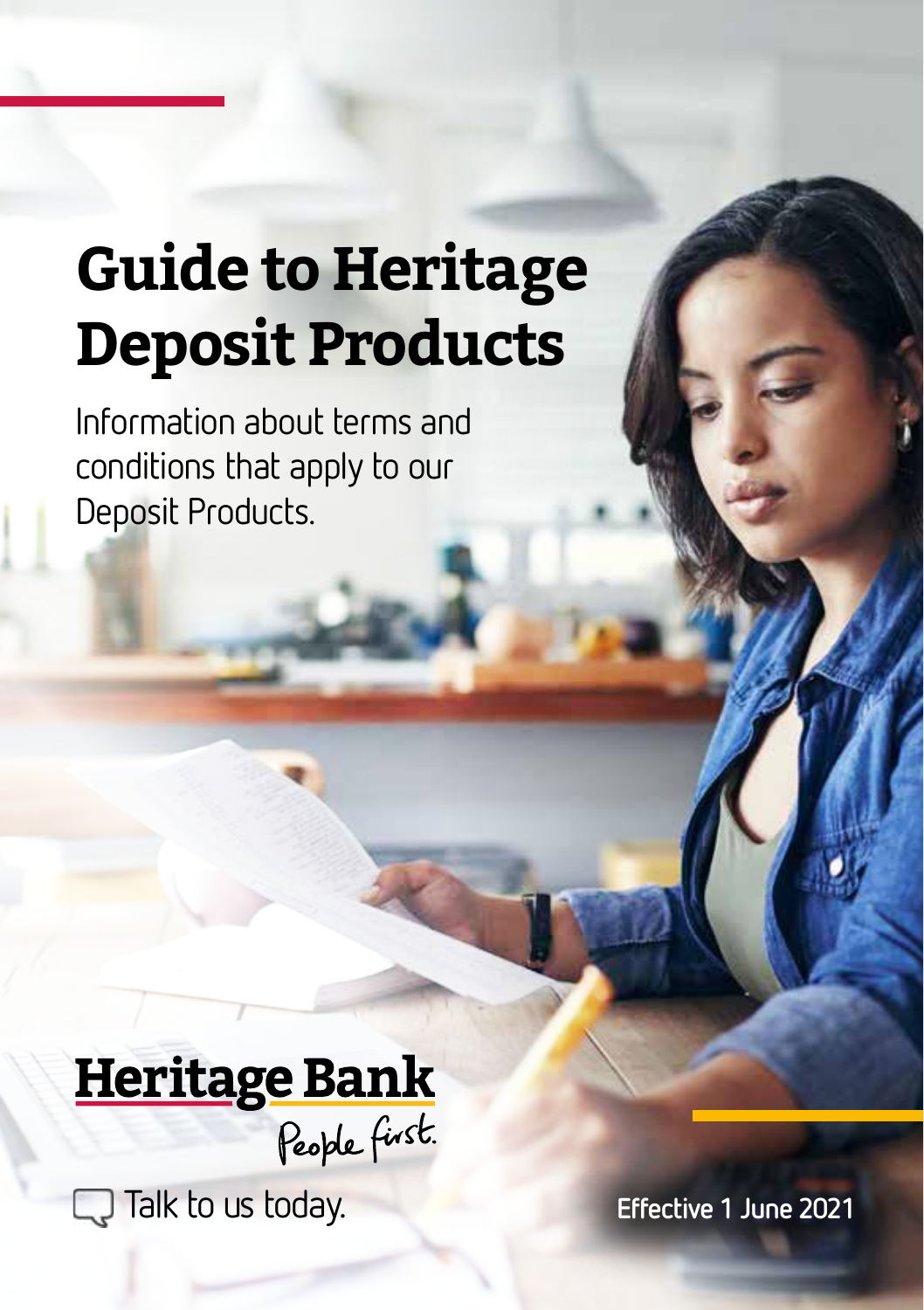Dated 9 December 2021

#### **To the Guide to Heritage Deposit Products Dated 1 June 2021**

#### **ABOUT THIS DOCUMENT**

This document is a Supplementary Guide to Heritage Deposit Products (Supplementary Guide) document issued by Heritage Bank Limited: ABN 32 087 652 024; AFSLand Australian Credit Licence 240 984 (the Issuer). This is a legal document and updates and amends the **Guide to Heritage Deposit Products (Guide) dated 1 June 2021**.

This Supplementary Guide must be read in conjunction with the Guide which has already been provided to you. If you need another copy of the Guide, please contact Heritage by phoning 13 14 22 or call into your nearest Branch. Words and expressions defined in the Guide are taken to have the same meaning in this Supplementary Guide. The Guide remains in full force, except to the extent amended by this Supplementary Guide or updated via heritage.com.au

#### **This Supplementary Guide is dated 9 December 2021.**

#### **INTRODUCTION**

The purpose of this Supplementary Guide is to assist you in deciding whether to obtain a product governed by the Guide through Heritage. It is important that you read and understand this Supplementary Guide before agreeing to obtain such a product through Heritage, and keep a copy of it for future reference.

The information set out in this Supplementary Guide is general in nature and has been prepared without taking into account your objectives, financial situation or needs. Before obtaining a Heritage Bank product governed by the Guide you should consider whether it is appropriate for you, having regard to your own objectives, financial situation and needs.

#### **AMENDMENTS TO THE GUIDE**

The following changes to the Guide are effective from 9 December 2021:

**1.** The following wording "For more information regarding the product, please see the relevant Target Market Determination available at www.heritage.com.au/TMD" is added to pages 16, 19, 21 and 23 under

"The following table summarises the features of our transaction accounts".

**2.** Correction of error on page 20, under Online Saver (S26) product heading, the tick against BPAY®, is replaced with a cross. Updated table of available transactions outlined below.

#### Product Information

#### Summary table: savings accounts

|                                                     | Target<br><b>Bonus</b><br>(S12) | Christmas<br><b>Club</b><br>(514)      | Online<br>Saver<br>(S26) | Community<br>Saver (S27) |
|-----------------------------------------------------|---------------------------------|----------------------------------------|--------------------------|--------------------------|
| Available transaction methods                       |                                 |                                        |                          |                          |
| Cheque facility<br>Non-passbook<br>accounts only    | X                               | Х                                      | X                        | х                        |
| Visa debit<br>card<br>Non-passbook<br>accounts only | Х                               | Х                                      | Х                        | Х                        |
| Heritage<br>Online                                  |                                 | During the<br>access<br>period<br>only |                          |                          |
| Heritage Ac-<br>cess Line                           |                                 | During the<br>access<br>period<br>only |                          |                          |
| Periodical<br>payments                              | X                               | X                                      |                          |                          |
| Direct debits                                       | X                               | Х                                      |                          |                          |
| Bpay                                                | Х                               | Х                                      | X                        | Х                        |
| Sweeps                                              | X                               | Х                                      | X                        | Х                        |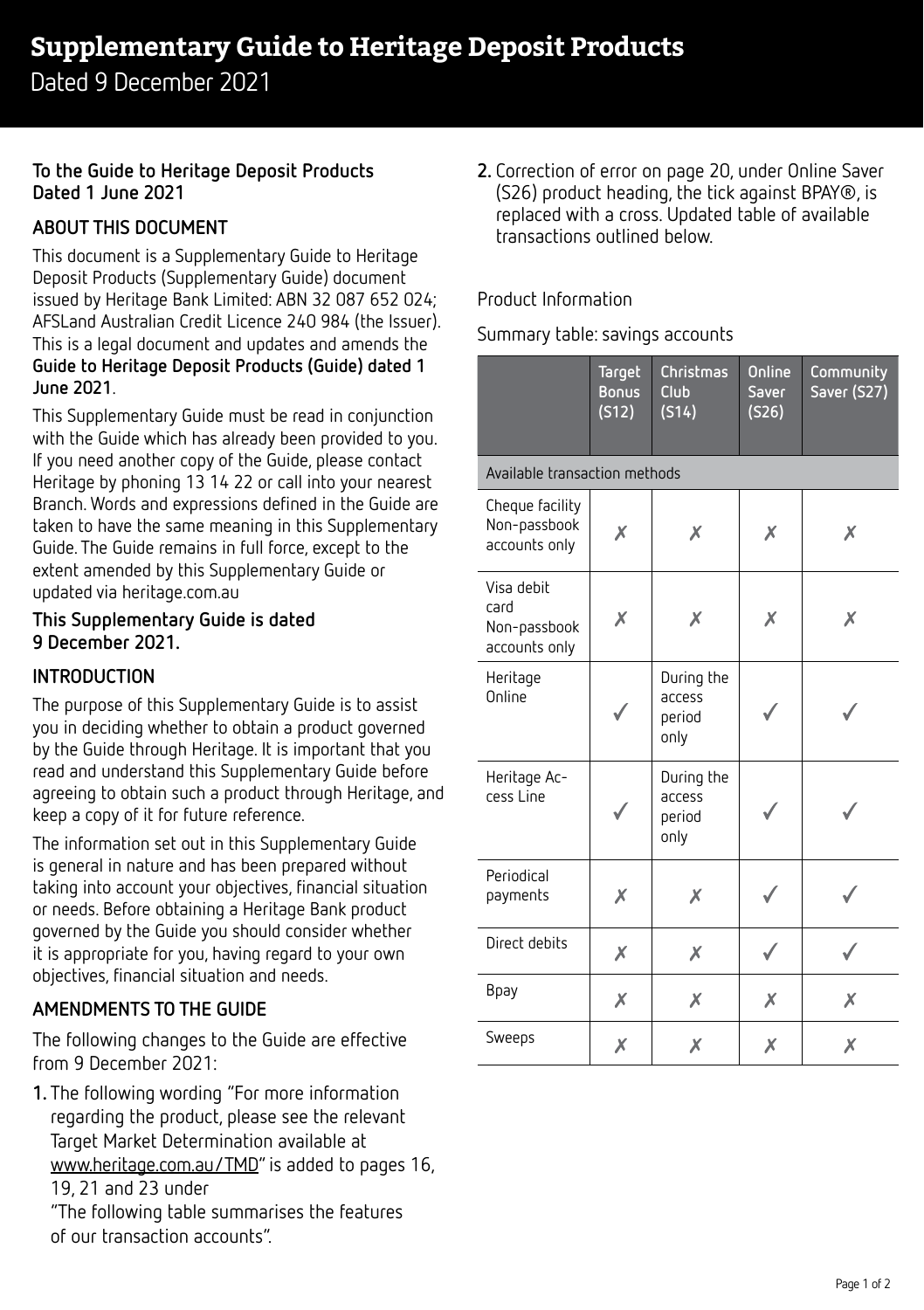**3.** The second paragraph of condition **6. Statements**  on page 29 is deleted and replaced with the following:

#### **Statements**

You must read your statements carefully and let us know immediately by calling 13 14 22 if you have a query, if you think there is a mistake, information is missing or there are transactions that were not authorised. For disputed transactions you should contact us immediately by calling 13 14 22. Card Scheme Rules impose time limits after the expiry of which our ability to dispute a card transaction on your behalf may be lost. We may not be responsible for any loss to you where it can be shown that you have unreasonably delayed notifying us of an unauthorised transaction.

**4.** In clause **12. Heritage Online (personal internet banking)** on page 36, under the section **Transacting**, the second sentence is deleted and replaced with the following: **You can use Heritage Online to transfer funds from your account to an account at an Australian or overseas financial institution other than Heritage [we call these transactions Interbank transfers (which includes Telegraphic transfers)] if:**

**5.** Condition **23. Complaints** on page 56 is deleted and replaced with the following:

#### **23. Resolving Complaints**

#### **Your complaint matters**

 If you are unhappy with your Heritage experience and would like to make a complaint, there are a number of ways to let us know:

- Visit your nearest branch and talk to our staff
- Phone us on 1800 797 799 (free call)
- Email us at complaints@heritage.com.au
- Write to us at Reply Paid 190, Toowoomba QLD 4350
- Go to heritage.com.au/complaints to submit online

#### **What happens when you make a complaint?**

• We will acknowledge your complaint promptly, either verbally or in writing, and do our best to resolve it straight away.

- We aim to resolve all complaints within 21 days, especially if it involves financial hardship, a default notice or notice to postpone enforcement proceedings. However in some cases it may take up to 30 days.
- Your complaint may take a little longer to assess if we need more information or if your complaint is complex.
- In all cases, we'll keep you updated on the progress.
- If we can't resolve your complaint within 5 business days our final response will be provided in writing.
- We may refer your complaint to our Customer Relations Team who will work with you to provide an outcome. If this happens, we'll let you know and give you the direct contact details for the staff member who will be managing your complaint.

#### **Accessibility**

Heritage can provide you with information about how we manage complaints in alternative formats and languages upon request.

If you have a hearing or speech impairment, you can access additional support through the National Relay Service on 1300 555 727. Heritage also offers a free interpreter service for our members.

#### **The Australian Financial Complaints Authority (AFCA)**

If you are not satisfied with our response, you may lodge a complaint with the Australian Financial Complaints Authority (AFCA). AFCA provides free and independent financial services complaint resolution and can be contacted on:

**Website:** www.afca.org.au

**Email:** info@afca.org.au

**Phone:** 1800 931 678 (free call)

**Mail:** GPO Box 3, Melbourne VIC 3001

Time limits may apply to complain to AFCA and so you should act promptly or otherwise consult the AFCA website to find out if or when the time limit relevant to your circumstances expires.

**All other Terms and Conditions as set out in the Guide remain unchanged.**

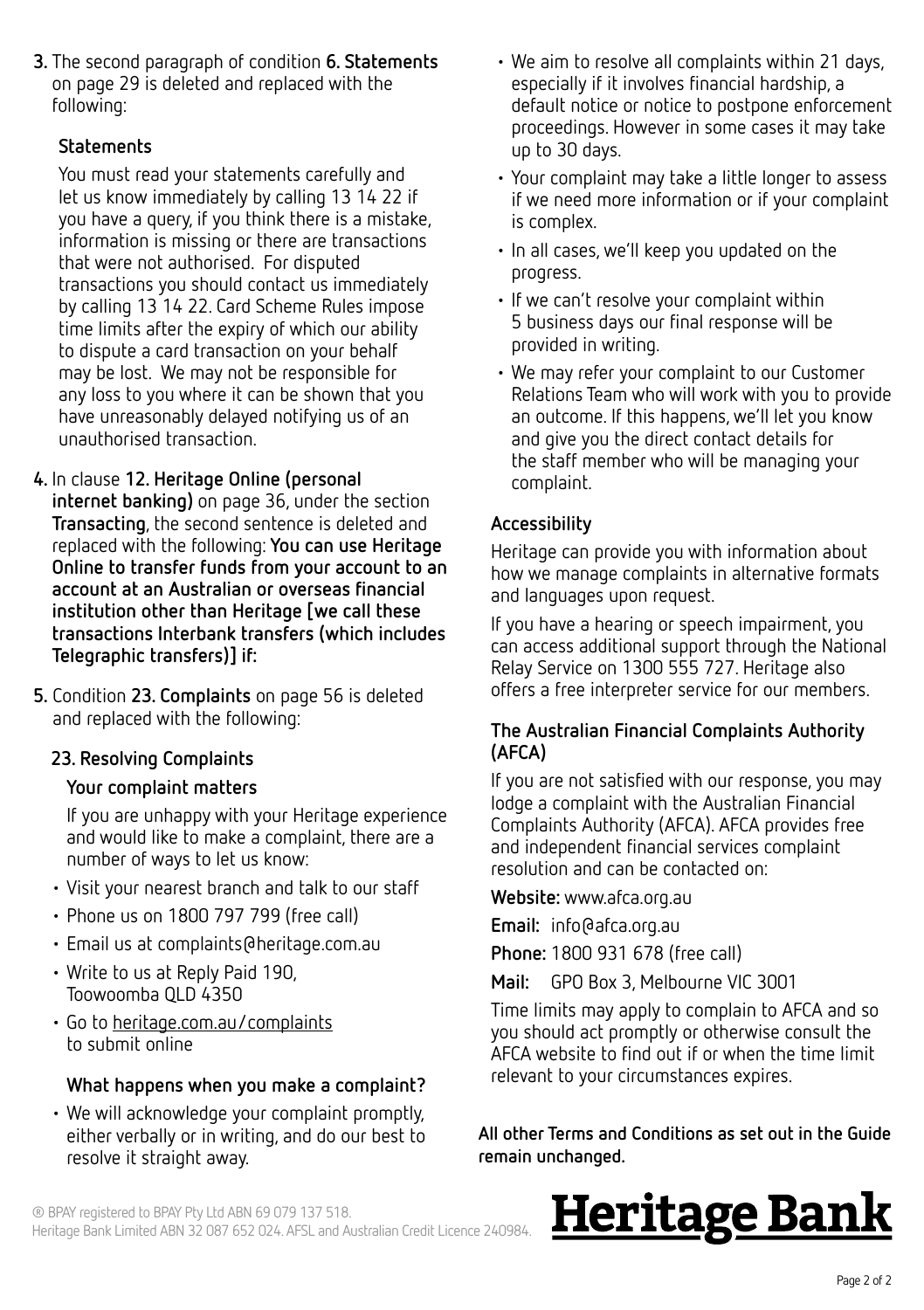## **Contents**

| Heritage deposit products terms and conditions (applying to all account types) 25<br>2.<br>3.<br>4<br>5.<br>6.<br>7. |  |  |
|----------------------------------------------------------------------------------------------------------------------|--|--|
|                                                                                                                      |  |  |
|                                                                                                                      |  |  |
|                                                                                                                      |  |  |
|                                                                                                                      |  |  |
|                                                                                                                      |  |  |
|                                                                                                                      |  |  |
|                                                                                                                      |  |  |
|                                                                                                                      |  |  |
|                                                                                                                      |  |  |
|                                                                                                                      |  |  |
|                                                                                                                      |  |  |
|                                                                                                                      |  |  |
|                                                                                                                      |  |  |
|                                                                                                                      |  |  |
|                                                                                                                      |  |  |
|                                                                                                                      |  |  |
|                                                                                                                      |  |  |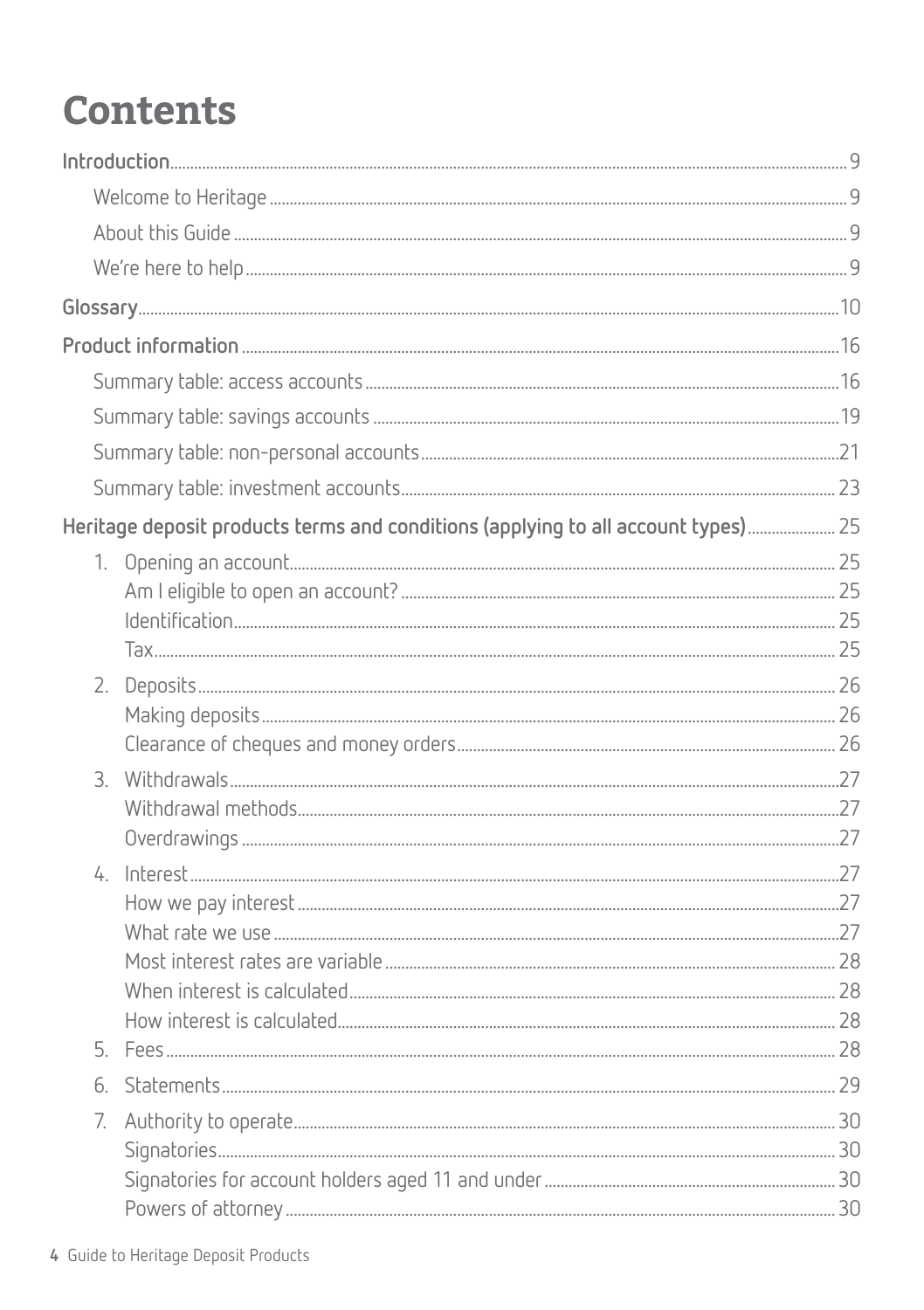| 9. |  |
|----|--|
|    |  |
|    |  |
|    |  |
|    |  |
|    |  |
|    |  |
|    |  |
|    |  |
|    |  |
|    |  |
|    |  |
|    |  |
|    |  |
|    |  |
|    |  |
|    |  |
|    |  |
|    |  |
|    |  |
|    |  |
|    |  |
|    |  |
|    |  |
|    |  |
|    |  |
|    |  |
|    |  |
|    |  |
|    |  |
|    |  |
|    |  |
|    |  |
|    |  |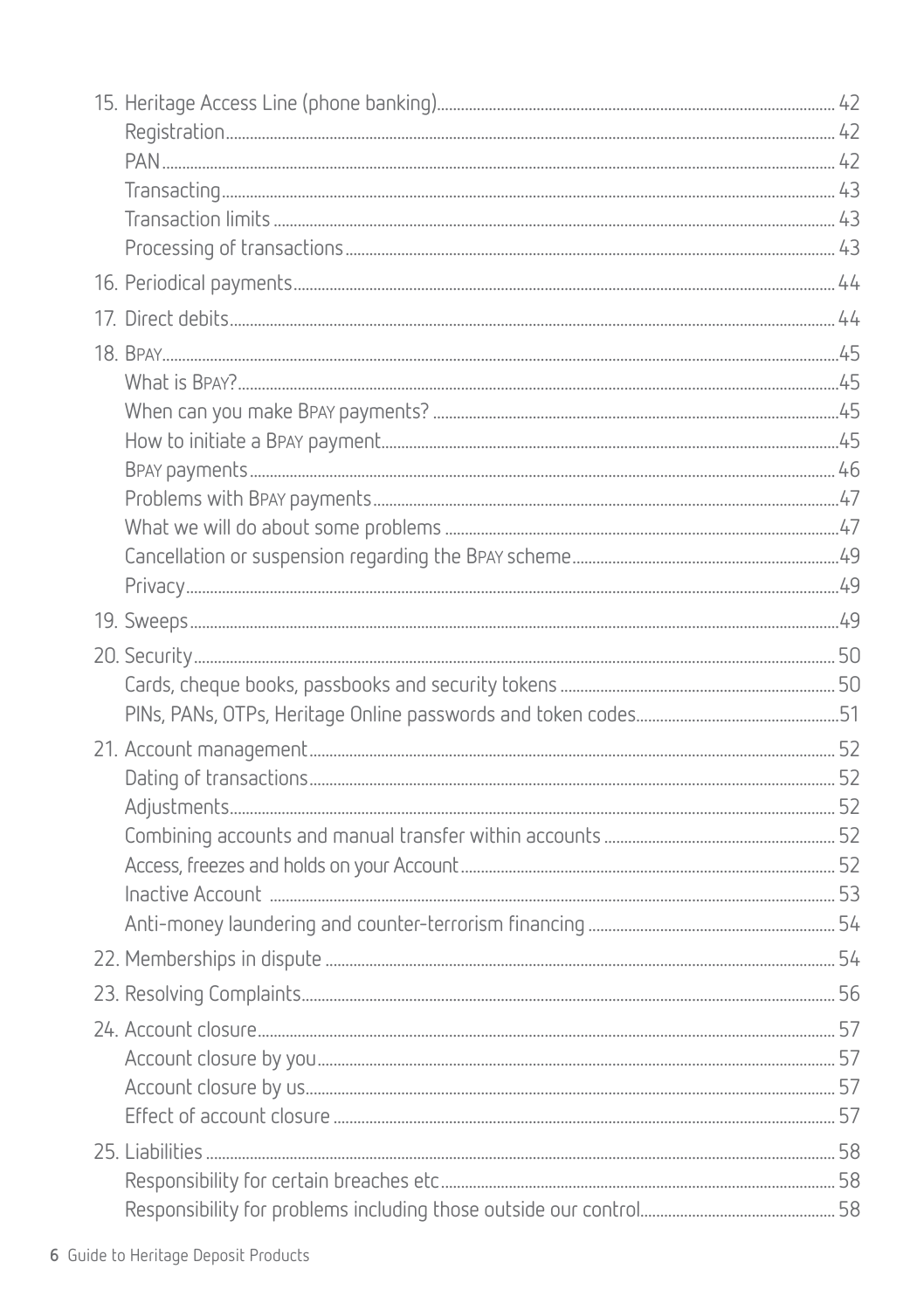| Heritage deposit products terms and conditions (applying to particular account types) 72 |  |
|------------------------------------------------------------------------------------------|--|
|                                                                                          |  |
|                                                                                          |  |
|                                                                                          |  |
|                                                                                          |  |
|                                                                                          |  |
|                                                                                          |  |
| Points common to Online Saver (S26) and Community Saver (S27) accounts 75                |  |
|                                                                                          |  |
|                                                                                          |  |
|                                                                                          |  |
|                                                                                          |  |
|                                                                                          |  |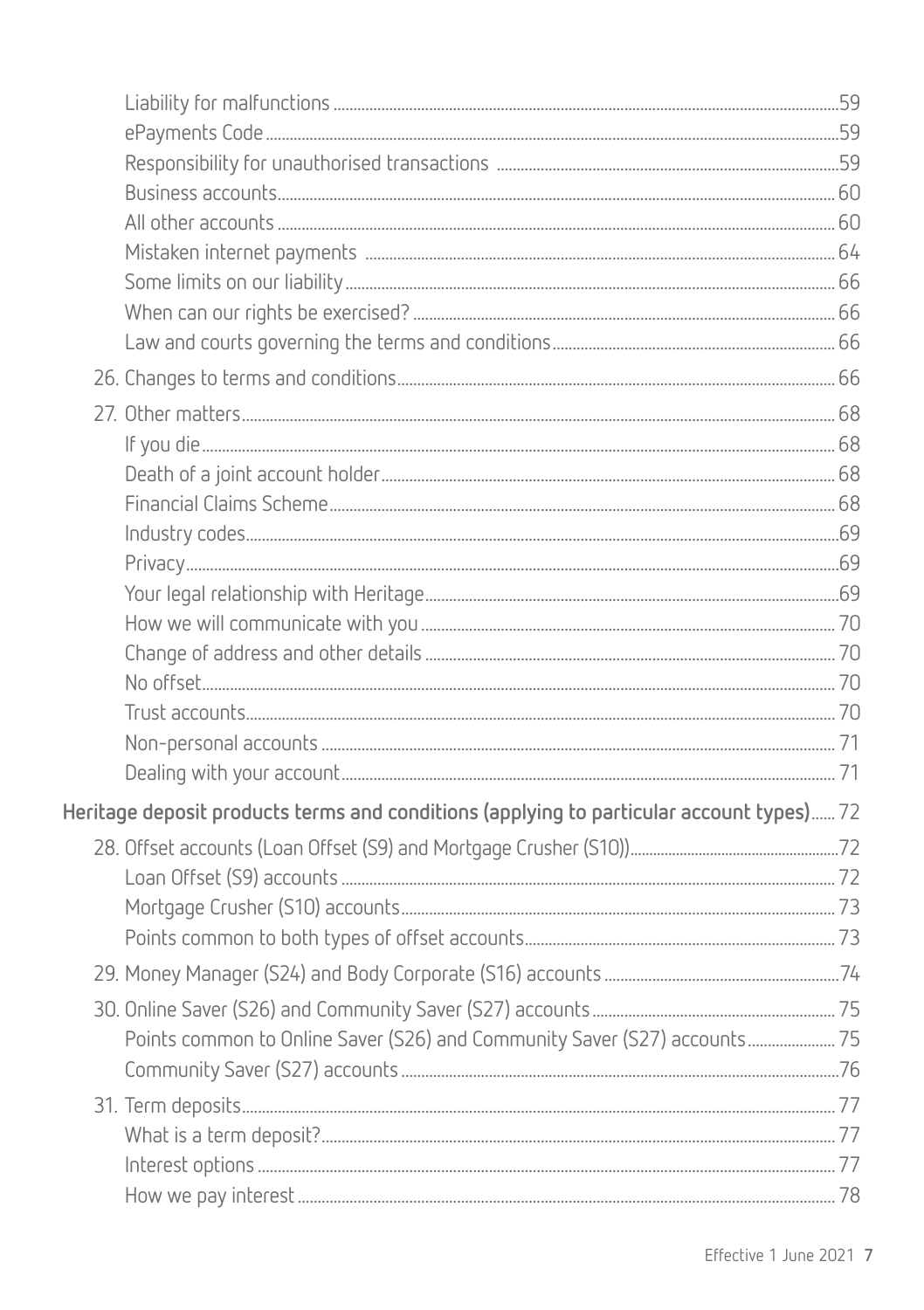| 4.<br>5.<br>6.<br>7.<br>8. | Reduced return for amount withdrawn or externally transferred from an |
|----------------------------|-----------------------------------------------------------------------|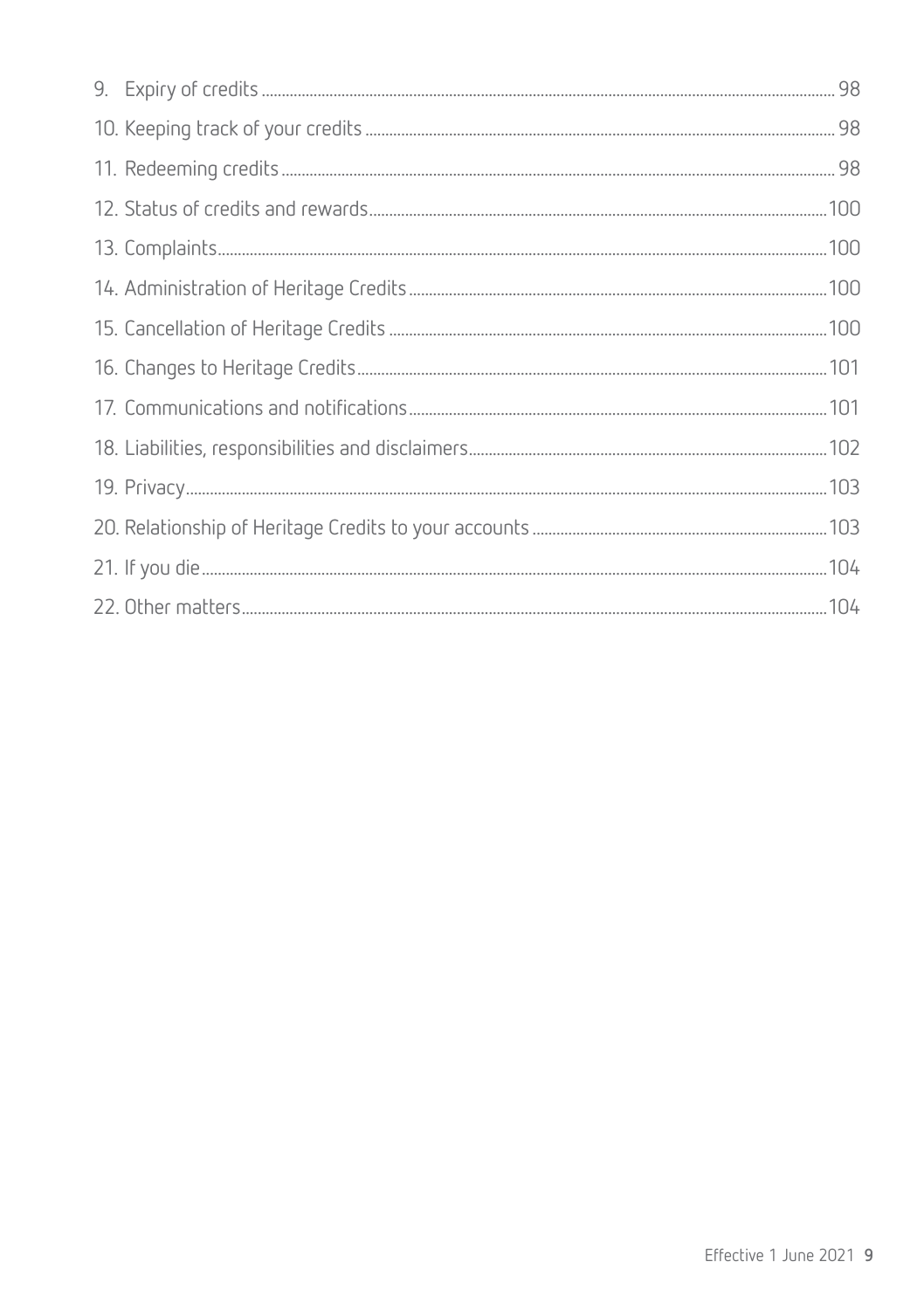## **Introduction**

## **Welcome to Heritage Bank**

At Heritage Bank, our motto is putting People first.

Part of this is giving you clear information to help you choose which of our deposit products is best for you and to understand the terms and conditions and fees and charges that apply.

## **About this Guide**

The terms and conditions that apply to our deposit products consist of this Guide and the **Heritage Bank - Fees and Limits Guide.**

Before deciding to open an account, it is important that you read this Guide and the **Fees and Limits Guide** available at heritage.com.au/terms-conditions. If you decide to open an account please keep this Guide and a copy of the **Fees and Limits Guide** for future reference.

**Note:** We no longer offer new customers:

- 
- Loan Offset (S9) Cash Management Account (S8) • Money Manager (S24) • Community Saver (S27)

We will continue to service our existing customers who hold this product subject to the terms and conditions (applicable to the product) contained in this Guide.

## **How to use this Guide**

In this Guide:

- the **Glossary** section explains the meanings of some words and phrases we use in this Guide.
- the **Product information** section contains summary tables which give you information at a glance about our accounts to assist you to compare account features.
- the **Heritage deposit products terms and conditions** section contains the terms and conditions that apply to our accounts. The section is in two parts – terms and conditions applying to all account types and specific conditions. The specific conditions override anything that is inconsistent with the terms and conditions that apply to account types generally. All the terms and conditions apply in conjunction with the information in the summary tables in the **Product information** section of this Guide.
- the **Heritage Credits terms and conditions** section contains the terms and conditions that apply to the Heritage Credits program.

## **We're here to help**

#### Need more information?

Although we can't advise you about which account or payment service is suitable for you, we are here to give you information to help you make a choice including information about fees and charges and other information.

For more information or if you would like a copy of any booklet or leaflet mentioned in this Guide:

- visit our website at heritage.com.au for an electronic copy; or
- call our Contact Centre on 13 14 22; or
- talk to the friendly staff at a Heritage branch or mini branch.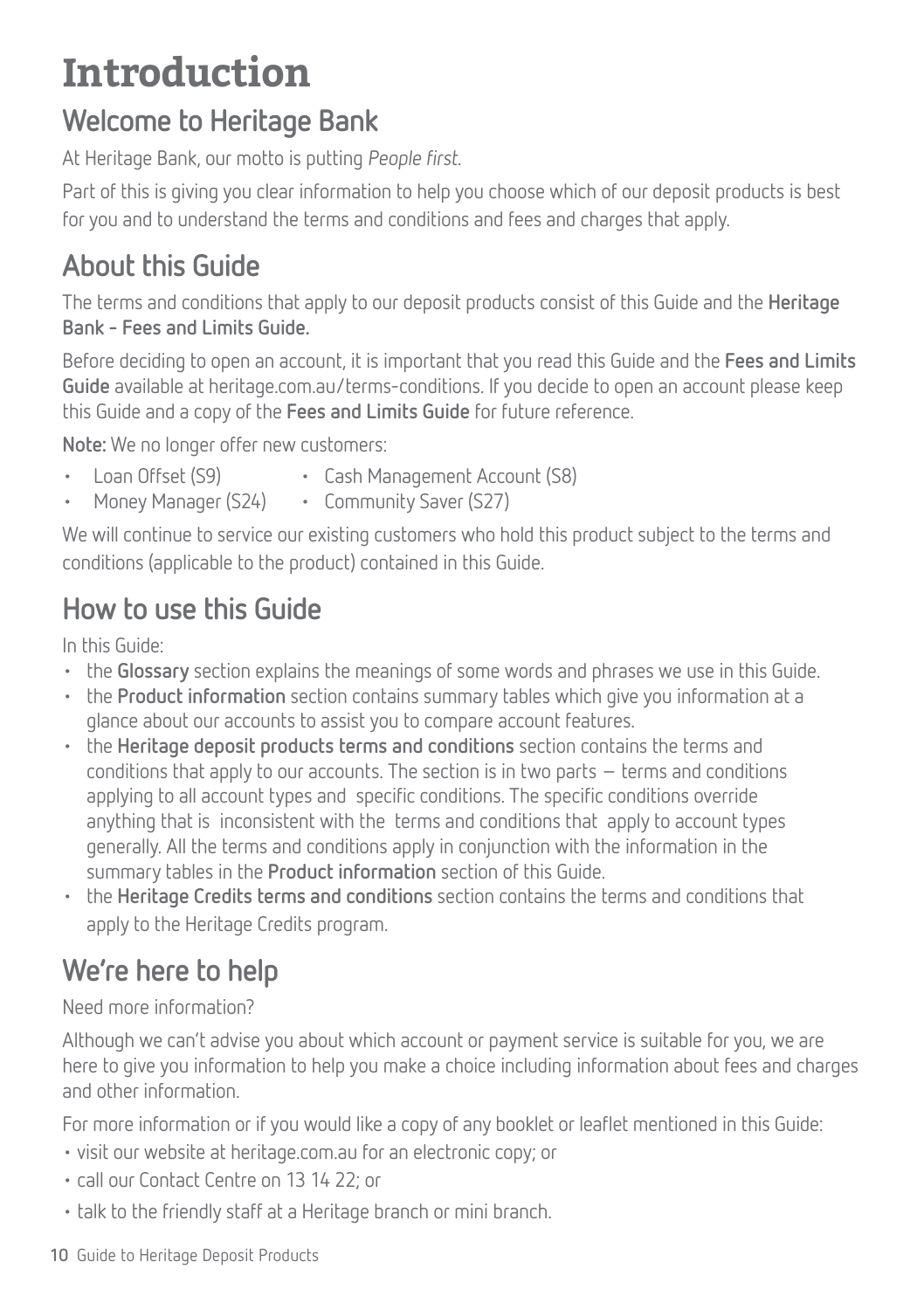## **Glossary**

We have set out below some important terms that are used throughout this Guide. Alongside each term is an explanation of what it means.

| access period                     | in respect of a Christmas Club (S14) account, is the period from<br>and including 1 November to and including 31 January                                                                                                                                                                                                                                                                                                               |  |
|-----------------------------------|----------------------------------------------------------------------------------------------------------------------------------------------------------------------------------------------------------------------------------------------------------------------------------------------------------------------------------------------------------------------------------------------------------------------------------------|--|
| account                           | a Heritage account covered by this Guide                                                                                                                                                                                                                                                                                                                                                                                               |  |
| account balance                   | for a day, is the amount that we have recorded as the balance<br>of the account at the start of that day                                                                                                                                                                                                                                                                                                                               |  |
| Australian cheque                 | a cheque drawn on an Australian financial institution which is a<br>member of the Australian Paper Clearing System (APCS)                                                                                                                                                                                                                                                                                                              |  |
| Australian mobile<br>phone number | a mobile phone number provided by an Australian<br>telecommunications provider and linked to an Australian<br>network carrier's Subscriber Identity Module (SIM) card                                                                                                                                                                                                                                                                  |  |
| Australian money order            | a money order issued by Australia Post as the drawee                                                                                                                                                                                                                                                                                                                                                                                   |  |
| banking day                       | a day other than a Saturday, Sunday or national public holiday                                                                                                                                                                                                                                                                                                                                                                         |  |
| bonus rate                        | a rate that is added to the flat rate applicable to your account<br>for an interest period if you have made at least one deposit to<br>your account, and no withdrawals from your account, during the<br>interest period                                                                                                                                                                                                               |  |
|                                   | Example<br>Suppose that the flat rate and the bonus rate for a Bonus (S12)<br>account are the following rates per annum:<br>\$1+:<br>0.01%<br>Bonus rate: 1.00%<br>If the interest calculation balance is \$850, the applicable flat rate<br>is Nil. However, if you have made a deposit and no withdrawals<br>during the interest period, the bonus rate applies and the rate that<br>will be applied is $0.01\% + 1.00\% = 1.01\%$ . |  |
|                                   |                                                                                                                                                                                                                                                                                                                                                                                                                                        |  |

**Note: The rates are provided as examples only.**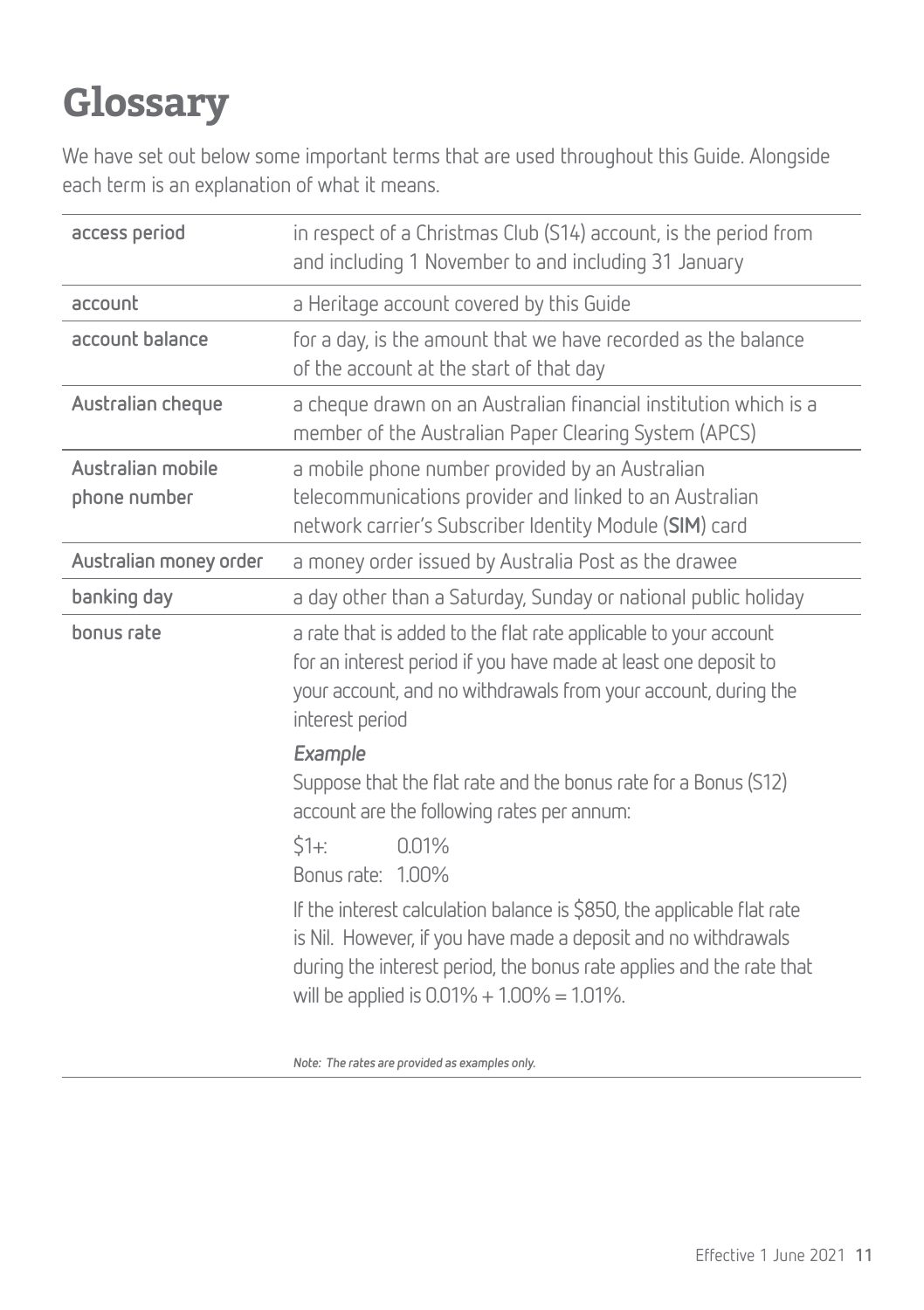| <b>Branch</b>                                               | a Heritage branch                                                                                                                                                                                                                                                                                                                                                                                                                                                                                                                                 |  |
|-------------------------------------------------------------|---------------------------------------------------------------------------------------------------------------------------------------------------------------------------------------------------------------------------------------------------------------------------------------------------------------------------------------------------------------------------------------------------------------------------------------------------------------------------------------------------------------------------------------------------|--|
|                                                             | Note<br>You can obtain a listing of Heritage branches and mini branches,<br>or search for the location of the Heritage branch or mini branch<br>closest to you, on our website at heritage.com.au.                                                                                                                                                                                                                                                                                                                                                |  |
| business account                                            | an account which was designed primarily for use by a business<br>and established primarily for business purposes                                                                                                                                                                                                                                                                                                                                                                                                                                  |  |
| Card                                                        | a Visa debit card or Visa credit card issued by Heritage                                                                                                                                                                                                                                                                                                                                                                                                                                                                                          |  |
| Cardholder                                                  | a person to whom a card is issued on your account                                                                                                                                                                                                                                                                                                                                                                                                                                                                                                 |  |
| Contactless payment                                         | a form of payment that uses short-range wireless technology<br>to securely complete payments between a contactless card<br>or payment-enabled mobile phone or wearable device and<br>a contactless-enabled checkout terminal. A contactless Visa<br>card is a chip card that has a near-field communication (NFC)<br>antenna which enables close-range payments. When you tap<br>your contactless Visa card or payment-enabled device at the<br>contactless-enabled checkout terminal (near the (w) ), your<br>payment is sent for authorisation. |  |
| <b>Customer Owned</b><br><b>Banking Code of</b><br>Practice | the Customer Owned Banking Code of Practice being the code<br>of practice for Australia's customer-owned banking institutions,<br>as well as any subsequent amendment of that code that binds<br>us, that we adopt or that we subscribe to                                                                                                                                                                                                                                                                                                        |  |
| daily limit                                                 | a limit that applies for a day ending at 12 midnight Australian<br>Eastern Standard Time                                                                                                                                                                                                                                                                                                                                                                                                                                                          |  |
| EFT method                                                  | passbooks containing barcodes, cards, Heritage Online,<br>Heritage Access Line, BPAY® or periodical payments                                                                                                                                                                                                                                                                                                                                                                                                                                      |  |
| ePayments Code                                              | the ePayments Code adopted by Heritage on 20 March 2013                                                                                                                                                                                                                                                                                                                                                                                                                                                                                           |  |
| <b>Fees and Limits Guide</b>                                | the Heritage Bank - Fees and Limits Guide specifying the<br>transaction fees, service fees and transaction limits applicable<br>to our deposit products and the transaction limits applicable to<br>our, credit card and lending products available at<br>heritage.com.au/terms-conditions                                                                                                                                                                                                                                                        |  |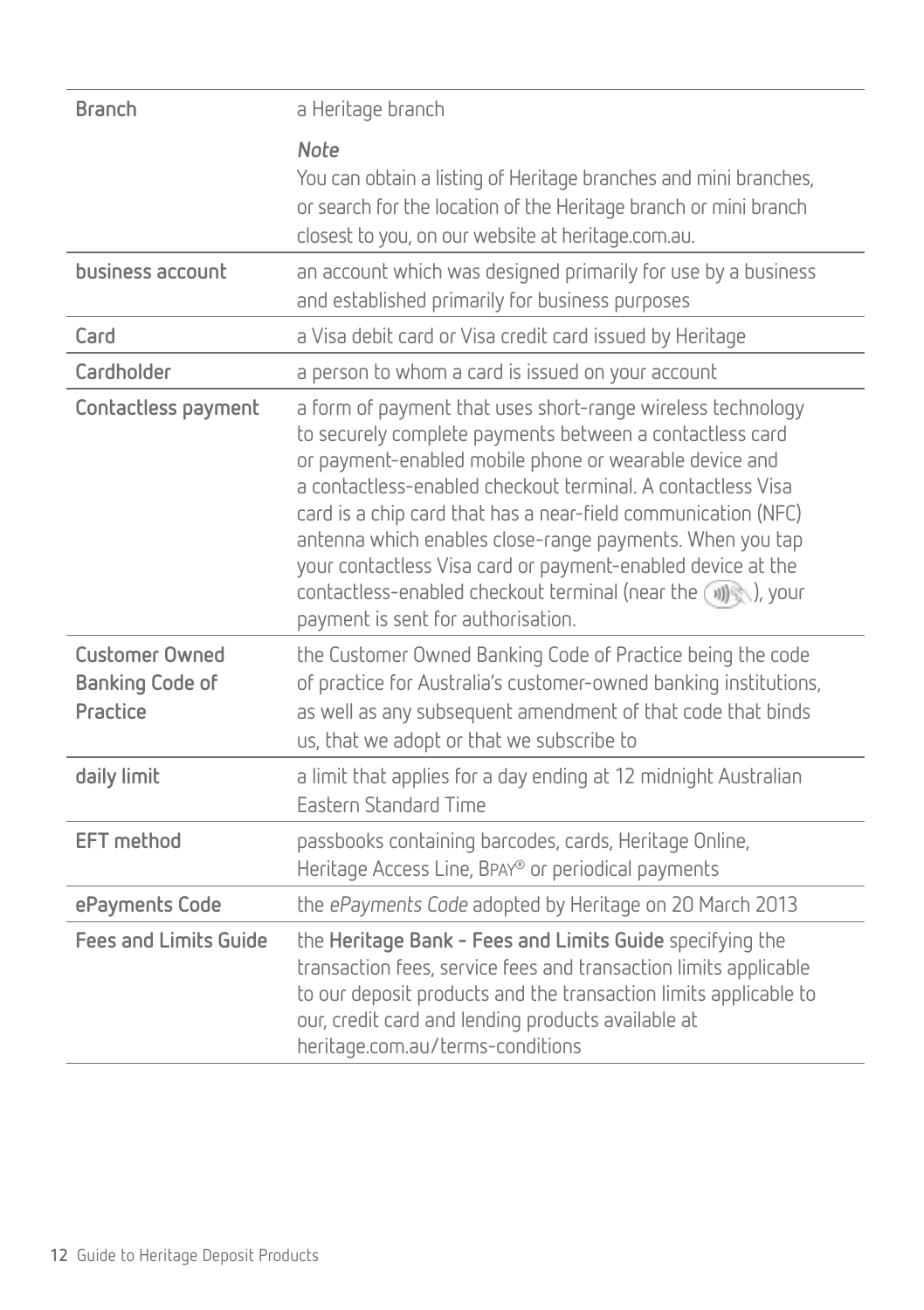| flat rate            | a single rate that is applied to the interest calculation balance                                                                                              |  |
|----------------------|----------------------------------------------------------------------------------------------------------------------------------------------------------------|--|
|                      | Example                                                                                                                                                        |  |
|                      | Suppose a Christmas Club (S14) account has an interest                                                                                                         |  |
|                      | calculation balance of \$3,000 when the flat rate of interest is                                                                                               |  |
|                      | 1.00% per annum.                                                                                                                                               |  |
|                      | The flat rate of 1.00% is applied to the whole of the interest<br>calculation balance.                                                                         |  |
|                      | Note: The rate is provided as an example only.                                                                                                                 |  |
| Heritage             | Heritage Bank Limited ABN 32 087 652 024 AFSL 240984,<br>Australian Credit Licence 240984                                                                      |  |
| Heritage Access Line | Heritage's phone banking service                                                                                                                               |  |
| Heritage Online      | Heritage's internet banking service                                                                                                                            |  |
| identifier           | means information that you know but are not required to keep<br>secret and which you must provide to perform a transaction<br>(for example, an account number) |  |
| interest calculation | the account balance that we use for interest calculation                                                                                                       |  |
| balance              | purposes for your account type, as shown in a summary table                                                                                                    |  |
| joint account        | an account in the joint names of two or more persons                                                                                                           |  |
| member number        | a unique number that we use to identify you and your accounts<br>in our systems                                                                                |  |
| mini branch          | a Heritage mini branch, which is operated by an agent of<br>Heritage who is authorised by Heritage to provide some<br>financial services on Heritage's behalf  |  |
|                      | Note                                                                                                                                                           |  |
|                      | You can obtain a listing of Heritage branches and mini                                                                                                         |  |
|                      | branches, or search for the location of the Heritage                                                                                                           |  |
|                      | branch or mini branch closest to you, on our website at                                                                                                        |  |
| mistaken internet    | heritage.com.au                                                                                                                                                |  |
| payment              | means an interbank transfer (see condition 12) made by you<br>through the 'Pay Anyone' internet banking facility available                                     |  |
|                      | on Heritage Online where funds are paid into an account of                                                                                                     |  |
|                      | an unintended recipient because you enter or select a Bank/                                                                                                    |  |
|                      | State/Branch (BSB) number and/or identifier (such as an                                                                                                        |  |
|                      | account number) that does not belong to the named and/                                                                                                         |  |
|                      | or intended recipient, as a result of your error or you being                                                                                                  |  |
|                      | advised of the wrong BSB number and/or identifier                                                                                                              |  |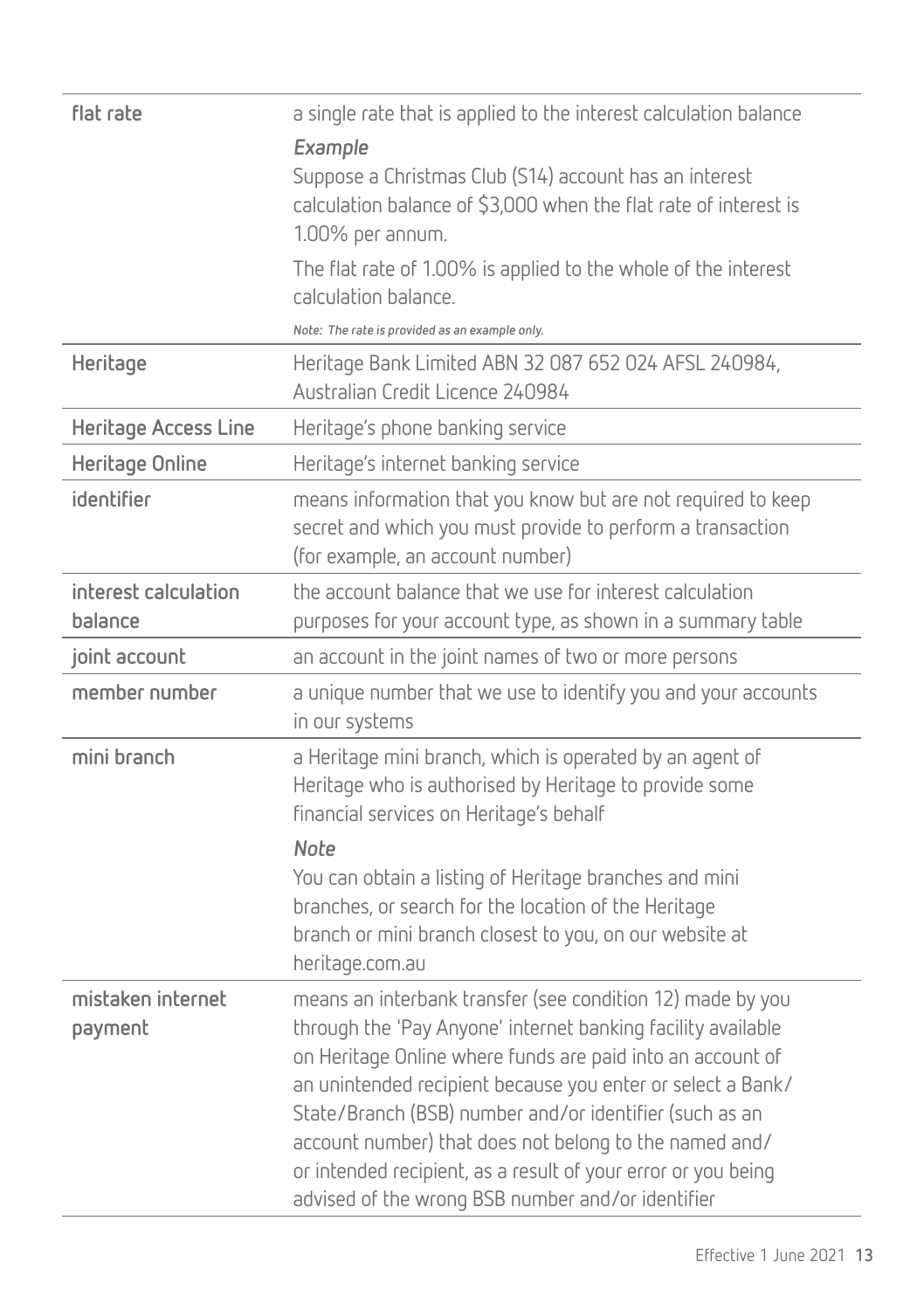| mobile phone     | your mobile telephone device with the phone number you have<br>registered for use with SMS Services and which is capable of<br>sending and receiving SMS messages                                                                     |
|------------------|---------------------------------------------------------------------------------------------------------------------------------------------------------------------------------------------------------------------------------------|
| offset account   | A Loan Offset (S9) (No longer available for sale) or Mortgage<br>Crusher (S10) account                                                                                                                                                |
| 0TP              | a One-Time Password delivered by SMS to your mobile phone<br>in connection with SMS Security                                                                                                                                          |
| <b>PAN</b>       | a Phone Access Number which is used to gain access to, or<br>make transactions through, Heritage Access Line                                                                                                                          |
| passbook account | an account on which a passbook has been issued                                                                                                                                                                                        |
| <b>PIN</b>       | a Personal Identification Number which can be used with a<br>card to make transactions at ATMs and electronic terminals                                                                                                               |
| rates sheet      | a sheet we publish, either in paper format or by placing it on<br>our website at heritage.com.au, which sets out the interest<br>rates we offer on the account types covered by this Guide on<br>the date of publication of the sheet |
| recognised       | instructions you or a signatory or cardholder give us:                                                                                                                                                                                |
| instructions     | • by properly completing and signing a form we provide for the<br>purpose; or                                                                                                                                                         |
|                  | • through Heritage Online or Heritage Access Line if we accept<br>that type of instruction through Heritage Online or Heritage<br>Access Line; or                                                                                     |
|                  | • by some other method we agree to accept                                                                                                                                                                                             |
| retired          | you have ceased employment and you do not intend to work<br>again on either a full-time or part-time basis                                                                                                                            |
| Signatory        | a person authorised by you to transact on, and obtain<br>information from us about, your account                                                                                                                                      |
|                  | Note                                                                                                                                                                                                                                  |
|                  | When it makes sense, a reference in this Guide to a signatory<br>also includes a cardholder and a token holder                                                                                                                        |
| <b>SMS</b>       | the telecommunications "Short Messaging Service" technology<br>which allows text messages to be sent between mobile<br>telephone devices                                                                                              |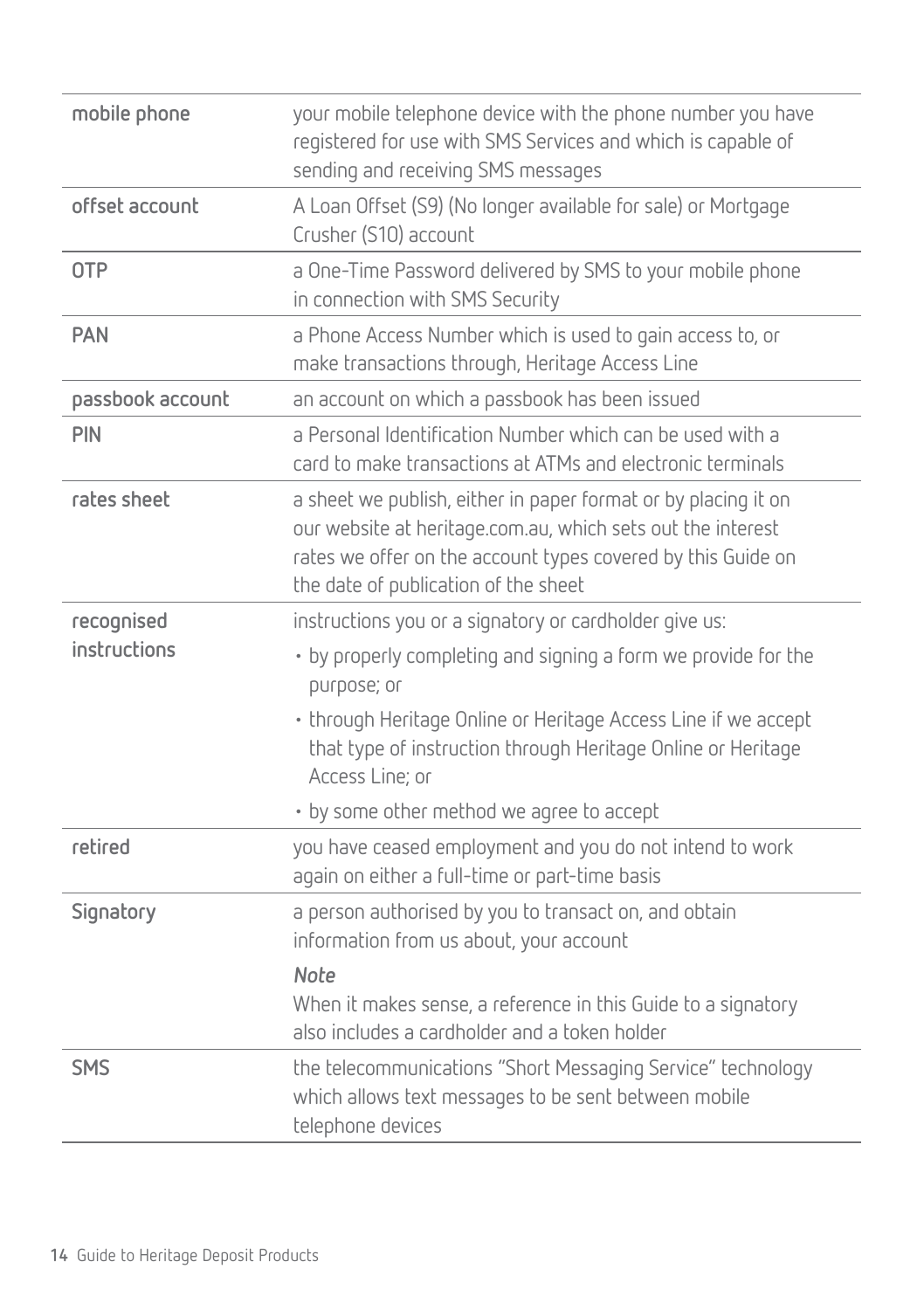| <b>SMS Alerts</b>   | our banking service, described in condition 14, that allows<br>you to request to receive a message delivered by SMS to your<br>mobile phone when certain events occur in relation to the<br>accounts nominated by you and/or your membership                                                                                                                                                                         |                                                                                                                              |  |
|---------------------|----------------------------------------------------------------------------------------------------------------------------------------------------------------------------------------------------------------------------------------------------------------------------------------------------------------------------------------------------------------------------------------------------------------------|------------------------------------------------------------------------------------------------------------------------------|--|
| <b>SMS Security</b> | functions using Heritage Online                                                                                                                                                                                                                                                                                                                                                                                      | our banking service, described in condition 14, that provides<br>a password security process in order to perform certain     |  |
| step-up rates       | different rates that are applied to different parts of the interest<br>calculation balance                                                                                                                                                                                                                                                                                                                           |                                                                                                                              |  |
|                     | Example                                                                                                                                                                                                                                                                                                                                                                                                              |                                                                                                                              |  |
|                     | account are the following rates per annum:                                                                                                                                                                                                                                                                                                                                                                           | Suppose that the step-up rates for a Pension Plus (S65)                                                                      |  |
|                     | $$1 - $1,999$ :                                                                                                                                                                                                                                                                                                                                                                                                      | 1.00%                                                                                                                        |  |
|                     | $$2,000 - $50,199$ :                                                                                                                                                                                                                                                                                                                                                                                                 | 1.40%                                                                                                                        |  |
|                     | \$50,200 - \$299,999:                                                                                                                                                                                                                                                                                                                                                                                                | 2.30%                                                                                                                        |  |
|                     | \$300,000+                                                                                                                                                                                                                                                                                                                                                                                                           | 2.30%                                                                                                                        |  |
|                     | next \$48,001.                                                                                                                                                                                                                                                                                                                                                                                                       | If the interest calculation balance is \$50,000, interest is<br>calculated at 1.00% on the first \$1,999 and at 1.40% on the |  |
|                     | Note: The rates and step-ups are provided as examples only.                                                                                                                                                                                                                                                                                                                                                          |                                                                                                                              |  |
| summary tables      | the summary tables in the Product information section of this<br>Guide                                                                                                                                                                                                                                                                                                                                               |                                                                                                                              |  |
| tiered rates        | One of a number of scaled rates that are applied to the whole<br>of the interest calculation balance depending on which of the<br>scales it falls within.                                                                                                                                                                                                                                                            |                                                                                                                              |  |
|                     | Example<br>Suppose that the tiered rates for a Cash Management Account<br>(S8) (No longer available for sale) are the following rates per<br>annum:<br>\$1 - \$9,999: 0.01%<br>\$10,000 - \$249,999: 0.60%<br>\$250,000+1.45%<br>If the interest calculation balance is \$7,400, the applicable<br>tiered rate is 0.01%.<br>If the interest calculation balance is \$68,400, the applicable<br>tiered rate is 0.60%. |                                                                                                                              |  |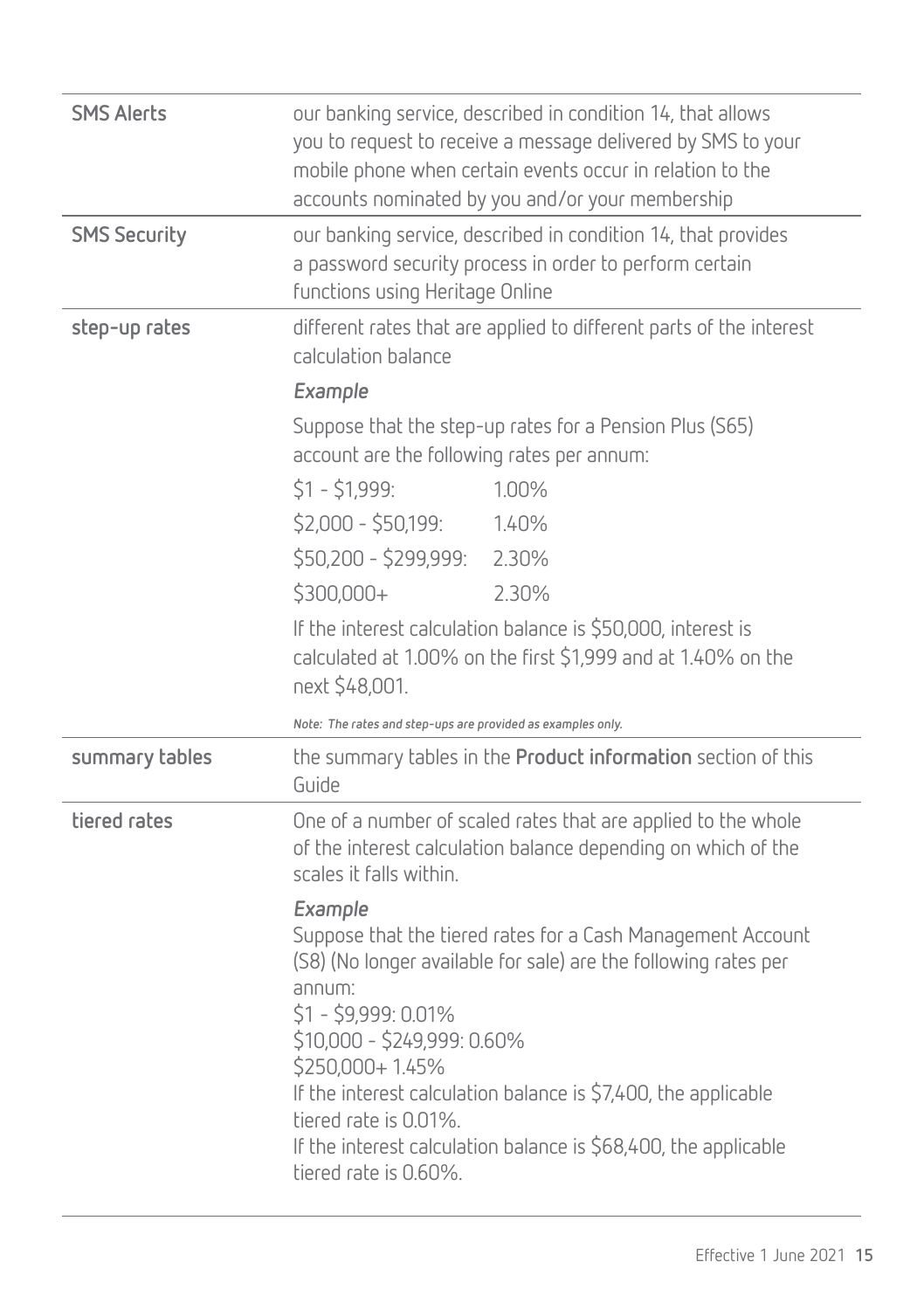| Transaction | a dealing concerning your account including:                                                                                                                                              |
|-------------|-------------------------------------------------------------------------------------------------------------------------------------------------------------------------------------------|
|             | · a withdrawal or something else that results in a debit to your<br>account; and                                                                                                          |
|             | • a deposit or something else that results in a credit to your<br>account; and                                                                                                            |
|             | · giving us recognised instructions concerning your account                                                                                                                               |
| we/us/our   | Heritage                                                                                                                                                                                  |
| you/your    | the person or persons opening an account or in whose name<br>an account is held (and, if there are two or more of you, it<br>refers to each of your separately as well as to you jointly) |
|             |                                                                                                                                                                                           |

There are other terms which are defined in the **Terms and conditions** sections. Those other definitions are signified by the use of the term in **bold type** where it is defined.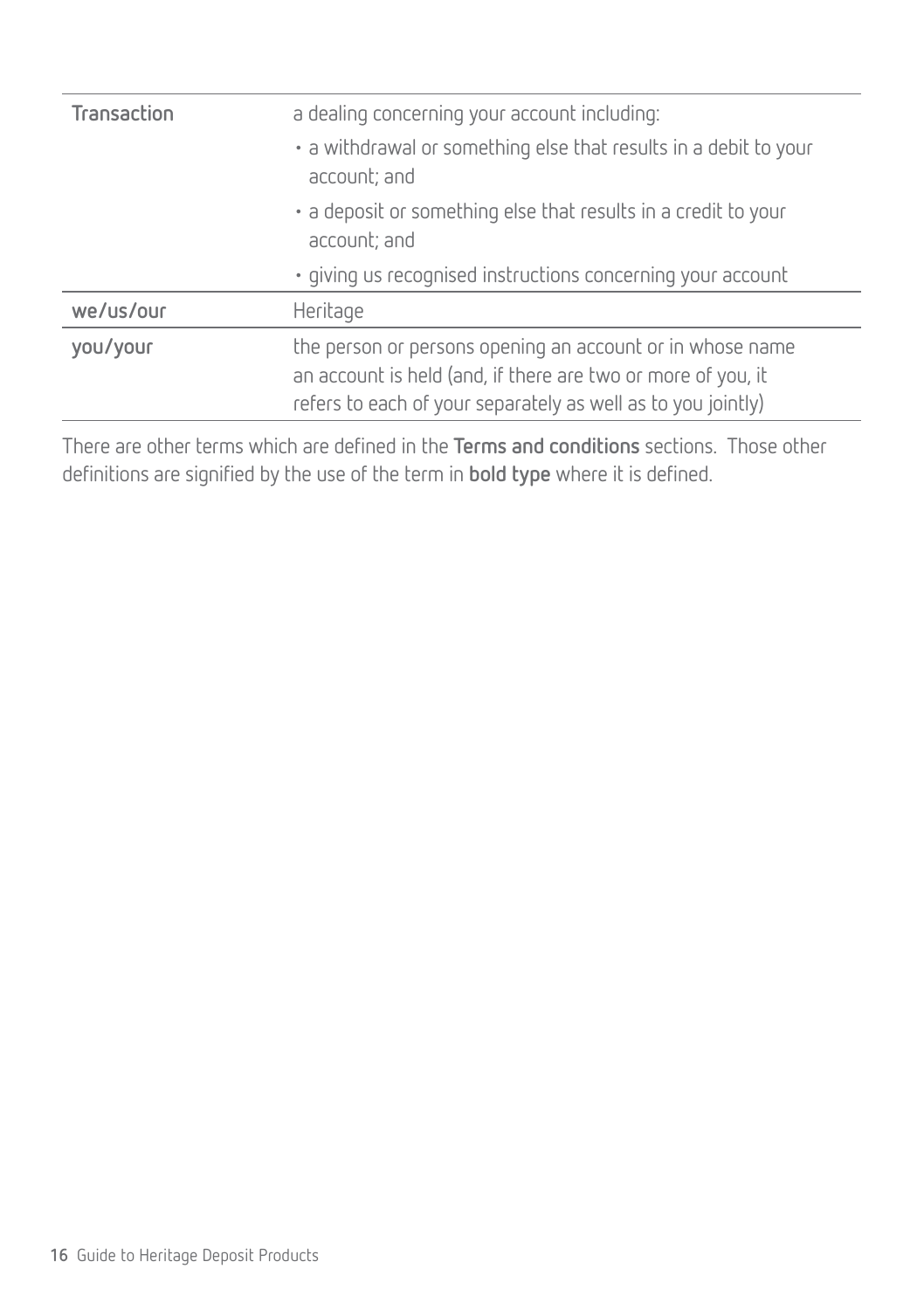## **PRODUCT INFORMATION**

## **Summary table: access accounts**

Heritage offers a range of everyday transaction accounts.

The following table summarises the features of our transaction accounts.

|                                                                                                                                        | Simply<br><b>Access</b><br>(S1) | Cash<br>Management<br>Account<br>(S8) | Loan<br><b>Offset</b><br>(S9) | Mortgage<br>Crusher<br>(S10) | Money<br>Manager<br>(S24) | <b>Pension Plus</b><br>(S65)                                                                                                                                                        |
|----------------------------------------------------------------------------------------------------------------------------------------|---------------------------------|---------------------------------------|-------------------------------|------------------------------|---------------------------|-------------------------------------------------------------------------------------------------------------------------------------------------------------------------------------|
|                                                                                                                                        |                                 |                                       | Eligibility                   |                              |                           |                                                                                                                                                                                     |
| Special<br>eligibility rules<br>To be eligible to<br>open and have the<br>account, you must<br>satisfy us that you<br>meet these rules | $\times$                        | $\times$                              | See<br>condition<br>28        | See<br>condition<br>28       | $\times$                  | You (or at<br>least one of<br>you if it will<br>be a joint<br>account) must<br>be 55 years<br>or older and<br>retired or in<br>receipt of an<br>Australian<br>Government<br>pension |
| Minimum<br>opening<br>balance<br>To open the<br>account, you must<br>make an initial<br>deposit of at least<br>this amount             | \$1                             | \$1                                   | \$1                           | \$1                          | \$1                       | \$1                                                                                                                                                                                 |
|                                                                                                                                        |                                 |                                       | Account operation             |                              |                           |                                                                                                                                                                                     |
| Minimum<br>operating<br>balance                                                                                                        | \$1                             | \$1                                   | \$1                           | \$1                          | \$1                       | \$1                                                                                                                                                                                 |
| Bank@Post<br>access <sup>1</sup><br>Whether you can<br>transact on the<br>account at Bank@<br>Post outlets (card<br>access only)       |                                 |                                       |                               |                              |                           |                                                                                                                                                                                     |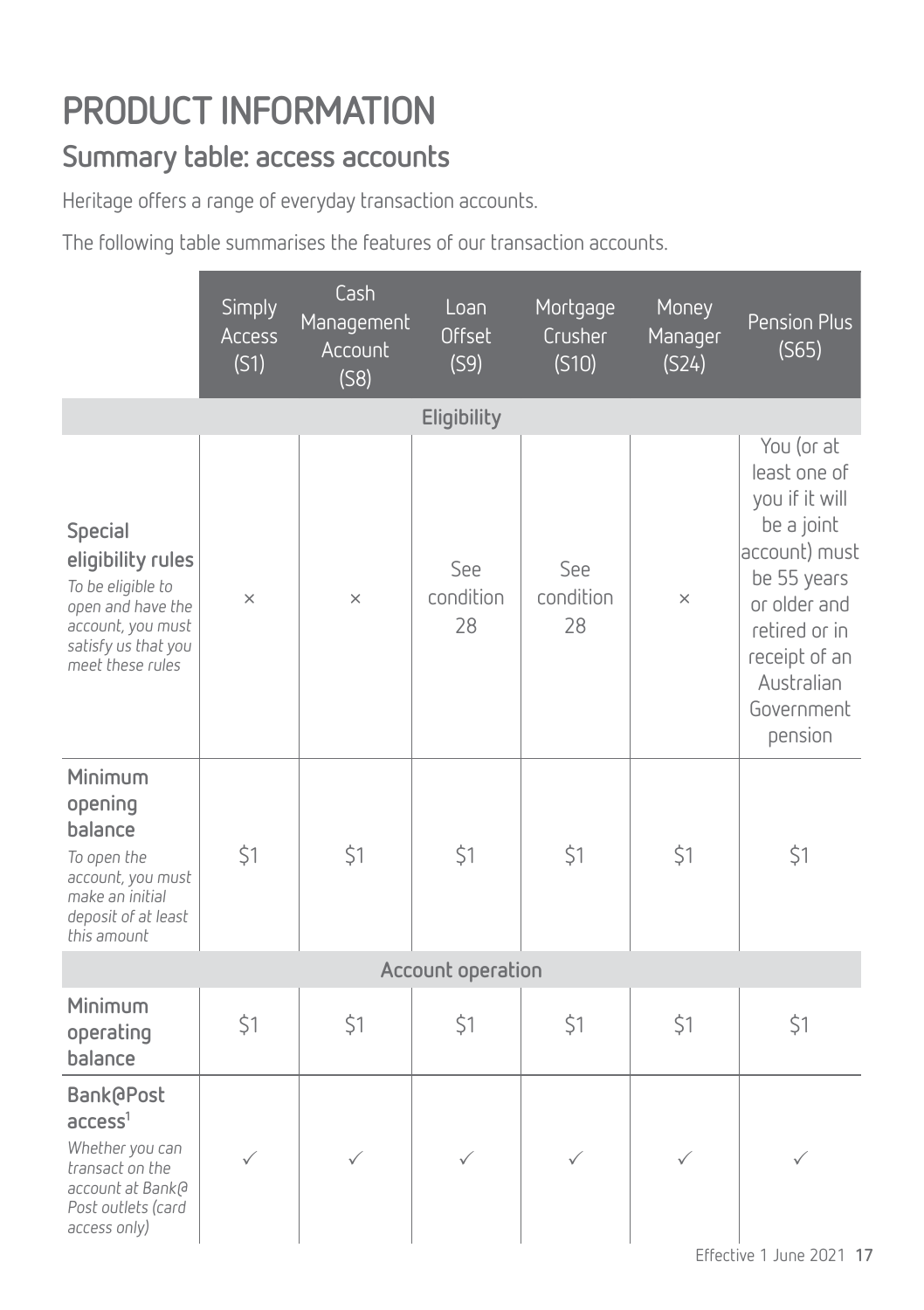|                                                                  | Simply<br><b>Access</b><br>(S1) | Cash<br>Management<br>Account<br>(S8) | Loan<br><b>Offset</b><br>(S9)       | Mortgage<br>Crusher<br>(S10) | Money<br>Manager<br>(S24)                   | <b>Pension Plus</b><br>(S65) |
|------------------------------------------------------------------|---------------------------------|---------------------------------------|-------------------------------------|------------------------------|---------------------------------------------|------------------------------|
|                                                                  |                                 |                                       | Interest                            |                              |                                             |                              |
| Interest<br>calculation<br>balance                               | Daily<br>balance                | Daily<br>halance                      | Daily<br>halance                    | Daily<br>balance             | Daily<br>balance                            | Daily<br>balance             |
| Minimum<br>interest<br>calculation<br>balance                    | \$1                             | \$1                                   | \$1                                 | \$500                        | \$1<br>See also<br>condition 29             | \$1                          |
| Interest<br>period                                               | Quarterly                       | Quarterly                             | Monthly                             | Monthly                      | Quarterly<br>based on<br>account<br>opening | Monthly                      |
| Interest<br>structure                                            | Flat rate                       | Tiered rates                          | Tiered rates<br>(partial<br>offset) | Full offset                  | Flat rate<br>Tiered rates                   | Step-up rates                |
|                                                                  |                                 |                                       | Fees                                |                              |                                             |                              |
| Account<br>keeping fee                                           | $\times$                        | $\times$                              | $\times$                            | $\times$                     | $\times$                                    | $\times$                     |
| Transaction<br>fees                                              | $\checkmark$                    | $\checkmark$                          | ✓                                   | $\checkmark$                 | ✓                                           | $\checkmark$                 |
| Service fees                                                     | $\checkmark$                    | $\checkmark$                          | $\checkmark$                        | $\checkmark$                 | $\checkmark$                                | $\checkmark$                 |
|                                                                  |                                 |                                       | Available transaction methods       |                              |                                             |                              |
| Cheque<br>facility <sup>2</sup><br>Non-passbook<br>accounts only | ✓                               | ✓                                     | ✓                                   | ✓                            | ✓                                           | $\checkmark$                 |

1 Daily Transaction limits apply (see the **Fees and Limits Guide**).

2 Refer to condition 10 for conditions and further information about attaching a cheque facility to your account.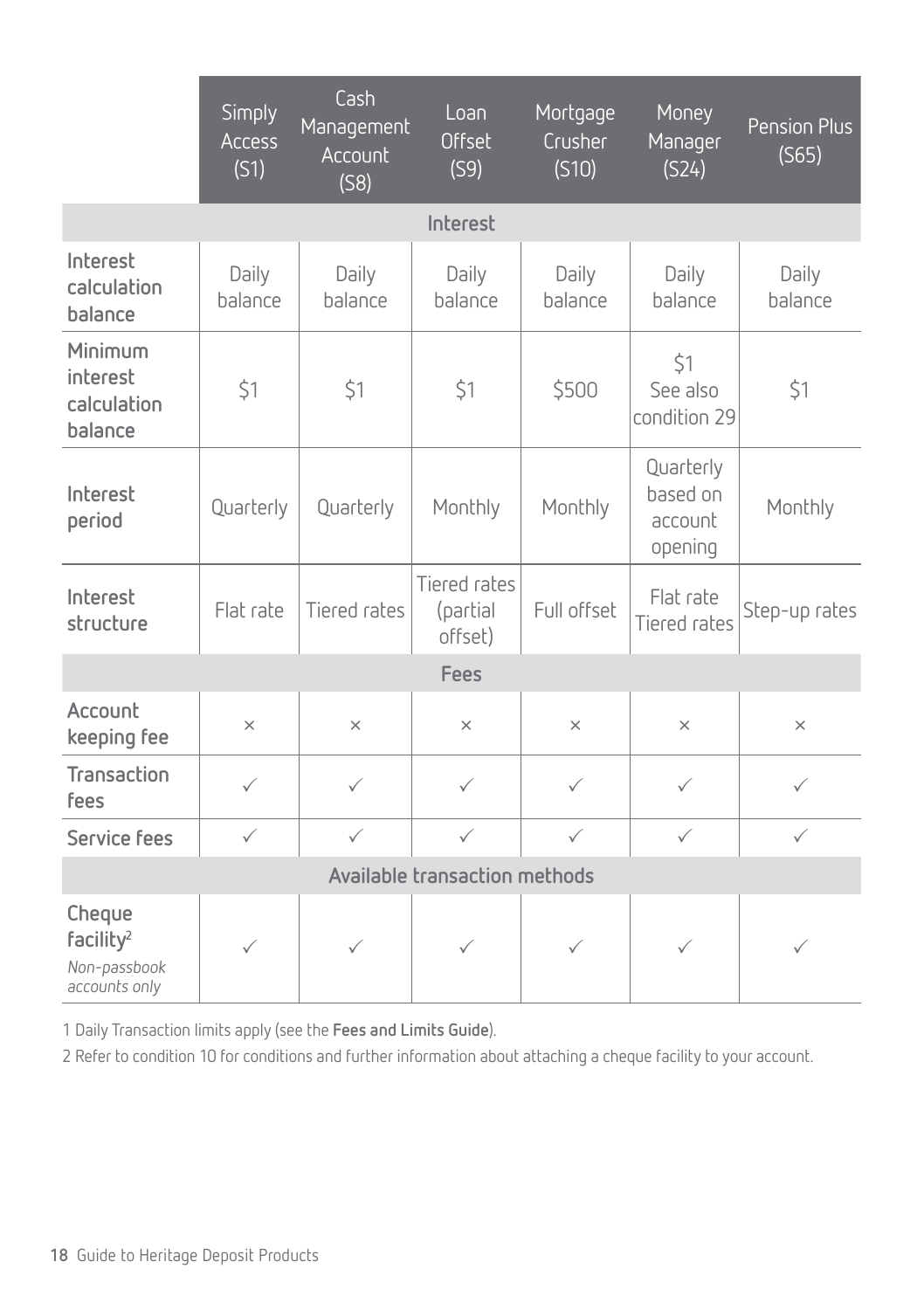|                                                                        | Simply<br><b>Access</b><br>(S1) | Cash<br>Management<br>Account<br>(S8) | Loan<br><b>Offset</b><br>(S9) | Mortgage<br>Crusher<br>(S10) | Money<br>Manager<br>(S24) | <b>Pension Plus</b><br>(S65) |
|------------------------------------------------------------------------|---------------------------------|---------------------------------------|-------------------------------|------------------------------|---------------------------|------------------------------|
| Visa debit<br>card<br>Non-passbook<br>accounts only                    | $\checkmark$                    | $\checkmark$                          | $\checkmark$                  | $\checkmark$                 | $\checkmark$              | $\checkmark$                 |
| Heritage<br>Online                                                     | $\checkmark$                    | $\checkmark$                          | $\checkmark$                  | $\checkmark$                 | $\checkmark$              | $\checkmark$                 |
| Heritage<br><b>Access Line</b>                                         | $\checkmark$                    | $\checkmark$                          | $\checkmark$                  | $\checkmark$                 | $\checkmark$              | $\checkmark$                 |
| Periodical<br>payments                                                 | ✓                               | $\checkmark$                          | $\checkmark$                  | $\checkmark$                 | $\checkmark$              | $\checkmark$                 |
| Direct debits                                                          | $\checkmark$                    | $\checkmark$                          | $\checkmark$                  | $\checkmark$                 | $\checkmark$              | $\checkmark$                 |
| <b>BPAY®</b>                                                           | $\checkmark$                    | $\checkmark$                          | $\checkmark$                  | $\checkmark$                 | $\checkmark$              | $\checkmark$                 |
| Sweeps                                                                 | $\checkmark$                    | $\checkmark$                          | $\checkmark$                  | $\checkmark$                 | $\checkmark$              | $\checkmark$                 |
|                                                                        |                                 |                                       | Special terms and conditions  |                              |                           |                              |
| Special terms<br>and conditions<br>applying to<br>this account<br>type | $\times$                        | $\times$                              | See<br>condition<br>28        | See<br>condition<br>28       | See<br>condition<br>29    | $\times$                     |

® Registered to BPAY Pty Ltd ABN 69 079 137 518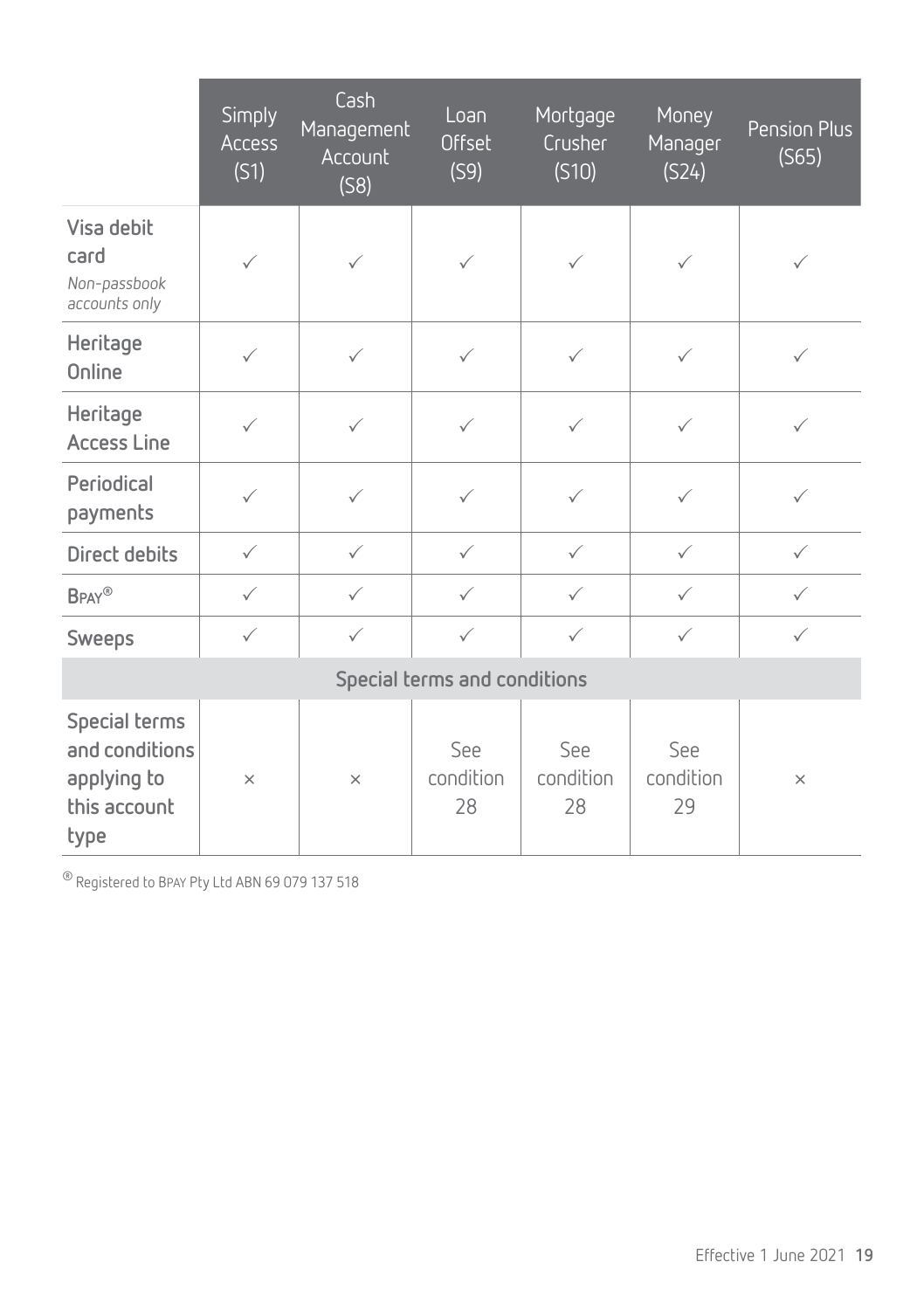## **Summary table: savings accounts**

Heritage offers a range of savings accounts, which are designed for people to achieve savings goals.

The following table summarises the features of our savings accounts.

|                                                                                                                               | Target Bonus<br>(S12)       | Christmas Club<br>(S14) | <b>Online Saver</b><br>(S26)                                    | Community<br>Saver<br>(S27)                                                                          |  |  |
|-------------------------------------------------------------------------------------------------------------------------------|-----------------------------|-------------------------|-----------------------------------------------------------------|------------------------------------------------------------------------------------------------------|--|--|
|                                                                                                                               |                             | Eligibility             |                                                                 |                                                                                                      |  |  |
| Special eligibility rules<br>To be eligible to open and have the<br>account, you must satisfy us that<br>you meet these rules | $\times$                    | $\times$                | You need to be<br>a registered<br>Online<br>See condition<br>30 | You need to be<br>a registered<br>user of Heritage user of Heritage<br>Online<br>See condition<br>30 |  |  |
| Account operation                                                                                                             |                             |                         |                                                                 |                                                                                                      |  |  |
| Minimum opening balance<br>To open the account, you must<br>make an initial deposit of at least<br>this amount                | \$1                         | \$10                    | \$1                                                             | \$1                                                                                                  |  |  |
| Minimum operating<br>balance                                                                                                  | \$1                         | \$1                     | \$1                                                             | \$1                                                                                                  |  |  |
| Bank@Post access<br>Whether you can transact on the<br>account at Bank@Post outlets<br>(non-passbook accounts only)           | $\times$                    | $\times$                | $\times$                                                        | $\times$                                                                                             |  |  |
|                                                                                                                               |                             | Interest                |                                                                 |                                                                                                      |  |  |
| Interest calculation<br>balance                                                                                               | Daily balance               | Daily balance           | Daily balance                                                   | Daily balance                                                                                        |  |  |
| Minimum interest<br>calculation balance                                                                                       | \$1                         | \$1                     | \$1                                                             | \$1                                                                                                  |  |  |
| Interest period                                                                                                               | Monthly                     | Monthly                 | Monthly                                                         | Monthly                                                                                              |  |  |
| Interest structure                                                                                                            | Flat rate $+$<br>bonus rate | Flat rate               | Flat rate                                                       | Tiered rates                                                                                         |  |  |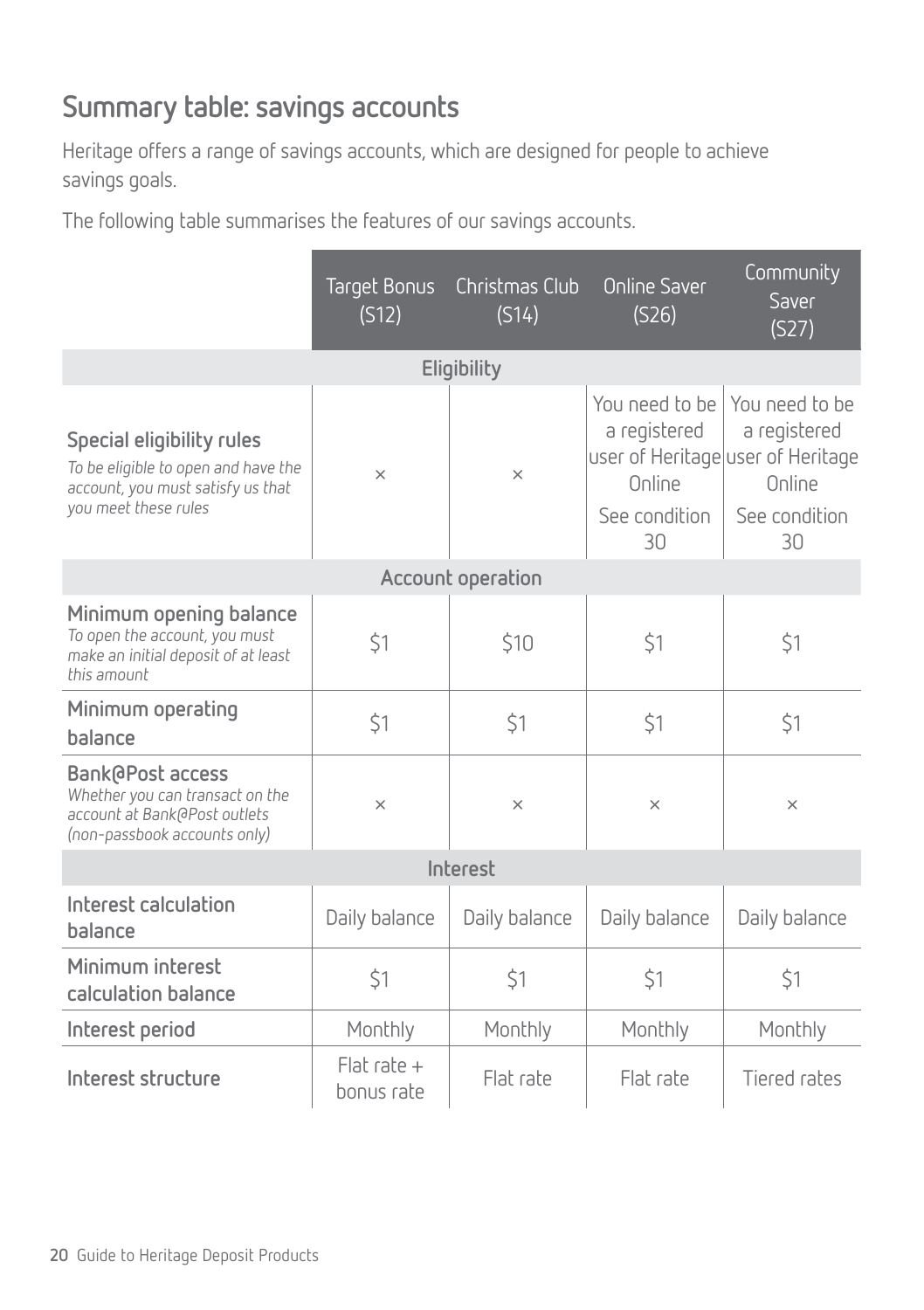|                                                               | Target Bonus<br>(S12) | Christmas Club<br>(S14)                                                                                                                                                                                       | <b>Online Saver</b><br>(S26) | Community<br>Saver<br>(S27) |
|---------------------------------------------------------------|-----------------------|---------------------------------------------------------------------------------------------------------------------------------------------------------------------------------------------------------------|------------------------------|-----------------------------|
|                                                               |                       | Fees                                                                                                                                                                                                          |                              |                             |
| Account keeping fee                                           | $\times$              | $\times$                                                                                                                                                                                                      | $\times$                     | $\times$                    |
| <b>Transaction fees</b>                                       | $\times$              | $\times$                                                                                                                                                                                                      | $\times$                     | $\times$                    |
| Service fees                                                  | $\checkmark$          | $\checkmark$                                                                                                                                                                                                  | ✓                            | ✓                           |
|                                                               |                       | Available transaction methods                                                                                                                                                                                 |                              |                             |
| Cheque facility<br>Non-passbook accounts only                 | $\times$              | $\times$                                                                                                                                                                                                      | $\times$                     | $\times$                    |
| Visa debit card<br>Non-passbook accounts only                 | $\times$              | $\times$                                                                                                                                                                                                      | $\times$                     | $\times$                    |
| Heritage Online                                               | $\checkmark$          | During the access<br>period only                                                                                                                                                                              | $\checkmark$                 | $\checkmark$                |
| Heritage Access Line                                          | $\checkmark$          | During the access<br>period only                                                                                                                                                                              | $\checkmark$                 | $\checkmark$                |
| Periodical payments                                           | $\times$              | $\times$                                                                                                                                                                                                      | $\checkmark$                 | ✓                           |
| Direct debits                                                 | $\times$              | $\times$                                                                                                                                                                                                      | $\checkmark$                 | ✓                           |
| <b>BPAY</b>                                                   | $\times$              | $\times$                                                                                                                                                                                                      | $\checkmark$                 | $\times$                    |
| Sweeps                                                        | $\times$              | $\times$                                                                                                                                                                                                      | $\times$                     | $\times$                    |
|                                                               |                       | Special terms and conditions                                                                                                                                                                                  |                              |                             |
| Special terms and conditions<br>applying to this account type | See condition<br>34   | If you want<br>to make a<br>withdrawal<br>from the<br>account<br>during the<br>period from 1<br>February to 31<br>October, the<br>entire account<br>balance must<br>be withdrawn<br>and the<br>account closed | See condition<br>30          | See condition<br>30         |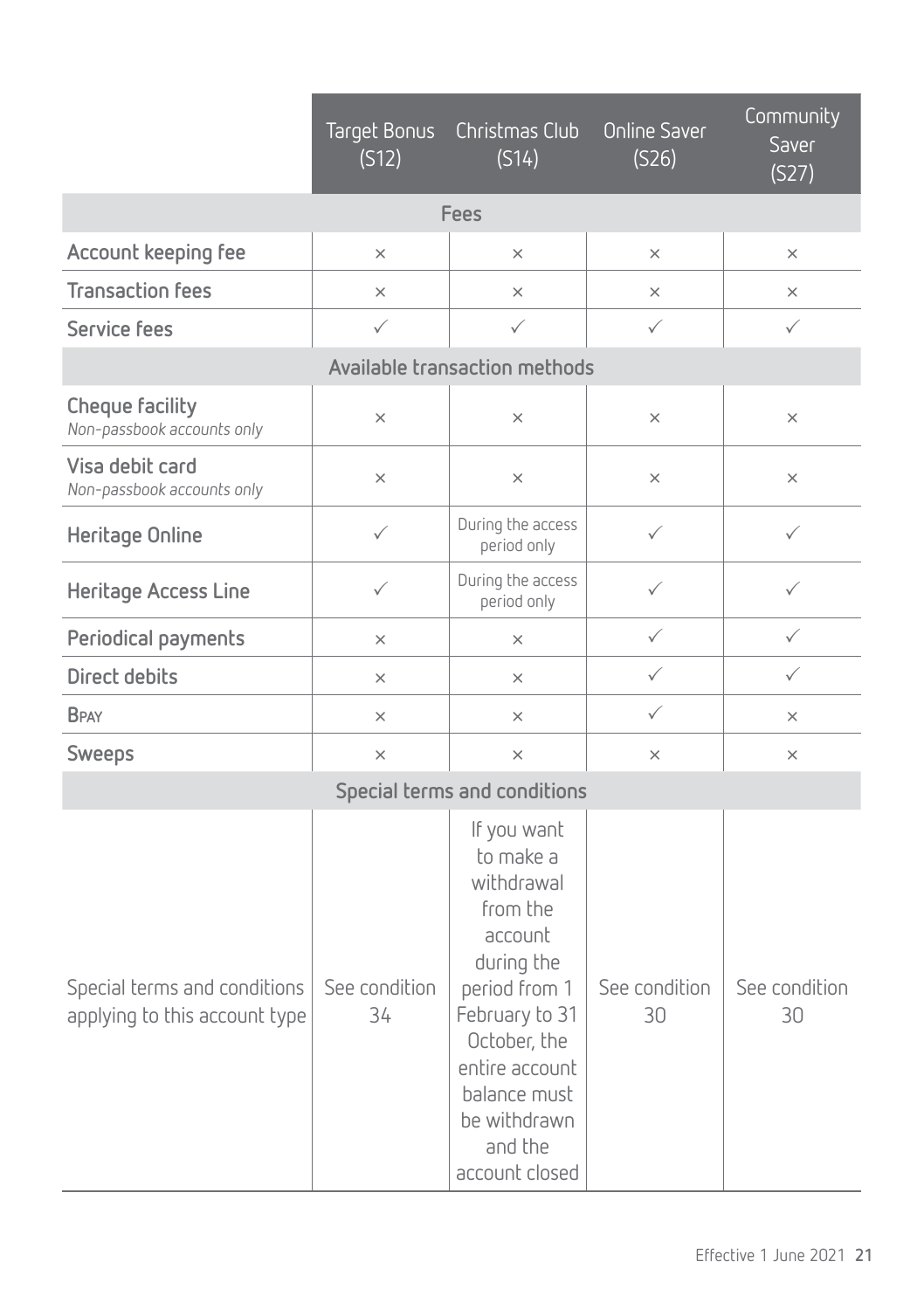## **Summary table: non-personal accounts**

Heritage offers a range of non-personal accounts, which are designed for businesses and clubs.

The following table summarises the features of our non-personal accounts.

|                                                                                                                                     | <b>Business</b><br>Cheque<br>(S13)      | Club Cheque<br>(S21)                        | <b>Trust Account</b><br>(S40)                                       | <b>Body</b><br>Corporate<br>(S16)                                                          | <b>Body</b><br>Corporate<br>Special<br>(S17)                                               |
|-------------------------------------------------------------------------------------------------------------------------------------|-----------------------------------------|---------------------------------------------|---------------------------------------------------------------------|--------------------------------------------------------------------------------------------|--------------------------------------------------------------------------------------------|
|                                                                                                                                     |                                         | Eligibility                                 |                                                                     |                                                                                            |                                                                                            |
| Special eligibility<br>rules<br>To be eligible to open<br>and have the account.<br>you must satisfy us that<br>you meet these rules | You must be<br>or operate a<br>business | You must be<br>a non-profit<br>organisation | You must be<br>a Oueensland<br>property<br>agent or<br>motor dealer | You must<br>be a body<br>corporate for<br>a community<br>titles<br>scheme in<br>Oueensland | You must<br>be a body<br>corporate for<br>a community<br>titles<br>scheme in<br>Queensland |
| Minimum opening<br>balance<br>To open the account,<br>you must make an initial<br>deposit of at least this<br>amount                | \$100                                   | \$100                                       | Nil                                                                 | \$1                                                                                        | \$100                                                                                      |
|                                                                                                                                     |                                         | Account operation                           |                                                                     |                                                                                            |                                                                                            |
| Minimum<br>operating balance                                                                                                        | \$1                                     | \$1                                         | Nil                                                                 | \$1                                                                                        | \$1                                                                                        |
| Bank@Post<br>access <sup>1</sup><br>Whether you can<br>transact on the account<br>at Bank@Post outlets<br>(card access only)        | $\checkmark$                            | $\times$                                    | $\times$                                                            | $\times$                                                                                   | $\times$                                                                                   |

1 Daily Transaction limits apply (see the **Fees and Limits Guide**).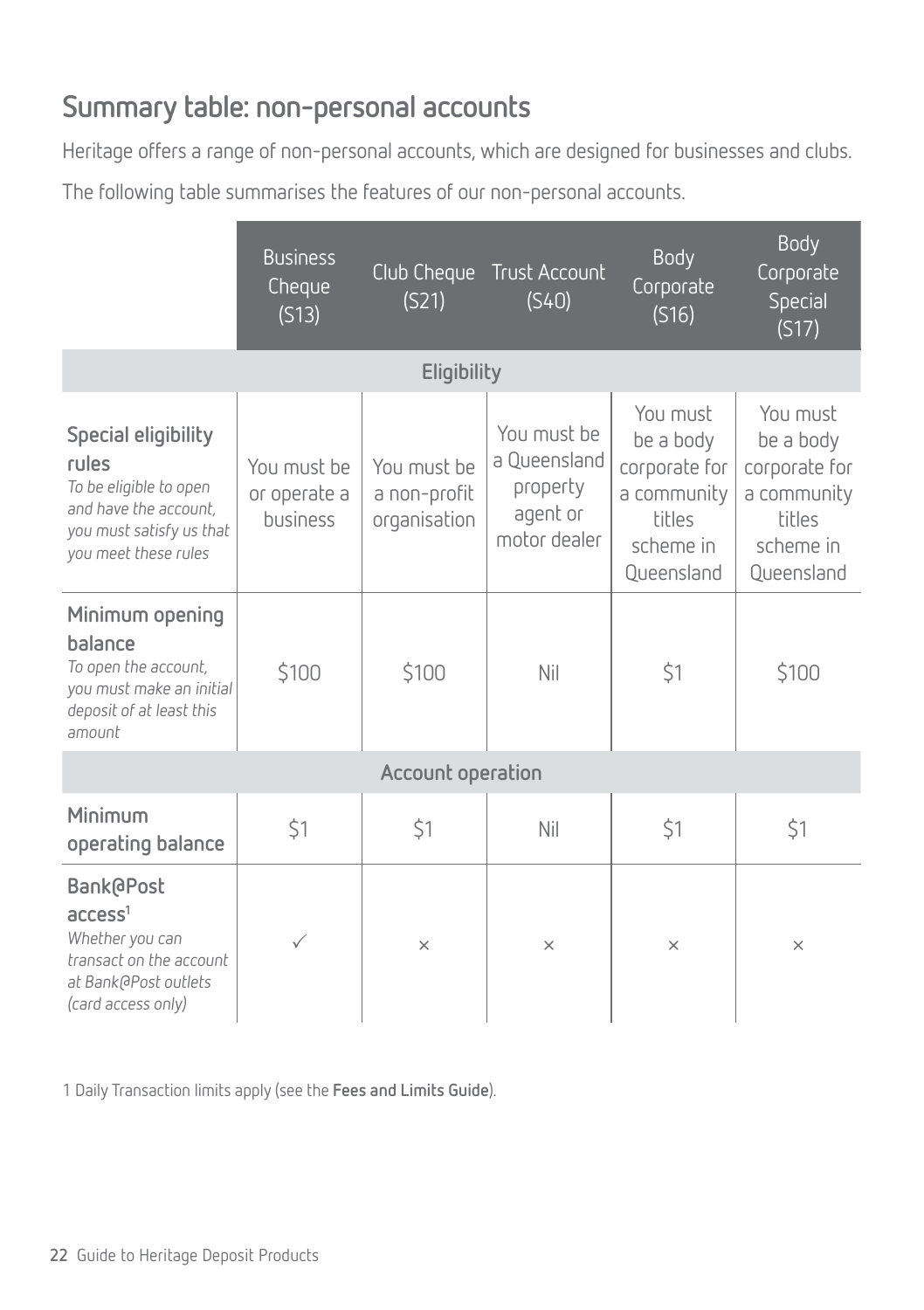|                                                  | <b>Business</b><br>Cheque<br>(S13) | (521)                         | Club Cheque Trust Account<br>(S40) | <b>Body</b><br>Corporate<br>(S16)           | <b>Body</b><br>Corporate<br>Special<br>(S17) |  |
|--------------------------------------------------|------------------------------------|-------------------------------|------------------------------------|---------------------------------------------|----------------------------------------------|--|
|                                                  |                                    | Interest                      |                                    |                                             |                                              |  |
| Interest<br>calculation<br>balance               | Daily balance                      | Daily balance                 |                                    | Daily balance                               |                                              |  |
| Minimum interest<br>calculation<br>balance       | \$1                                | \$1                           | No interest<br>on this             | \$1<br>See also<br>condition 29             | No interest                                  |  |
| Interest period                                  | Quarterly                          | Quarterly                     | account                            | Quarterly<br>based on<br>account<br>opening | on this<br>account                           |  |
| Interest structure                               | Flat rate                          | Flat rate                     |                                    | Flat rate<br>Tiered rates                   |                                              |  |
|                                                  |                                    | Fees                          |                                    |                                             |                                              |  |
| Account<br>keeping fee                           | $\times$                           | $\times$                      | $\times$                           | $\times$                                    | $\times$                                     |  |
| <b>Transaction fees</b>                          | $\checkmark$                       | $\times$                      | $\times$                           | $\times$                                    | $\times$                                     |  |
| Service fees                                     | $\checkmark$                       | $\checkmark$                  | $\checkmark$                       | ✓                                           | $\checkmark$                                 |  |
|                                                  |                                    | Available transaction methods |                                    |                                             |                                              |  |
| Cheque facility<br>Non-passbook<br>accounts only | $\checkmark$                       | $\checkmark$                  | ✓                                  | $\checkmark$                                | $\checkmark$                                 |  |
| Visa debit card<br>Non-passbook<br>accounts only | $\checkmark$                       | $\times$                      | $\times$                           | $\times$                                    | $\times$                                     |  |
| Heritage Online                                  | $\checkmark$                       | $\checkmark$                  | $\checkmark$                       | $\checkmark$                                | $\checkmark$                                 |  |
| <b>Heritage Access</b><br>Line                   | $\checkmark$                       | $\checkmark$                  | $\checkmark$                       | $\checkmark$                                | $\times$                                     |  |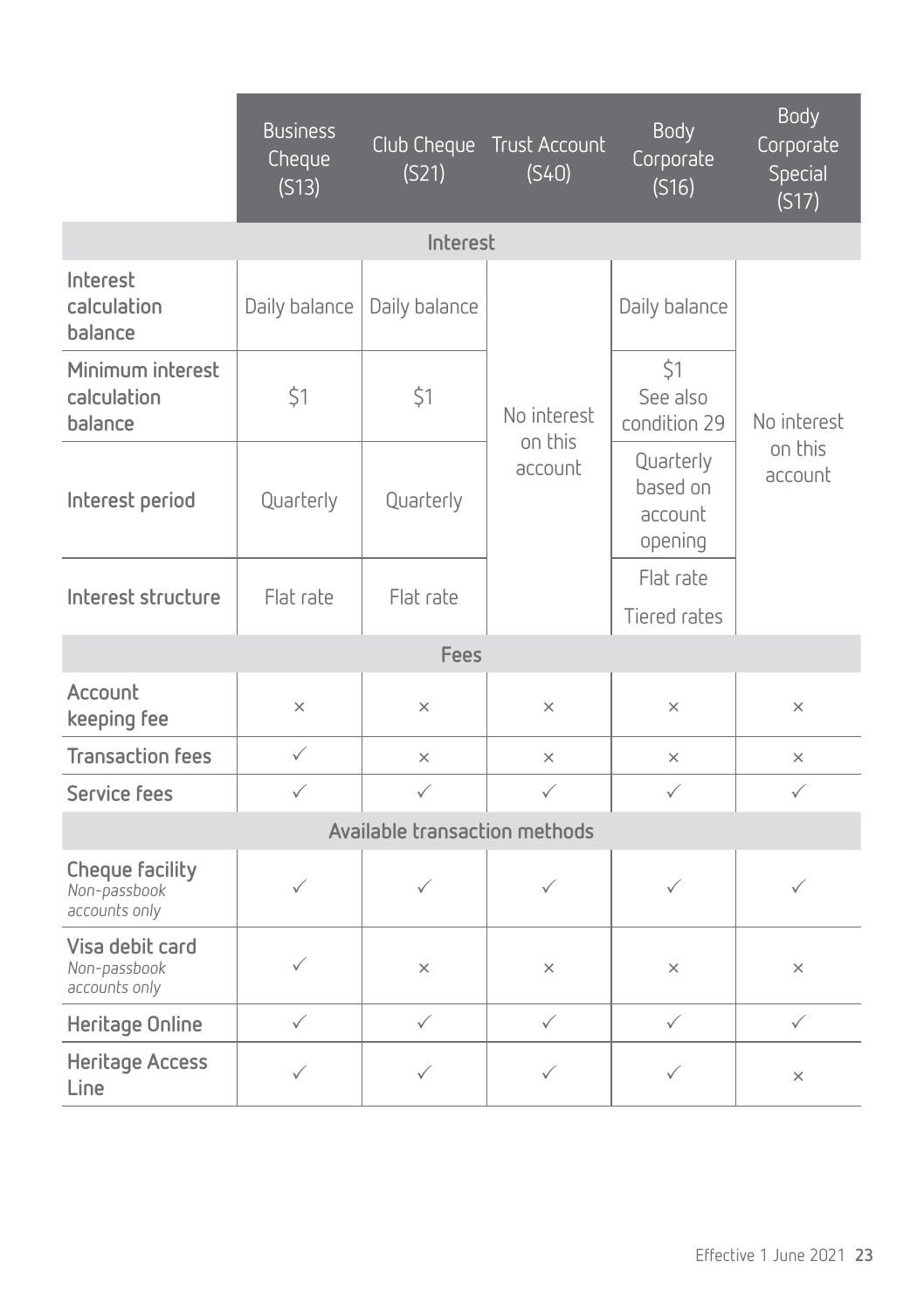|                                                                  | <b>Business</b><br>Cheque<br>(S13) | (S21)    | Club Cheque Trust Account<br>(S40) | Body<br>Corporate<br>(S16) | Body<br>Corporate<br>Special<br>(S17) |
|------------------------------------------------------------------|------------------------------------|----------|------------------------------------|----------------------------|---------------------------------------|
| Periodical<br>payments                                           |                                    |          |                                    | $\checkmark$               |                                       |
| Direct debits                                                    | ✓                                  |          |                                    | $\checkmark$               |                                       |
| <b>BPAY</b>                                                      | ✓                                  |          | ✓                                  | ✓                          | ✓                                     |
| Sweeps                                                           | ✓                                  |          | $\times$                           | $\checkmark$               |                                       |
| Special terms and conditions                                     |                                    |          |                                    |                            |                                       |
| Special terms and<br>conditions applying<br>to this account type | $\times$                           | $\times$ | $\times$                           | See condition<br>29        | $\times$                              |

## **Summary table: investment accounts**

Heritage offers a range of investment accounts.

The following table summarises the features of our investment accounts.

|                                                                                                                               | Term deposits      | Farm Management Farm Management<br>Deposit At-Call (S70) Deposit Term (I70) |                  |  |  |
|-------------------------------------------------------------------------------------------------------------------------------|--------------------|-----------------------------------------------------------------------------|------------------|--|--|
|                                                                                                                               | <b>Eligibility</b> |                                                                             |                  |  |  |
| Special eligibility rules<br>To be eligible to open and have the<br>account, you must satisfy us that you<br>meet these rules | $\times$           | See condition 32                                                            | See condition 32 |  |  |
| Minimum opening balance<br>To open the account, you must<br>make an initial deposit of at least<br>this amount                | \$1,000            | \$1,000                                                                     | \$1,000          |  |  |
| Account operation                                                                                                             |                    |                                                                             |                  |  |  |
| Minimum operating balance                                                                                                     | \$1,000            | \$1,000                                                                     | \$1.000          |  |  |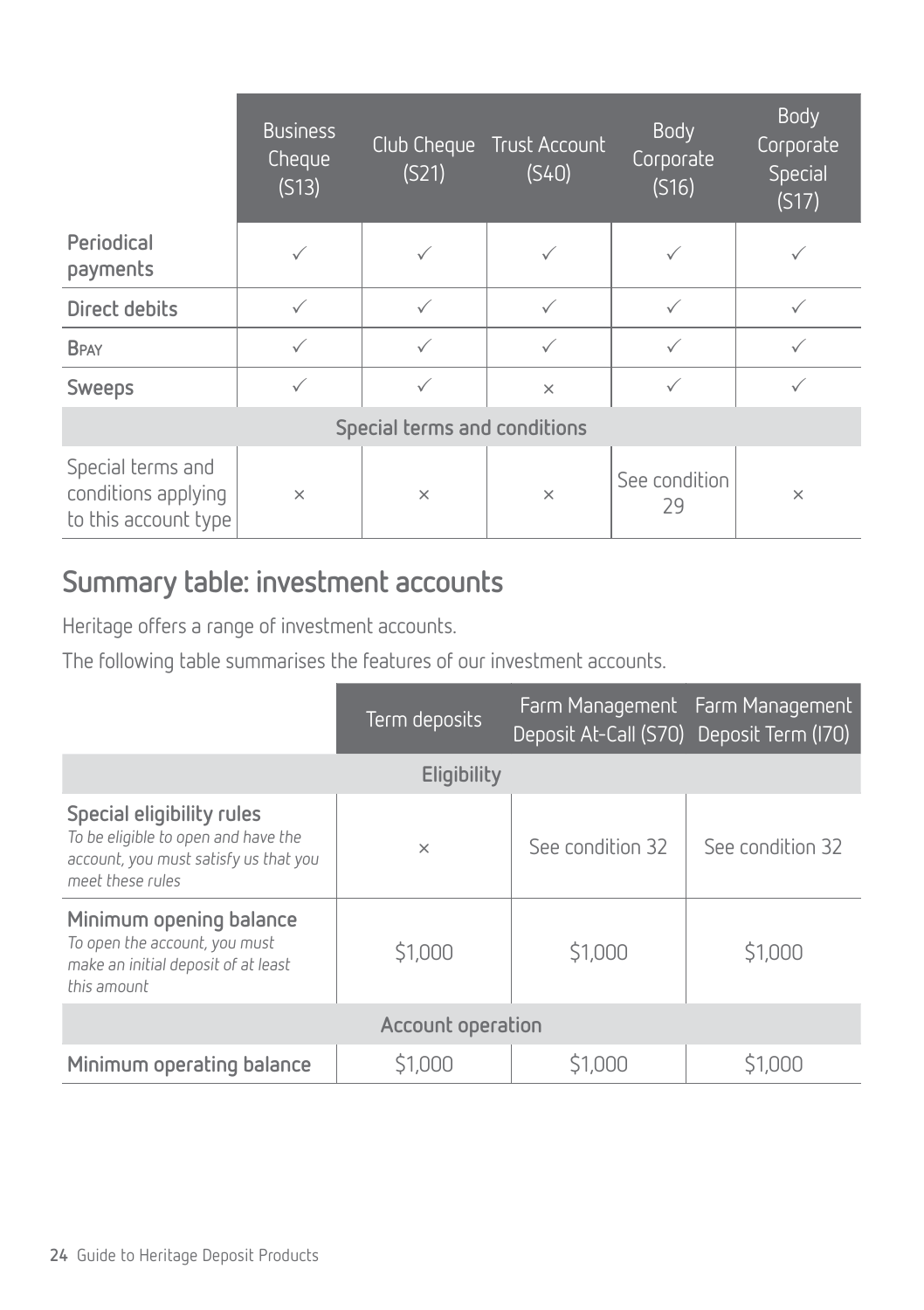|                                                                                                                     | Term deposits                 | Farm Management<br>Deposit At-Call (S70) | Farm Management<br>Deposit Term (170) |
|---------------------------------------------------------------------------------------------------------------------|-------------------------------|------------------------------------------|---------------------------------------|
| Bank@Post access<br>Whether you can transact on the<br>account at Bank@Post outlets<br>(non-passbook accounts only) | $\times$                      | $\times$                                 | $\times$                              |
|                                                                                                                     | Interest                      |                                          |                                       |
| Interest calculation balance                                                                                        | Daily balance                 | Daily balance                            | Daily balance                         |
| Minimum interest<br>calculation balance                                                                             | \$1,000                       | \$1,000                                  | \$1,000                               |
| Interest period                                                                                                     | See condition 31              | See condition 32                         | See condition 32                      |
| Interest structure                                                                                                  | Flat rate                     | Tiered rate                              | Flat rate                             |
|                                                                                                                     | Fees                          |                                          |                                       |
| Account keeping fee                                                                                                 | $\times$                      | $\times$                                 | $\times$                              |
| <b>Transaction fees</b>                                                                                             | $\times$                      | $\times$                                 | $\times$                              |
| Service fees                                                                                                        | $\times$                      | $\times$                                 | $\times$                              |
|                                                                                                                     | Available transaction methods |                                          |                                       |
| Cheque facility<br>Non-passbook accounts only                                                                       | $\times$                      | $\times$                                 | $\times$                              |
| Visa debit card<br>Non-passbook accounts only                                                                       | $\times$                      | $\times$                                 | $\times$                              |
| Heritage Online                                                                                                     | $\times$                      | $\times$                                 | $\times$                              |
| Heritage Access Line                                                                                                | $\times$                      | $\times$                                 | $\times$                              |
| Periodical payments                                                                                                 | $\times$                      | $\times$                                 | $\times$                              |
| Direct debits                                                                                                       | $\times$                      | $\times$                                 | $\times$                              |
| <b>BPAY</b>                                                                                                         | $\times$                      | $\times$                                 | $\times$                              |
| Sweeps                                                                                                              | $\times$                      | $\times$                                 | $\times$                              |
|                                                                                                                     | Special terms and conditions  |                                          |                                       |
| Special terms and conditions<br>applying to this account type                                                       | See condition 31              | See condition 32                         | See condition 32                      |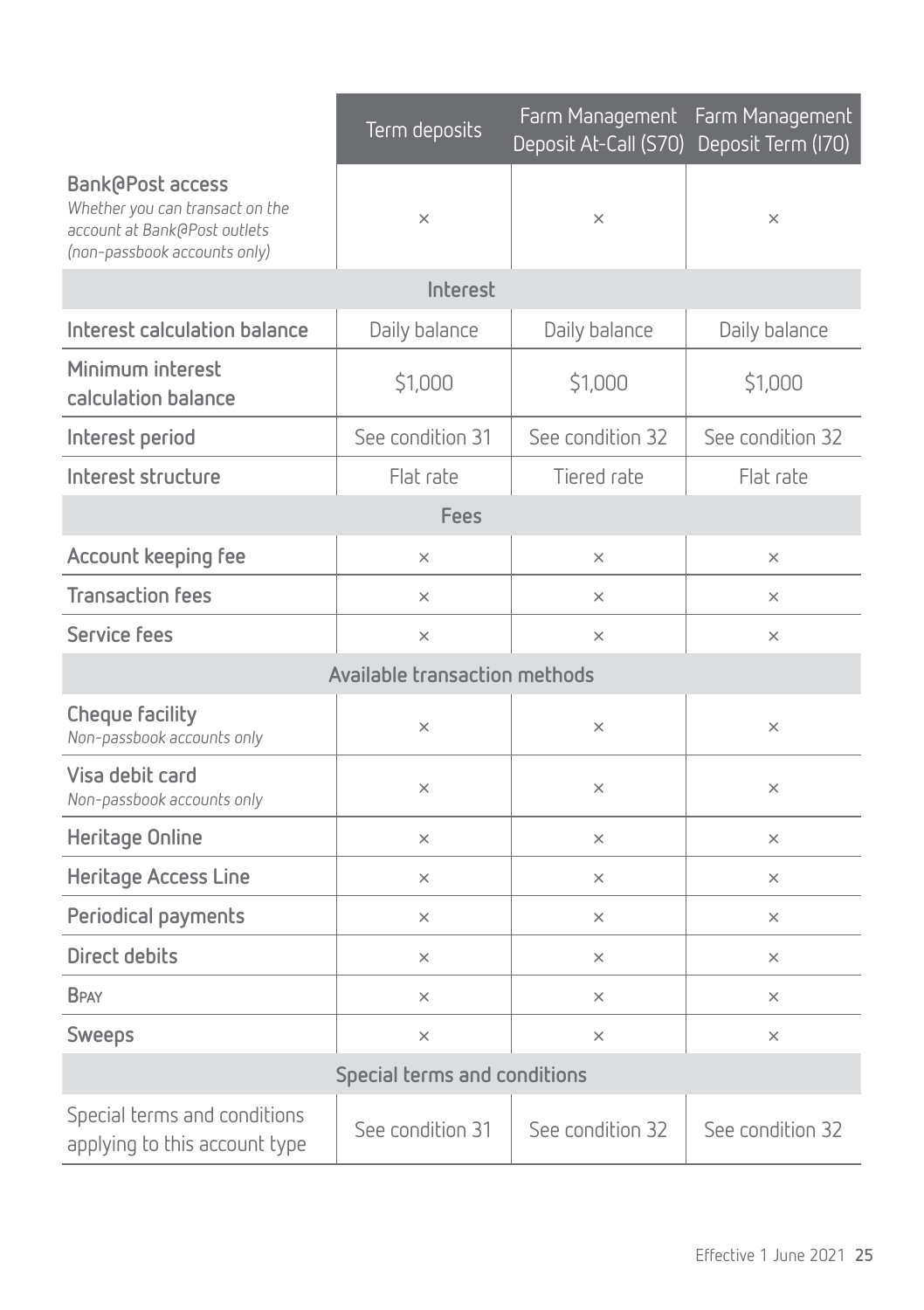## **HERITAGE DEPOSIT PRODUCTS TERMS AND CONDITIONS (APPLYING TO ALL ACCOUNT TYPES)**

## **1. Opening an account**

#### **Am I eligible to open an account?**

You may open an account so long as:

- a) you are a member of Heritage Bank or apply for membership when applying to open the account; and
- b) you meet any special eligibility rules for the account as shown in the summary table

Please note that Heritage may (at its absolute discretion) decline an application for membership or decline an application for any account Heritage Bank receives from any person.

#### **Identification**

We will normally need to identify:

- you before you can become a member of Heritage Bank or open an account; and
- a person before they become a signatory or cardholder on your account; and
- any other person (such as an attorney appointed under a power of attorney) before we can recognise their authority to operate on your account.

For more information on this, see our form, Membership Opening ID Requirements for Individuals, Companies and Other Entities for opening new accounts. You can obtain a copy from our website, heritage.com.au, by phoning our Contact Centre on 13 14 22 or by calling in to a Heritage branch or mini branch.

#### **Tax**

When you open an account of a type that can earn interest, we will ask you whether you want to quote your Tax File Number (TFN). You do not have to quote your TFN but if you don't, we may have to deduct withholding tax from your interest credits unless you satisfy us that you are exempt from quoting a TFN. Withholding tax is at the highest income tax rate plus Medicare levy. If you have an Australian Business Number (ABN), you may be able to quote your ABN instead of your TFN.

A different type of withholding tax, at the rate of 10%, may apply to your interest credits if you have an address outside Australia or your interest is paid outside Australia.

Unless required by law, we will not refund to you any withholding tax after we have deducted it, or reported to the Australian Taxation Office that we have deducted it, from your interest credits. Heritage may also be required by law to obtain information concerning your foreign tax residency status.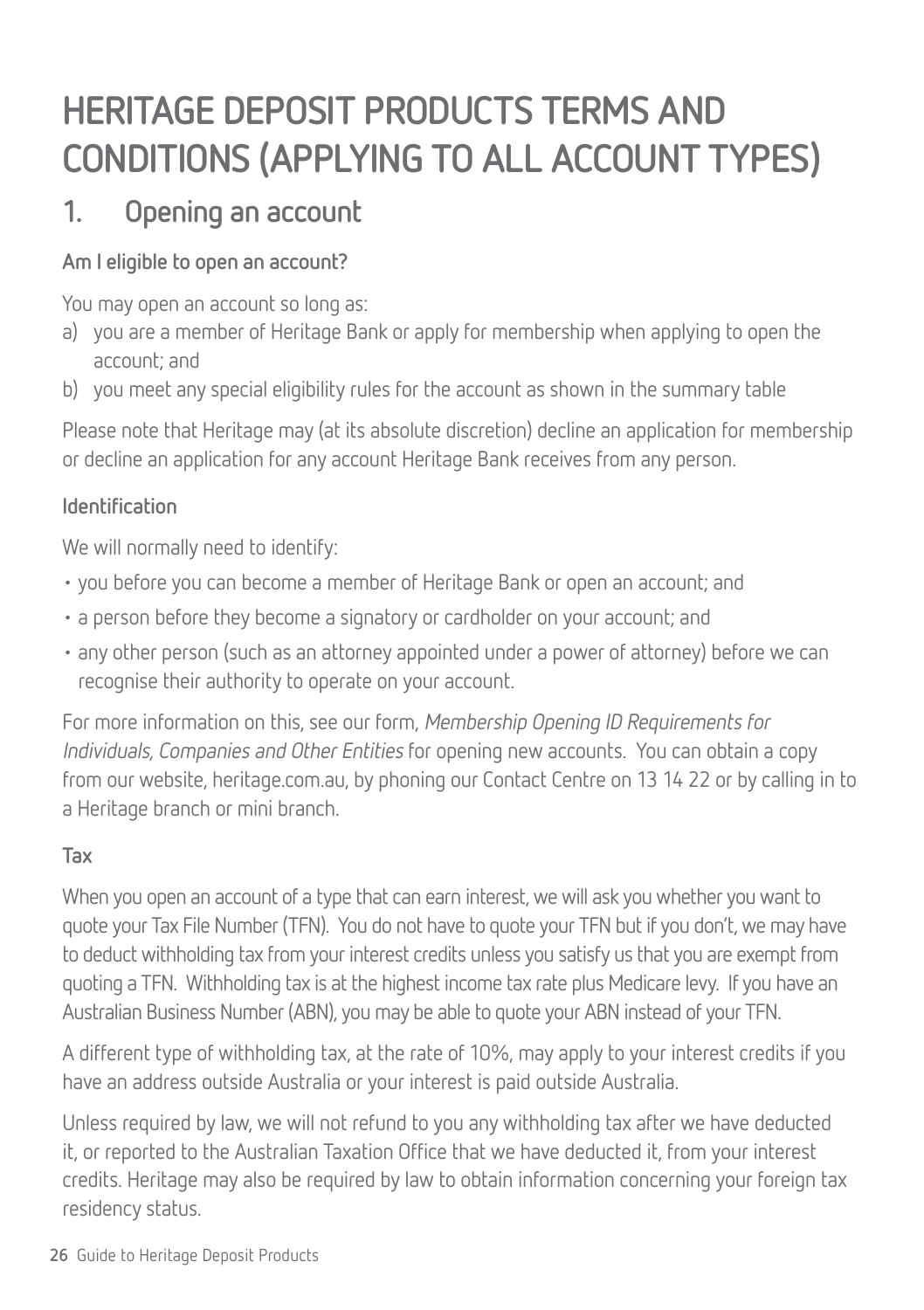## **2. Deposits**

#### **Making deposits**

Generally, you can make deposits by:

- Cash, a cheque or a money order at a Heritage Bank branch or mini branch (and also, if Bank@ Post access is available for your account type, at a participating Bank@Post agent). We do not have to accept all cheques or money orders (for example, we may not be able to accept some overseas ones). To make a deposit using these methods you will need to quote your account number or produce the card or passbook linked to your account.
- Sending a cheque or money order to us by mail. If you do so, you will need to quote your account number. If the cheque or money order is lost or stolen in the mail before we receive it, we will not be responsible for this loss. Do not send cash through the mail.
- Transferring funds electronically to the account.

#### **Clearance of cheques and money orders**

The following estimated clearance times apply to cheques and money orders deposited to your account.

| Description of deposit                                                                                                                                                                                           | <b>Estimated</b><br>Clearance time |
|------------------------------------------------------------------------------------------------------------------------------------------------------------------------------------------------------------------|------------------------------------|
| Deposit of an Australian cheque or Australian money order at a Heritage<br>Bank branch on a banking day before the collection of that Heritage Bank<br>branch's cheques on a banking day                         | 3 banking days                     |
| Deposit of an Australian cheque or Australian money order at a Heritage<br>Bank branch on a banking day after the collection of that Heritage Bank<br>branch's cheques on a banking day, or on a non banking day | 4 banking days                     |
| Deposit of an Australian cheque or Australian money order at a Heritage<br>Bank mini branch or ATM                                                                                                               | 4 banking days                     |
| Deposit of an Australian cheque or Australian money order at a<br>Bank@Post outlet                                                                                                                               | 7 banking days                     |
| Deposit of an overseas cheque                                                                                                                                                                                    | 30 banking days                    |

It may take us longer to collect a cheque or money order. We are not obliged to accept a cheque (or money order) for deposit that is not an Australian cheque (or money order).

Even if we make the proceeds of a cheque or money order available in your account, we can reverse any credit for the cheque or money order if we haven't collected the funds (including if the cheque or money order is dishonoured).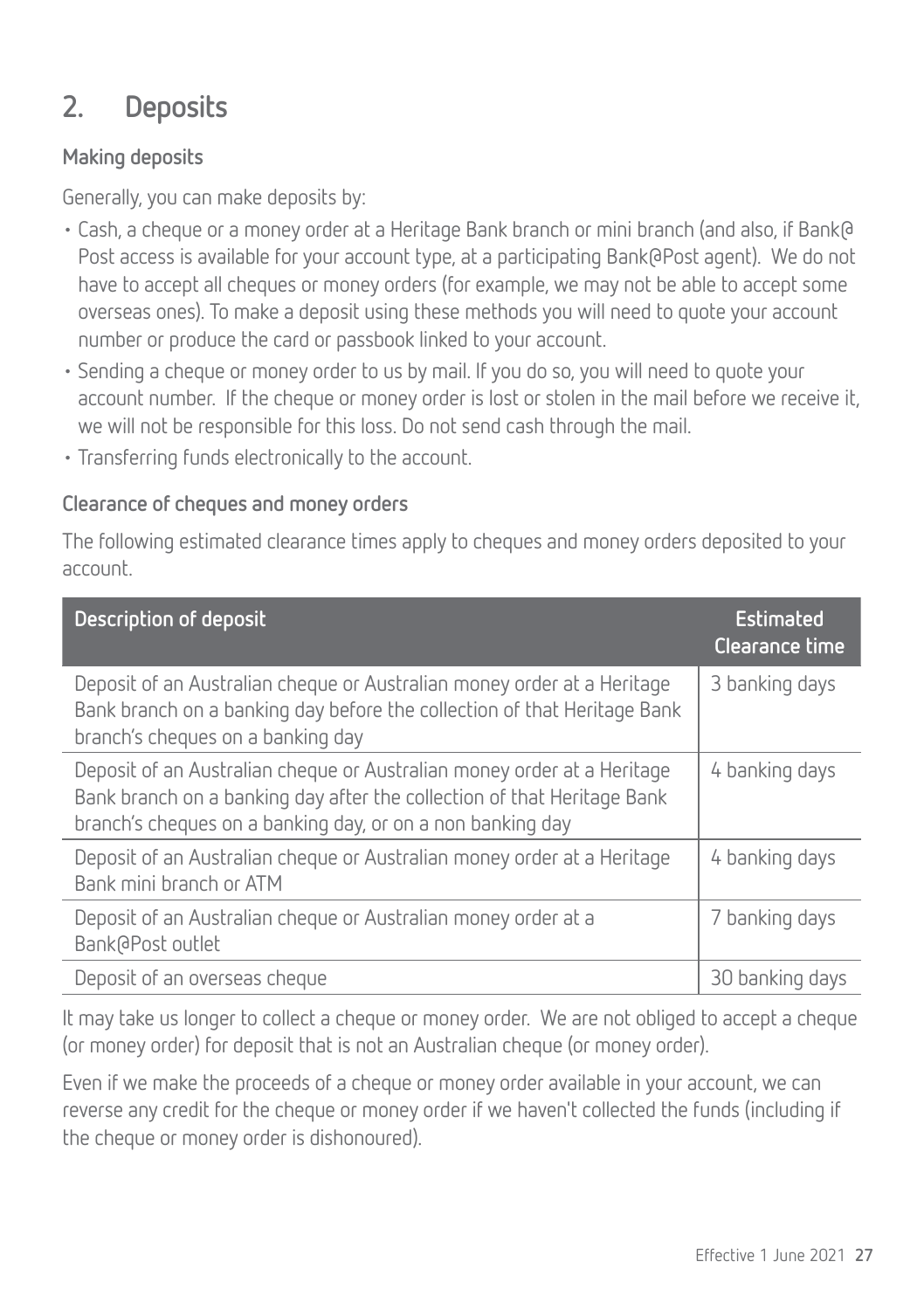### **3. Withdrawals**

#### **Withdrawal methods**

You can make withdrawals from your account by:

- Cash at a Heritage Bank branch or mini branch (and also, if Bank@Post access is available for your account type, at a participating Bank@Post agent).
- Requesting a Heritage Bank cheque at a Heritage Bank branch or mini branch (see condition 10).
- Making withdrawal transactions by a cheque or card attached to your account (where applicable to your account).
- Transferring funds via Heritage Online or Heritage Access Line (where applicable to your account).
- By direct debits, periodical payments or BPAY (where applicable to your accont).
- If your account is a term deposit as described in condition 31 of this Guide.
- If your account is a Christmas Club (S14) account as described in condition 33 of this Guide.

#### **Overdrawings**

You must not allow your account to be overdrawn.

If a withdrawal or any other debit transaction on your account causes the account balance to go below zero, the amount of the overdrawing is a debt that you must repay to us immediately. A fee may apply if an overdrawing occurs (see the **Fees and Limits Guide**).

### **4. Interest**

#### **How we pay interest**

Unless you have an offset account or an investment account, we will always pay you interest by crediting it to your account.

See condition 28 for more information about offset accounts and conditions 31 and 32 for more information about investment accounts.

#### **What rate we use**

The interest rate that we use to calculate interest is the applicable flat rate, step-up rate or rates, tiered rate or flat rate and bonus rate for your account on each day when we calculate interest.

The applicable rates are the rates we publish for your account type from time to time on our rates sheet.

This does not apply to:

- Mortgage Crusher (S10) accounts see condition 28 for more information; or
- Term deposit accounts see condition 31 for more information; or
- FMD Term (I70) accounts see condition 32 for more information.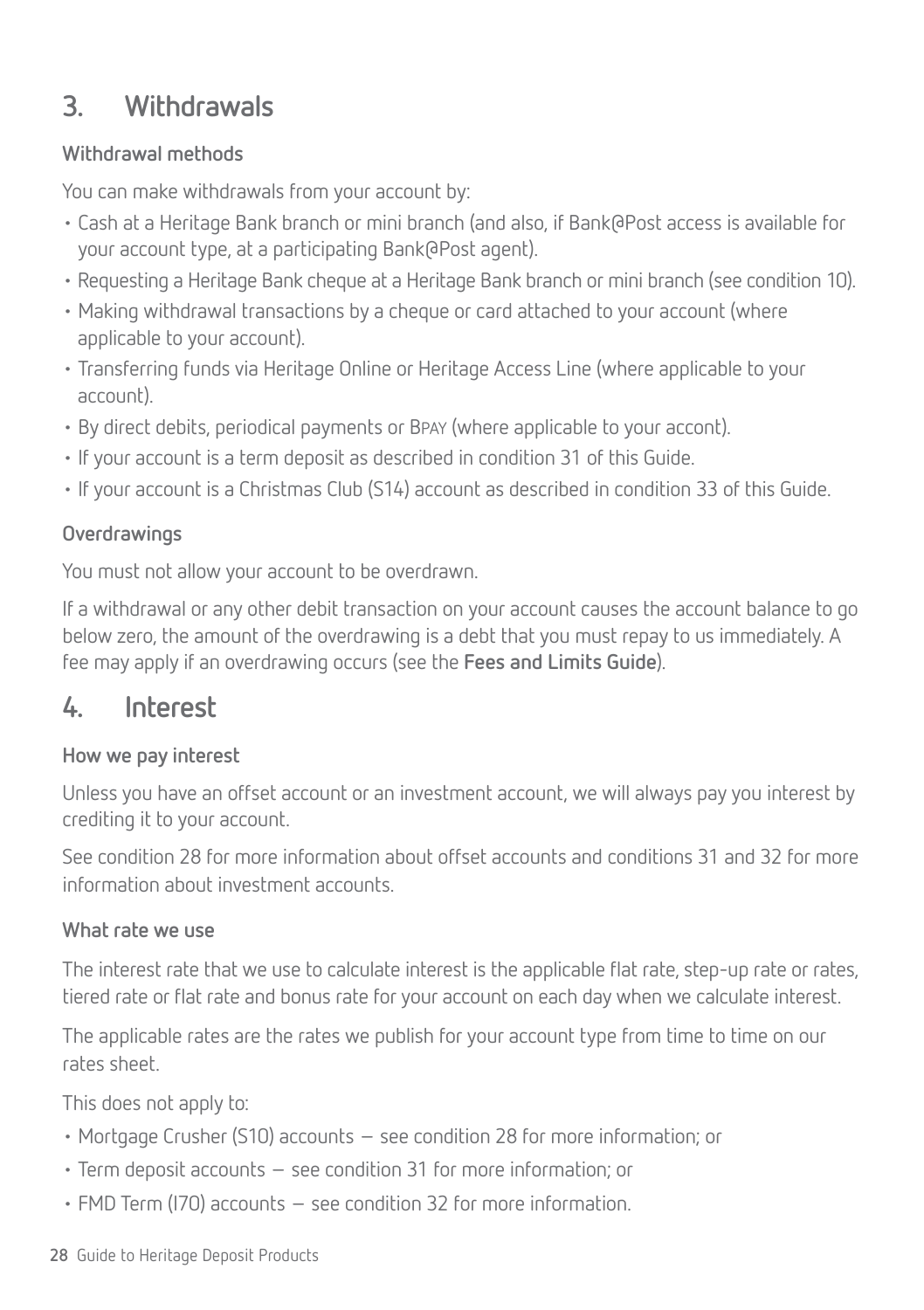#### **Most interest rates are variable**

Unless your account is a term deposit account or an FMD Term (I70) account, all interest rates are variable, meaning that we can change the interest rate at any time. We can also change any step-ups and tiers at any time, and introduce new ones.

#### **When interest is calculated**

Unless you have an offset account or an investment account, we will calculate interest for your account at the end of each **interest period** noted in a summary table for that account type. See condition 28 for more information about offset accounts and conditions 31 and 32 for more information about investment accounts.

| Interest period                             | When it ends                                                                                                                                                                                                                                                                                                                                                                         |
|---------------------------------------------|--------------------------------------------------------------------------------------------------------------------------------------------------------------------------------------------------------------------------------------------------------------------------------------------------------------------------------------------------------------------------------------|
| Monthly                                     | On the last day of each calendar month                                                                                                                                                                                                                                                                                                                                               |
| Quarterly                                   | On 31 March, 30 June, 30 September and 31 December                                                                                                                                                                                                                                                                                                                                   |
| Quarterly<br>based on<br>account<br>opening | Every 3 months after the date your account was opened<br>Example<br>Suppose you have a Money Manager<br>(S24) (No longer available for sale) account which you opened on 24 May.<br>Interest periods end on 24 August, 24 November, 24 February and 24 May.<br>If you opened your account on 31 January, an interest period would end on<br>30 April (because there is no 31 April). |

The following table explains when an interest period ends.

#### **How interest is calculated**

When we calculate interest, we will use the interest calculation balance listed in a summary table for your account type.

For daily balances – we calculate interest for each day, on your account balance on that day, during the interest period.

However, if your account balance was under the interest calculation balance, we will not calculate interest on that account balance.

### **5. Fees**

We charge transaction and service fees as set out in the **Fees and Limits Guide.** You can obtain a copy of the **Fees and Limits Guide** at any time at heritage.com.au/terms-conditions or by calling 13 14 22.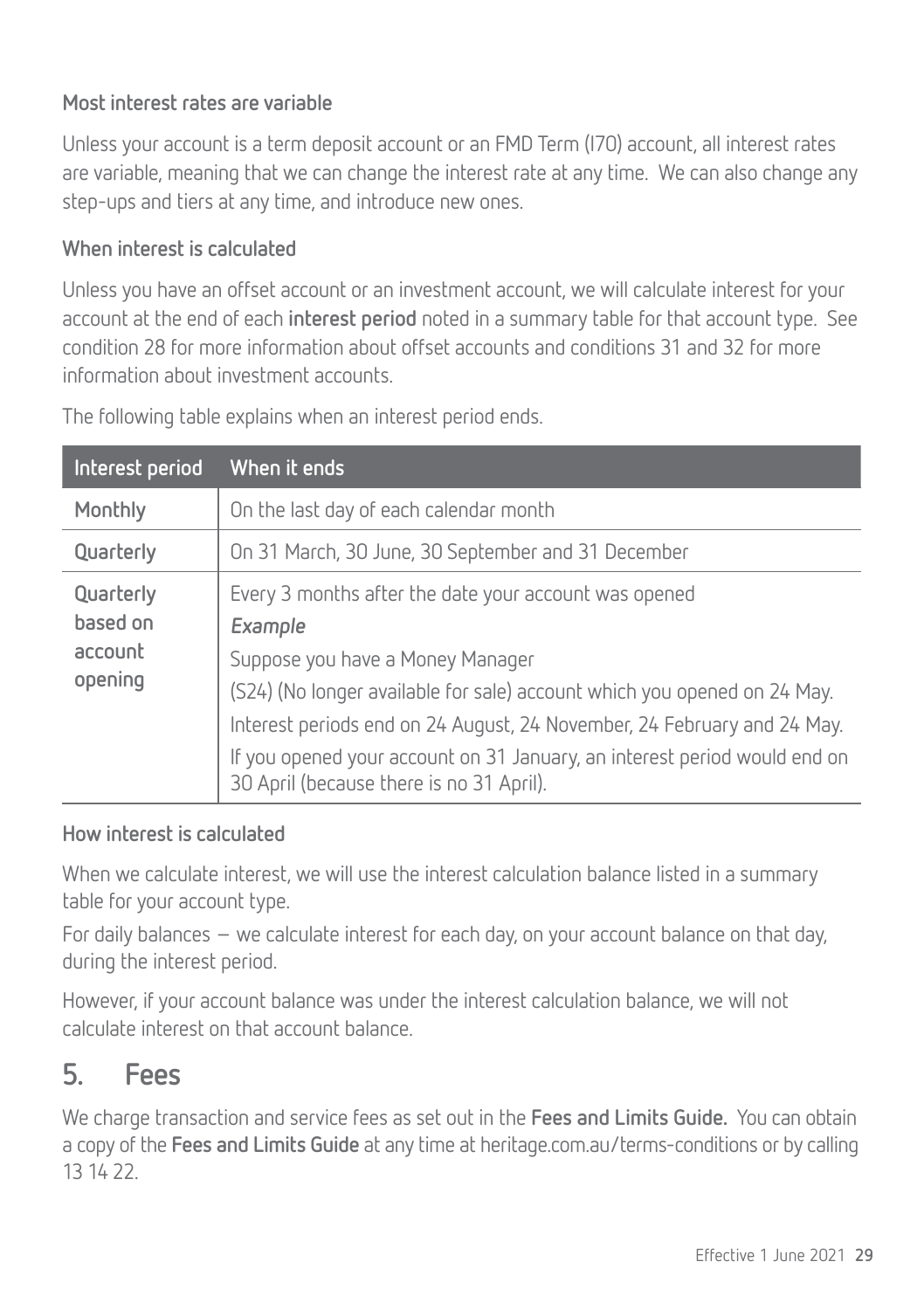We will debit transaction fees to your account at the end of each calendar month, or on the earlier closure of your account.

We will debit service fees to your account when or any time after they are incurred.

## **6. Statements**

We will issue statements of your account to you at least once every 6 months unless your account is:

- an investment account; or
- a passbook account; or
- has a zero balance and there were no transactions during the statement period.

You must read your statements carefully and let us know immediately by calling 13 14 22 if you have a query, if you think there is a mistake, information is missing or there are transactions that were not authorised. You also have the option to receive statements of your account more frequently than once every 6 months – to arrange, call 13 14 22.

You may also obtain a statement of your account from us at any time by making a request in branch or by calling 13 14 22.

You can choose to receive statements of your accounts electronically through Heritage Online (**eStatements**). Accounts registered for eStatements will no longer receive a paper statement unless we are unable to provide the information electronically. Accounts with multiple parties require the written consent from all parties to receive eStatements. Some accounts are not eligible for eStatements. Where otherwise permitted by law Heritage may opt you into receiving eStatements.

To receive eStatements, you will need to be registered for Heritage Online and nominate an email address to which we will send an email telling you when your eStatement is ready to view in Heritage Online. Unless you have advised that you do not wish to receive emails from Heritage, where you have provided your electronic or telephone details Heritage may use these electronic or telephone details to communicate with you regarding details about your account. If you choose to receive eStatements, you cannot opt-out of receiving emails notifying you that an electronic statement is available.

For more information, and to complete an authorisation form, visit heritage.com.au and follow the instructions. You can also enable or disable accounts for eStatements at any time by completing an authorisation form, amending the preferences section in Heritage Online or by calling 13 14 22.

We record that you received an eStatement on the day that our notification email enters the server of your email address.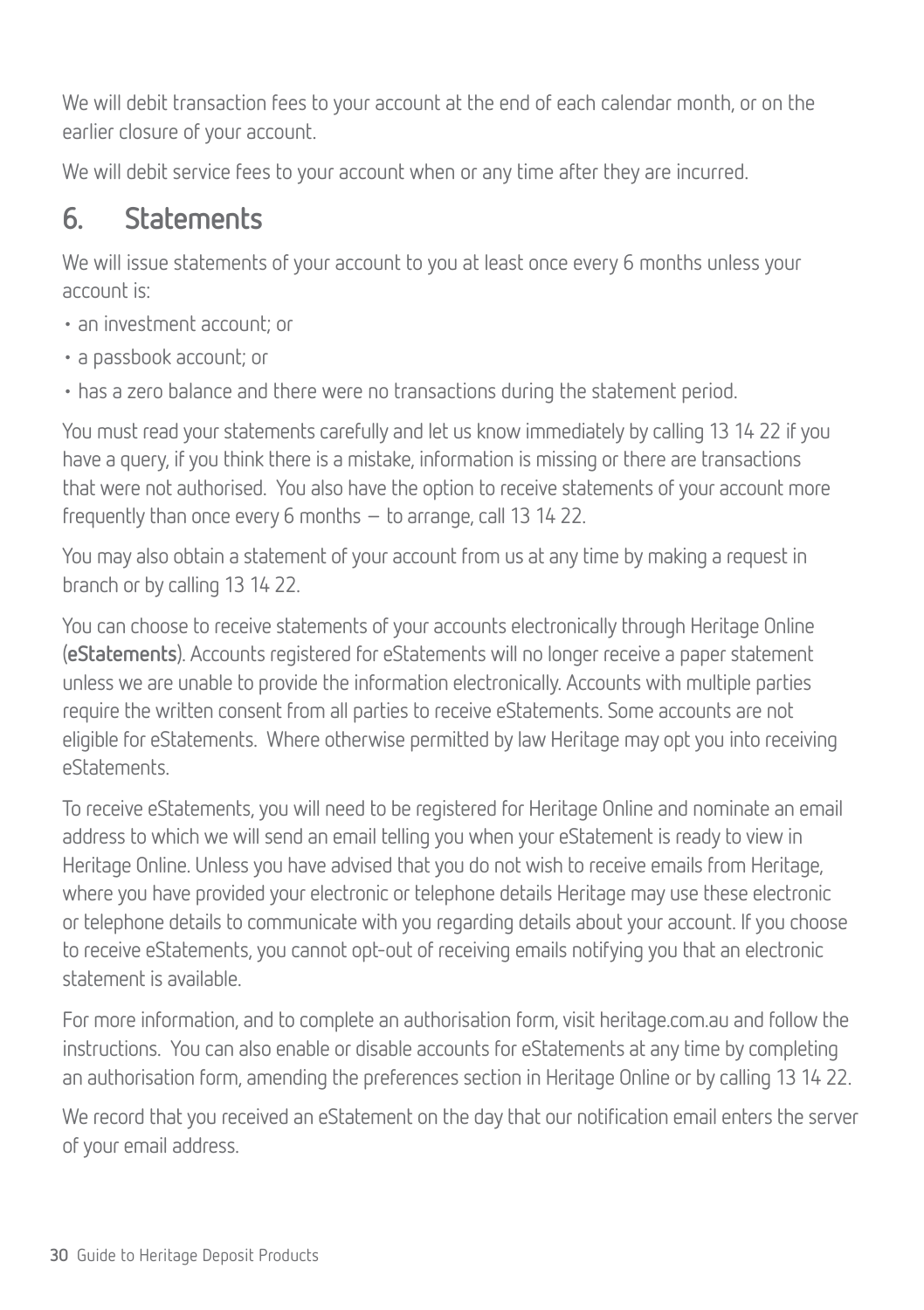## **7. Authority to operate**

#### **Signatories**

You can request for a signatory to be appointed. A person appointed as a signatory will need to satisfy our identification procedures (see condition 1).

If you appoint a signatory, they may be able to transact on accounts under your member number, and obtain information from us about those accounts, in the same way you could.

You can appoint, or cancel the authorisation of, a signatory at any time by giving us recognised instructions.

We will cancel the authorisation of a signatory if we are notified that you have died or become mentally incapacitated.

#### **Signatories for account holders aged 11 and under**

Account holders aged 11 and under must have a parent or guardian as an authorised signatory.

In this case, the parent or guardian:

- acknowledges these terms and conditions of the account and accepts liability until the child turns 12 years of age; and

- will need to authorise the account holder to operate the account and to authorise you to be issued with a Visa Debit card.

#### **Powers of attorney**

If you appoint an attorney under a power of attorney, we may (but are not obliged to) treat the attorney as a signatory. Before we do so, we will usually require you or the attorney to provide a certified copy of the power of attorney and we may also require further evidence to satisfy us that the power of attorney is valid and is in force. We will also require the attorney to satisfy our identification procedures (see condition 1).

### **8. Joint accounts**

#### **Joint accounts with a card**

If you have a joint account which can be accessed by a card, any one of the joint account holders can transact on the account alone.

#### **Joint accounts without a card**

If you have a joint account which cannot be accessed by a card, you authorise us to act on any recognised instruction from any one of you alone unless we agree to an arrangement where two or more of you must transact jointly.

You can ask us to change these arrangements at any time by giving us new recognised instructions.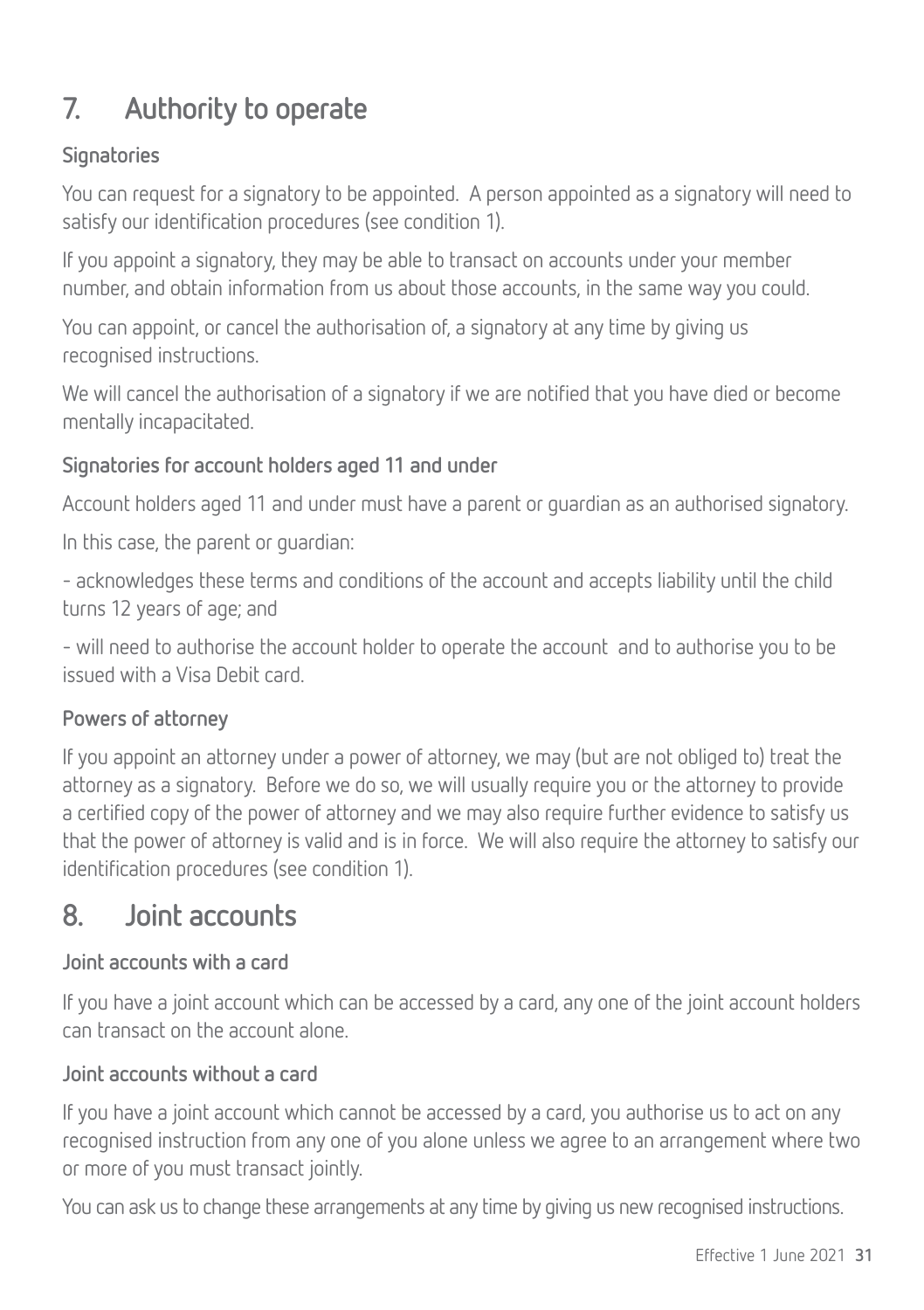## **9. Passbooks**

#### **About passbooks**

Passbooks are no longer available when you open a Heritage account.

If a passbook has been issued on your account, you and any signatory must:

- keep the passbook in a safe place; and
- immediately tell us if the passbook is lost or stolen; and
- follow all instructions that we print in the passbook.

## **10. Cheques**

#### **Cheque facility**

You may request a cheque facility if:

- you are at least 18 years old; and
- no other account under the same member number already has a cheque facility attached to it; and
- a cheque facility is an available transaction method for your account type; and
- your account has an account balance of at least \$100.

If a cheque facility is attached to your account, you and any signatory must:

- keep the cheque book in a safe place; and
- not leave signed blank cheques in the cheque book or anywhere else; and
- immediately tell us if the cheque book is lost or stolen; and
- follow all instructions that we print on the cheque book.

We can pay a cheque and debit the amount of the cheque to your account if:

- a cheque facility is attached to your account; and
- the cheque is presented to us; and
- the cheque has your signature or a signatory's signature on it.

We do not have to pay a cheque if those requirements are not satisfied or if:

- we think the cheque is not genuine; or
- the cheque is not written out in Australian currency or does not meet the legal requirements for a cheque under Australian law; or
- the cheque has not been written out from a cheque book we issued to you or the signatory; or
- there are not enough clear funds in your account to cover the amount of the cheque.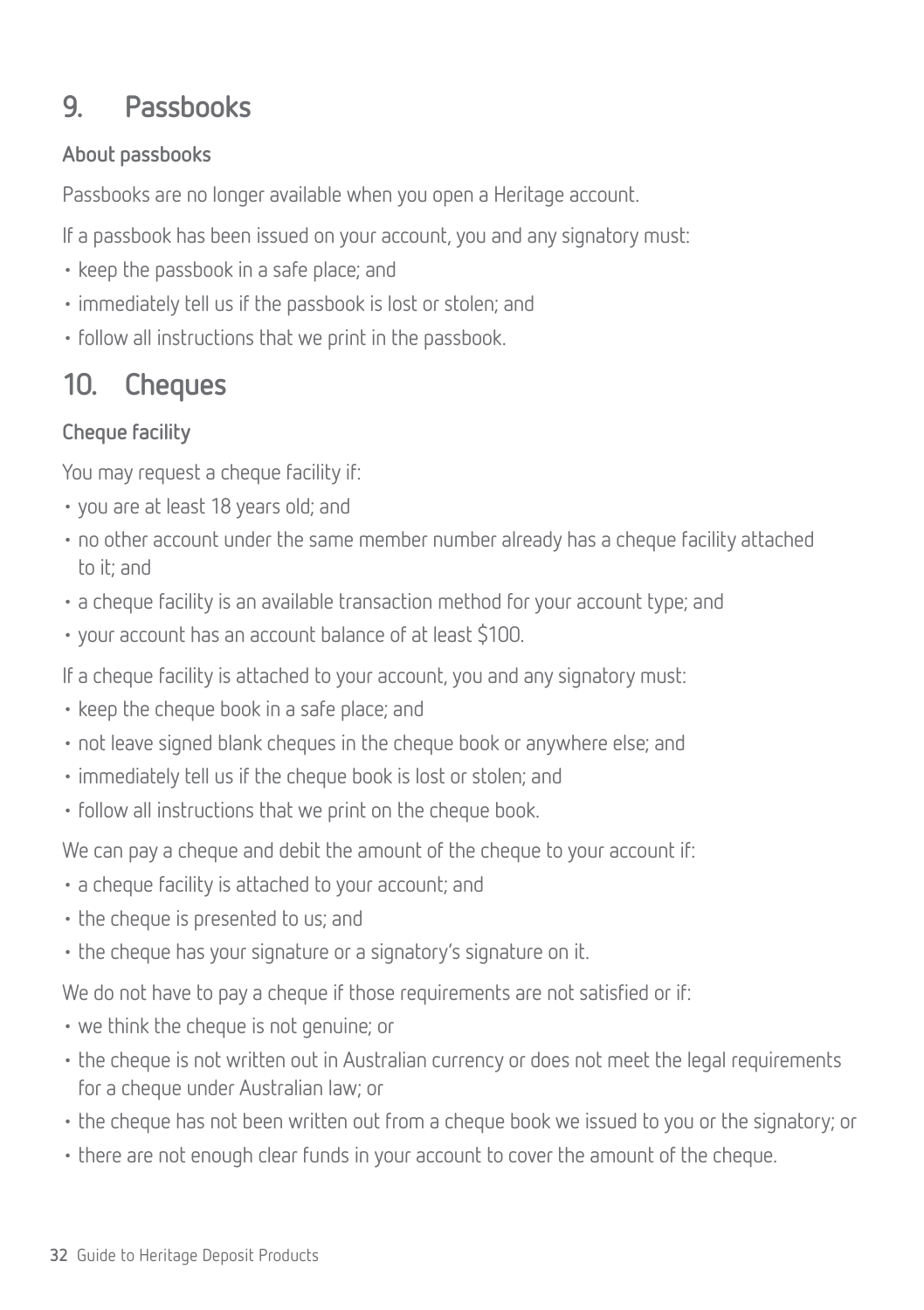Except to the extent Heritage fails to exercise due care and skill, we are not liable to you or any other person if:

- we decide to pay a cheque; or
- we decide not to pay a cheque; or
- we decide to treat a cheque (including a post-dated cheque) in any other way; or
- there is a delay before we decide; or
- anyone refuses to accept a cheque.

A fee applies if we dishonour a cheque or if we pay a cheque and it causes your account to become overdrawn (see the **Fees and Limits Guide**).

You can ask us to stop payment of a cheque drawn on your account which has not yet been paid by giving us recognised instructions. We can charge you a fee for this.

Heritage may cancel a cheque facility at any time if you breach these terms and conditions or if we think that continued use of the cheque facility may cause loss to you or us. We are not liable to you for cancelling your cheque facility or for not cancelling your cheque facility even if we could have.

#### **Heritage cheques**

You can ask us to issue a Heritage cheque on your account by providing the relevant details as requested. We do not issue Heritage cheques on all account types. We will not issue a Heritage cheque if there are not enough clear funds in your account.

A Heritage cheque has the same status as what is commonly called a bank cheque. It is a cheque that Heritage draws on itself.

A fee applies if we issue a Heritage cheque on your account.

### **11. Cards**

#### **Issuing of cards**

A Visa debit card will be issued to you for accessing your account if a card is an available transaction method for your account type.

The person we issue a card to is called a **cardholder**. A cardholder cannot authorise anyone else to use the card.

The cardholder must sign on the back of the card as soon as it is issued. Cards are not transferable and remain Heritage's property at all times.

A cardholder may be able to transact on accounts under your member number, and obtain information from us about those accounts, in the same way you could.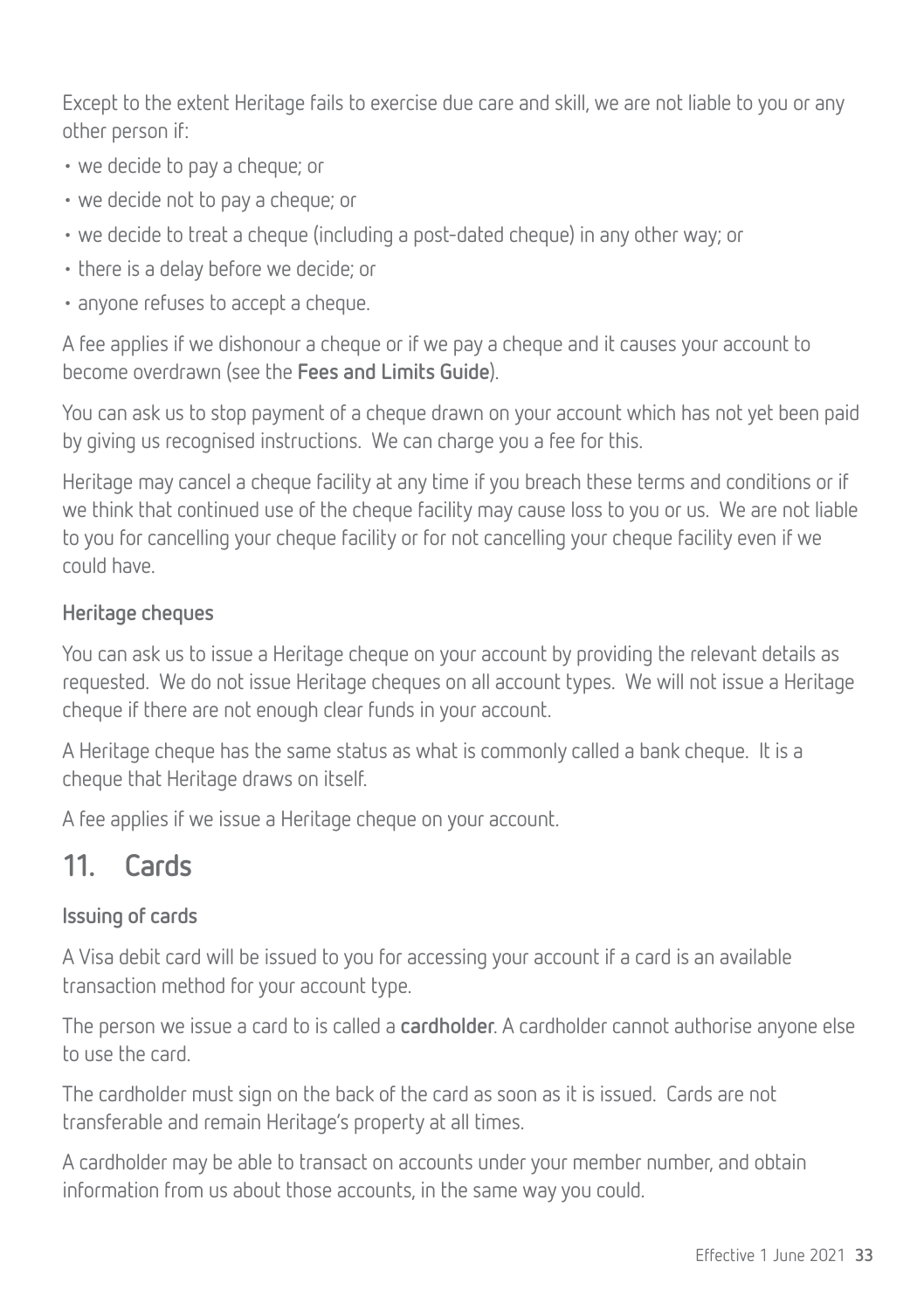#### **Contactless Payments**

Each card will be issued with the ability to make contactless payments.

For contactless payments without PIN, individual purchase limits will apply. For contactless payments above the individual purchase limits, a PIN will be required. Limits are set out in the Fees and Limits Guide Cards Transaction Limits.

#### **PIN**

Each card will be issued with a PIN.

A cardholder may ask to be issued with, or to select, a new PIN if the cardholder forgets the PIN or simply wants to change it. You can only select a PIN by attending a Heritage branch or mini branch or via Heritage Online.

Your PIN is a secret code. See condition 20 for more information.

#### **Use of cards**

A card can be used before its expiry to:

- withdraw cash and make deposits at ATMs that accept the card; and
- perform transactions with merchants who accept the card as a payment method and in a way the merchant agrees (e.g in person or by phone, online, mail order or other ways agreed)

We are not responsible if a merchant refuses to accept or allow a cardholder to use the card, charges a different price when a card is used to make payment for goods or services or charges a fee if a cardholder uses the card to pay for goods or services.

If a cardholder uses the card to obtain cash, the cardholder is responsible for the safety of the cash.

A card can be used to perform Visa transactions using your own funds. To make a purchase with your card at a Visa merchant using the funds from your account, you may press the "credit" button. In this case Heritage will not charge a transaction fee. Where a contactless payment is made with a physical card, the transaction by default will be charged to the account linked to "credit" for your Card.

Purchases using your Visa debit card at some merchants can only be made by pressing the "cheque" or "savings" button and in which case the transaction will be processed using EFTPOS and a fee may apply – see the **Fees and Limits Guide** 

#### **Charge of card transactions to your account**

We will charge to your account the amount of all transactions made by a cardholder with a card attached to your account.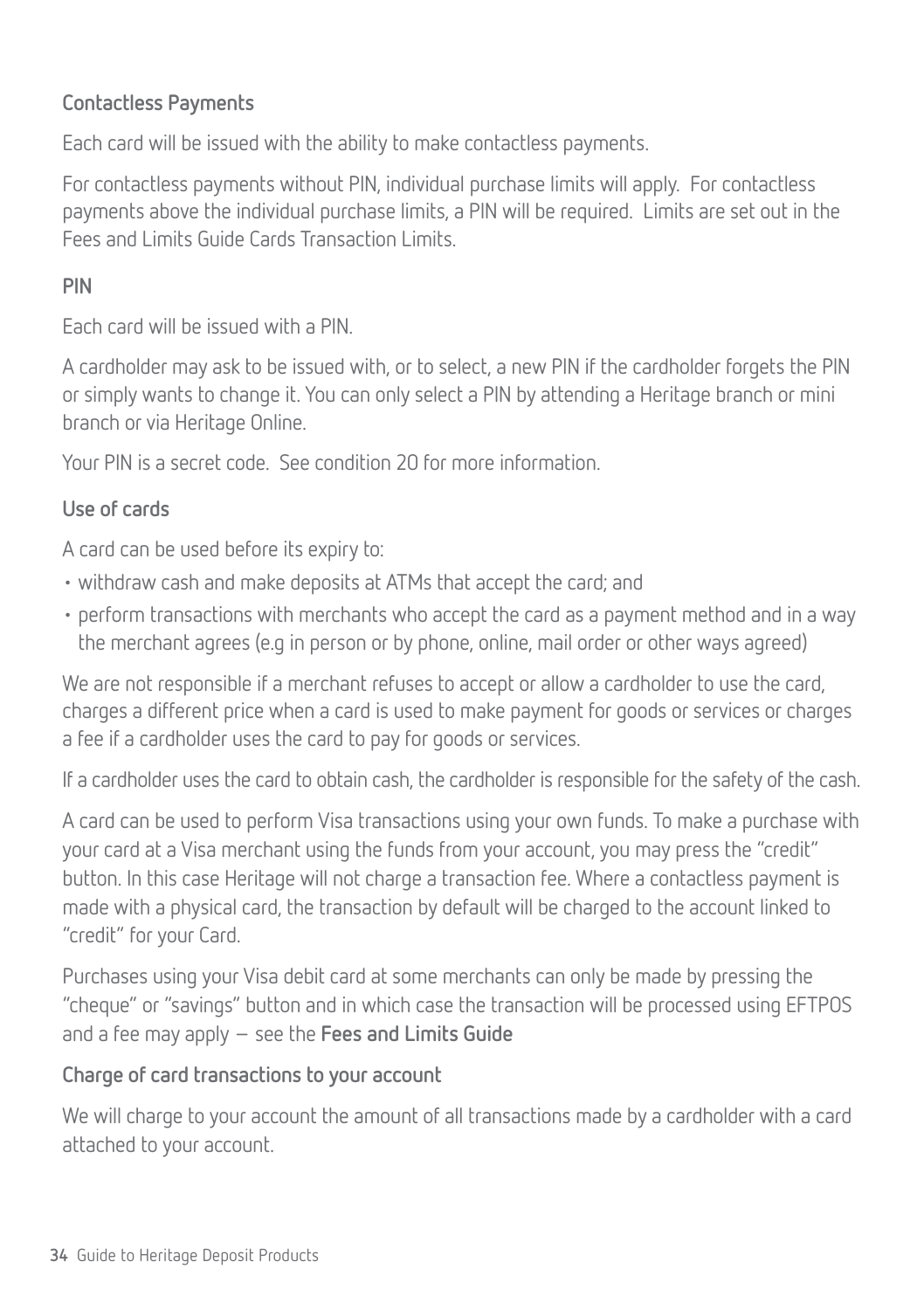If a transaction is made overseas or in foreign currency:

- the foreign currency amount will be converted to Australian currency before being charged to your account; and
- the exchange rate will be the applicable exchange rate on the day that Visa International processes the transaction (which may not be the same day as the cardholder performed or authorised the transaction); and
- the exchange rate may differ from the exchange rates available from other foreign exchange dealers; and
- we accept no responsibility for the exchange rates used or fees charged by other institutions or organisations.

#### **Pre-authorisations**

A card may be used for pre-authorisations.

A **pre-authorisation** is when the cardholder authorises a merchant to check, at the time of pre-ordering goods or services (for example, hotel bookings and car rentals), whether there are sufficient available funds in your account for the anticipated purchase transaction. As part of the pre-authorisation, the cardholder authorises an amount of the pre-authorisation.

The amount of the pre-authorisation is then 'frozen' and reduced from the available balance of your account.

If a purchase transaction is subsequently completed with the merchant, the merchant should cancel the pre-authorisation.

If a purchase transaction is not completed, the merchant can cancel the pre-authorisation or it will subsequently expire.

When a pre-authorisation is cancelled or expires, the part of the available balance of your account which had been 'frozen' by the pre-authorisation again forms part of the available balance.

If you believe that there is a pre-authorisation on your account which should not be there, you can call the Heritage Contact Centre on 13 14 22 for assistance.

We accept no responsibility for merchant errors in processing pre-authorisations or for merchant delays or errors in cancelling pre-authorisations.

#### **Transaction limits**

The daily limits that apply to a transaction made with a card issued on your account are set out in the **Fees and Limits Guide**.

You can ask us to adjust the daily transaction limit set out in the **Fees and Limits Guide**. We do not have to approve your request but if we do, our approval does not mean that we have agreed that the adjusted limit will always apply.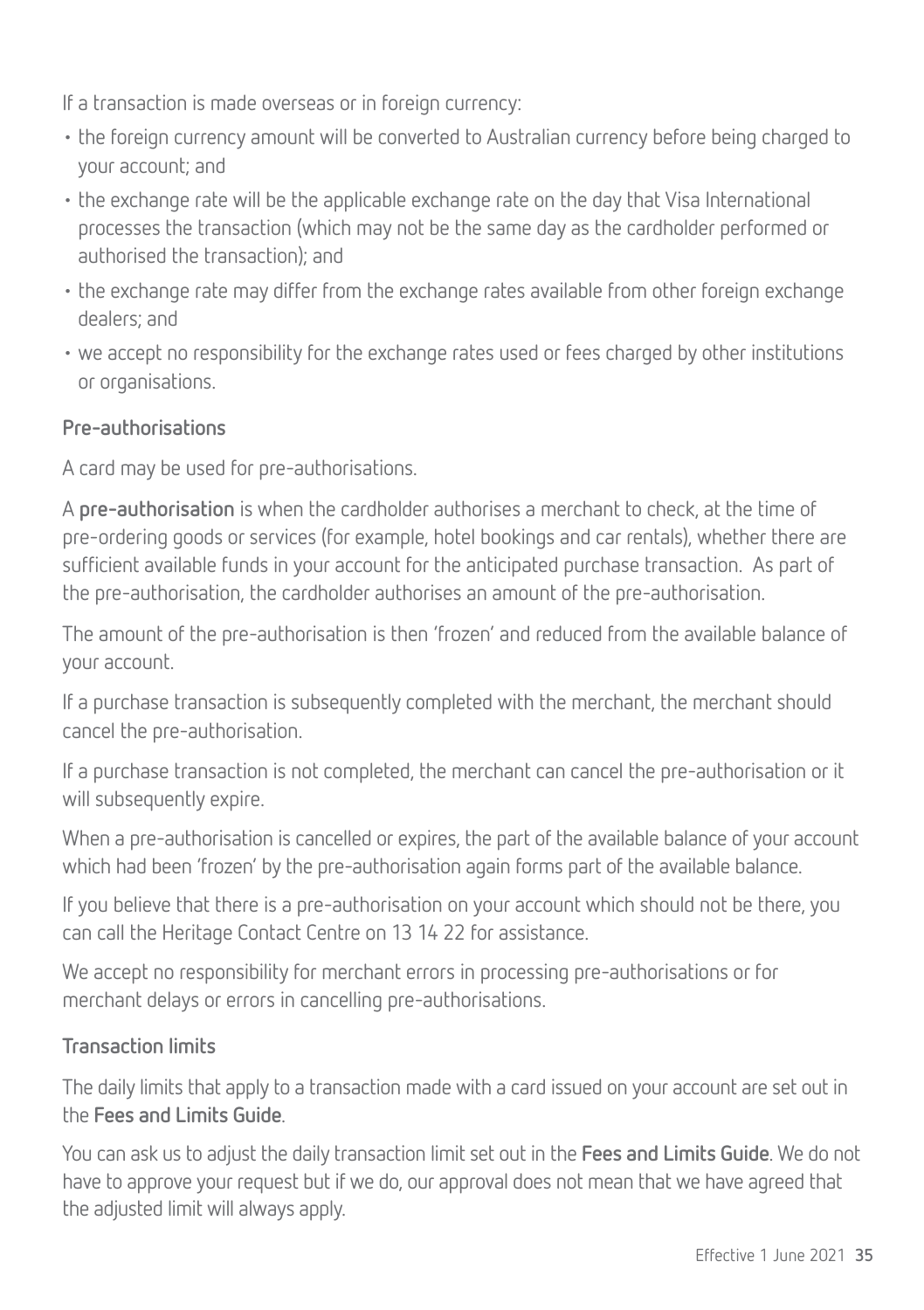The daily limits set out in the **Fees and Limits Guide** may be changed by us at any time as a result of an immediate need to restore or maintain the security of the system or individual accounts.

You must note that an increase in your daily limit increases the amount of transactions able to be performed on your account including any unauthorised transactions for which you may be liable.

Individual limits may also apply at particular ATMs and EFTPOS terminals. These individual limits are set by the operator of the ATM or the merchant operating the EFTPOS terminal.

#### **Direct charging**

Direct charging refers to when the operator of an ATM (other than Heritage) charges a fee to use the ATM and which is debited to your account with the transaction.

Please note that Heritage does not set the fees charged by ATM operators under the direct charging system and accepts no responsibility for those fees.

#### **Example**

If a cardholder on your account withdraws \$100 at a non-Heritage ATM, and the operator of the ATM charges a fee of \$3.00 for using the ATM, \$103 will be debited to your account.

Fees charged by the operator of an ATM are in addition to any fees charged by Heritage.

#### **Chips**

Cards have an embedded electronic microchip:

- the cardholder must ensure that the chip is protected from misuse, tampering, damage, destruction, unauthorised use or removal from the card; and
- no one other than the cardholder may use the chip; and
- if you or the cardholder are required under these terms and conditions to destroy the card, you or they must do so by cutting the chip in half.

#### **Destroying and return of cards**

You or the cardholder must destroy a card (or, if Heritage requires, return it to Heritage) attached to your account if:

- it expires; or
- it is cancelled; or
- Heritage requires the card to be destroyed or returned.

## **12. Heritage Online (personal internet banking)**

#### **Registration**

You can register for Heritage Online (personal internet banking):

• if Heritage Online is an available access method for your account; and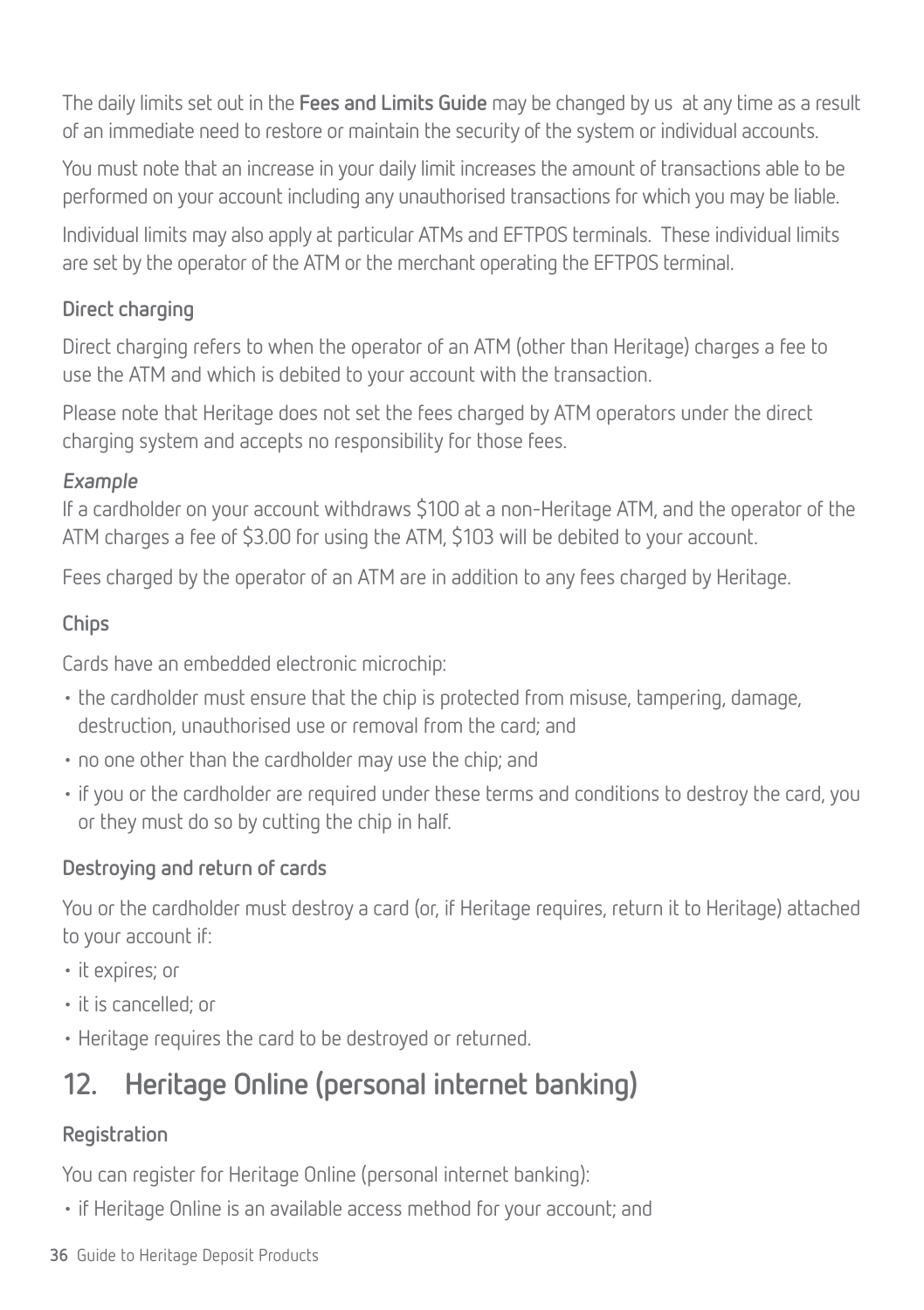• by completing the application form available at heritage.com.au and following the instructions.

If you register for Heritage Online, all accounts under your member number that can be accessed through Heritage Online (including accounts not covered in this Guide) will become accessible through Heritage Online.

#### **Password**

If you register for Heritage Online (personal internet banking), you will be issued with a Heritage Online password.

If you have a joint account which requires two or more of you to act together in order to transact, one of you will be issued with a Heritage Online login password and the other of you will be issued with a Heritage Online authorisation password.

If you have a joint account under which any one of you can transact, each of you will be issued with the same Heritage Online login password.

The Heritage Online password is a secret code. See condition 20 for more information.

The Heritage Online password which we issue to you when you register for Heritage Online personal internet banking lapses after 7 days. You need to select a new Heritage Online password within those 7 days in order to keep using Heritage Online.

We do not issue a Heritage Online password to a signatory on your account except if you are aged 11 or under, in which case the authorised signatory may have an online password.

### **Transacting**

Heritage Online (personal internet banking) can be used to perform transactions, obtain information (such as account balances and transaction details) and communicate with us.

You can use Heritage Online to transfer funds from your account to an account at an Australian financial institution other than Heritage (we call these transactions **Interbank transfers**) if:

- you have given us recognised instructions to pre-register the other financial institution account
- or you have given us recognised instructions to register you for the 'Pay Anyone' facility (with password or SMS Security) on Heritage Online.

In addition, you can use Heritage Online to transfer funds from your account to another account with Heritage (we call these transactions **Heritage account transfers**) if:

- the other account is under the same member number as your account; or
- the other account is under a different member number but you have given us recognised instructions to pre-register the other account; or
- you have given us recognised instructions to register you for the 'Pay Anyone' facility (with password or SMS Security) on Heritage Online.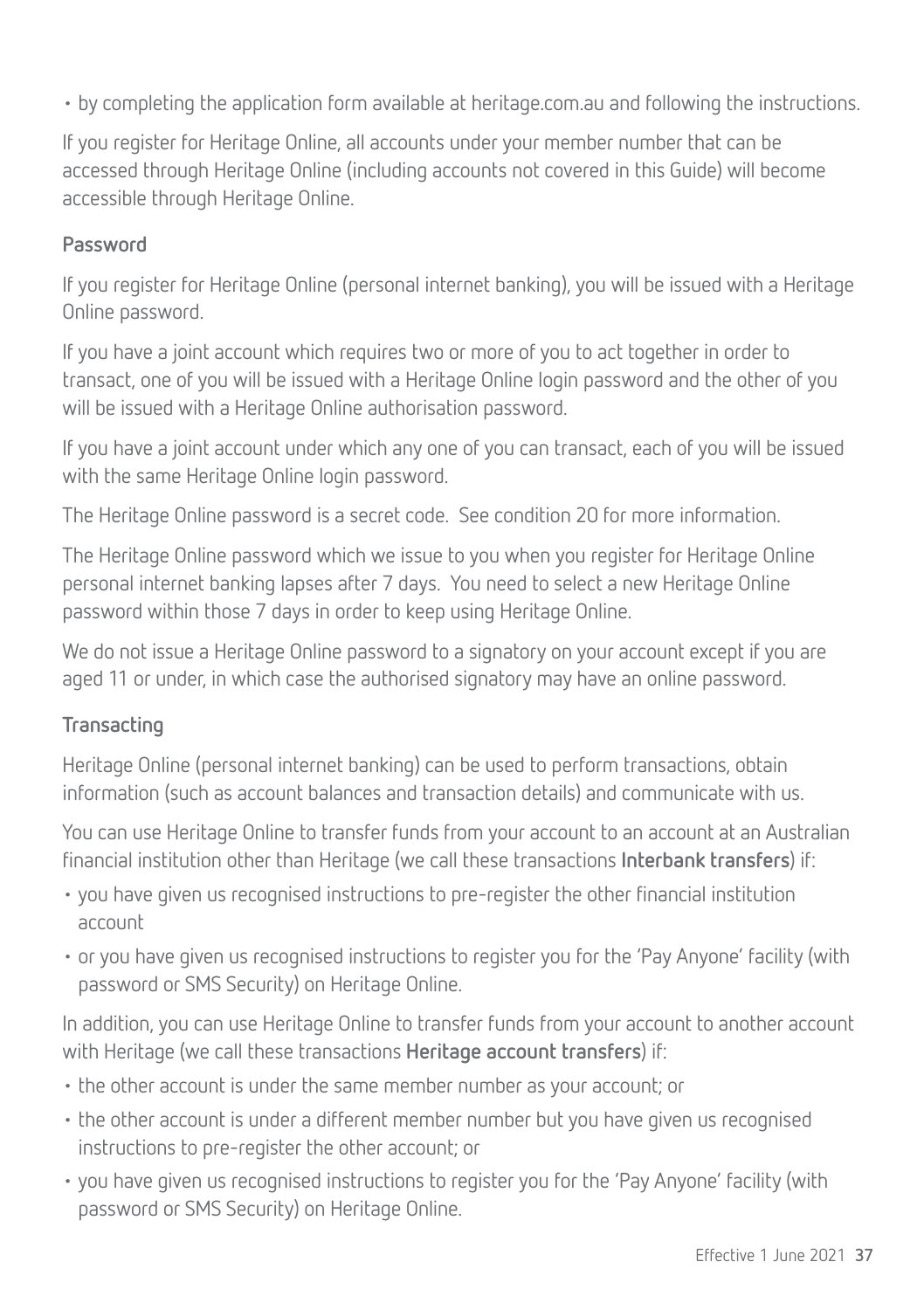You can also initiate BPAY payments through Heritage Online.

We are continually reviewing and upgrading Heritage Online and therefore the types of transactions, information and communications available through Heritage Online may change.

If you have a joint account which requires two or more of you to act together in order to transact, you will only be able to use Heritage Online to perform withdrawals, payments or transfers if both the Heritage Online login password and authorisation password are entered. However, the one of you with the Heritage Online login password will be able to use Heritage Online to obtain information.

# **Transaction limits**

The maximum daily limits that apply to transactions made through Heritage Online are set out in the **Fees and Limits Guide**. We will ask you to nominate what daily limits will apply for the different transaction types set out below. If you do not nominate any daily limits, default daily limits specified in the **Fees and Limits Guide** will apply. These limits apply to all accounts under your member number. We will not increase your daily limit unless you request us to do so. On changing transaction methods, unless otherwise specified, your existing daily limit will continue to apply unless the new daily maximum limit is less than your existing daily limit.

You can ask us to adjust the daily transaction limit on Heritage account transfers and interbank transfers to a higher amount (for example, to allow you to perform a specific interbank transfer). We do not have to approve your request but if we do, our approval does not mean that we have agreed that the adjusted limit will always apply.

In addition, the daily limits set out in the **Fees and Limits Guide** may be changed by us at any time as a result of an immediate need to restore or maintain the security of the system or individual accounts.

You must note that an increase in your daily limit increases the amount of transactions able to be performed on your account including any unauthorised transactions for which you may be liable.

# **Processing of transactions**

Transactions through Heritage Online will generally be processed on either the same or the next banking day.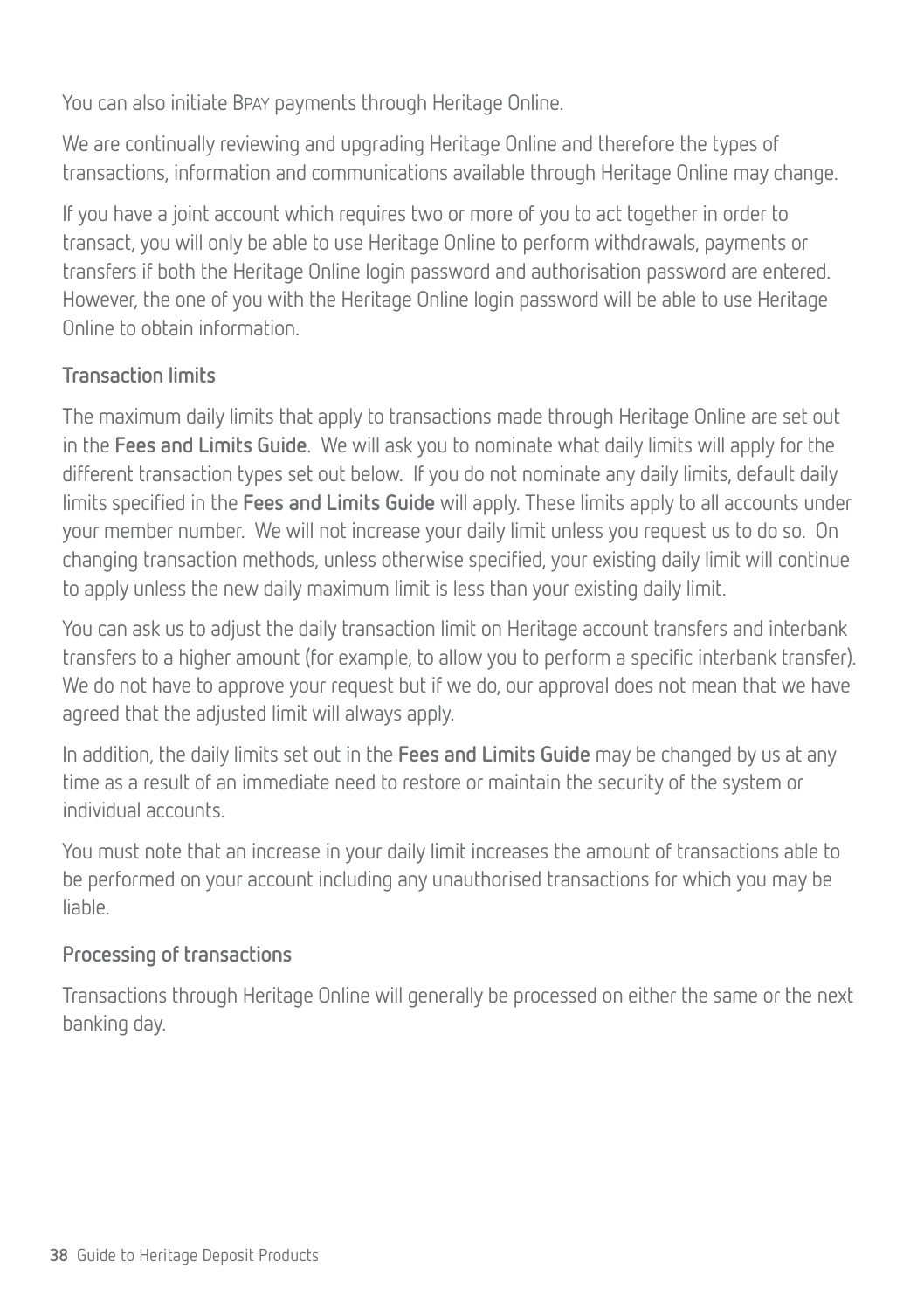# **13. Heritage Online (business internet banking)**

# **Registration**

You can register for Heritage Online (business internet banking):

- if Heritage Online as an available access method for your account; and
- by completing the application form available at Heritage branches and following the instructions on the form.

If you register for Heritage Online, all the accounts under your member number that can be accessed through Heritage Online (including some accounts not covered in this Guide) will become accessible through Heritage Online.

# **Login password**

If you register for Heritage Online (business internet banking):

- the person you have nominated by giving us recognised instructions will be issued with a Heritage Online login password; and
- if an account requires two or more signatories to sign, an authorisation password (used to authorise transactions for processing) will be issued to a person you have nominated (including you) and agreed to by us.

The people who have been issued with a Heritage Online login password or authorisation password are called **password holders**. A signatory on any of your accounts will be taken to be a nominated password holder.

By giving us recognised instructions, you can change a Heritage Online password and change the password holders.

Heritage Online passwords are secret codes. See condition 20 for more information.

# **Security tokens**

To perform certain transactions through the business internet banking service on Heritage Online, a special device called a **security token** is required. A security token is an electronic device which can be used to generate codes (called **token codes**) which can then be used to initiate or authorise transactions.

The transactions for which a security token is required include external batch payments. We can modify the types of transactions for which security tokens are required.

We may issue a security token to any person you authorise by giving us recognised instructions. The people who have been issued with security tokens are called **token holders**.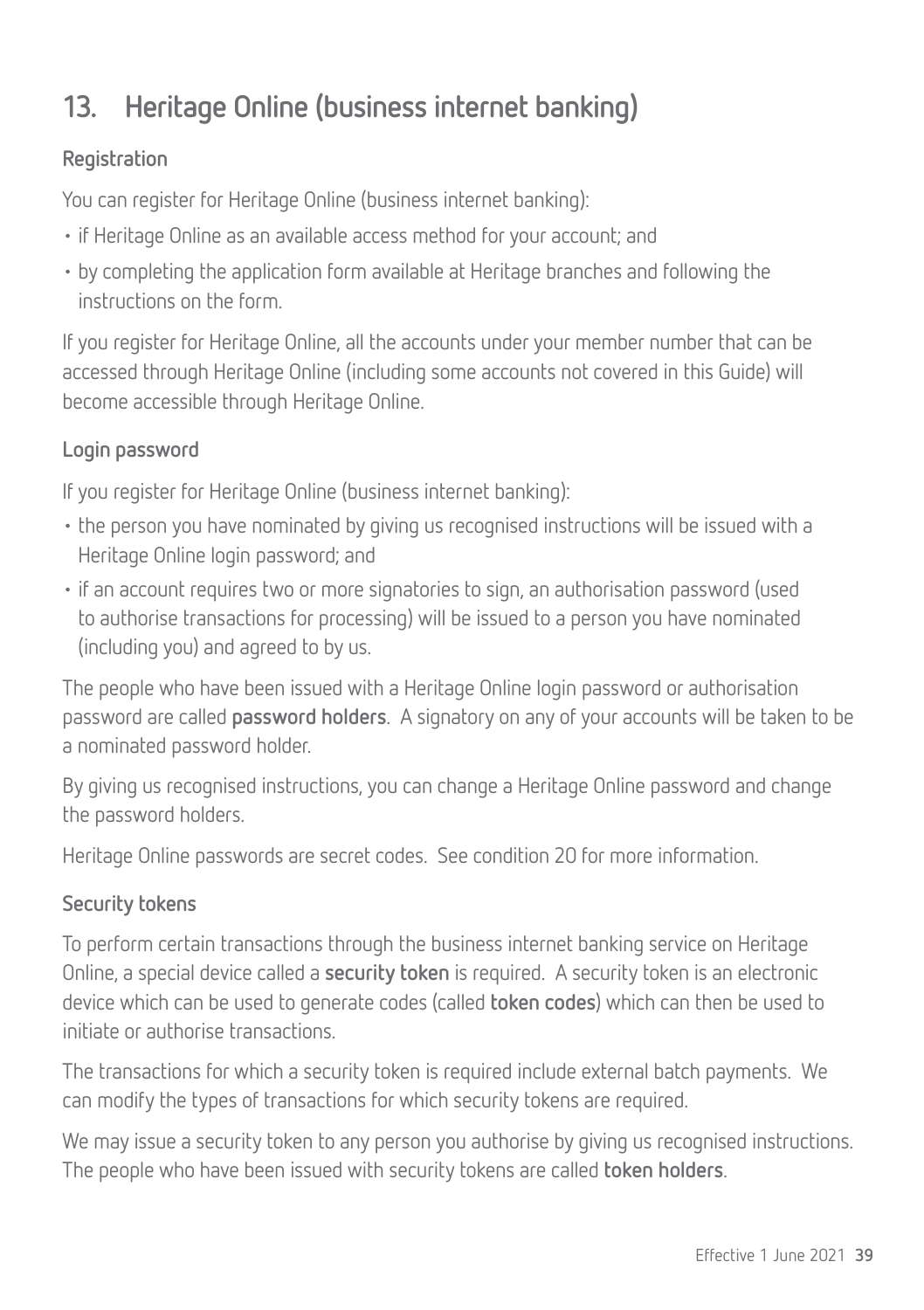Each security token issued to a token holder will have permissions assigned according to your recognised instructions. The permissions define some of the functions that the token holder can and cannot perform through the business internet banking service on Heritage Online by using their security token. For a transaction requiring a token code, the number of token codes generated by security tokens issued to token holders that you have specified by giving us recognised instructions will be required.

By giving us recognised instructions, you can:

- cancel a security token; and
- change the permissions assigned to security tokens; and
- change the number of token codes required for transactions requiring a token code; and
- ask us to issue a replacement security token for one that has been lost, stolen, damaged or does not work properly.

Each security token remains Heritage's property.

A security token must be given back to us if:

- the token holder is someone other than you and they cease to be an employee or director of yours or a signatory on your accounts accessible through the business internet banking service on Heritage Online; or
- the security token expires or does not work properly; or
- we ask for the security token back.

A security token expires 3 years after it was issued. You or a token holder must not try to use an expired security token.

# **Transacting, Transaction limits, Processing of transactions**

The information under these headings in condition 12 also applies to the business internet banking service on Heritage Online.

# **14. SMS Services**

# **Services and Registration**

We offer the following SMS Services:

- SMS Security;
- SMS Alerts; and
- SMS Account Updates

To register for any SMS Service (except SMS Account Updates) you must be registered for the internet banking service on Heritage Online. Before you can register for SMS Alerts, you must be registered for SMS Security.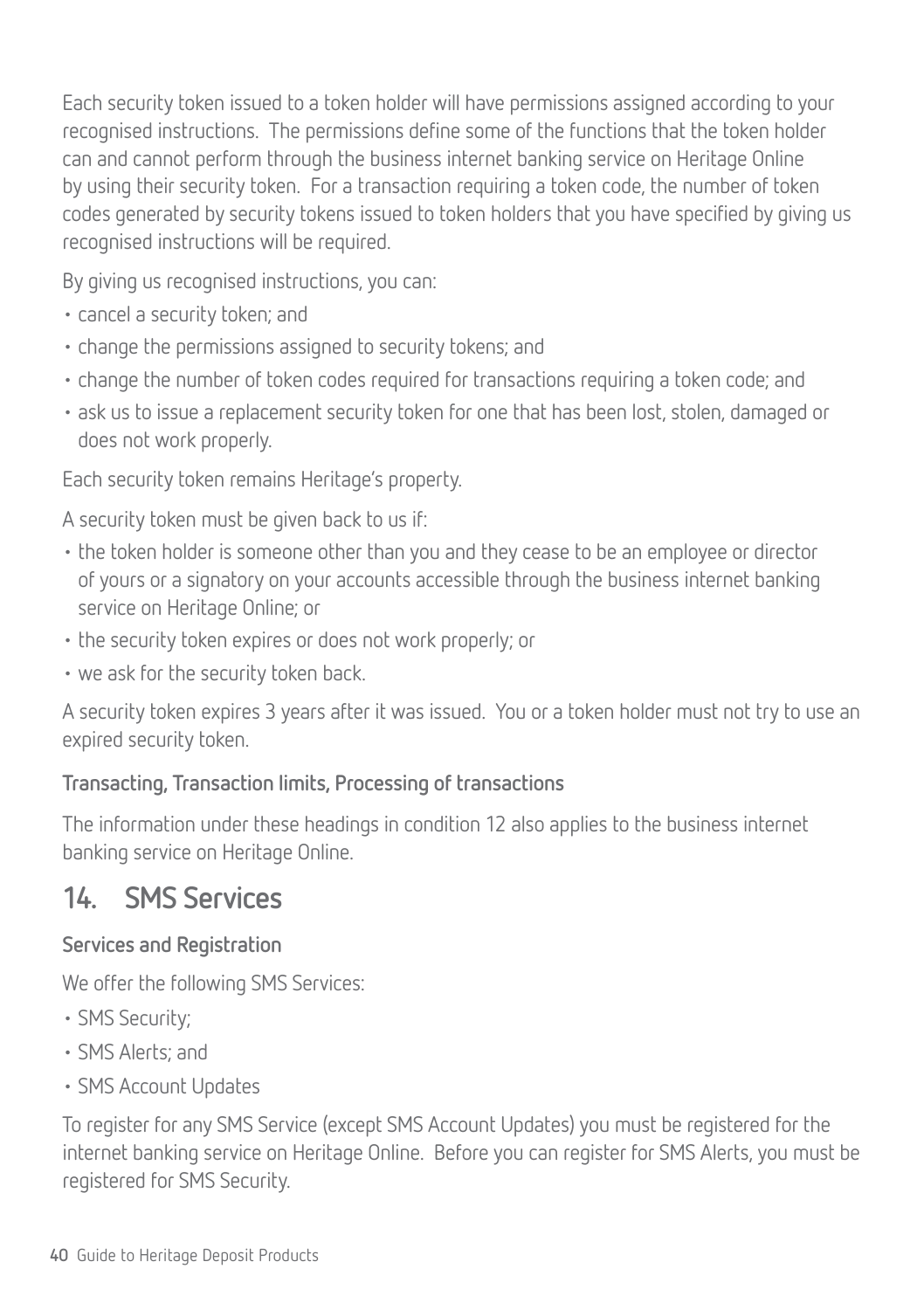You can register for any SMS Service by completing an application on Heritage Online or by any other means made available by us from time to time.

You must be an account holder to register for SMS Services.

We can refuse your application to register for any SMS Service at our discretion.

SMS Services may not be available for use on all accounts. Information on eligible accounts and services available will be provided to you at the time of registration or you can obtain this information at any time by visiting heritage.com.au/smsbanking

We may send an SMS Account Update in the instance that action is required on your account. for example if your account has become overdrawn and requires funds to bring it back into a positive balance.

# **Your mobile phone**

The mobile phone number that you nominate for use with the SMS Services must be an Australian mobile phone number you have recorded with us.

If you have a joint account, each account holder can nominate one Australian mobile phone number recorded with us.

Your mobile phone should be for your exclusive use. If your mobile phone is used by other people, they may receive, or be able to access messages intended for you in connection with the SMS Services. It is your responsibility to adequately protect your mobile phone from unauthorised access. We exclude all liability for any unauthorised access to information delivered to your mobile phone in connection with any SMS Services.

It is your responsibility to ensure that you use a compatible mobile phone in connection with any SMS Service. We are not responsible for any inability of a mobile telephone device to access any SMS Services or any loss or damage to a mobile telephone device resulting from your access, use or attempted use of any SMS Services.

For your protection, information sent to your mobile phone in connection with an SMS Service will not reveal your full account or card number.

If you travel outside of Australia and wish to access SMS Services, you should check with your telecommunications provider that your mobile phone will be able to use the SMS network in those countries in which you are travelling and that you can retain the same mobile phone number.

Due to the confidential nature of the information delivered as part of the SMS Services, you must immediately notify us (in branch, by phoning 13 14 22 or via heritage.com.au) if the phone number for your mobile phone changes or if your mobile phone is lost or stolen.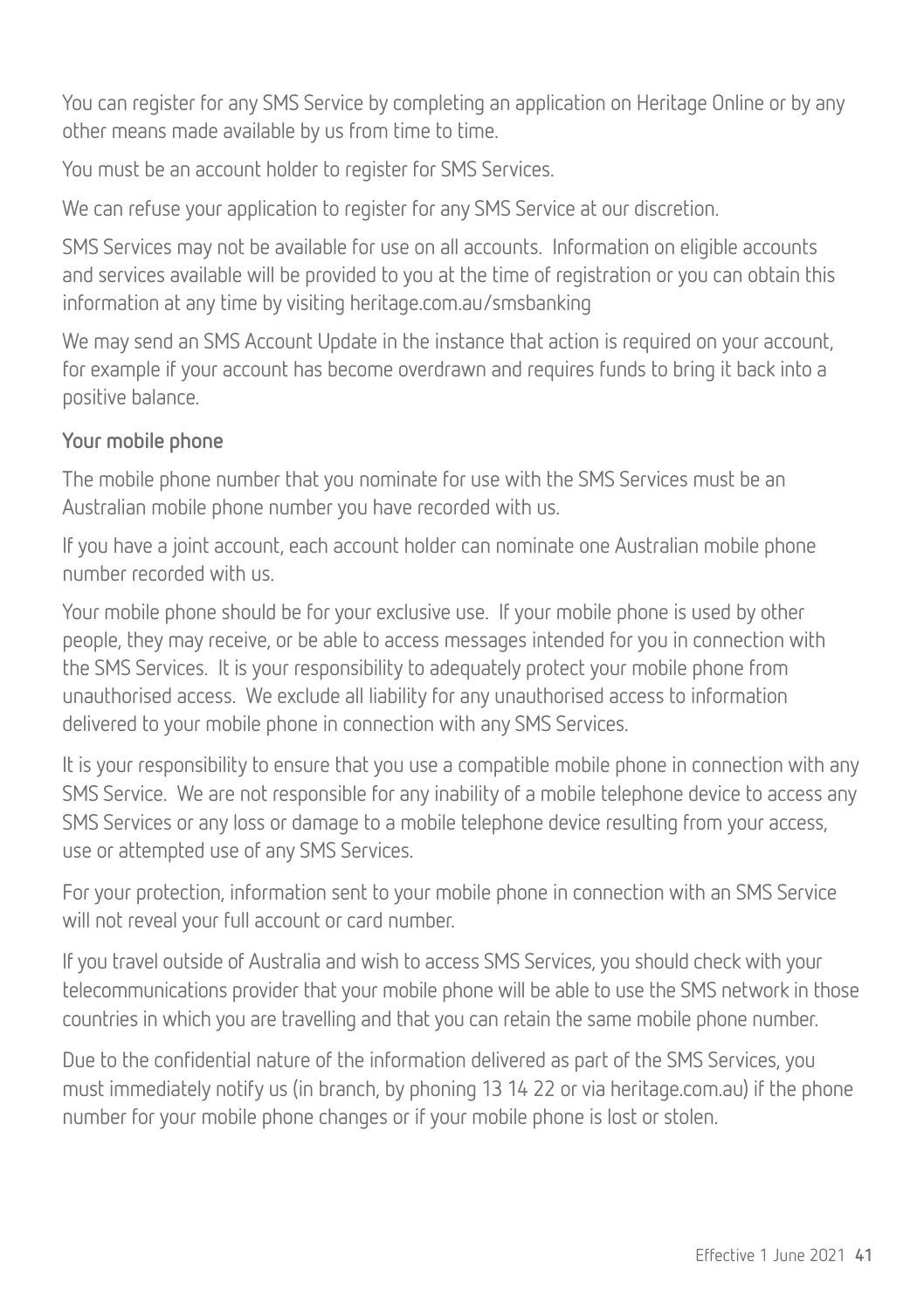# **Fee information**

A fee applies for SMS Alerts – see the **Fees and Limits Guide**. We do not charge a fee for SMS Security or SMS Account Updates.

Your mobile phone telecommunications provider may also impose fees and charges for sending and receiving SMS messages. Any such fees and charges are your sole responsibility and any queries or concerns should be raised with your telecommunications provider.

### **Suspension, removal and cancellation**

We can suspend or cancel your access to any SMS Services at any time without giving you notice and without responsibility for any loss which you suffer as a result.

We can add or remove functions available for use with any SMS Services without notice to you. This may include the removal of an SMS Service in its entirety.

You can cancel any SMS Service at any time by changing your SMS Services preferences via Heritage Online or by contacting us on 13 14 22.

### **SMS Security**

If you register for SMS Security, a One Time Password (we call this an **OTP**) will be delivered by SMS to your mobile phone when you use Heritage Online to:

- make a payment to a payee for the first time:
	- who is the holder of an account at Heritage and to whom a transfer of funds can be made from your account;
	- who is the holder of an account at an Australian financial institution other than Heritage and to whom a transfer of funds can be made from your account;
- update your SMS Services preferences or other personal contact details recorded with us; or
- make a payment to a special-limit BPAY biller for the first time (for more information on special-limit BPAY billers visit heritage.com.au/smsbanking).

You will need to enter the OTP as requested on Heritage Online before the transaction or change can be processed.

If you have a joint account, the OTP will be delivered to the mobile phone selected by the account holder at the time of performing the transaction or change.

A maximum daily transaction limit applies to transactions made through Heritage Online on accounts that are linked to SMS Security - see condition 12 and the **Fees and Limits Guide**.

The OTP is a secret code. See condition 20 for more information.

You can cancel SMS Security at any time by changing your SMS Services preferences via Heritage Online or by contacting us on 13 14 22.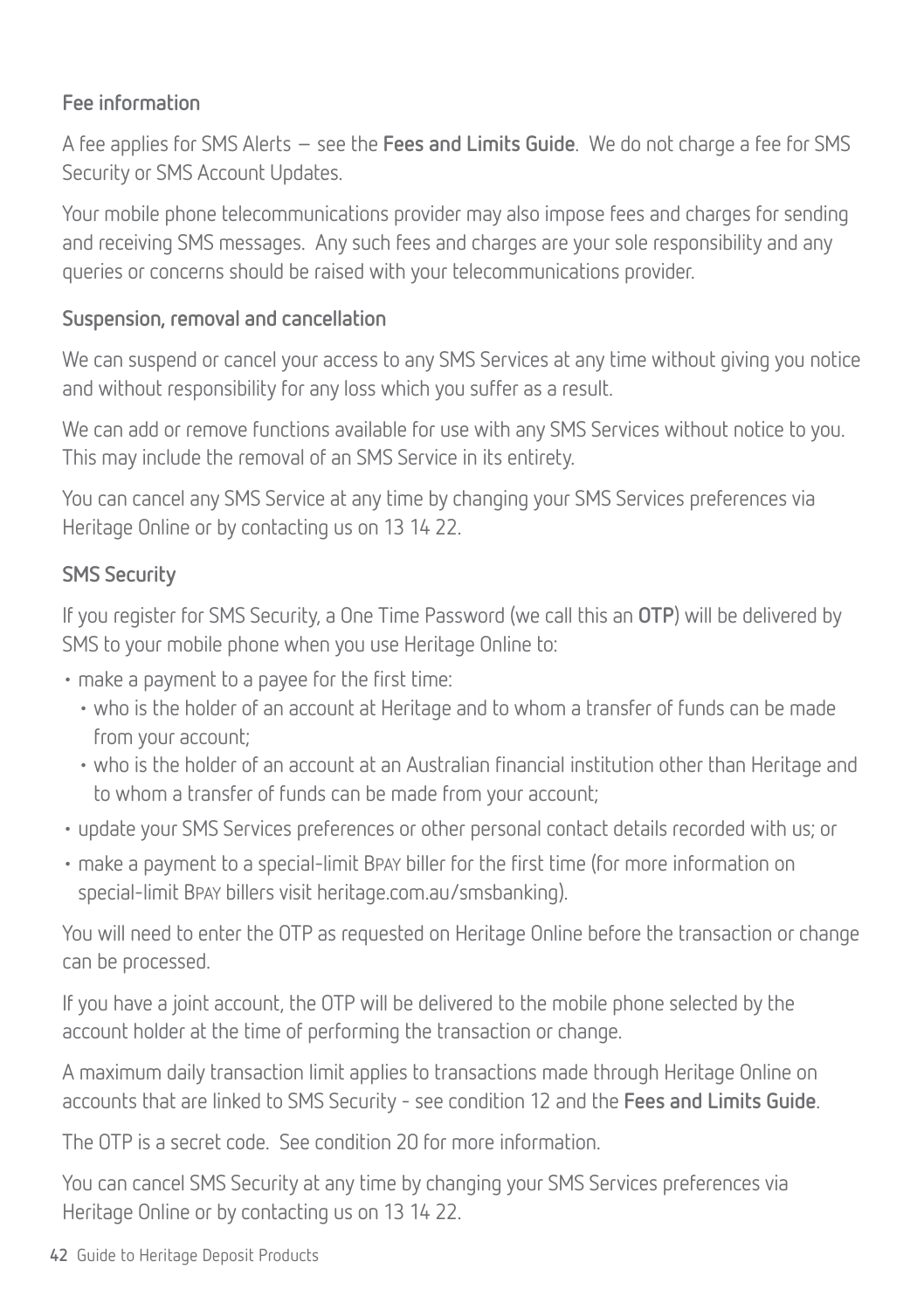# **SMS Alerts**

If you register for SMS Alerts, you can request to receive a message delivered by SMS to your mobile phone (or by email if you have previously updated your personal contact details to receive communications from us via email) when certain events occur on your nominated accounts.

For information on how to register and the type of alerts available visit heritage.com.au/ smsbanking.

The information provided via SMS message to your mobile phone will be current at the time corresponding to the time and date indicated in the SMS message.

SMS Alerts may not be available for use on all accounts. Information on eligible accounts and services available will be provided to you at the time of registration or you can obtain this information at any time by visiting heritage.com.au/smsbanking.

SMS Alerts will be available on accounts nominated by you at the time of registration for the service or nominated after registration using Heritage Online or other means made available by Heritage from time to time.

You can cancel SMS Alerts at any time by changing your SMS Services preferences via Heritage Online or by contacting us on 13 14 22.

# **15. Heritage Access Line (phone banking)**

# **Registration**

You can register for Heritage Access Line:

- if Heritage Access Line is an available access method for your account; and
- by completing the application form available at heritage.com.au and following the instructions there.

If you register for Heritage Access Line, all the accounts under your member number that can be accessed through Heritage Access Line (including some accounts not covered in this Guide) will become accessible through Heritage Access Line.

### **PAN**

If you have a joint account, each of you will be issued with a separate Phone Access Number (PAN).

The PAN is a secret code. See condition 20 for more information.

The PAN which we issue to you when you register for Heritage Access Line lapses after 7 days. You need to select a new PAN within those 7 days in order to keep using Heritage Access Line. If the PAN we issued to you on registration lapses, you will need to re-register for Heritage Access Line.

We do not issue a PAN to a signatory on your account.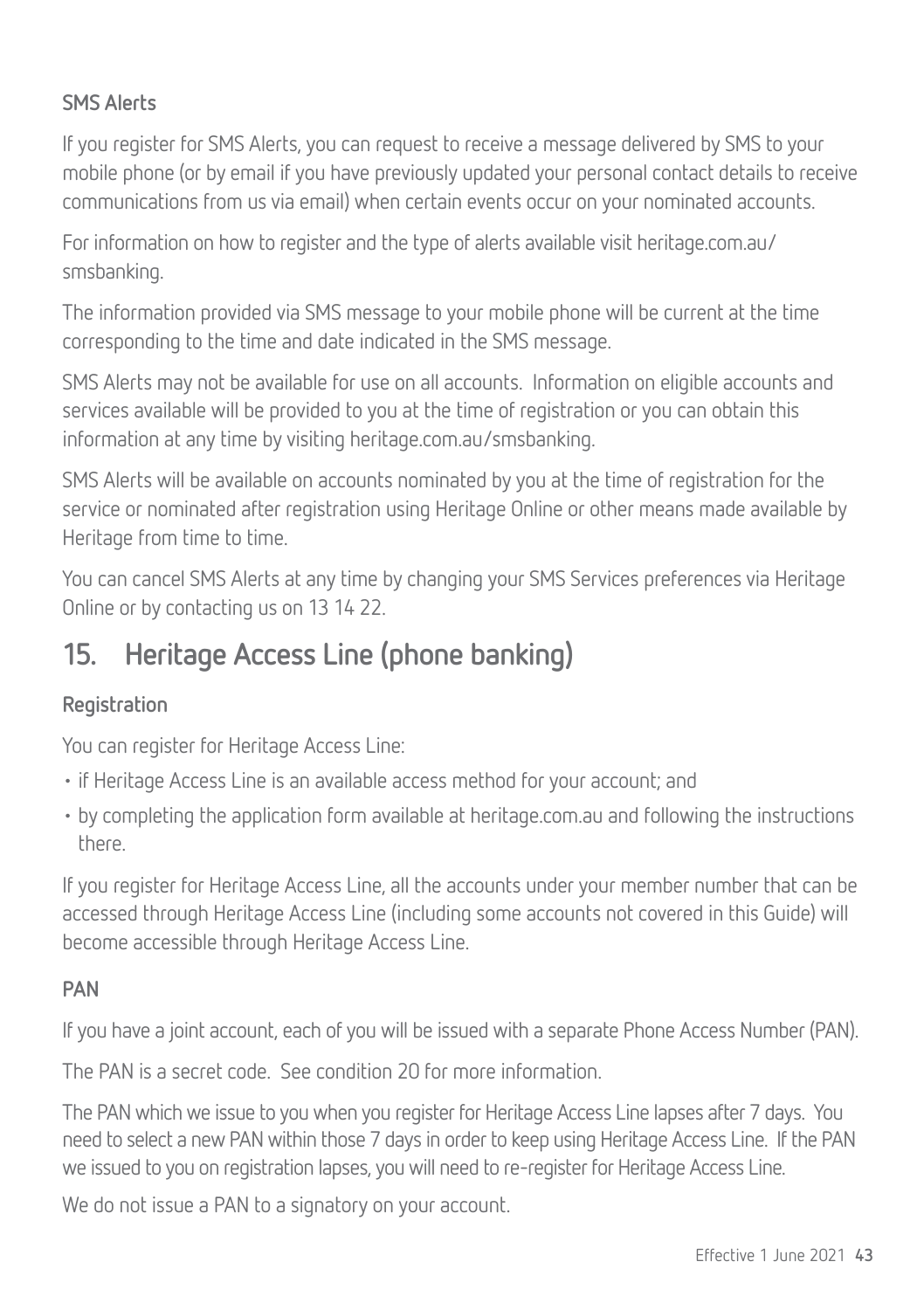# **Transacting**

Heritage Access Line can be used to perform transactions, obtain information (such as account balances and transaction details) and communicate with us.

You can use Heritage Access Line to transfer funds from your account to another account with Heritage (we call these transactions **Heritage account transfers**) if:

- the other account is under the same member number as your account; or
- the other account is under a different member number but you have given us recognised instructions to pre-register the account.

You can also initiate BPAY payments through Heritage Access Line.

We are continually reviewing and upgrading Heritage Access Line and therefore the types of transactions, information and communications available through Heritage Access Line may change.

If you have a joint account which requires two or more of you to act together in order to transact, you will not be able to use Heritage Access Line to perform withdrawals, payments or transfers (except between accounts under the same member number). However, you will be able to use Heritage Access Line to obtain information and to perform transfers between accounts under the same member number.

# **Transaction limits**

The maximum daily limits that apply to your account for transactions made through Heritage Access Line on your account are set out in the **Fees and Limits Guide**. You can request us to set lower limits for the different transaction types. These limits apply to all accounts under your member number.

In addition, the daily limits set out in the **Fees and Limits Guide** may be changed at any time as a result of an immediate need to restore or maintain the security of the system or individual accounts.

# **Processing of transactions**

Transactions through Heritage Access Line will generally be processed on either the same or the next banking day.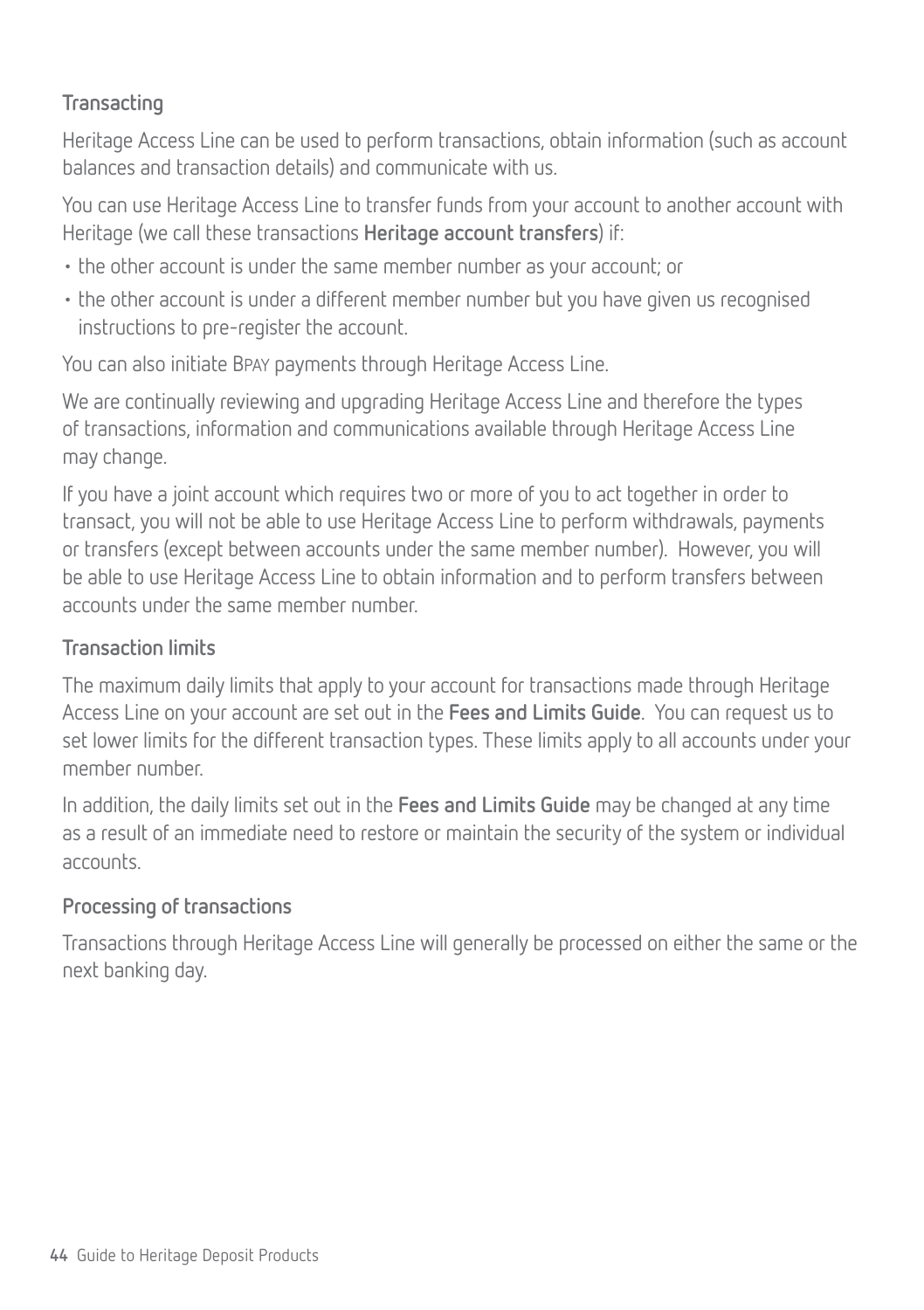# **16. Periodical payments**

If periodical payments is an available transaction method for your account type, you can request a periodical payment by giving us recognised instructions.

A periodical payment is an automatic transfer of a defined amount of money from your account to some other account at Heritage or another financial institution.

A periodical payment can be a one-off payment or a recurring payment at fixed intervals.

If your account does not have enough available funds to cover a periodical payment when it is due, we may keep trying to make the periodical payment for up to 5 banking days. If a periodical payment is due to be made on a non banking day, we may process it on that non banking day or the next banking day.

By giving us recognised instructions, you can cancel a periodical payment before it is processed or change or cancel your previous instructions about a periodical payment.

# **17. Direct debits**

If direct debits is an available transaction method for your account type, you can authorise a biller / merchant that offers direct debit as a payment method (a **debit user**) to directly debit payments from your account.

By authorising a debit user to debit transactions to your account, you also authorise Heritage to debit to your account the amount of each direct debit transaction. You are liable for any direct debit you authorise, including a direct debit which causes your account to become overdrawn.

We may dishonour a direct debit, or manually transfer funds from another account if available for the amount of any overdrawing as a result of the debit and charge a fee, if your account does not have sufficient clear funds.

We cannot stop a Direct Debit after it has been processed to your account. If you want to stop a specific Direct Debit before it is processed, or all future Direct Debits from a particular direct debit user, you may contact us and give us recognised instructions to place a stop payment on the Direct Debit. We will attempt to complete your instructions within one business day of receipt. Alternatively, Direct Debits may be cancelled directly with the merchant/company they were established with. This will ensure your payment is cancelled within the conditions of your agreement with them.

Please note: In order to ensure that no further payments are debited to your account, when processing your recognised instruction to place a stop payment on the direct debit, all future direct debits from that particular debit user will be stopped.

If you believe a direct debit to your account was not authorised, you can either:

• contact us and give us recognised instructions to dispute the transaction (in which case we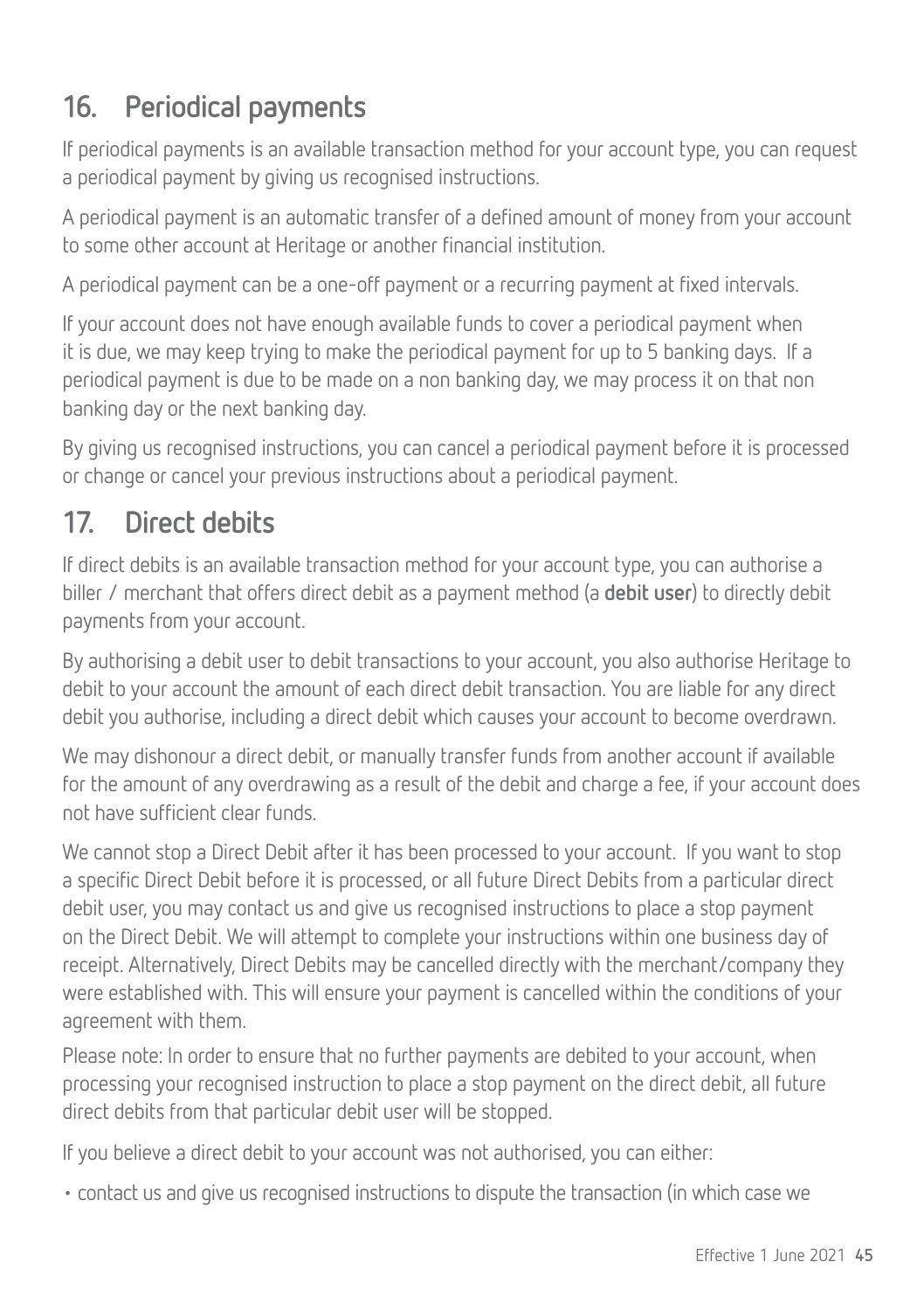will investigate the transaction and tell you about our findings, which may take up to 30 days); or

• contact the direct debit user and dispute the transaction with them.

# **18. BPAY**

# **What is BPAY?**

We are a member of the BPAY scheme, which is an electronic payments scheme through which you can ask us to make payments on your behalf to organisations (**billers**) who tell you that you can make payments (**BPAY payments**) to them through the BPAY scheme.

We may also be a biller under the BPAY scheme.

If you are registered for Heritage Online, you may also be able to register for a related service called BPAY View®. Through BPAY View, you can view bills from billers on Heritage Online. For the terms and conditions applicable to BPAY View, go to our website at heritage.com.au.

® Registered to BPAY Pty Ltd ABN 69 079 137 518

# **When can you make BPAY payments?**

You can make BPAY payments from your account if:

- BPAY is an available transaction method for your account type; and
- you have enough clear funds in your account to cover the amount of the BPAY payment.

If your account does not have enough clear funds to cover the amount of the BPAY payment, we may keep trying to make the BPAY payment. We will usually only do this once, on the next banking day.

# **How to initiate a BPAY payment**

To initiate a BPAY payment, you need to give us recognised instructions. You can do this through Heritage Online or Heritage Access Line, or by coming to a Heritage branch.

When you seek to initiate a BPAY payment, you will be asked to enter information through Heritage Online or Heritage Access Line or to give information when completing a form for the BPAY payment at a Heritage branch. We will not be obliged to effect the BPAY payment unless you provide all the requested information or if any of the information you give us is inaccurate.

We will treat your instruction to make a BPAY payment as valid if:

- you initiate the BPAY payment through Heritage Online or Heritage Access Line after entering the correct codes; or
- you initiate the BPAY payment at a Heritage branch and you give our staff the information they require in order to identify you.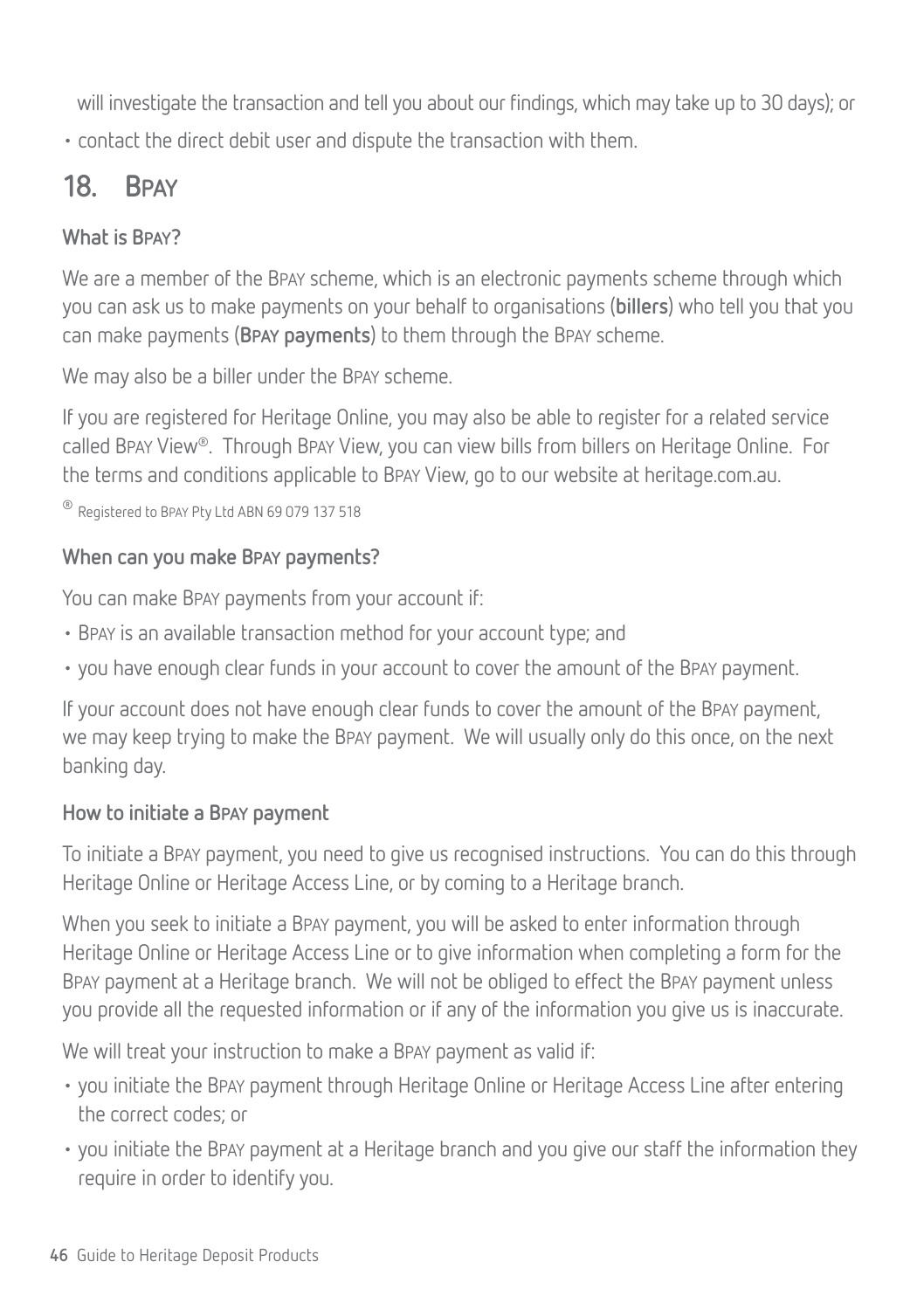### **BPAY payments**

We will not accept an order to stop a BPAY payment once you have instructed us to make it.

You must be careful to tell us the correct amount you wish to pay. If you instruct us to make a BPAY payment and you later discover that:

- the amount paid was more than you needed to pay to the biller, you must notify us so that we can take steps to try and obtain a refund of the excess; or
- the amount paid was less than you needed to pay to the biller, you can make another BPAY payment for the difference.

Billers have agreed that a BPAY payment you make will be treated as received by the biller it is going to, according to the following table.

| <b>CIRCUMSTANCES OF BPAY PAYMENT</b>                                                                     | WHEN IT IS TREATED AS<br><b>RECEIVED BY THE BILLER</b> |
|----------------------------------------------------------------------------------------------------------|--------------------------------------------------------|
| You instruct us to make the BPAY payment before 5pm<br>Australian Eastern Standard Time on a banking day | On that banking day                                    |
| You instruct us to make the BPAY payment after 5pm<br>Australian Eastern Standard Time on a banking day  | On the next banking day                                |
| You instruct us to make the BPAY payment on a day that is not<br>a banking day                           | On the next banking day                                |

However, a delay in processing a BPAY payment may occur if:

- there is a public or bank holiday on the day after you tell us to make the BPAY payment; or
- another financial institution or a biller participating in the BPAY scheme does not meet its obligations under the BPAY scheme.

Such a delay should not continue for more than one banking day but could continue for longer.

If we find out that a BPAY payment cannot be processed by the biller, we will:

- advise you of that; and
- credit your account with the amount of the BPAY payment; and
- take all reasonable steps to help you make the BPAY payment as quickly as possible.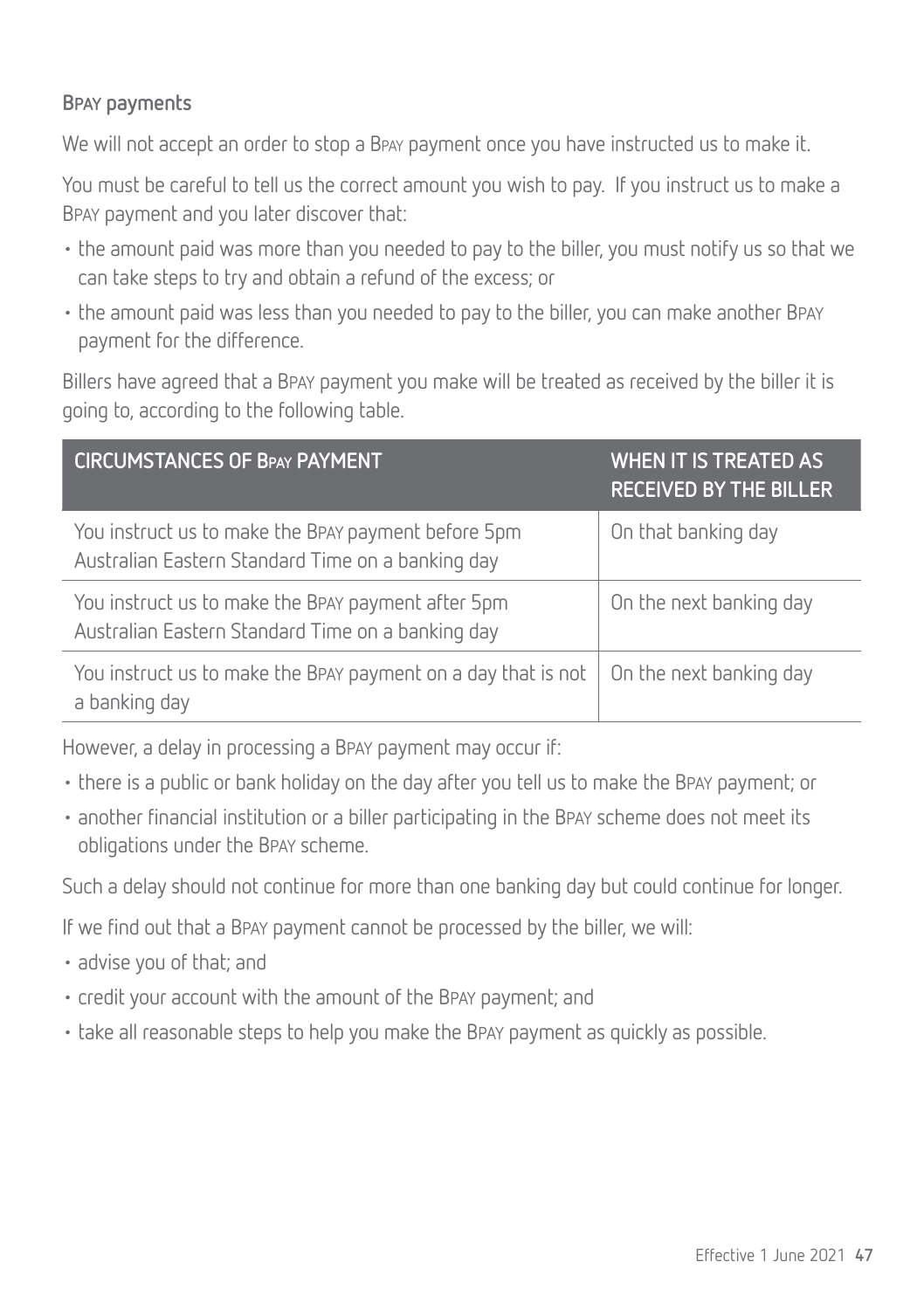# **Problems with BPAY payments**

We will try to make sure that your BPAY payments are processed promptly by other participants in the BPAY scheme, including billers who the BPAY payments are going to.

You should check your account records carefully.

You must promptly tell us if:

- you become aware of any mistakes or delays in processing a BPAY payment (not counting when you make an underpayment); or
- you did not authorise a BPAY payment that has been made from your account; or
- you think you have been fraudulently induced to make a BPAY payment.

The longer the delay between the date of your BPAY payment and when you tell us of the problem, the more difficult it may be for us to help rectify the problem. For example, we or the biller may not have the necessary records or information for us to investigate the problem. If that is the case, you may need to demonstrate that the problem has occurred, based on your own records, or you may need to deal directly with the biller.

The receipt by a biller of a mistaken or erroneous BPAY payment will never count as satisfying any debt you owe to the biller.

We will not be responsible if you or a signatory make any error when providing information to identify the biller, amount or any other details regarding a BPAY payment.

### **What we will do about some problems**

The following table describes what we will do about some problems with BPAY payments

| <b>DESCRIPTION OF PROBLEM</b>                                                                                                                                              | <b>WHAT WE WILL DO</b>                                                                                                                                                      |
|----------------------------------------------------------------------------------------------------------------------------------------------------------------------------|-----------------------------------------------------------------------------------------------------------------------------------------------------------------------------|
| A BPAY payment has been made from your<br>account under instructions which appeared<br>to us to be from you or on your behalf but<br>for which you did not give authority. | We will credit the amount of the BPAY payment<br>to your account.                                                                                                           |
|                                                                                                                                                                            | However, you must pay us that amount if:<br>• the BPAY payment was made as a result of<br>instructions which did not comply with our<br>prescribed security procedures; and |
|                                                                                                                                                                            | • we cannot recover the amount credited to<br>your account from the person who received<br>it within 20 banking days of trying to do so.                                    |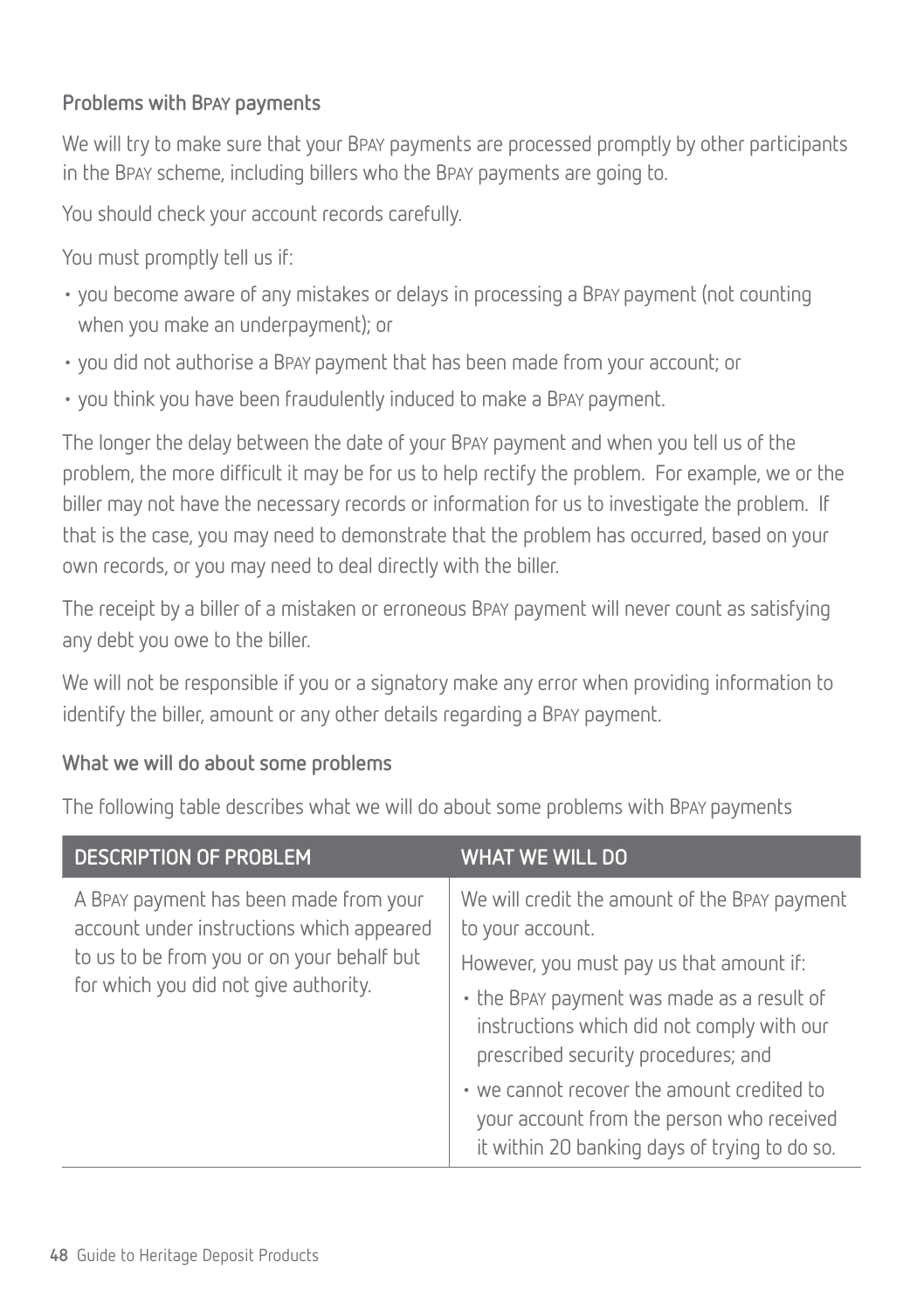| <b>DESCRIPTION OF PROBLEM</b>                                                                                                                                                           | <b>WHAT WE WILL DO</b>                                                                                                                                                                                                                                                                                                                                        |
|-----------------------------------------------------------------------------------------------------------------------------------------------------------------------------------------|---------------------------------------------------------------------------------------------------------------------------------------------------------------------------------------------------------------------------------------------------------------------------------------------------------------------------------------------------------------|
| A BPAY payment has been made from your<br>account but was induced by the fraud of a<br>person involved in the BPAY scheme.                                                              | The person responsible for the fraud should<br>refund the amount of the BPAY payment to you.<br>If they don't, you must bear the loss unless<br>another person involved in the BPAY scheme<br>knew of the fraud or would have detected it<br>with reasonable diligence (in which case that<br>person should refund the amount of the BPAY<br>payment to you). |
| A BPAY payment has been made from your<br>account and your account has been debited<br>with the amount of the BPAY payment<br>but the amount was not in line with your<br>instructions. | We will credit the amount of the BPAY payment<br>to your account.<br>However, if you were responsible for a mistake<br>resulting in the BPAY payment and we cannot<br>recover the amount credited to your account<br>from the person who received it within 20<br>banking days of trying to do so, you must pay<br>us that amount.                            |
| A problem falling within more than one of<br>the above categories.                                                                                                                      | We will apply the principle alongside the<br>first category in this table that describes<br>the problem.                                                                                                                                                                                                                                                      |

If you tell us that a BPAY payment from your account was unauthorised, you must give us your written consent addressed to the biller who the payment went to. The written consent needs to detail:

- your consent to us obtaining information from the biller about you, your account with the biller and the BPAY payment; and
- your customer reference number with the biller; and
- any other information we reasonably require in order to investigate the problem.

If you do not do this, the biller might not be allowed to give us the information we need in order to fully investigate the problem.

Except where a BPAY payment is a mistaken payment, an unauthorised payment or a fraudulent payment, BPAY payment instructions are irrevocable. No refunds will be provided through the BPAY scheme where you have a dispute with the biller about any goods or services you may have agreed to acquire from the biller. Any dispute must be resolved with the biller.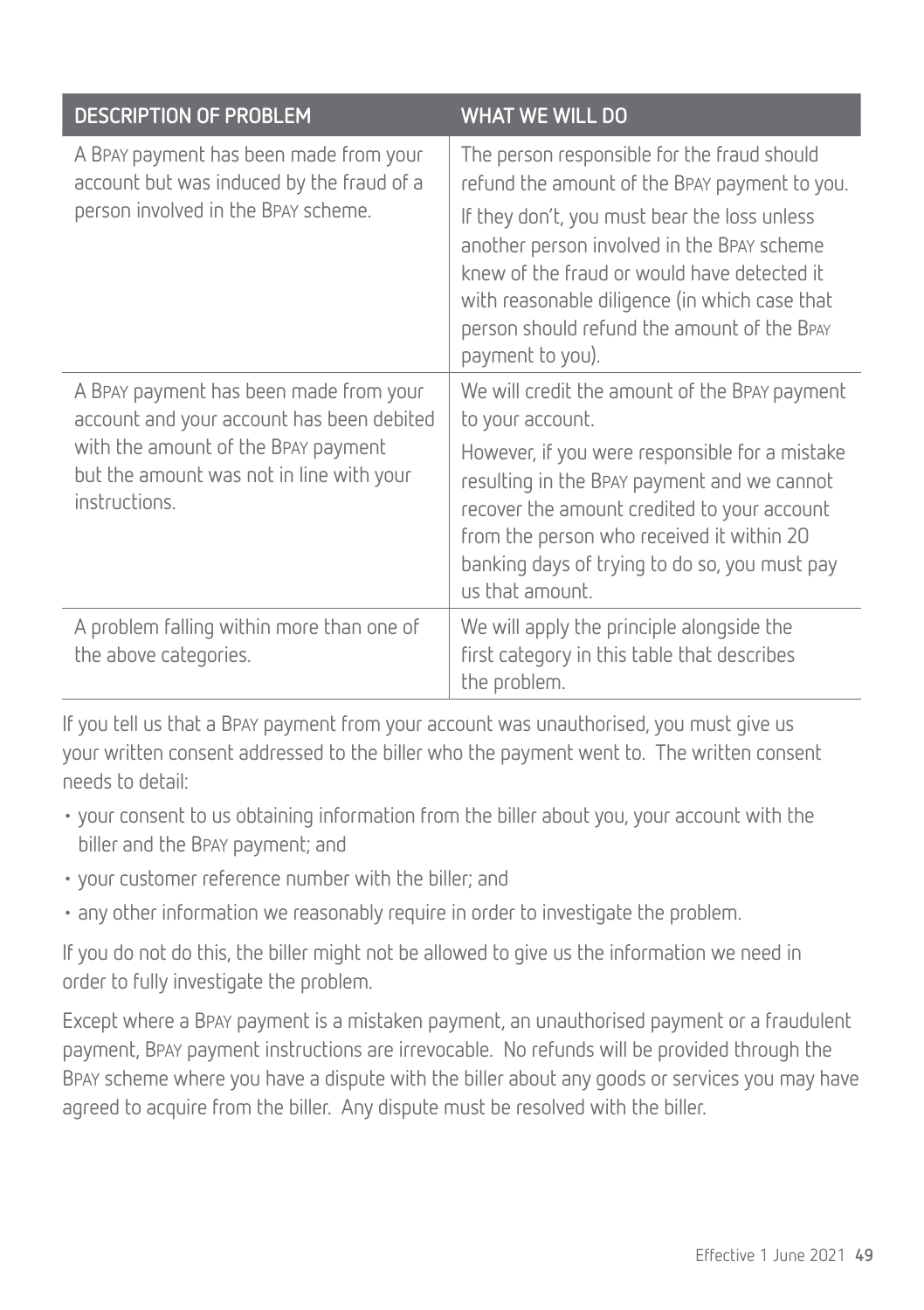# **Cancellation or suspension regarding the BPAY scheme**

We will tell you if we are no longer a member of the BPAY scheme.

We may suspend your right to participate in the BPAY scheme at any time if you or someone on your behalf is suspected of acting fraudulently or if we think your continued use of the BPAY scheme is likely to cause loss to you or us. We do not have to give you notice before suspending your right to participate in the BPAY scheme and nor will we be responsible for any losses because we suspend your right or do not do so even though we could have.

# **Privacy**

If you use the BPAY scheme or you instruct us to make a BPAY payment, you agree that we can disclose information to billers, to BPAY Pty Ltd (which administers the BPAY scheme) and their agents. If that is not done, it will not be possible for you to make BPAY payments or use the BPAY scheme.

The information that we can disclose is:

- whatever personal information about you (such as your name, email address and the fact that you are a member of ours) needs to be disclosed so you can use the BPAY scheme; and
- whatever transactional information is necessary to process your BPAY payments and your use of the BPAY scheme; and
- updated information if any of the information we have previously disclosed about you changes.

You can request access to your personal information held by BPAY Pty Ltd by contacting their Privacy Officer by phone on 02 9646 9222 or email at privacy@BPAY.com.au.

# **19. Sweeps**

If sweeps are an available transaction method for your account type, you can request a sweep by giving us recognised instructions.

By setting up a sweep, you can nominate up to 6 other Heritage accounts. The other Heritage accounts need to be:

- account for which sweeps are an available transaction method;
- under the same member number as your account; or
- under another member number if the member concerned gives authority for the sweep in a way we find satisfactory.

If a sweep has been set up and:

- a card transaction undertaken as a 'credit' purchase, a cheque or a direct debit is presented on your account; and
- **50** Guide to Heritage Deposit Products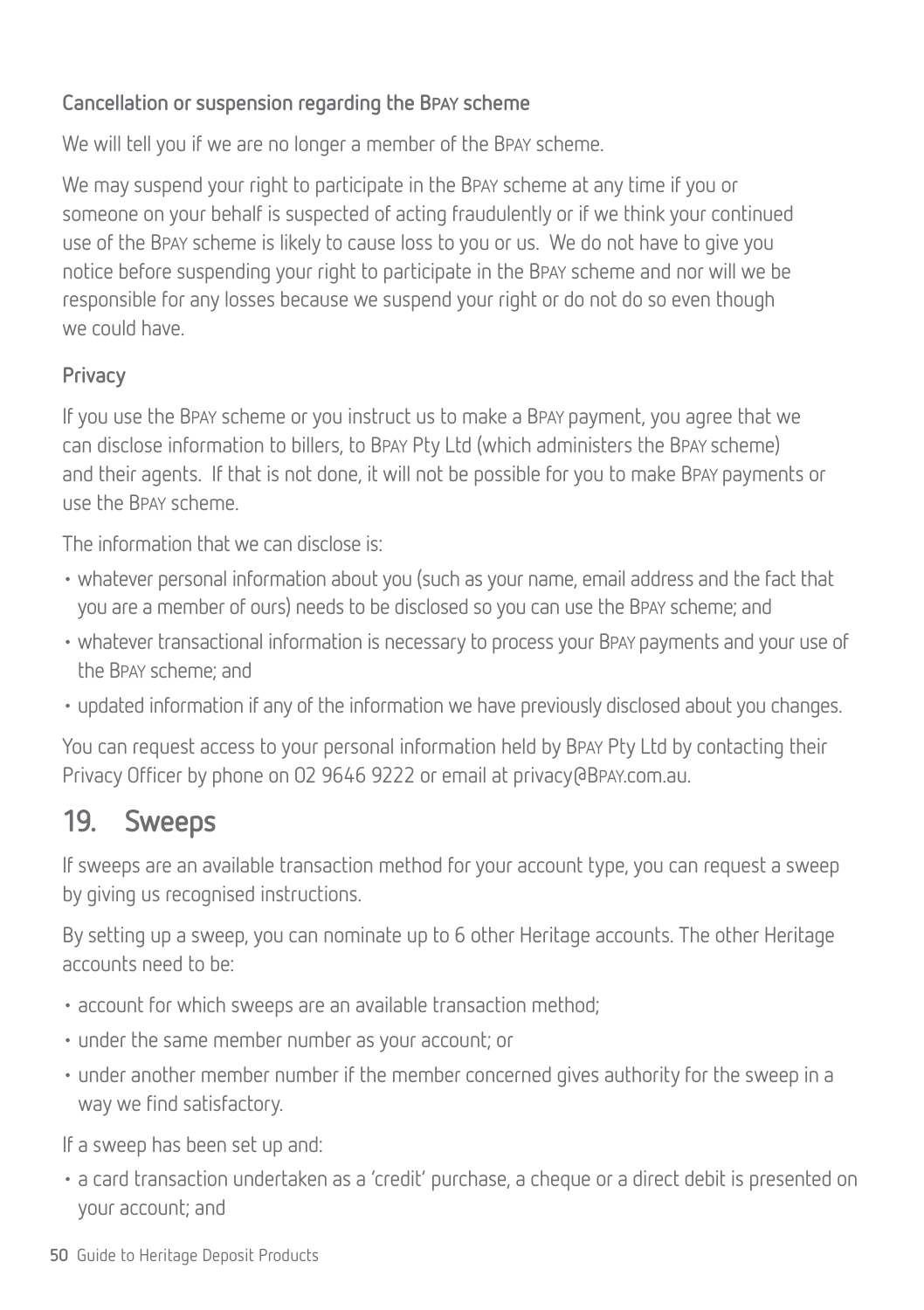- there are not enough funds in your account to honour the transaction; and
- there are enough available funds in one or more of the other Heritage accounts under the sweep to honour the transaction, pay the fee for the sweep and keep the other account or accounts within balance terms,

we can take the necessary funds, to honour the transaction, from one or more of the other Heritage accounts and honour the transaction.

The **available funds** in an account are:

- if the account is a deposit account (like the accounts covered by this Guide) the cleared credit balance in the account less the total of all amounts debited or to be debited to the account; or
- if the account relates to a credit facility the difference between the available credit under the facility and all amounts debited or to be debited to the account.

The **balance terms** for an account are:

- $\cdot$  if the account is a deposit account (like the accounts covered by this Guide)  $-$  the requirement that the account have a credit balance which is at least the minimum operating balance for the account (see the summary tables for the minimum operating balances for the account types covered by this Guide); or
- if the account relates to a credit facility the requirement that the debit balance of the account not exceed the credit limit under the facility.
- If you do not set up a sweep but meet the above conditions we may manually transfer funds to meet a direct debit payment.

# **20. Security**

# **Cards, cheque books, passbooks and security tokens**

Cards, cheque books, passbooks and security tokens provide access to your account and must be kept secure.

You or the cardholder, signatory or token holder must promptly notify us:

- of the loss, theft or unauthorised use of a card, cheque book, passbook or security token relating to your account; or
- if a card or security token is damaged or not working properly; or
- of any situation arising that might reasonably be expected to lead you or the cardholder, signatory or token holder to believe that loss, theft or unauthorised use might occur.

If you are registered for any SMS Services service you must promptly notify us of the loss or theft of your mobile phone.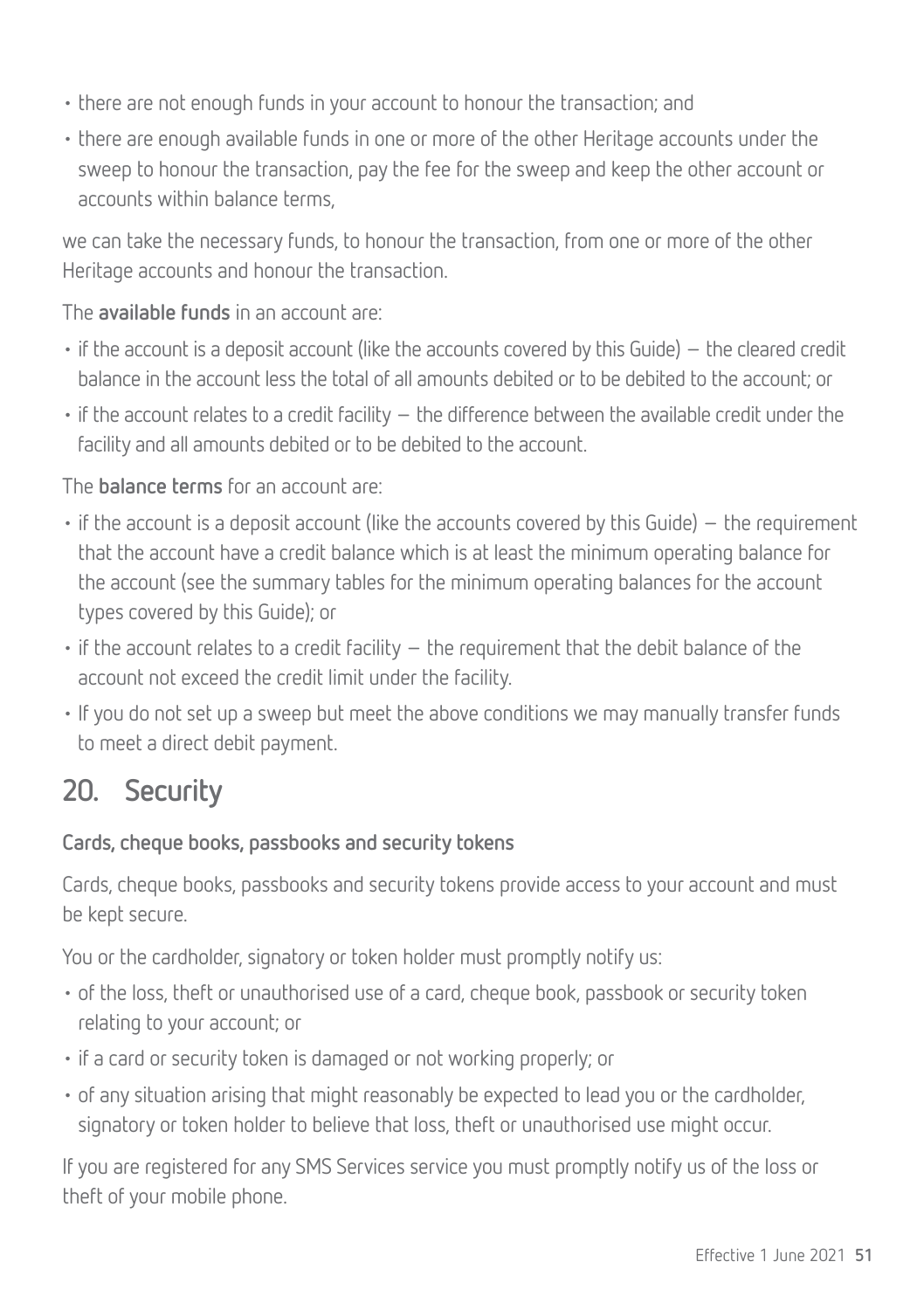The notification to us can be done:

- at a Heritage branch or mini branch during business hours when the branch or mini branch is open for business or via Heritage Online; or
- by phoning 1800 076 037 (from within Australia) or +61 7 4694 9139 (from outside Australia) at any time.

You can also cancel your card or mobile phone registration via heritage.com.au.

We may require recognised instructions about the notification.

If you or a cardholder, signatory or token holder unreasonably delay giving us the notification, you may be responsible for some of the losses occurring as a result of the delay.

# **PINs, PANs, OTPs, Heritage Online passwords and token codes**

PINs, PANs, OTPs, Heritage Online passwords and token codes issued by security tokens (we call all of these **codes**) which can be used to access your account must be treated as top secret.

You or a cardholder, signatory or token holder to whom we issue a code must:

- if selecting the code, not select a code which someone could easily guess, particularly a code which represents your date of birth or a recognisable part of your name; and
- memorise the code (unless it is a token code); and
- not record or indicate the code on any item that you use to access your account, such as your card or security token, or on any item kept with or near that item; and
- take reasonable steps to disguise the code or prevent unauthorised access to the code if it is recorded on any item kept with or near a related card or security token; and
- not keep the code in a way that makes it liable to loss or theft with a related card or security token; and
- not tell anyone (even Heritage staff or family members) the code; and
- not allow anyone (even Heritage staff or family members) to see you or them entering the code; and
- not act with extreme carelessness in failing to protect the security of the code.

The guidelines above will not determine your liability for any losses resulting from unauthorised electronic transactions. Liability for such payments will be determined in accordance with the ePayments Code. See condition 25 for more information.

You or the cardholder, signatory or token holder must promptly notify us where there has been a breach of the security of a code. The notification to us can be done:

- at a Heritage branch or mini branch during business hours when the branch or mini branch is open for business or via Heritage Online; or
- by phoning 1800 076 037 (from within Australia) or +61 7 4694 9139 (from outside Australia) at any time.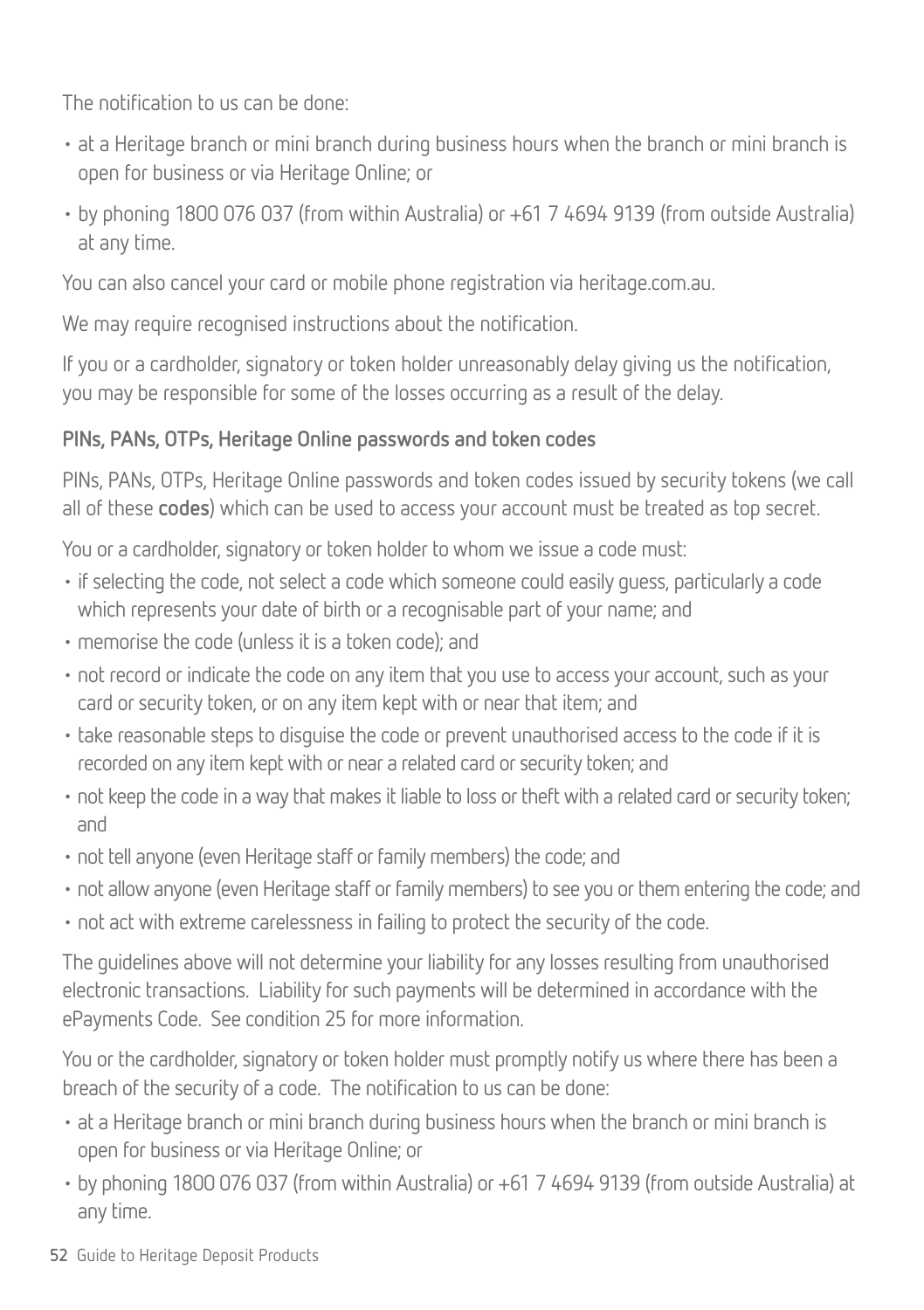You can also cancel your card or mobile phone registration via heritage.com.au.

We may require recognised instructions about the notification.

If you or a cardholder, signatory or token holder unreasonably delay giving us the notification, you may be responsible for some of the losses occurring as a result of the delay.

# **21. Account management**

# **Dating of transactions**

We can give a transaction any effective date we consider appropriate.

We will not give a debit transaction an effective date earlier than when the transaction occurred.

We do not have to give a credit transaction an effective date earlier than when we actually received the amount of the transaction. We will give a credit transaction an effective date as soon as practicable after we actually receive the amount of the transaction.

# **Adjustments**

We can adjust your account, or transactions on your account, in order to correctly reflect the legal rights and obligations between you and Heritage under your account. For example, we can do this to correct an error. We can also make consequential adjustments (such as to interest on your account).

# **Combining accounts and manual transfer within accounts**

We can combine the balances of two or more of your accounts at any time without telling you first, even if one or more of the accounts are joint accounts. We can also manually transfer amounts and or the balance of your account to another of your accounts.

If we do, we will notify you as soon as possible afterwards.

You cannot require us to combine or offset accounts.

# **Access, freezes and holds on your Account**

Heritage can remove access to functionality, such as access to Heritage Online, PayID or Heritage Access Line (or specific features of that functionality), or place and maintain a freeze on your account, or a hold on funds in your account and may perform these actions without giving you notice, if:

- the law says we can or must; or
- we are aware of a dispute concerning the account or transactions conducted on it; or
- we think you or a signatory or cardholder are or may be exposed to liability or the risk of liability; or
- we have a reasonable belief that another person may have an entitlement to some or all of the funds in the account; or
- we have a reasonable belief that funds in your account were transferred or deposited in error; or
- we have a reasonable cause for suspicion or concern in relation to your account or funds in it; or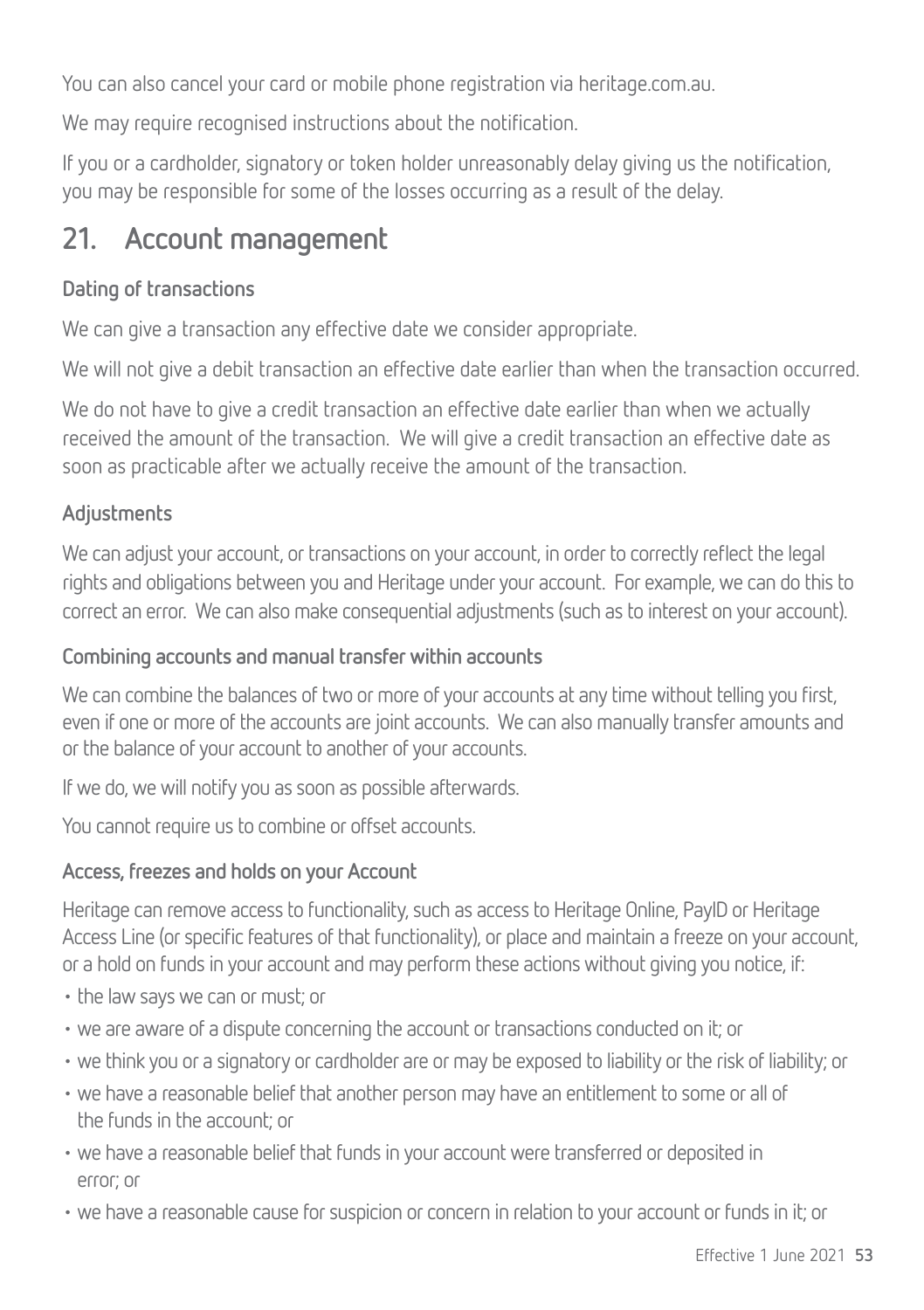- you die (see condition 27);
- we think it necessary in order to protect our interests.

If we decide to place a freeze or hold on your account, we can:

- block or suspend all transactions; or
- block or suspend types or categories of transactions.

We are not required to place a freeze or hold on your account and you cannot require us to do so, unless the law requires that.

You cannot make a claim against us, and you must satisfy a claim anyone else makes against us, because we:

- remove access to functionality, such as access to Heritage Online, PayID or Heritage Access Line (or specific features of that functionality), or place a freeze or hold on your account (or maintain one) or do so in a particular way; or
- did not remove access to functionality, such as access to Heritage Online, PayID or Heritage Access Line, or place a freeze or hold on your account, or do so in a particular way, when we could have; or
- provide access to functionality, such as access to Heritage Online, PayID or Heritage Access Line, or lift a freeze or hold on your account.

If we place a freeze or hold on your account because of a dispute regarding your account, we may lift the freeze or hold if we are given recognised instructions by you and by any other party to the dispute about the operation of the account.

### **Inactive Account**

We may treat an account as dormant/inactive if:

- the law says we can or must; or
- there have not been any customer-initiated transactions for a period in excess of two years on the account.

If an account is deemed to be dormant/inactive Heritage may charge an Inactive account administration fee (see the **Fees and Limits Guide** for more information).

If the application of the Inactive account administration fee causes the balance of the account to fall below the minimum balance required for your account type Heritage may close the account (see condition 24).

For your account to remain active and open you must complete at least one customer-initiated transaction (deposit, withdrawal or transfer) on the account in any two year period. An account will no longer be deemed inactive once a customer initiated transaction is completed.

If you would like your account to remain active and open you can also contact us and give us recognised instructions. The account will remain active and open for a further period of two years. After this time, if no further customer-initiated transactions are completed, the account will revert back to a dormant/inactive status.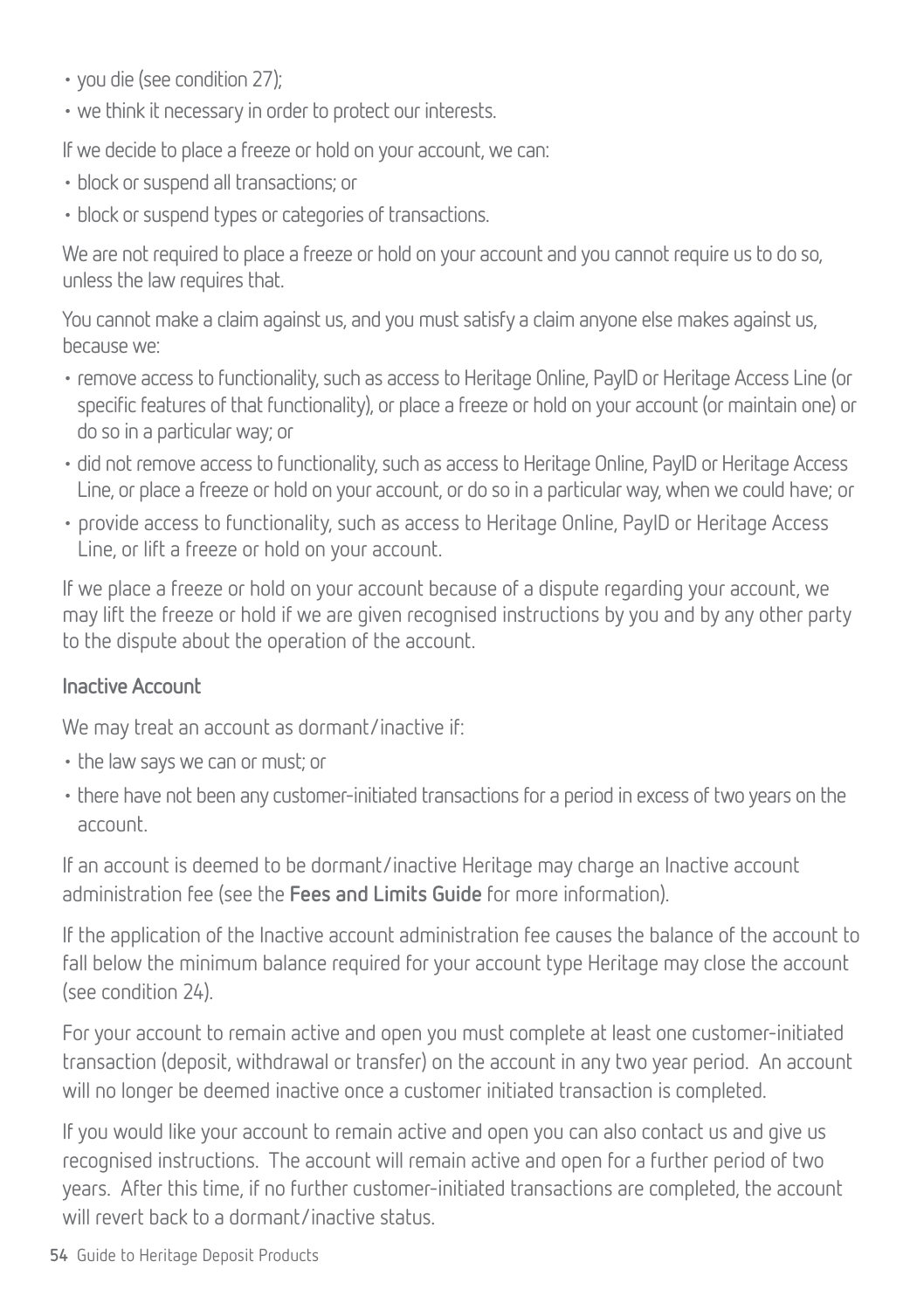# **Anti-money laundering and counter-terrorism financing**

Under anti-money laundering and counter-terrorism financing laws (called **AML/CTF laws**, such as the Anti-Money Laundering and Counter-Terrorism Financing Act 2006 in Australia), we may be required to:

- collect information about you; and
- disclose information relating to you or your account to Australian and overseas regulators and others; and
- stop, prohibit, delay, block or freeze some transactions; and
- close your account or deal with it in a way required by the AML/CTF laws; and
- take other actions required by the AML/CTF laws.

You promise us that you will not breach any AML/CTF laws in relation to your account, and nor will any signatory or cardholder.

You agree that if we think that the AML/CTF laws require us to take an action regarding you or your account:

- we can take that action (regardless of anything else in these terms and conditions); and
- you cannot recover from us any loss or expense resulting from our doing so.

You also agree that if anything that you or a cardholder or signatory do in relation to your account exposes us to a liability under AML/CTF laws, you will satisfy that liability.

# **22. Memberships in dispute**

If you are not a single individual (for example, if your account is a joint account or is held in the name of a company or other organisation), we may activate our memberships in dispute process if:

- you have a joint account and one of you tell us that there is a dispute between two or more of you by completing our Membership Freeze Request Form; or
- your account is held in the name of a company or other organisation and an officeholder of the organisation or a signatory tells us that there is a dispute by completing our Membership Freeze Request Form; or
- we decide for other reasons that our memberships in dispute process should be activated.

If you or a signatory asks us to activate our memberships in dispute process, we will normally require recognised instructions.

If we activate our memberships in dispute process, then for all accounts under your member number:

• we may require written authorisation from all parties to the dispute or a court order before agreeing to any change to the method of operation; and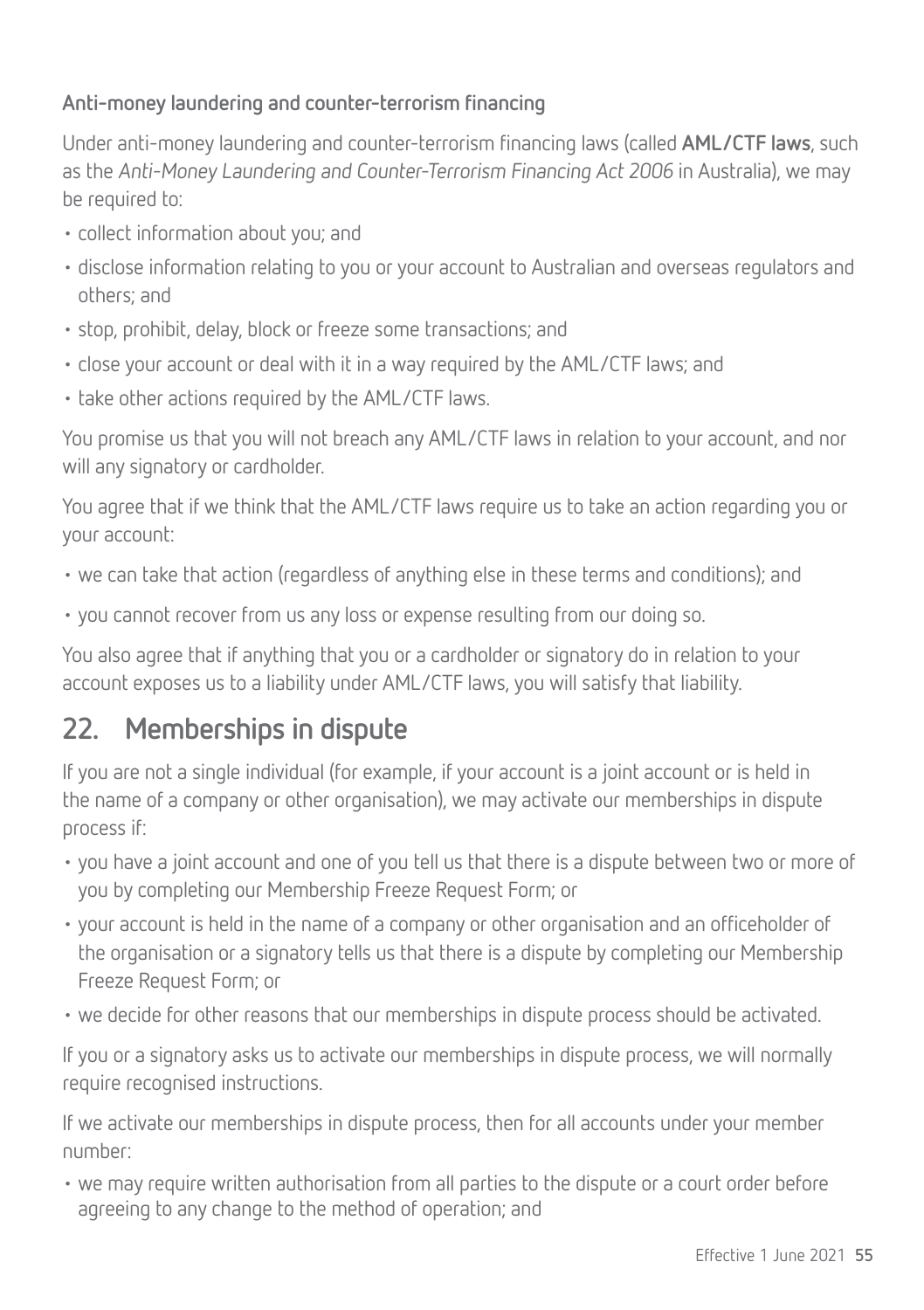- debit transactions on your account (both in relation to funds presently in your account and also in relation to funds subsequently deposited) will require written authorisation from all parties to the dispute, except as noted in the proviso in the Membership Freeze Request Form; and
- we may give written notification to the members and any signatories that your account has been frozen and how this affects the operation of the account; and
- we may cancel all cards attached to your account (but manual, reoccurring or offline card transactions can still be debited to your account); and
- we may cancel the ability for you or a signatory to transfer funds or make Bpay payments through Heritage Online and Heritage Access Line; and
- we may dishonour any cheques drawn on your account and presented with only one signature (and we may charge dishonour fees); and
- we may dishonour any direct debit transactions on your account (and we may charge dishonour fees); and
- we will cancel any current instructions authorising a signatory; and
- we can modify the operation of your account in other ways; and
- you will still be liable for transactions on your account; and
- we can cancel the application of the memberships in dispute process to the accounts under your member number at any time afterwards.

You cannot make a claim against us, and you must satisfy a claim anyone else makes against us, because we:

- activate our memberships in dispute process or do it in a particular way; or
- allow or honour a debit transaction on your account after our memberships in dispute process is activated; or
- cancel the application of the memberships in dispute process under your member number.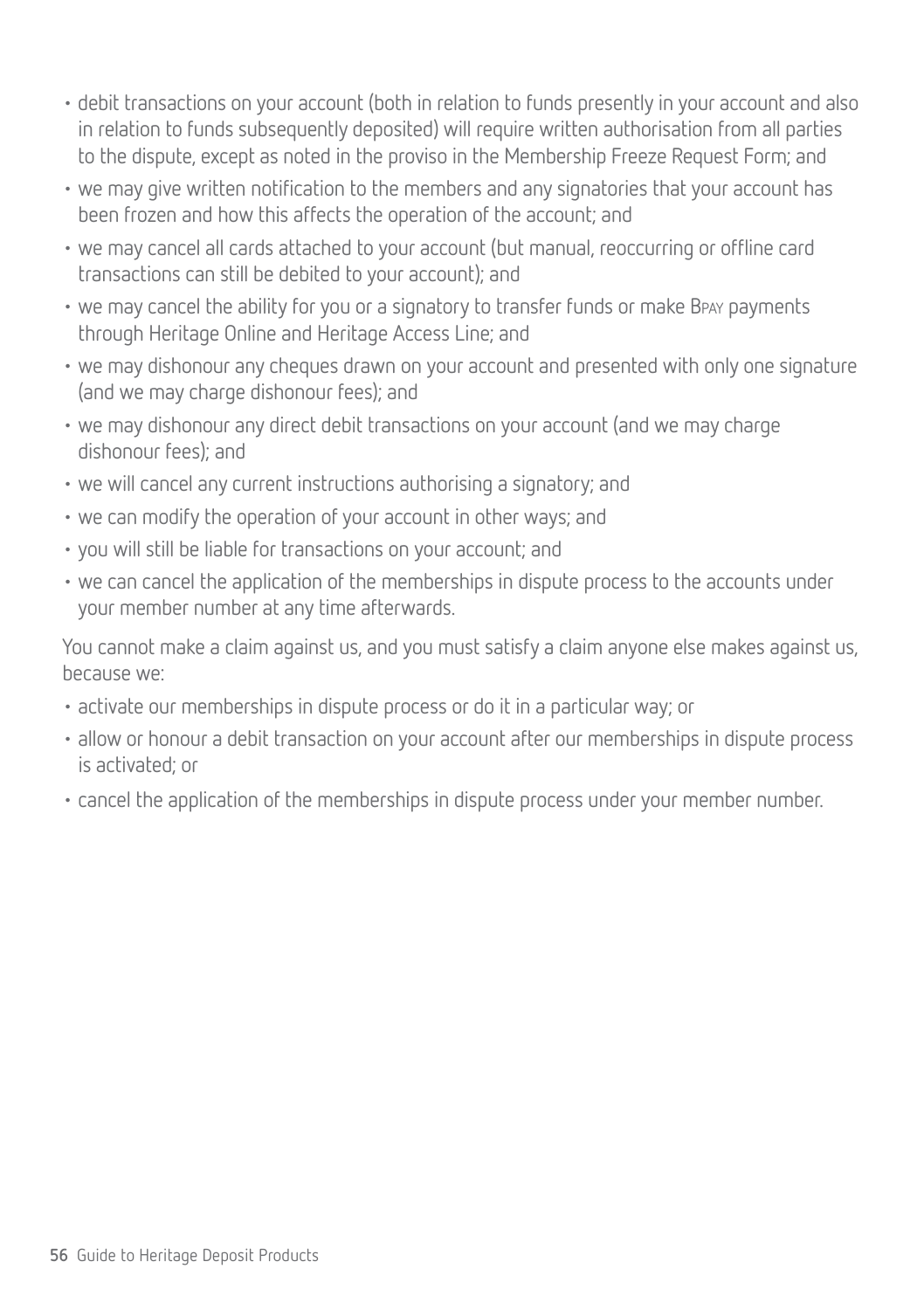# **23. Resolving Complaints**

If you are unhappy with your Heritage experience and would like to make a complaint, there are a number of ways to let us know:

- Visit your nearest branch and talk to our staff
- Ring us on 1800 797 799 (free call)
- Email us at complaints@heritage.com.au
- Write to us at Reply Paid 190, Toowoomba QLD 4350
- Go to heritage.com.au/complaints to submit online

### **What happens when you make a complaint?**

- We will acknowledge your complaint promptly, either verbally or in writing, and do our best to resolve it straight away.
- If we can't resolve your complaint within **5 business days,** we will provide you with a written response providing the final outcome.
- We aim to resolve all complaints **within 21 days,** especially if it involves financial hardship, a default notice or notice to postpone enforcement proceedings. However in some cases it may take up to 30 days.
- Your complaint may take a little longer to assess if we need more information or if your complaint is complex.
- In all cases, we'll keep you updated on the progress.
- We may refer your complaint to our Customer Relations Team who will work with you to provide an outcome. If this happens, we'll let you know and give you the direct contact details for the staff member who will be managing your complaint.
- Timeframes for providing where a complaint relates to a disputed card transaction are contained in the applicable card scheme rules.

### **Accessibility**

Heritage can provide you with information about how we manage complaints in alternative formats and languages upon request.

If you have a hearing or speech impairment, you can access additional support through the National Relay Service on 1300 555 727. Heritage also offers a free interpreter service for our members.

### **The Australian Financial Complaints Authority (AFCA)**

If you are not satisfied with our response, you may lodge a complaint with the Australian Financial Complaints Authority (AFCA). AFCA provides free and independent financial services complaint resolution and can be contacted on: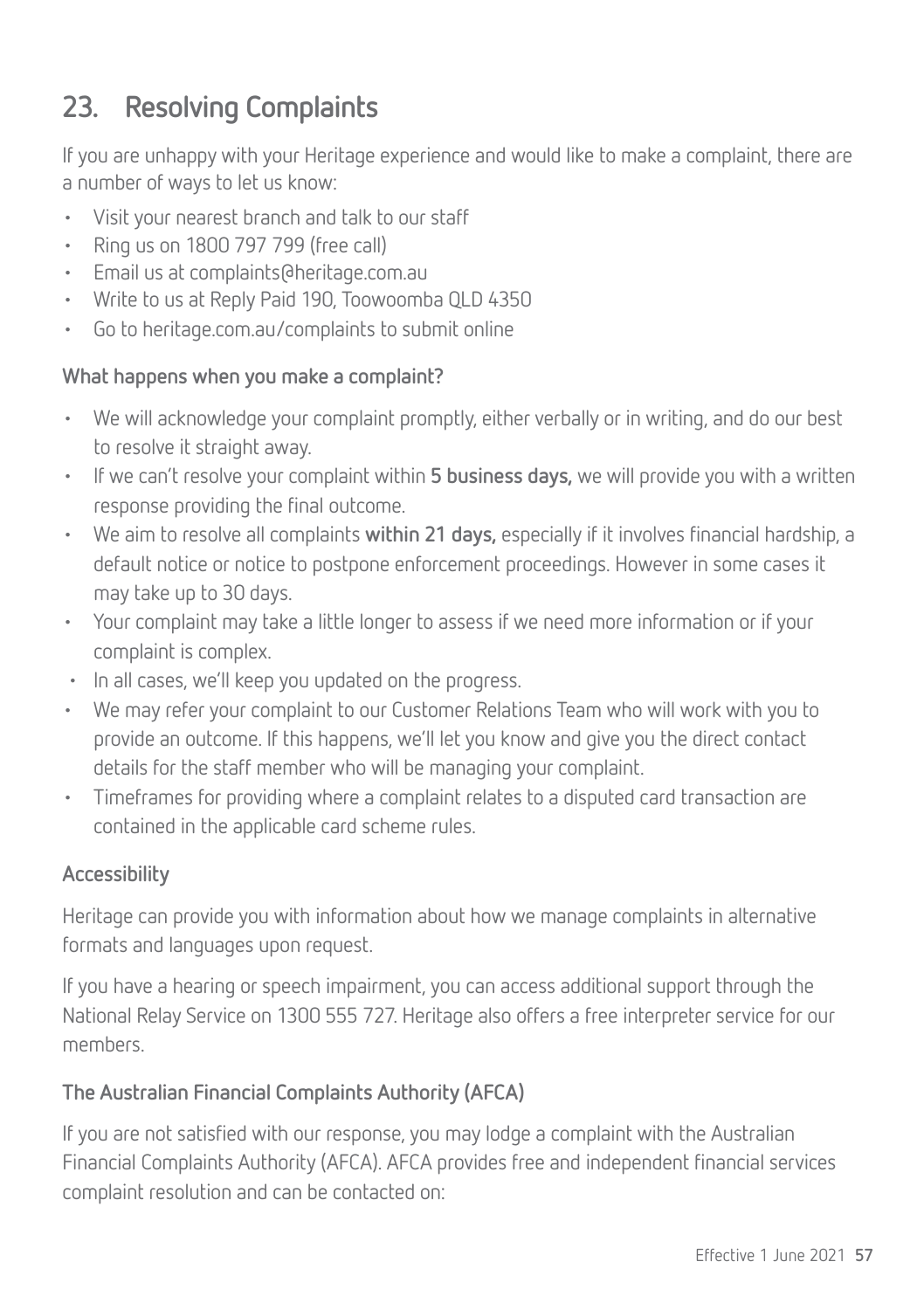```
Website: www.afca.org.au 
Email: info@afca.org.au
Phone: 1800 931 678 (free call)
Mail: GPO Box 3, Melbourne VIC 3001
```
Time limits may apply to complain to AFCA and so you should act promptly or otherwise consult the AFCA website to find out if or when the time limit relevant to your circumstances expires.

# **24. Account closure**

# **Account closure by you**

You (but not a signatory) can ask us to close your account at any time by giving us recognised instructions. If you are 11 years of age or under your account signatory may ask us to close your account at any time by giving us recognised instructions. If your parent or guardian (who is your authorised signatory) has provided written authority for you to operate the account you may ask us to close your account at any time by giving us recognised instructions.

We do not have to close your account if:

- you have not returned to us any passbook, cheque book or card attached to your account; or
- there are any unpresented cheques which have been drawn on your account.

# **Account closure by us**

We can close your account if:

- you are not a member, or you cease to be a member, of Heritage; or
- your account balance falls below the minimum balance required for your account type; or
- you breach the terms and conditions applying to your account; or
- you act in a threatening or abusive manner towards our staff or the staff of organisations with which we have a business relationship; or
- your conduct is unsatisfactory or for any other reason we deem appropriate, such as an account being used for an illegal purpose; or
- the law says we can or must.

Unless there are exceptional circumstances, we will give you at least 14 days advance notice before closing your account when the standard Terms and Conditions of the account permit us to do so. We will notify you at the last valid address you have given us, or by other legally permissible means.

# **Effect of account closure**

If your account is closed:

• you must cancel any direct debit authority attached to your account (by contacting the debit user concerned); and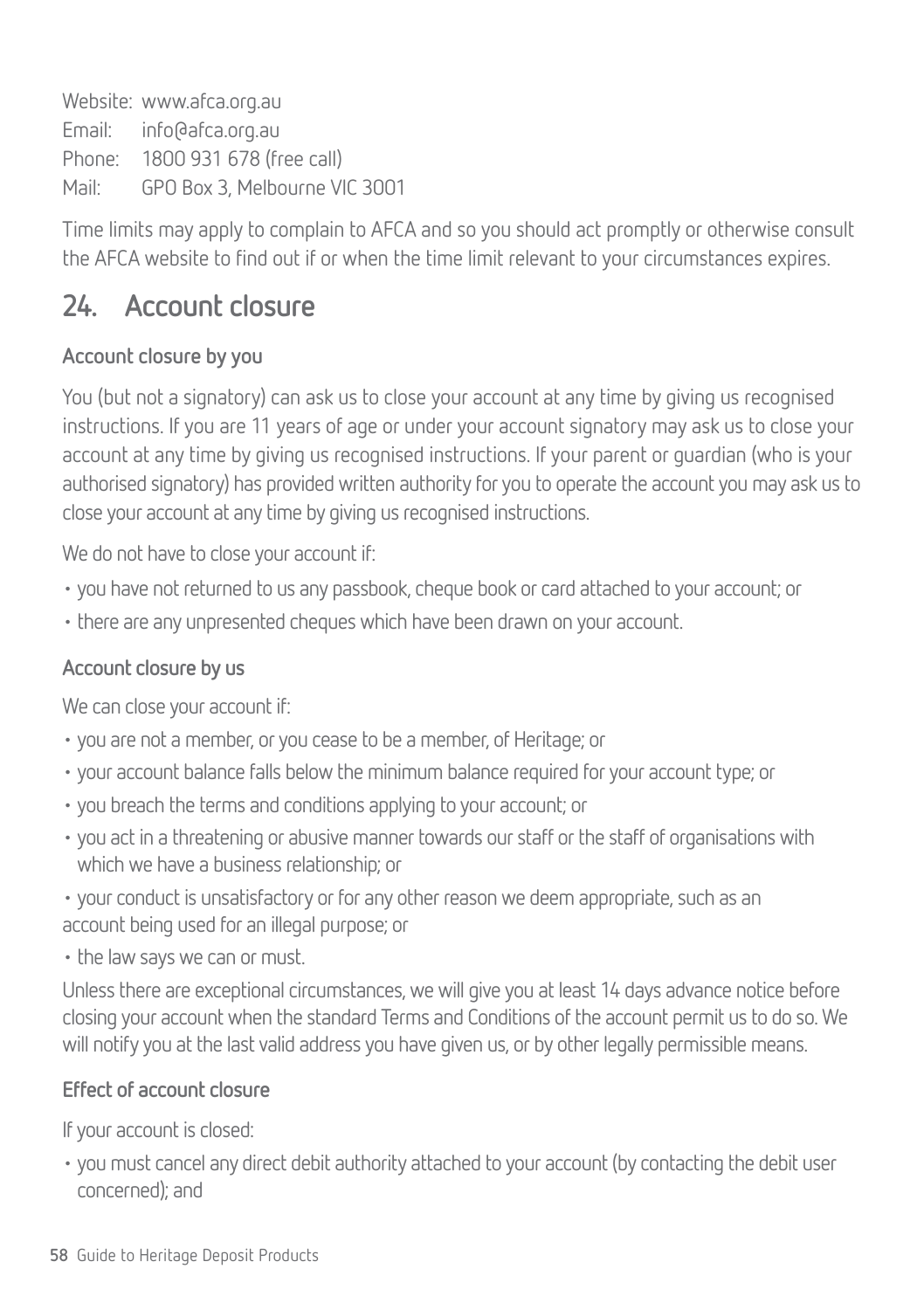- you must cancel any periodical payment attached to your account; and
- you are still responsible for transactions which are charged to your account (or which could have been charged to your account if it was still open); and
- we can charge fees relating to those transactions as if your account was still open; and
- these terms and conditions continue to apply, as far as they can sensibly be applied; and
- we can either transfer any credit balance in your account to another account (including an account of a type not covered by this Guide) that you have with Heritage, or send you a cheque for the amount of the credit balance, and in either of those cases we have no further liability to you for the credit balance.

# **25. Liabilities**

# **Responsibility for certain breaches etc**

You and not Heritage are responsible for the consequences, including any resulting loss or expense, if:

- you or a signatory, cardholder or token holder use or transact on your account; or
- you or a signatory, cardholder or token holder breach these terms and conditions; or
- you or a signatory, cardholder or token holder act negligently or fraudulently; or
- you or a signatory, cardholder or token holder initiate a transaction that is dishonoured, returned or cannot be processed; or
- you or a signatory, cardholder or token holder breach any law or legal obligation (including a legal obligation arising under the common law); or
- we exercise our rights under these terms and conditions or under any law or legal principle (including a legal principle arising under the common law); or
- we require you to give us up to 7 days' prior notice before funds are able to be withdrawn or transferred from your account on your instruction or by your authority.

If we suffer any loss or expense from any of those things, you agree to satisfy that loss or expense.

# **Responsibility for problems including those outside our control**

You agree that you and not Heritage are responsible for the consequences, including any resulting loss or expense, if:

- you or a signatory make any error when entering data or giving us information to identify the payee, account or recipient of a payment or funds transfer or in specifying the amount of the payment or funds transfer; or
- you or a signatory initiate a payment or funds transfer through Heritage Online or Heritage Access Line, over the counter or in some other way and we process the transaction by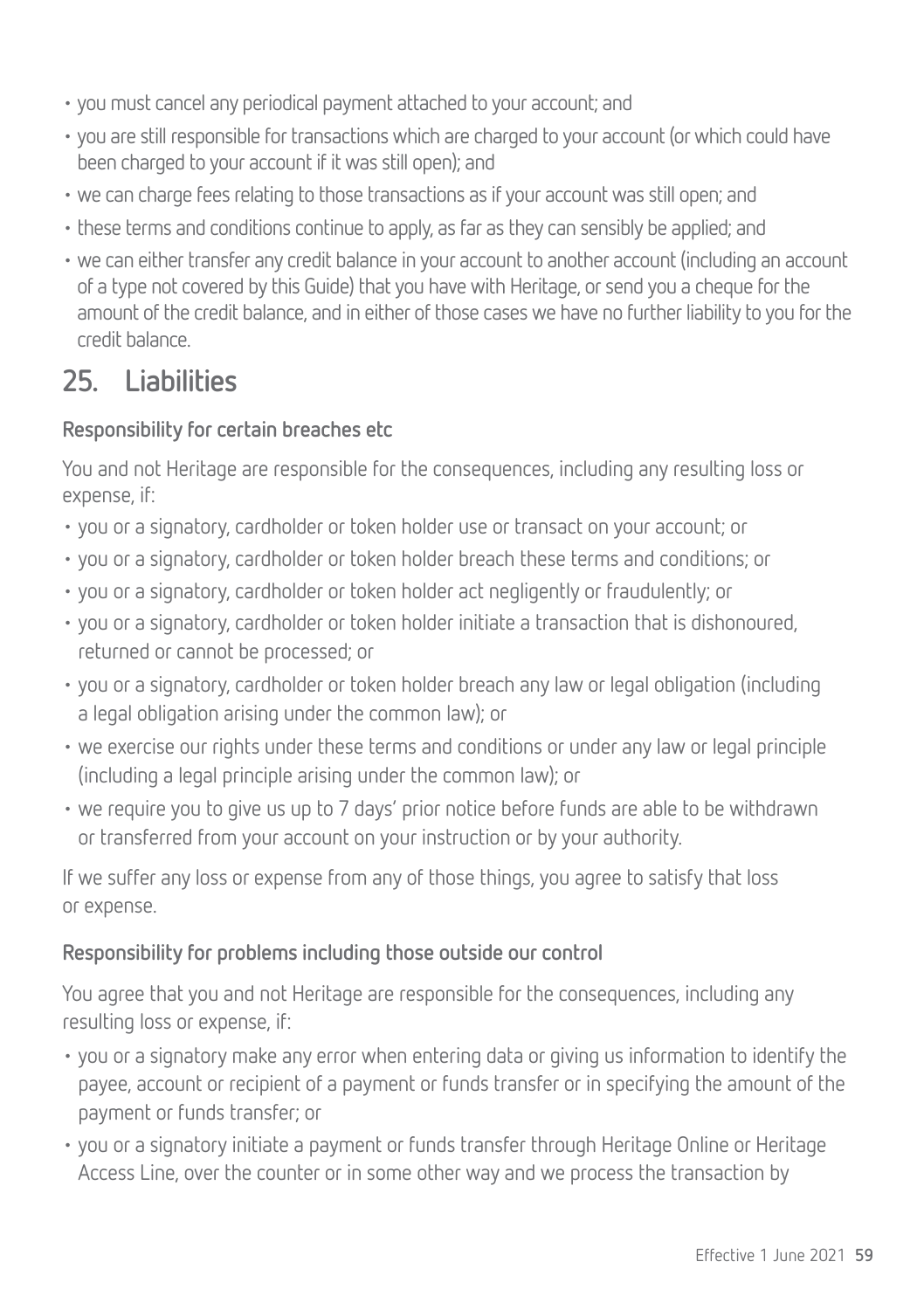reference only to the BSB and account number entered by you or provided to us and it later turns out that either of those details was wrong; or

- Heritage Online or Heritage Access Line is unavailable because of the failure of a communication network or ancillary equipment not controlled or provided by Heritage; or
- there is a failure or error in your own hardware (including computer equipment or a telephone) or software used to access Heritage Online or Heritage Access Line; or
- there is a corruption of data or error to or with your hardware (including computer equipment or a telephone) while you are using Heritage Online or Heritage Access Line.

If we suffer any loss or expense from any of those things, you agree to satisfy that loss or expense.

You also agree that you and not Heritage are responsible for the consequences, including any resulting loss or expense, if something else occurs which was beyond our reasonable control.

### **Liability for malfunctions**

Except where your account is a **business account**, Heritage is responsible to you for loss caused by a failure of Heritage's electronic funds transfer system or equipment to complete a transaction accepted by the system or equipment.

However, if you or a signatory, cardholder or token holder should have been aware at the time of the transaction that the system or equipment was unavailable for use or malfunctioning, our liability will be limited to correcting any errors in your account and refunding any fees and charges imposed as a result.

### **ePayments Code**

The ePayments Code sets out rules that govern electronic transactions that are initiated using electronic equipment and do not involve a manual signature for authorisation. The electronic transactions that are covered by the ePayments Code include:

- ATM and EFTPOS transactions; and
- Transactions conducted on Heritage Online or Heritage Access Line; and
- BPAY payments.

In respect of accounts that are not **business accounts**, we warrant that we comply with the ePayments Code wherever that code applies.

Your responsibility for an unauthorised transaction will be limited if the ePayments Code applies – see **Responsibility for unauthorised transactions** in this condition 25.

The process described in this condition 25 relating to mistaken internet payments will also - see **Mistaken internet payments** in this condition 25.

### **Responsibility for unauthorised transactions**

An **unauthorised transaction** is a transaction which is not authorised by you or a cardholder or signatory.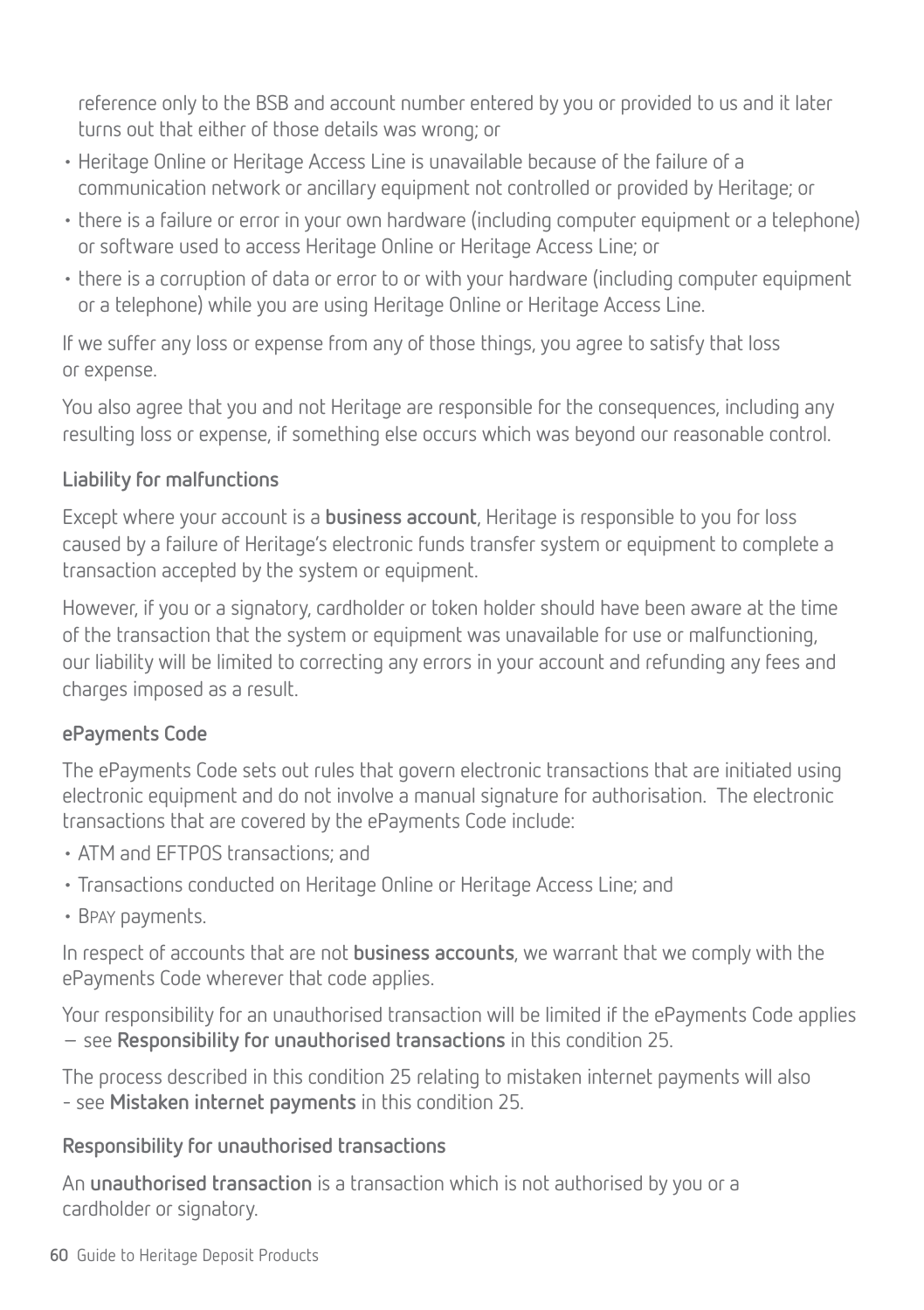Therefore, a transaction carried out by you or a cardholder or signatory is not an unauthorised transaction.

Heritage will treat any transaction carried out by a cardholder or signatory as authorised by you unless, before the transaction, you have instructed us to cancel that cardholder's or signatory's right to transact on your account and any card held by them is destroyed.

#### **Business accounts**

If you have a business account, you will be responsible for any unauthorised transaction if you or a cardholder or signatory caused or contributed to the unauthorised transaction occurring by:

- breaking any of these terms and conditions about cards, cheque books, passbooks or codes; or
- carelessness or negligence; or
- breaking any rules for the security of cards, cheque books, passbooks or codes that we have issued to you or the cardholder or signatory concerned.

#### **All other accounts**

If you have an account which is not a business account, your liability to us for any unauthorised transaction will be determined according to the ePayments Code. Generally, your liability will be limited according to the following table **except that** we will not hold you liable for losses for an amount greater than your liability if we exercised any rights we had under the rules of a card scheme (e.g. Visa) at the time the report was made, against other parties to the scheme (for example, charge-back rights).

| <b>CIRCUMSTANCES</b>                                                                                                                                                                                                                                                                                         | <b>HOW YOUR LIABILITY IS LIMITED</b> |
|--------------------------------------------------------------------------------------------------------------------------------------------------------------------------------------------------------------------------------------------------------------------------------------------------------------|--------------------------------------|
| Loss arising from an unauthorised transaction<br>if the cause of the loss is fraud or negligence by<br>our employee or agent, a third party involved in<br>networking arrangements, or a merchant or their<br>employee or agent                                                                              | You have no liability for the loss   |
| Loss arising from an unauthorised transaction if the<br>cause of the loss is a card, security token, identifier<br>or code which is forged, faulty, expired or cancelled                                                                                                                                     | You have no liability for the losses |
| Loss arising from an unauthorised transaction if<br>the cause of the loss is a transaction requiring the<br>use of a card (or a security token) and/or a code<br>that occurred before you received the card (or the<br>security token) and/or code (including a reissued<br>card/security token and/or code) | You have no liability for the losses |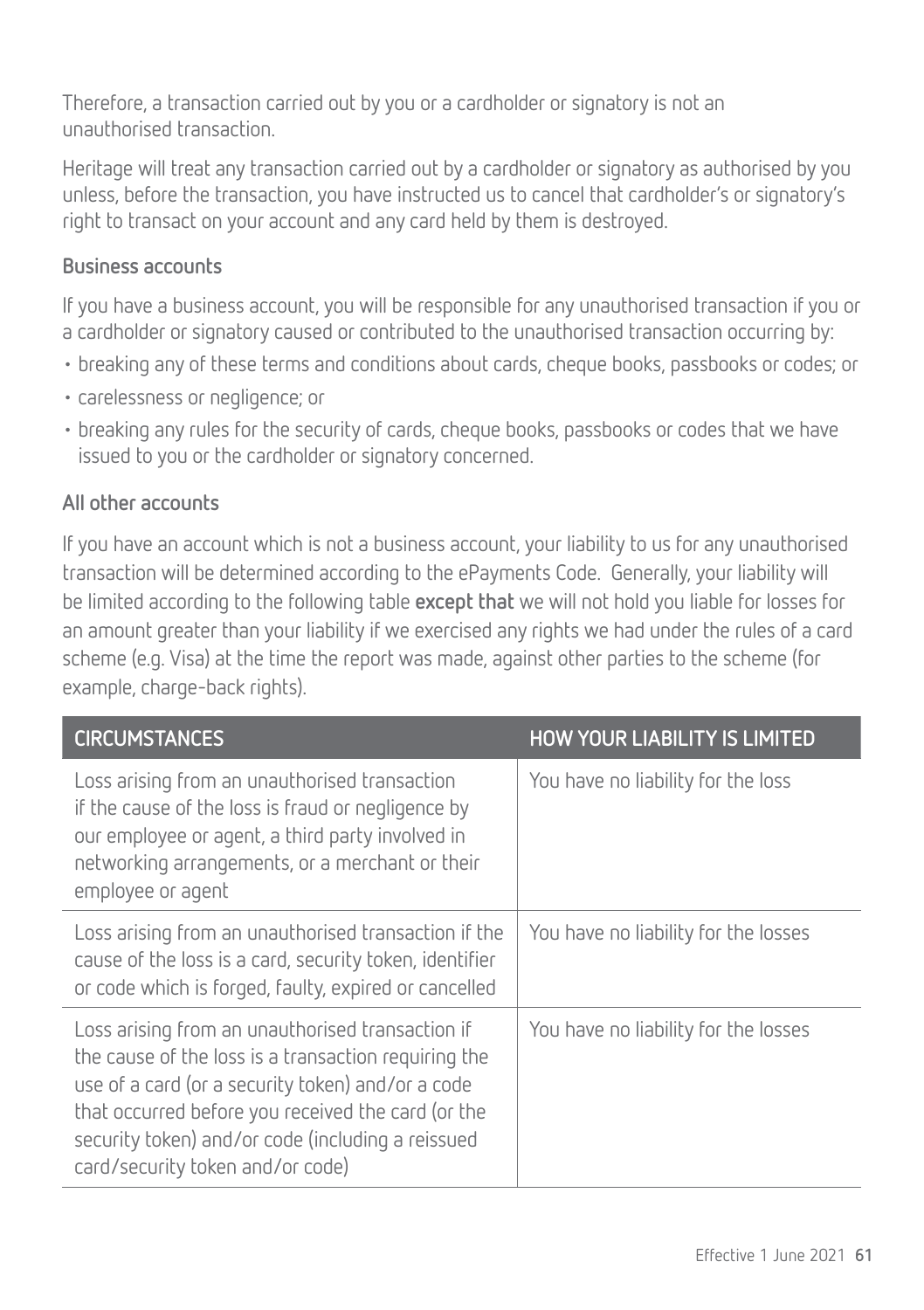| <b>CIRCUMSTANCES</b>                                                                                                                                                                                                                                                  | <b>HOW YOUR LIABILITY IS LIMITED</b>                                                                                                                                                                                                         |
|-----------------------------------------------------------------------------------------------------------------------------------------------------------------------------------------------------------------------------------------------------------------------|----------------------------------------------------------------------------------------------------------------------------------------------------------------------------------------------------------------------------------------------|
| Loss arising from an unauthorised transaction if the<br>cause of the loss is a transaction being incorrectly<br>debited more than once to the same account                                                                                                            | You have no liability for the losses                                                                                                                                                                                                         |
| Loss arising from an unauthorised transaction if<br>the cause of the loss is an unauthorised transaction<br>performed after we have been informed that a card<br>(or security token) has been misused, lost or stolen,<br>or the security of a code has been breached | You have no liability for the losses                                                                                                                                                                                                         |
| Loss arising from an unauthorised transaction that<br>can be made using an identifier without a card,<br>security token or code                                                                                                                                       | You have no liability for the losses                                                                                                                                                                                                         |
| Loss arising from an unauthorised transaction<br>that can be made using a card (or security token)<br>without a code                                                                                                                                                  | Liability is limited to the actual losses<br>that occur before the loss, theft or<br>misuse of a card (or a security token)<br>and you have unreasonably delayed<br>reporting the loss or theft of the card<br>(or the security token) to us |
| Losses arising from an unauthorised transaction<br>where it is clear that you, a cardholder or a<br>signatory have not contributed to those losses                                                                                                                    | You have no liability for the losses                                                                                                                                                                                                         |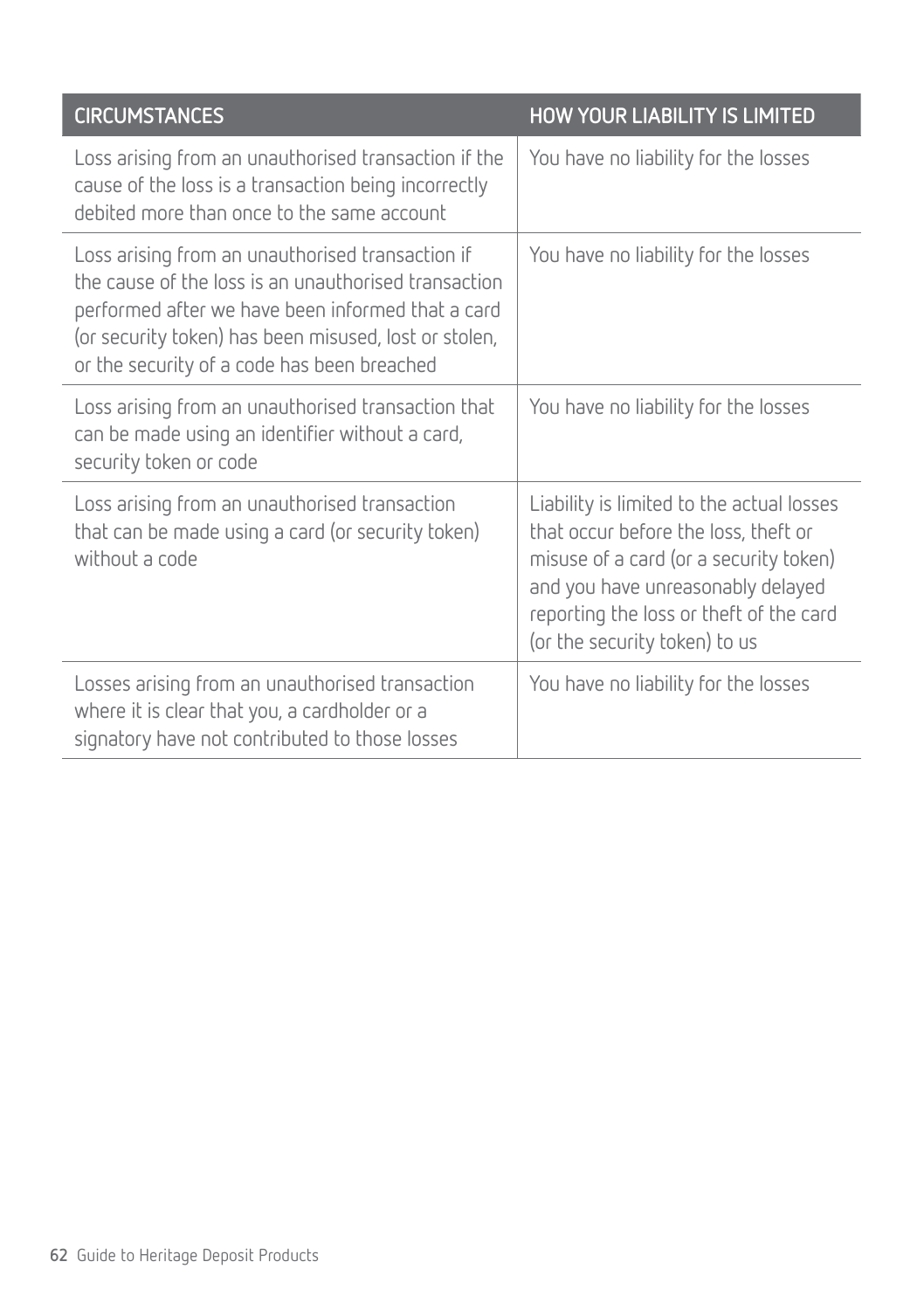# **CIRCUMSTANCES HOW YOUR LIABILITY IS LIMITED**

If we can prove on the balance of probability that you, a cardholder or a signatory contributed to the loss:

- through fraud; or
- by voluntarily disclosing any code; or
- by writing or recording any code on a card or security token; or
- where a card (or security token) is also needed to perform a transaction, by keeping a record of any code on anything carried with a card (or a security token) or on anything liable to loss or theft simultaneously with a card (or a security token), unless you make a reasonable attempt to protect the security of the code; or
- where a card is not needed to perform a transaction, keep a written record of all codes required to perform transactions on one or more articles liable to be lost or stolen simultaneously, without making a reasonable attempt to protect the security of the codes; or
- by unreasonably delaying reporting of the misuse, loss or theft of the card or security token or that the security of a code had been breached; or
- where more than one (1) code is required to a perform a transaction and we prove that you, a cardholder or a signatory breached the security of a code for one (1) or more codes, but not all of the required codes, and we can prove on the balance of probability that a breach of security of the code/s was more than 50% responsible for the losses when assessed together with all the contributing causes

Unless we have agreed to the use of a card (or security token), identifier and/or code to perform transactions, you have no liability for the losses incurred on any account arising from transactions performed using the card (or security token), identifier and/or code. If we have agreed to the use of a card (or security token), identifier and/or code to perform transactions, your liability is limited to the least of:

- the actual losses that occur before the loss, theft or misuse of a card (or a security token) or breach of security of a code is reported to us: or
- the balance of your account including any pre-arranged credit; or
- the maximum amount that you or the cardholder or signatory would have been entitled to access over the relevant period before the notification to us, calculated by multiplying any daily (or any other period) transaction limit by the number of days on (or other periods during) which there was unauthorised use.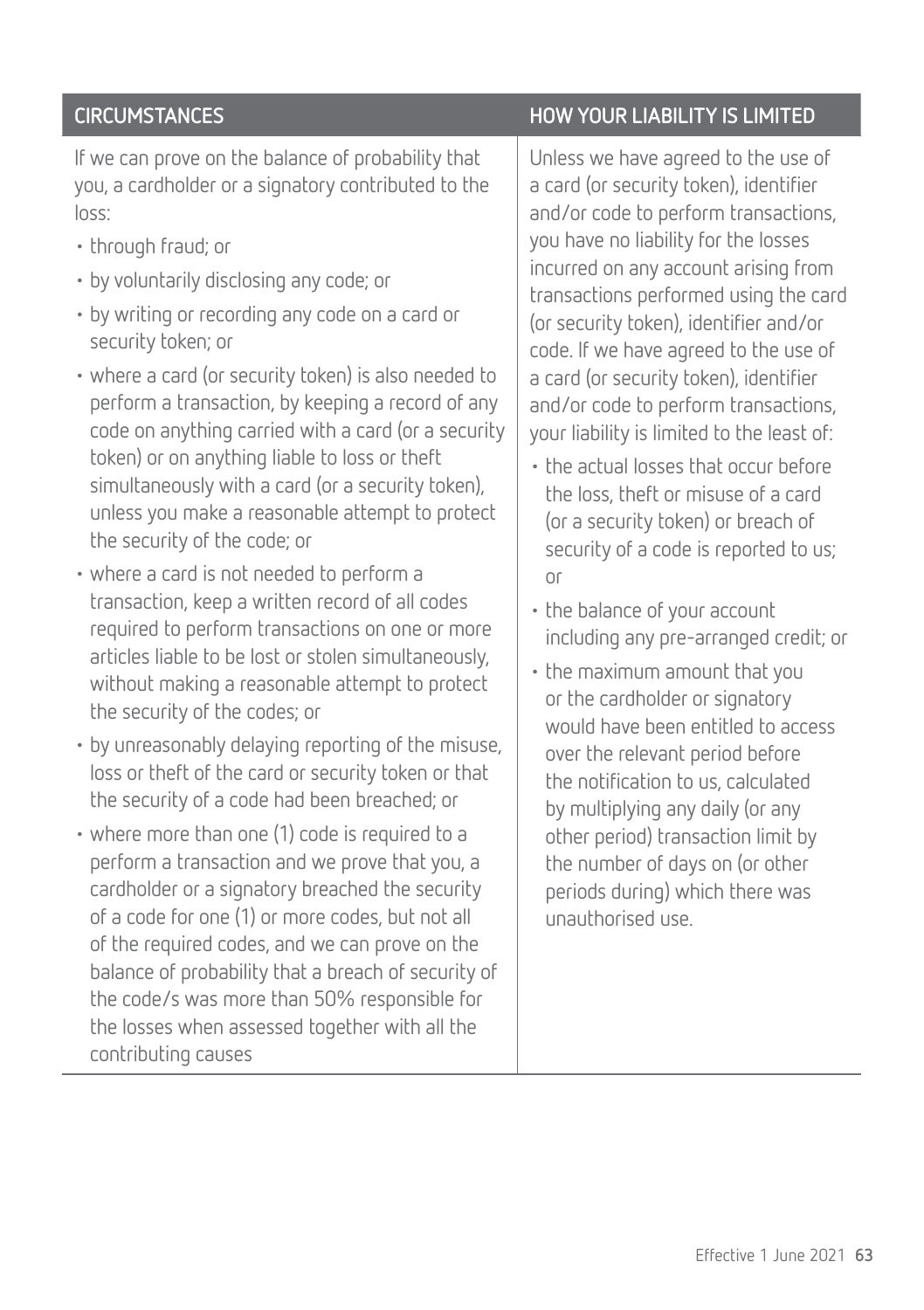| <b>CIRCUMSTANCES</b>                                                                                                                                                                                                                                                                                                                                                                                                                           | <b>HOW YOUR LIABILITY IS LIMITED</b>                                                                                                                                                                                                                                                                                                                                                                                                                                                                                                                                                                                                                                                                                                                                                                                                                                                                                                                                                                                 |
|------------------------------------------------------------------------------------------------------------------------------------------------------------------------------------------------------------------------------------------------------------------------------------------------------------------------------------------------------------------------------------------------------------------------------------------------|----------------------------------------------------------------------------------------------------------------------------------------------------------------------------------------------------------------------------------------------------------------------------------------------------------------------------------------------------------------------------------------------------------------------------------------------------------------------------------------------------------------------------------------------------------------------------------------------------------------------------------------------------------------------------------------------------------------------------------------------------------------------------------------------------------------------------------------------------------------------------------------------------------------------------------------------------------------------------------------------------------------------|
| If we can prove on the balance of probability that<br>you, a cardholder or a signatory contributed to<br>the loss by unreasonably delaying reporting of the<br>misuse, loss or theft of the card or security token or<br>that the security of a code had been breached                                                                                                                                                                         | You have no liability for the losses<br>incurred on any account that we<br>had not agreed could be accessed<br>using the card (or security token) or<br>identifier and/or code used to perform<br>the transaction, otherwise your<br>liability is limited to the least of:<br>• the actual losses that occur<br>between when you, a cardholder<br>or a signatory became aware of<br>the security compromise, or should<br>reasonably have become aware<br>in the case of a lost or stolen card<br>(or security token) and when the<br>security compromise was reported<br>to us; or<br>• the balance of your account<br>including any pre-arranged credit; or<br>• the maximum amount that you<br>or the cardholder or signatory<br>would have been entitled to access<br>over the relevant period before<br>the notification to us, calculated<br>by multiplying any daily (or any<br>other period) transaction limit by<br>the number of days on (or other<br>periods during) which there was<br>unauthorised use. |
| Losses arising from unauthorised transactions that<br>occur because you, a cardholder or a signatory<br>contributed to losses by leaving a card in an ATM,<br>as long as the ATM incorporates reasonable safety<br>standards that mitigate the risk of a card being left<br>in the ATM (e.g. ATMs that capture cards which<br>are not removed or which require a user to swipe<br>and then remove a card before commencing the<br>transaction) | You are liable for all losses                                                                                                                                                                                                                                                                                                                                                                                                                                                                                                                                                                                                                                                                                                                                                                                                                                                                                                                                                                                        |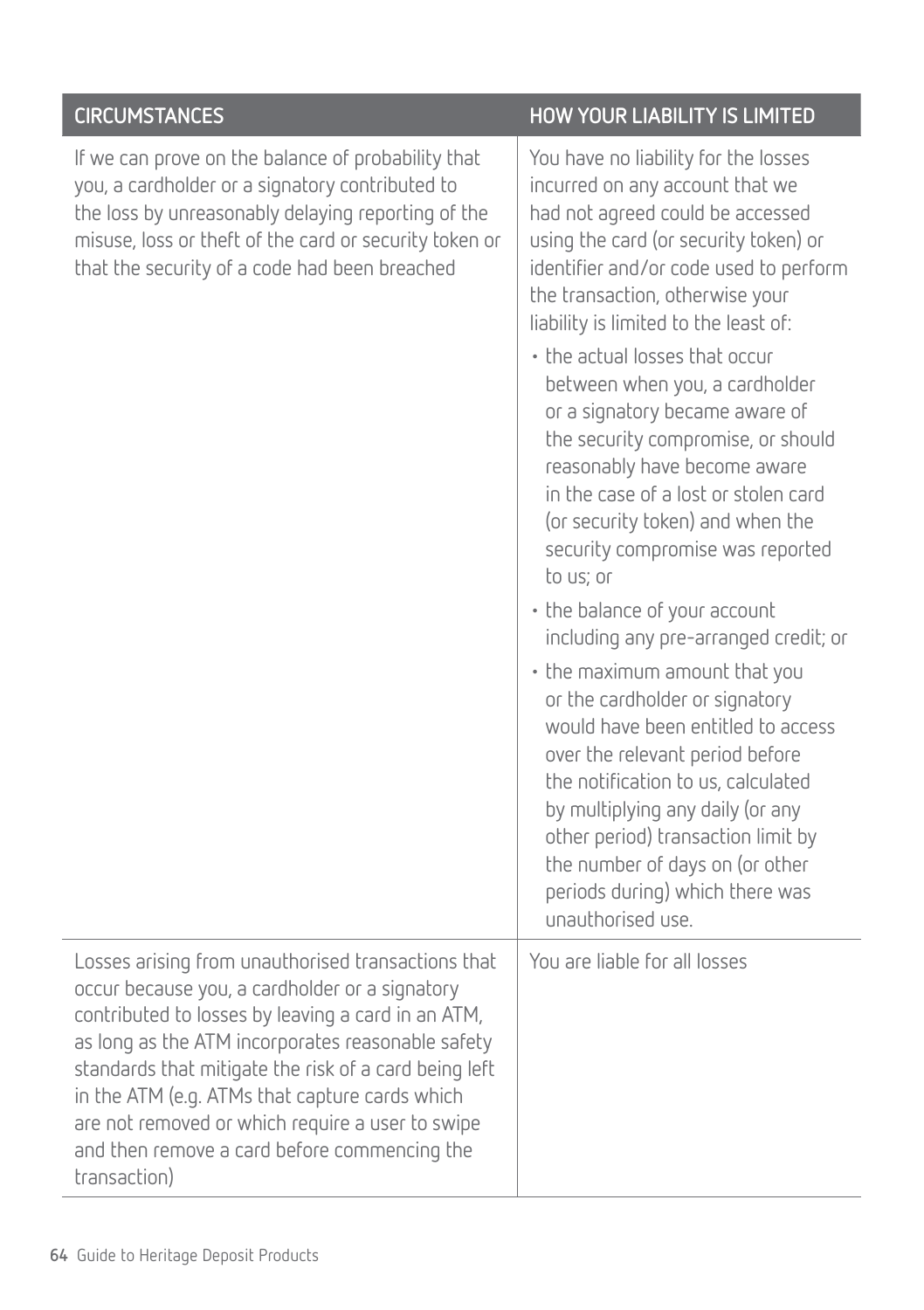| <b>CIRCUMSTANCES</b>                                                                                           | <b>HOW YOUR LIABILITY IS LIMITED</b>                                                                                                                                                                                                                                                                                                                                                                                                                                                                                                                                                                                                                                                    |
|----------------------------------------------------------------------------------------------------------------|-----------------------------------------------------------------------------------------------------------------------------------------------------------------------------------------------------------------------------------------------------------------------------------------------------------------------------------------------------------------------------------------------------------------------------------------------------------------------------------------------------------------------------------------------------------------------------------------------------------------------------------------------------------------------------------------|
| Where a code was required to perform an<br>authorised transaction and none of the above<br>circumstances apply | To the least of:<br>$\cdot$ \$150<br>• the balance of your account which<br>we have agreed can be accessed<br>using a card (or security token) and/<br>or code, including any pre-arranged<br>credit; or<br>• the actual loss at the time that<br>the misuse, loss or theft of a card<br>(or security token) or breach of<br>security of a code is reported to<br>us not including the maximum<br>amount that you or the cardholder<br>or signatory would have been<br>entitled to access over the relevant<br>period by multiplying any daily (or<br>any other period) transaction limit<br>by the number of days on (or other<br>periods during) which there was<br>unauthorised use. |

A **reasonable attempt** to protect the security of a code record includes making any reasonable attempt to disguise the code within the record, or prevent unauthorised access to the code record, including by:

- hiding or disguising the code record among other records;
- hiding or disguising the code record in a place where a code record would not be expected to be found;
- keeping a record of the code in a securely locked container;
- preventing unauthorised access to an electronically stored record of the code record.

### **Mistaken internet payments**

If you report to us that an interbank transfer (see condition 12) made by you was a mistaken internet payment, the following will apply:

• If you report the mistake within 10 business days of making the payment, and there are sufficient credit funds available in the account of the unintended recipient, and **both** we and the other financial institution (at which the relevant account to which the mistaken internet payment was made is held) are satisfied that a mistaken internet payment occurred, then the other financial institution must return the funds to us within 5 to 10 business days of receiving a request. We will then return the funds to you as soon as practicable.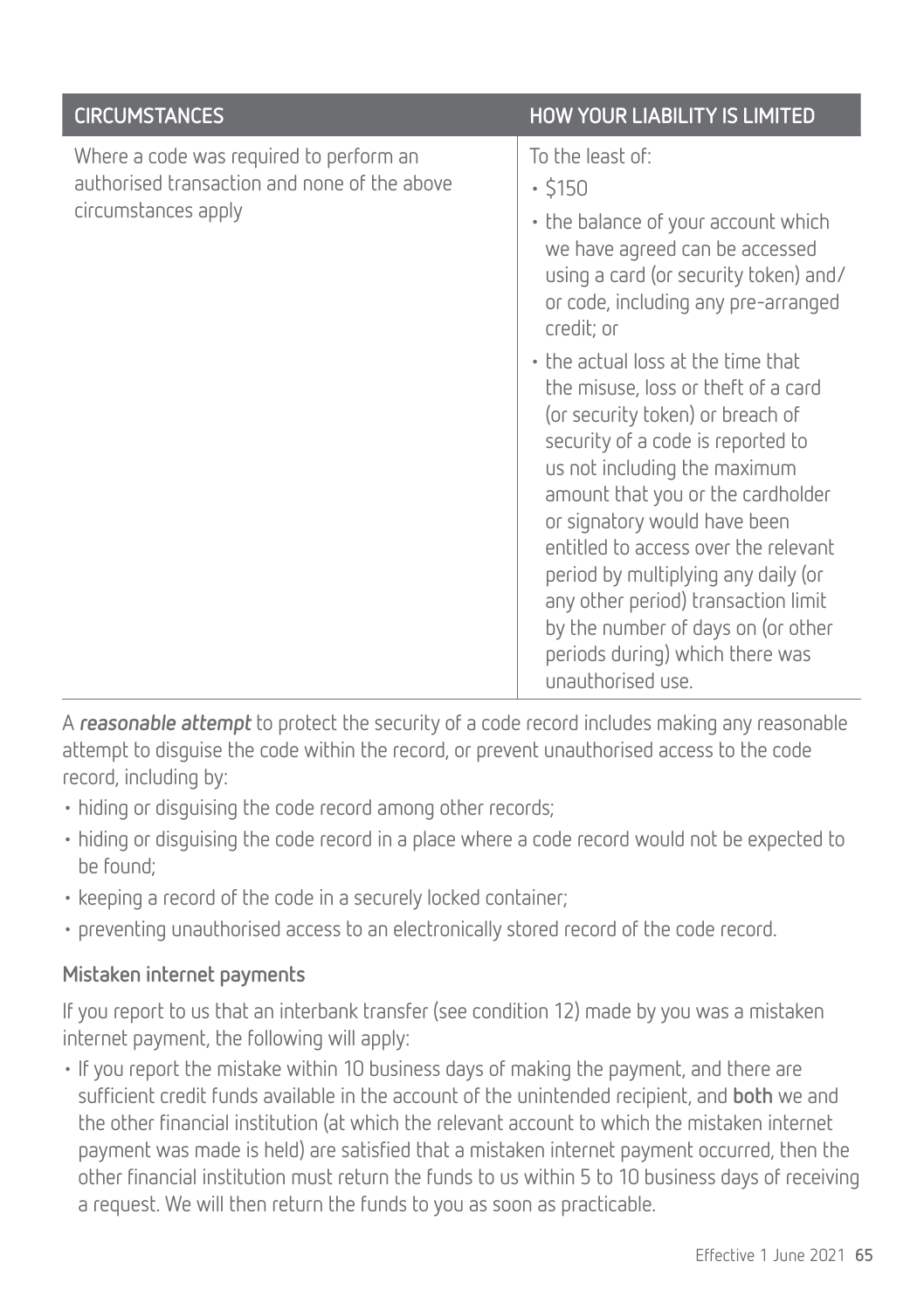- If you report the mistaken internet payment **between 10 business days** and **7 months** of making the payment, and there are sufficient credit funds available in the account of the unintended recipient and we are satisfied that a mistaken internet payment occurred, the other financial institution must complete its investigation within 10 business days of receiving a request. If, after completing its investigation, the other financial institution is satisfied that a mistaken internet payment occurred, it must prevent the unintended recipient from withdrawing the funds mistakenly paid for 10 further business days. The other financial institution must notify the unintended recipient that it will withdraw funds in the amount of the mistaken internet payment if the unintended recipient does not establish that they are entitled to the funds within 10 business days. If the unintended recipient does not establish that they are entitled to the funds within 10 business days, the other financial institution must return the funds to us within a further 2 business days. We will then return the funds to you as soon as practicable.
- If you report mistaken internet payment **after 7 months** of making the payment, and there are sufficient credit funds available in the account of the unintended recipient, and **both** we and the other financial institution are satisfied that a mistaken internet payment occurred, the other financial institution must seek the consent of the unintended recipient to return the funds mistakenly paid. If the unintended recipient consents to the return of funds, the other financial institution must return the funds to us. We will then return the funds to you as soon as practicable.
- If you report the mistaken internet payment and we are satisfied that a mistaken internet payment occurred but the other financial institution **is not satisfied that a mistaken internet payment occurred but there are sufficient credit funds available in the account of the unintended recipient**, the other financial institution may seek the consent of the unintended recipient to return the funds mistakenly paid. If the unintended recipient consents to the return of the funds, the other financial institution must return the funds to us and we will return the funds to you as soon as practicable.
- If you report the mistaken internet payment and **both** we and the other financial institution are satisfied that a mistaken internet payment occurred but there are not sufficient credit funds available in the account of the unintended recipient to the full value of the mistaken internet payment, the other financial institution must use reasonable endeavours to retrieve the funds mistakenly paid from the unintended recipient for return to you (for example, by facilitating repayment of the funds by the unintended recipient by instalments).
- If you report the mistaken internet payment and we are not satisfied that a mistaken internet payment occurred, we will not take any further action and you will be liable for the loss arising from the mistaken internet payment.
- We will inform you of the outcome of a reported mistaken internet payment in writing within 30 business days of the day on which the report is made.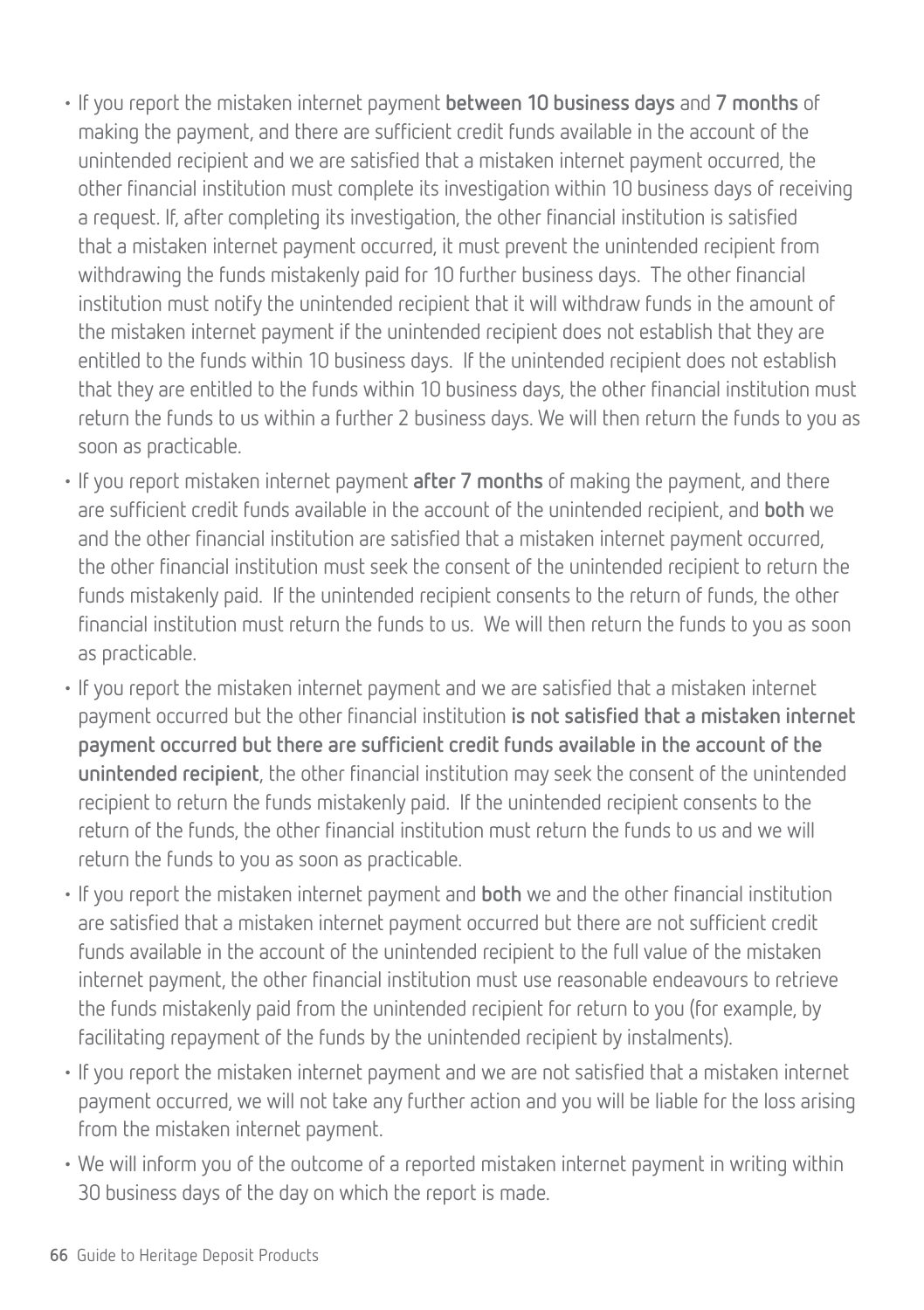# **Some limits on our liability**

Except as described in this condition 25, we are not liable for any consequential loss you suffer as a result of having an account or using any service related to your account (such as the payment services and available transaction methods in this Guide), unless resulting from a malfunction of Heritage's electronic funds transfer system or equipment.

Also, if you have a business account and we are liable under a law for breaching a condition or warranty imposed by the law in relation to financial services, our liability for the breach of the condition or warranty is limited to supply the services again or paying the cost of having the services supplied again (whichever we choose).

However, we will not rely on either of those principles if to do so would be inconsistent with an applicable provision of a law or of an industry code (such as the ePayments Code) to which we subscribe.

# **When can our rights be exercised?**

We can exercise our rights under these terms and conditions or under any law or legal principle (including a legal principle arising under the common law) whenever we choose.

We will not be prevented from exercising those rights, nor will we have to wait to exercise those rights or exercise them in any particular way, just because:

- we have not exercised the rights before, even though we could have; or
- we have waited before exercising the rights; or
- we have exercised the rights differently before.

# **Law and courts governing the terms and conditions**

The laws of Queensland govern these terms and conditions and your legal relationship with Heritage in relation to your account.

You agree that the courts of Queensland can deal with and determine any disputes between you and Heritage under these terms and conditions or about your legal relationship with Heritage in relation to your account.

# **26. Changes to terms and conditions**

Heritage may change these terms and conditions at any time.

We will notify you of changes as set out below, depending on whether or not you have a business account and the type of change.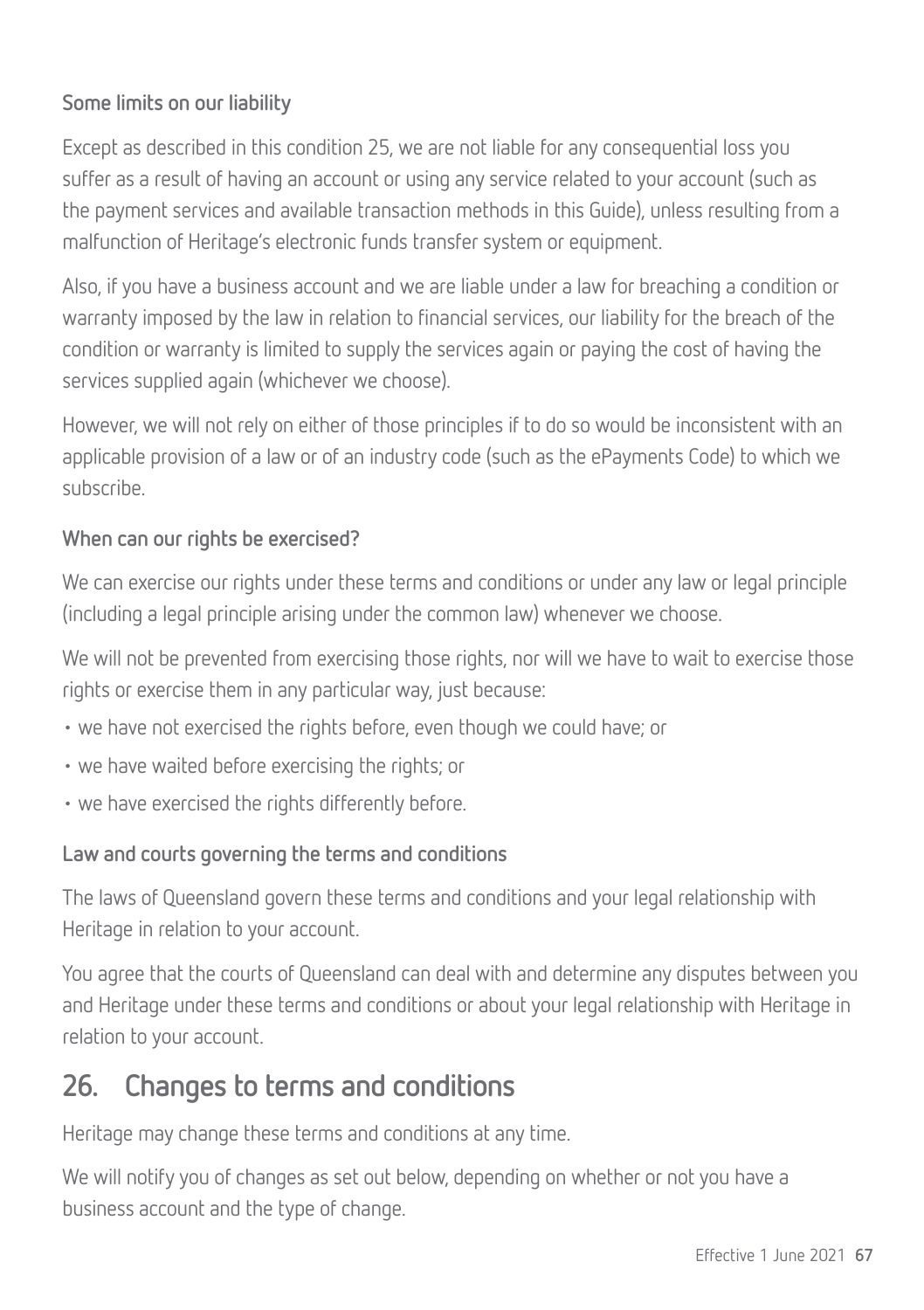| <b>TYPE OF CHANGE</b>                                                                                                                                        | WHEN AND HOW WE WILL NOTIFY YOU                                                                   |
|--------------------------------------------------------------------------------------------------------------------------------------------------------------|---------------------------------------------------------------------------------------------------|
| Accounts that are not business accounts                                                                                                                      |                                                                                                   |
| If we increase an existing fee, or introduce a<br>new fee, relating solely to the use of an EFT<br>method or the issue of a new or replacement<br>FFT method | At least 20 days before the change takes<br>effect, we will give advance notice of the<br>change. |
| If we increase your liability for losses relating to<br>EFT transactions                                                                                     | At least 20 days before the change takes<br>effect, we will give advance notice of the<br>change. |
| If we impose, remove or adjust a daily or periodic<br>transaction limit relating to EFT methods                                                              | At least 20 days before the change takes<br>effect, we will give advance notice of the<br>change. |
| If we make a change necessitated by an<br>immediate need to restore or maintain the<br>security of the system or individual accounts                         | We do not need to give advance notice of<br>the change.                                           |
| If we make a change that the law, the EFT Code<br>or the ePayments Code does not require us to<br>give you advance notification of                           | We do not need to give advance notice of<br>the change.                                           |
| Any other change                                                                                                                                             | We will give advance notice before the<br>change takes effect.                                    |
| Accounts that are business accounts                                                                                                                          |                                                                                                   |
| If we make a change necessitated by an<br>immediate need to restore or maintain the<br>security of the system or individual accounts                         | We do not need to give advance notice of<br>the change.                                           |
| Any other change                                                                                                                                             | We will give advance notice before the<br>change takes effect.                                    |

We can give advance notice of a change by:

- publishing it in a notice or advertisement in a major daily newspaper distributed in Queensland or Australia; or
- placing it on our website; or
- letter or circular; or
- notification on or with an account statement or other written material we send to you; or
- using another method that the law or the ePayments Code allows or requires us to use.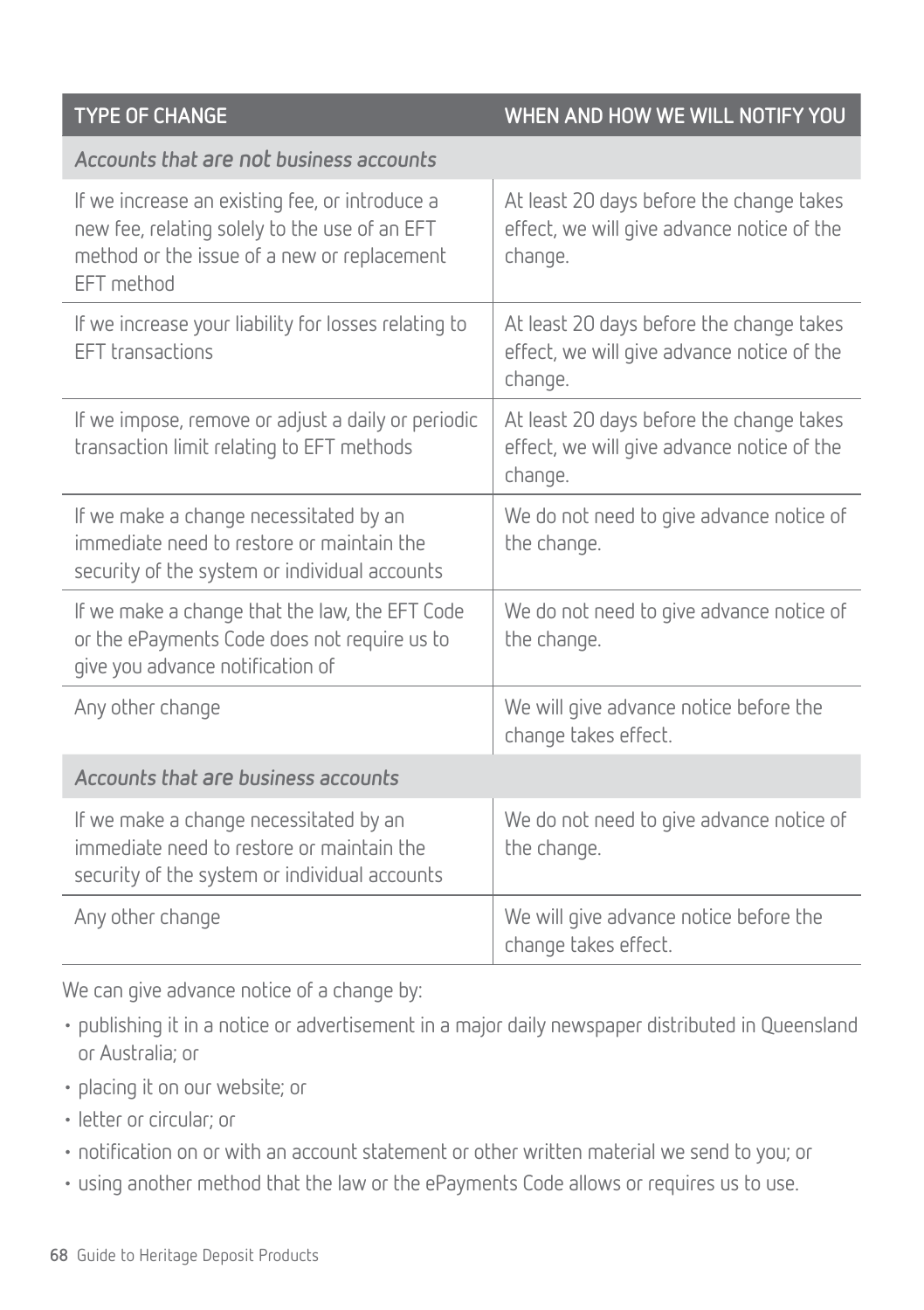When we notify you of a change:

- we will comply with any applicable requirements under a law or the ePayments Code; and
- subject to doing that, it will be good enough if the notification or announcement explains the substantial effect of the change.

# **27. Other matters**

# **If you die**

If you die, Heritage's first responsibility is to ensure that any funds in your accounts are dealt with appropriately.

If your Heritage Membership is in a single name and you die, upon satisfactory notification of your death we will place a freeze on any Heritage accounts held by you.

During the period in which your accounts are frozen, transactions cannot be performed on your accounts except that we may agree to a withdrawal of funds from one or more of your accounts for the payment of your funeral expenses.

The funds in your accounts will be dealt with in accordance with your rights and our obligations under Heritage's Constitution and the Banking Act 1959 (Cth). For instance, Heritage's Constitution deals with voting rights of qualifying members at general meetings, your entitlements if Heritage is wound up and that Heritage has a charge on the credit balance of your account in respect of any debt due from you to Heritage and that it can appropriate the credit balance of your account towards the debt.

We will usually only release funds from your account in accordance with a Grant of Probate or Letters of Administration.

If a Grant of Probate or Letters of Administration have not been obtained, we will consider the release of funds from your accounts in accordance with our internal policy. In this case, we will need to seek information from the executors of your estate and we reserve our rights to seek reimbursement of our reasonable administration costs.

# **Death of a joint account holder**

If any party to a joint account dies, the surviving joint account holder(s) automatically take the deceased's share of funds in the account and we will treat the surviving account holder(s) as the account holder(s). We do not have to do so, however, until we have been given evidence satisfactory to us of the death of the joint account holder. We may place a freeze on a joint account once we are notified of the death of one of the joint account holders should we have any concerns as to who is entitled to the funds in the account or to operate the account.

# **Financial Claims Scheme**

Deposits with Heritage are guaranteed by the Federal Government's Financial Claims Scheme.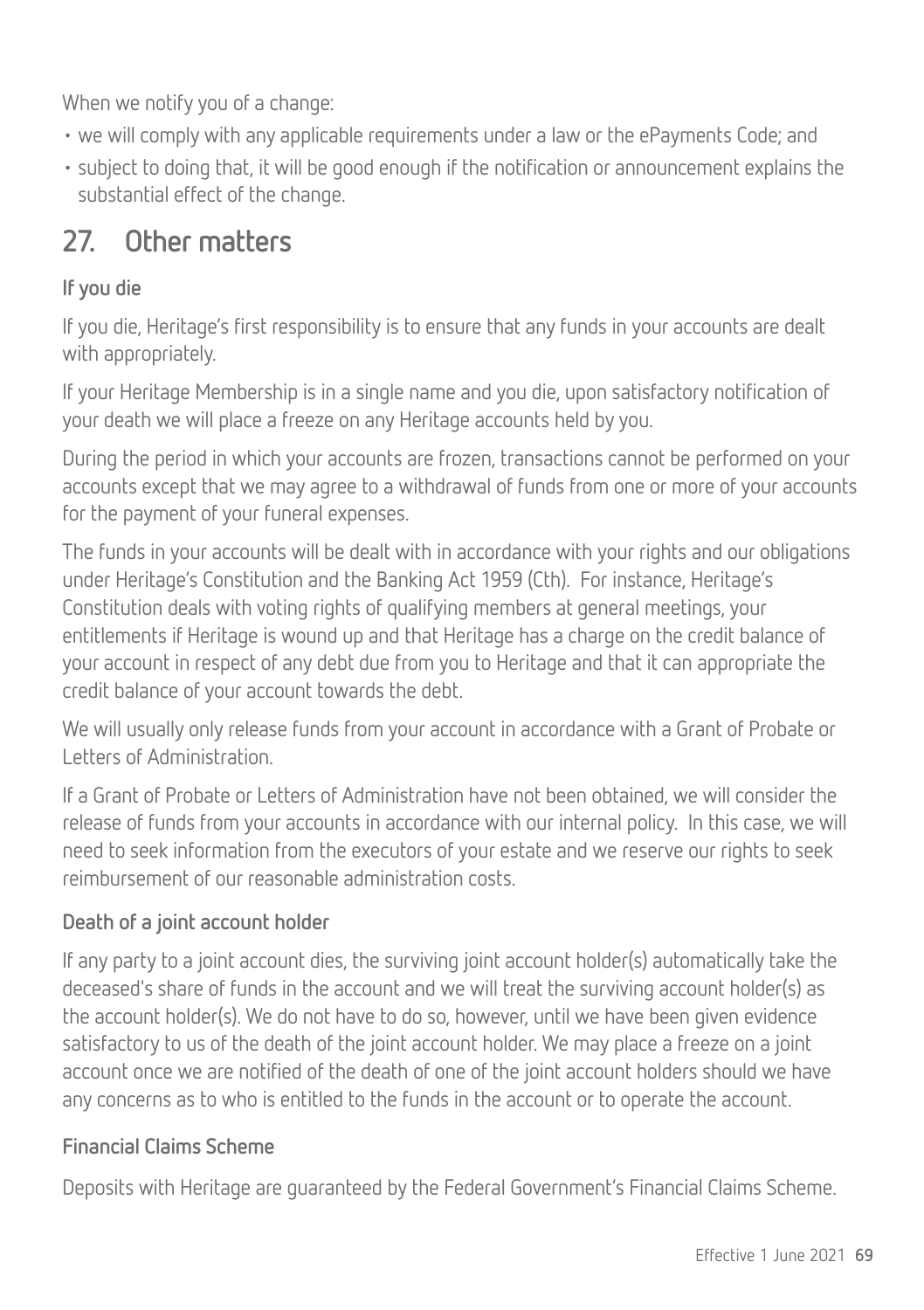If you have deposited funds with Heritage, you may be entitled to payment under the Financial Claims Scheme.

Payments under the Financial Claims Scheme are subject to a limit for each depositor.

Information about the Financial Claims Scheme can be obtained from the APRA website at http:www.apra.gov.au and the APRA hotline on 1300 55 88 49.

# **Industry codes**

We warrant to comply with the ePayments Code and the Customer Owned Banking Code of Practice in our dealings with you:

- from the date we become a subscriber to each of those codes; and
- to the extent that each of those codes applies in relation to our dealings with you.

# **Privacy**

Heritage has a privacy policy which is available in brochure format or can be accessed on our website at heritage.com.au by clicking on the 'Privacy Policy' link at the bottom of the page.

By becoming a member of Heritage and opening an account, you consent to the collection, use, disclosure and handling of your personal information as contemplated by Heritage's Privacy Policy.

# **Your legal relationship with Heritage**

These terms and conditions do not exclusively govern your legal relationship with Heritage.

The following table tells you how other things governing your legal relationship with Heritage interact with these terms and conditions.

| <b>ITEM</b>                                 | HOW IT INTERACTS WITH THESE TERMS AND CONDITIONS                                                                                                                                             |
|---------------------------------------------|----------------------------------------------------------------------------------------------------------------------------------------------------------------------------------------------|
| Laws                                        | If a law makes anything in these terms and conditions invalid or<br>ineffective, the law overrides these terms and conditions to that effect.                                                |
| ePayments Code<br>or other industry<br>code | If Heritage or you have a right or obligation under the ePayments Code<br>or another industry code adopted by Heritage, it overrides anything<br>inconsistent in these terms and conditions. |
| Heritage's<br>constitution                  | If Heritage or you have a right or obligation under Heritage's constitution,<br>it overrides anything inconsistent in these terms and conditions.                                            |
| Common law                                  | If Heritage has a right or you have an obligation under the common law,<br>that right or obligation applies unless these terms and conditions have<br>excluded or modified it.               |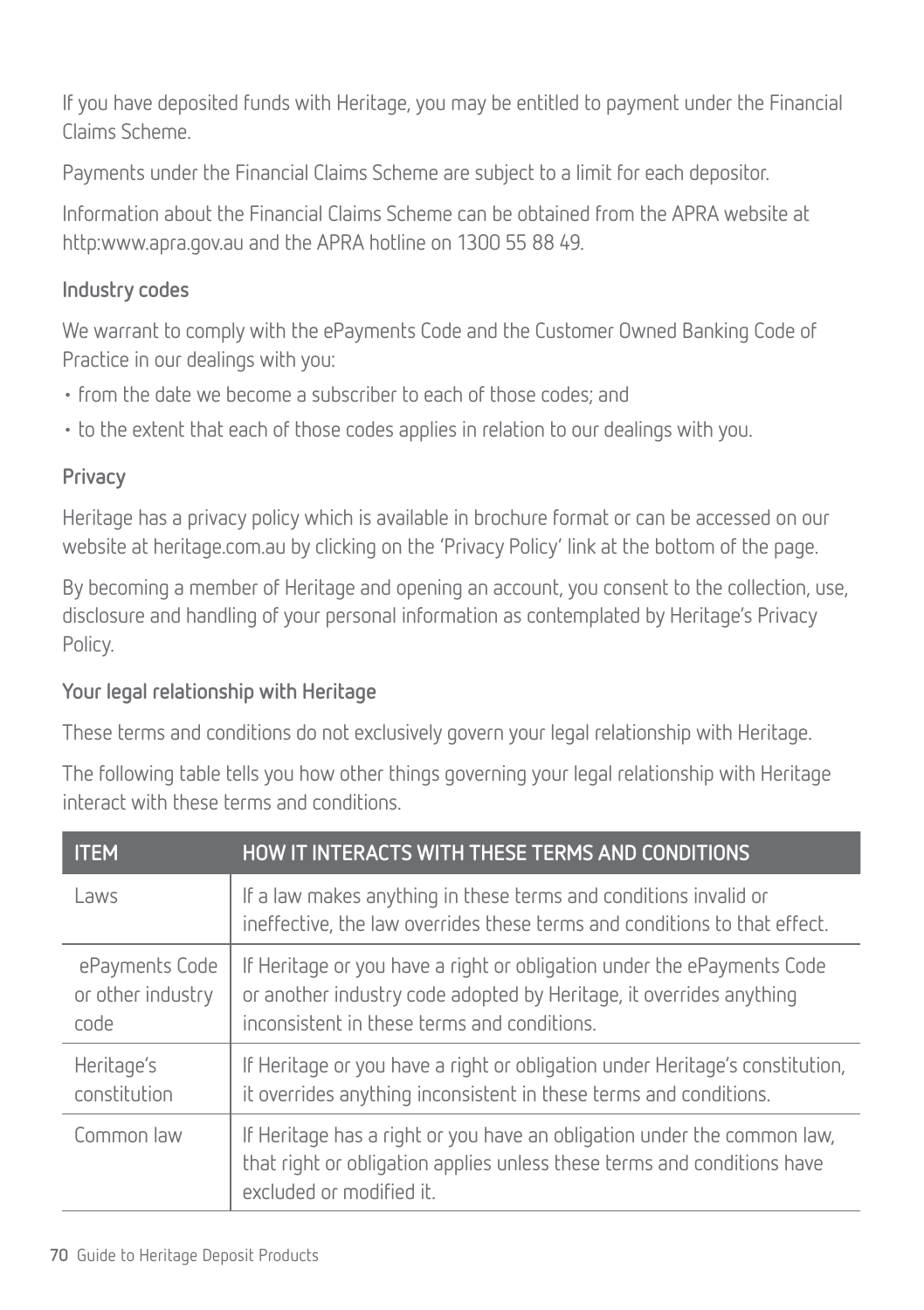### **How we will communicate with you**

We can send letters, circulars, account statements and other written material to you:

- at a postal, residential or business address that we have recorded for you; or
- at a postal, residential or business address that we believe is then your current postal, residential or business address; or
- by fax to a fax number that you have given us to send faxes to you; or
- by electronic notification to any electronic address, electronic equipment or device you have provided the details of to Heritage or by being made available for retrieval from our website by electronic communication (if the use of this method is restricted by law or the ePayments Code, we will only use this method if we follow any applicable requirements).

#### **Change of address and other details**

You must promptly tell us, by giving us recognised instructions, if there is a change in your or a signatory's or cardholder's:

- postal, residential or business address; or
- phone number or fax number; or
- electronic address; or
- name; or
- signature.

If you tell us about a change in your or a signatory's or cardholder's name or signature:

- we can require the provision of evidence to substantiate the change; and
- we will only recognise the change if we are satisfied by that evidence and the law allows us to; and
- if we do recognise the change, we may do so in a way that affects all accounts operated under the member number for you or the signatory or cardholder as well as under all other accounts for which you or they are a signatory or cardholder.

### **No offset**

You cannot offset the balance of your account against the balance of any other account you have with Heritage (including one of a type not covered in this Guide).

Likewise, you cannot offset the balance of another account you have with Heritage (including one of a type not covered in this Guide) against the balance of your account.

Those rules apply even if you have an offset account.

### **Trust accounts**

If you hold your account as a trustee, you promise us that in opening and transacting on the account (and in authorising signatories and cardholders) you:

- have the power to do those things, as well as to bind yourself to these terms and conditions; and
- do so for the benefit of the trust and any beneficiaries of the trust.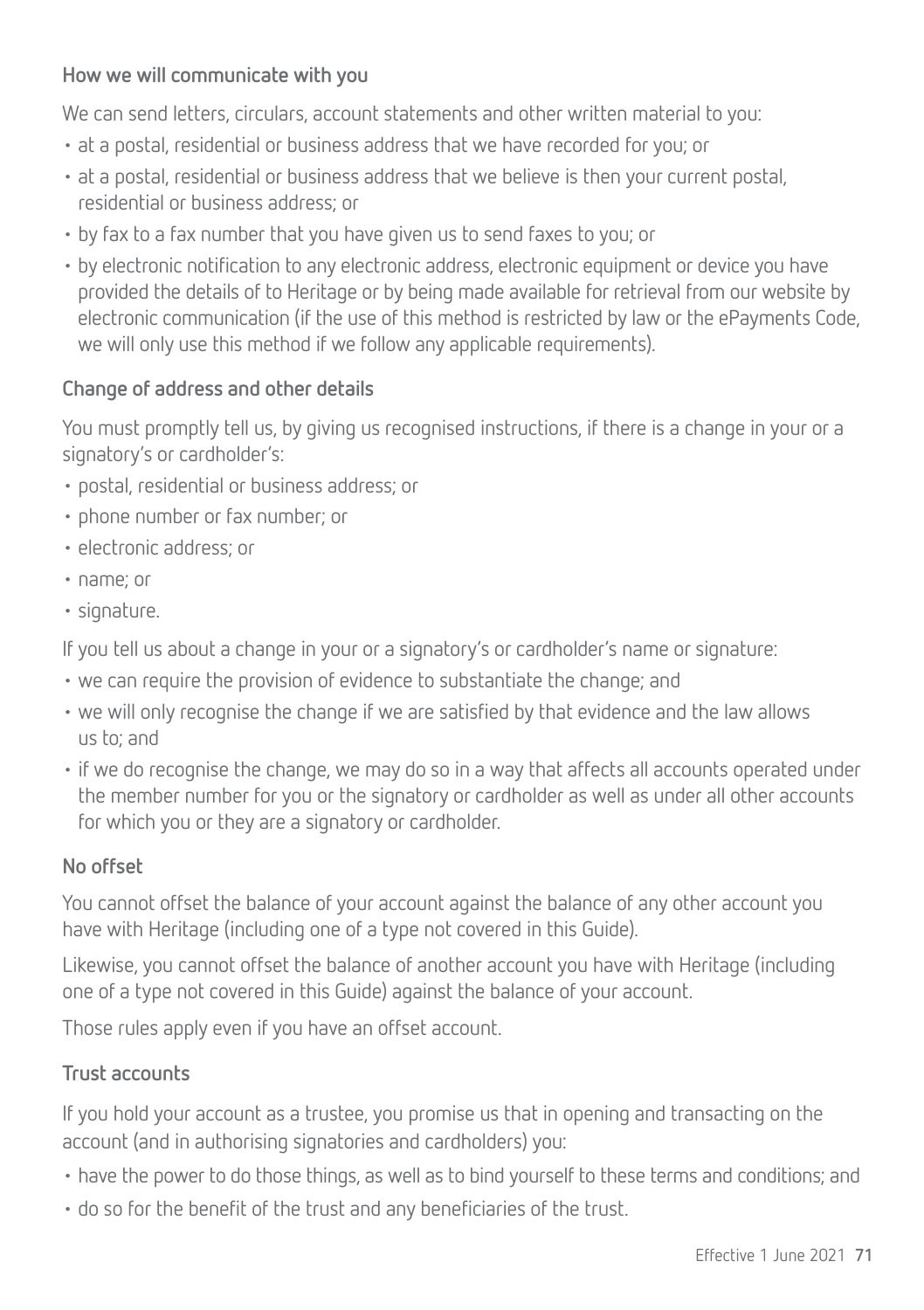### **Non-personal accounts**

A **non-personal account** is an account in the name of a company, association, partnership, business name, club or other name that is not the name of an individual or the names of two or more individuals.

If you have a non-personal account:

- you will be bound by the acts of your officials according to the following table; and
- we can treat your official or your officials (acting together, if there are more than one) at any time as having your authority to give us recognised instructions, and generally to deal with us, regarding your account.

| IF YOU ARE                                                         | YOUR OFFICIALS ARE                                                                                                                                                                                                                                                                                                                       |
|--------------------------------------------------------------------|------------------------------------------------------------------------------------------------------------------------------------------------------------------------------------------------------------------------------------------------------------------------------------------------------------------------------------------|
| a company                                                          | the directors of the company according to:<br>• a search of the records of the Australian Securities & Investments<br>Commission; or<br>• other evidence that we consider sufficient                                                                                                                                                     |
| someone who<br>has opened your<br>account under a<br>business name | the person or persons carrying on business under that business name<br>according to:<br>• a search of the records of the relevant register of business names; or<br>• other evidence that we consider sufficient                                                                                                                         |
| an incorporated<br>association                                     | the members of the management committee of the incorporated<br>association according to:<br>• a search of the records of the Office of Fair Trading (if the association<br>is incorporated in Queensland) or the equivalent office (if the<br>association is incorporated elsewhere); or<br>• other evidence that we consider sufficient |
| an unincorporated<br>association                                   | the members of the management committee of the unincorporated<br>association according to evidence that we consider sufficient                                                                                                                                                                                                           |

#### **Dealing with your account**

You cannot transfer your account to anyone else.

We can transfer, and otherwise deal with, our rights and obligations regarding your account. If we do, references to us in these terms and conditions will be read as references to the person to whom we transferred, or in whose favour we otherwise dealt with, our rights and obligations regarding your account.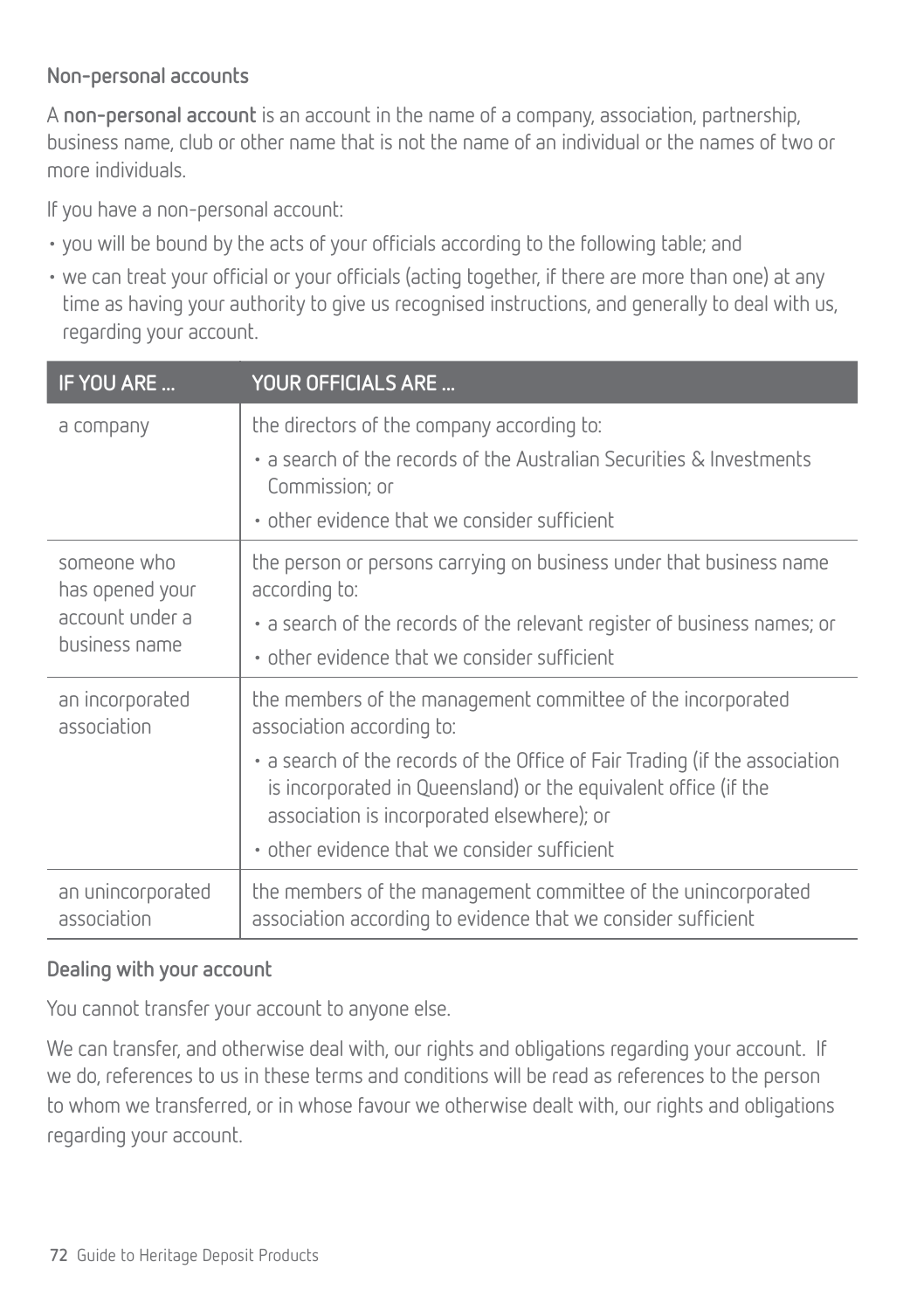# **HERITAGE DEPOSIT PRODUCTS TERMS AND CONDITIONS (APPLYING TO PARTICULAR ACCOUNT TYPES)**

# **28. Offset accounts (Loan Offset (S9) and Mortgage Crusher (S10))**

**Loan Offset (S9) accounts**

Loan Offset (S9) accounts – No longer available for sale

You can no longer open a new Loan Offset (S9) account.

If you have an existing Loan Offset (S9) account and have given us recognised instructions to link an eligible Heritage mortgage loan or eligible Heritage personal loan under the same member number to your Loan Offset (S9) account then the linked mortgage loan or personal loan is the linked account. The linked account cannot have a Mortgage Crusher (S10) account linked to it at the same time as a linked Loan Offset (S9) account.

To find out what loan account types are eligible to be linked accounts for Loan Offset (S9) accounts please ask us. We can change the eligible account types at any time.

We do not pay or credit your account with interest if you have a Loan Offset (S9) account.

Instead, on each day that your account balance is over the minimum account balance for interest purposes, as applicable for your account type, we will apply a partial offset for the purpose of calculating interest on your linked account.

Example

Imagine that on a particular day:

- your linked account has a balance of \$50,000 and an interest rate of 4.00% per annum; and
- your Loan Offset (S9) account has a balance of \$5,000 and an interest rate of 1.50% per annum.

The interest on your linked account for that day will be:

- \$5,000 (the balance of the Loan Offset (S9) account) at 2.50% per annum (4.00% minus  $1.50\% = 50.34$ ; plus
- \$45,000 (the linked account balance's excess over the Loan Offset (S9) account's balance) at 4.00% per annum = \$4.93, a total of \$5.27. You will have saved \$0.21 interest on your linked account that day.

Note: The interest rates are provided as examples only.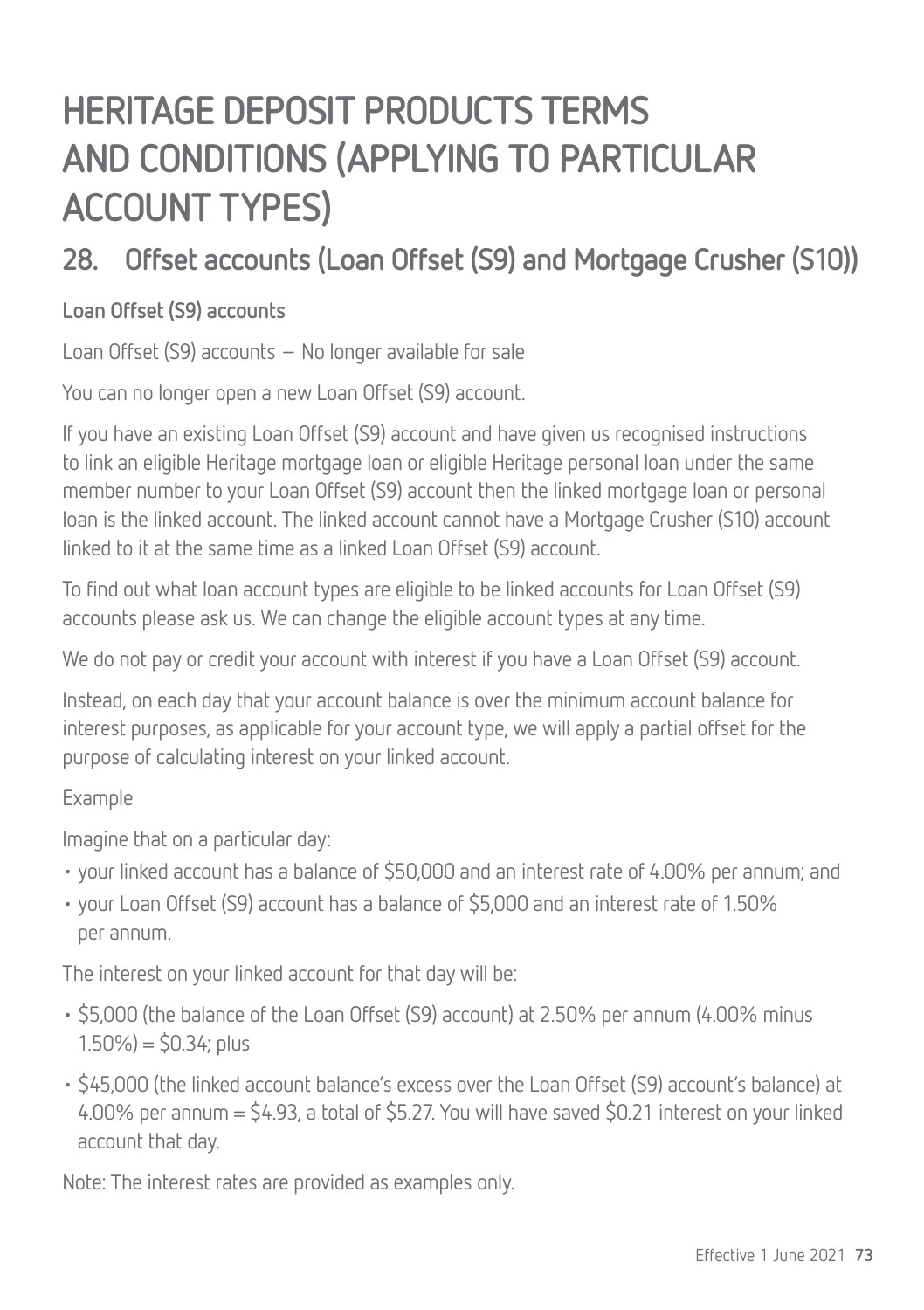### **Mortgage Crusher (S10) accounts**

You can open a Mortgage Crusher (S10) account, if you:

- have a current eligible Heritage variable rate mortgage loan under the same member number; and
- give us recognised instructions to link the mortgage loan to your Mortgage Crusher (S10) account.

The linked mortgage loan is called the **linked account**. The linked account cannot have a Loan Offset (S9) account linked to it at the same time as a linked Mortgage Crusher (S10) account.

To find out what loan account types are eligible to be linked accounts for Mortgage Crusher (S10) accounts please ask us. We can change the eligible account types at any time.

We do not pay or credit your account with interest if you have a Mortgage Crusher (S10) account.

Instead, on each day that your account balance is over the minimum account balance for interest purposes, as applicable for your account type, we will apply a full offset for the purpose of calculating interest on your linked account.

### **Example**

Imagine that on a particular day:

- your linked account has a balance of \$50,000 and an interest rate of 4.00% per annum; and
- your Mortgage Crusher (S10) account has a balance of \$6,000.

The interest on your linked account for that day will be \$44,000 (\$50,000 minus \$6,000) at 4.00% per annum = \$4.82.

You will have saved \$0.66 interest on your linked account that day.

**Note: The interest rate is provided as an example only.**

### **Points common to both types of offset accounts**

You do not receive any additional benefit or interest if the balance of your offset account on a particular day is higher than the balance of your linked account.

If your linked account is paid out, or if it ceases to be eligible to be a linked account for your offset account type, either:

- you have to give us recognised instructions to link your offset account to another account under the same member number which is eligible to be a linked account; or
- you can close your offset account or we will close it for you and transfer its balance to an existing or new Heritage account under the same member number.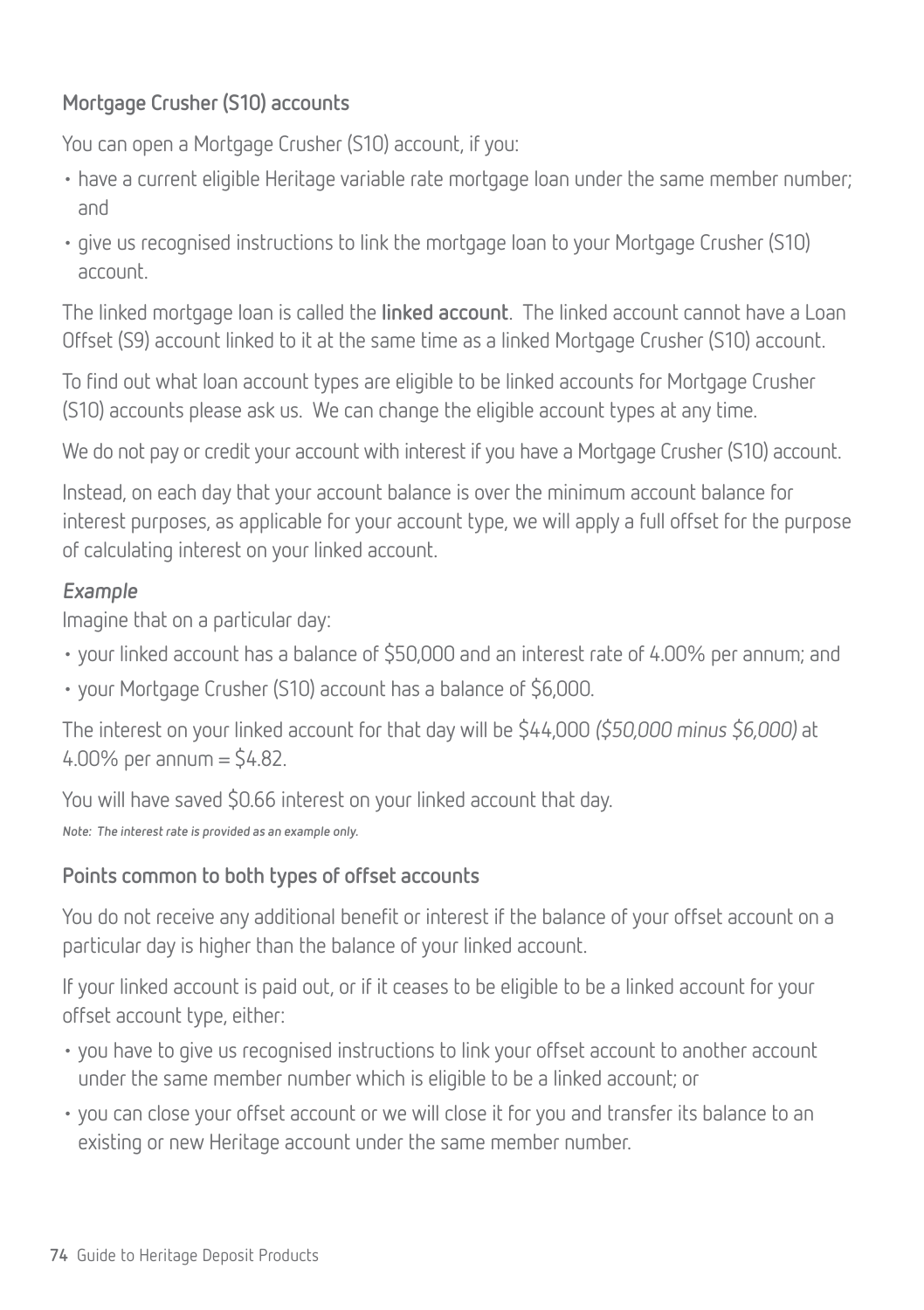# **29. Money Manager (S24) and Body Corporate (S16) accounts**

Money Manager (S24) – No longer available for sale

You can no longer open a new Money Manager (S24) account.

If you have an existing Money Manager (S24) (No longer available for sale) or a Body Corporate (S16) account, we will calculate interest by applying a combination of a flat rate and tiered rates.

The flat rate (which we also call the working rate) will be applied to the whole of the interest calculation balance.

Tiered rates will also be applied if:

- at the start of the interest calculation period, you had an account balance which was equal to or higher than
- the threshold for the lowest tiered rate then applicable; and
- throughout the interest calculation period, you maintained an account balance which was equal to or higher than the threshold for the lowest tiered rate applicable at the start of the interest calculation period.

The tiered rates that we will use will be the tiered rates that were applicable at the start of the interest calculation period, and we will base them on the minimum account balance during the interest calculation period.

### **Example**

Suppose you have a Money Manager (S24) or Body Corporate (S16) account which you opened on 15 January.

Suppose that as at 15 January the tiered rates applicable were:

\$1 - \$9,999: 0.10% per annum \$10,000 - \$49,999: 0.85% per annum \$50,000 - \$249,999: 1.70% per annum \$250,000+: 1.85% per annum

The interest calculation period is quarterly based on account opening, so the first interest calculation period ends on 15 April.

Suppose the following transactions occurred during that interest calculation period:

15 January: Deposit \$27,400 Balance \$27,400

24 February: Withdrawal \$3,400 Balance \$24,000

17 March: Deposit \$2,000 Balance \$26,000

The tiered rate applicable will be 0.85% per annum because your minimum account balance during the interest calculation period was \$24,000.

The working rate will be applied to the daily balances during the interest calculation period.

Note: The rates and tiers are provided as examples only.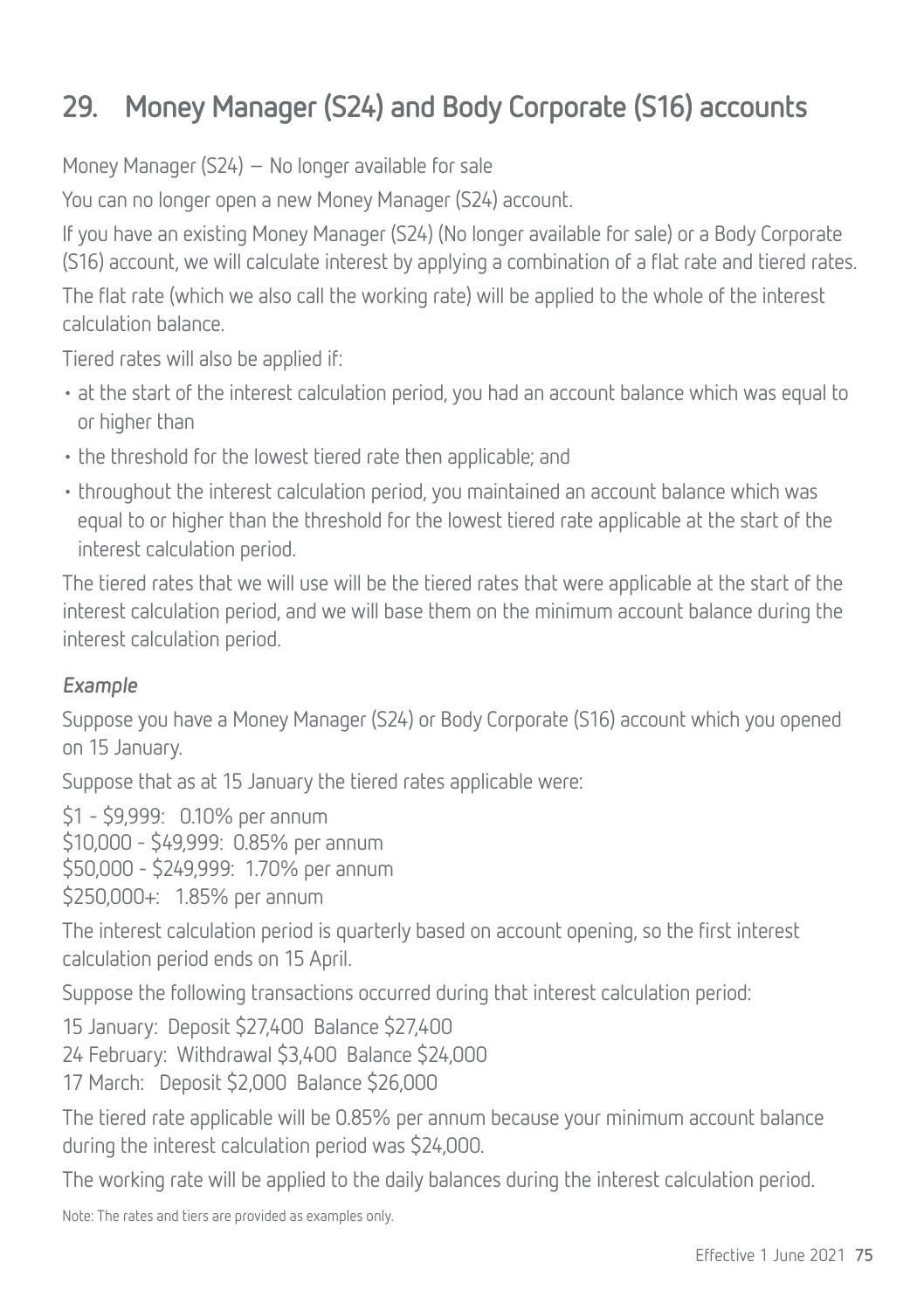### **30. Online Saver (S26) and Community Saver (S27) accounts**

#### **Points common to Online Saver (S26) and Community Saver (S27) accounts**

#### **Deposits to your account**

Deposits to your Online Saver (S26) or Community Saver (S27) (No longer available for sale) account can only be made electronically from any Heritage account or from another Australian financial institution. You cannot make deposits directly into your Online Saver (S26) or Community Saver (S27) by cash, cheque or money order either at a Heritage branch or mini branch or by mail. Withdrawals can only be made electronically from your Online Saver (S26) or Community Saver (S27) account by transferring them to a **linked account** or any other Heritage account under the same member number as your Online Saver (S26) or Community Saver (S27) or another Heritage account under a different member number through Heritage Online or Heritage Access Line. You must be registered for 'Pay Anyone' on Heritage Online or SMS Services to undertake such transactions.

| There are two different types of linked account: |  |
|--------------------------------------------------|--|
|--------------------------------------------------|--|

| <b>TYPE OF LINKED ACCOUNT</b> | <b>DESCRIPTION</b>                                                                                                                                                                                                                                                                                             |
|-------------------------------|----------------------------------------------------------------------------------------------------------------------------------------------------------------------------------------------------------------------------------------------------------------------------------------------------------------|
| Heritage account              | If you have an account covered by this Guide which is<br>accessible through Heritage Online and held under the same<br>member number or different member number, it will already<br>be a linked account.                                                                                                       |
| External linked account       | An account with another Australian financial institution<br>can be made a linked account in a branch if you give us<br>recognised instructions to make it a linked account and we<br>agree. We reserve the right to not accept an account with<br>another financial institution as an external linked account. |

Your Online Saver (S26) or Community Saver (S27) account can only have one external linked account but there is no limit on the number of Heritage accounts that you can transfer to. Therefore, if you give us recognised instructions and we agree to make an account with another financial institution an external linked account, that automatically cancels the status of any previous external linked account.

You will need to give us recognised instructions nominating a linked account at another financial institution if you do not have any other Heritage accounts under the same member number as your Online Saver (S26) or Community Saver (S27) or another Heritage account under a different member number. You will not be able to make deposits or withdrawals from your Online Saver (S26) or Community Saver (S27) account if you do not have another Heritage account under the same member number as your Online Saver (S26) or Community Saver (S27) or another Heritage account under a different member number or you have not linked an account at another financial institution.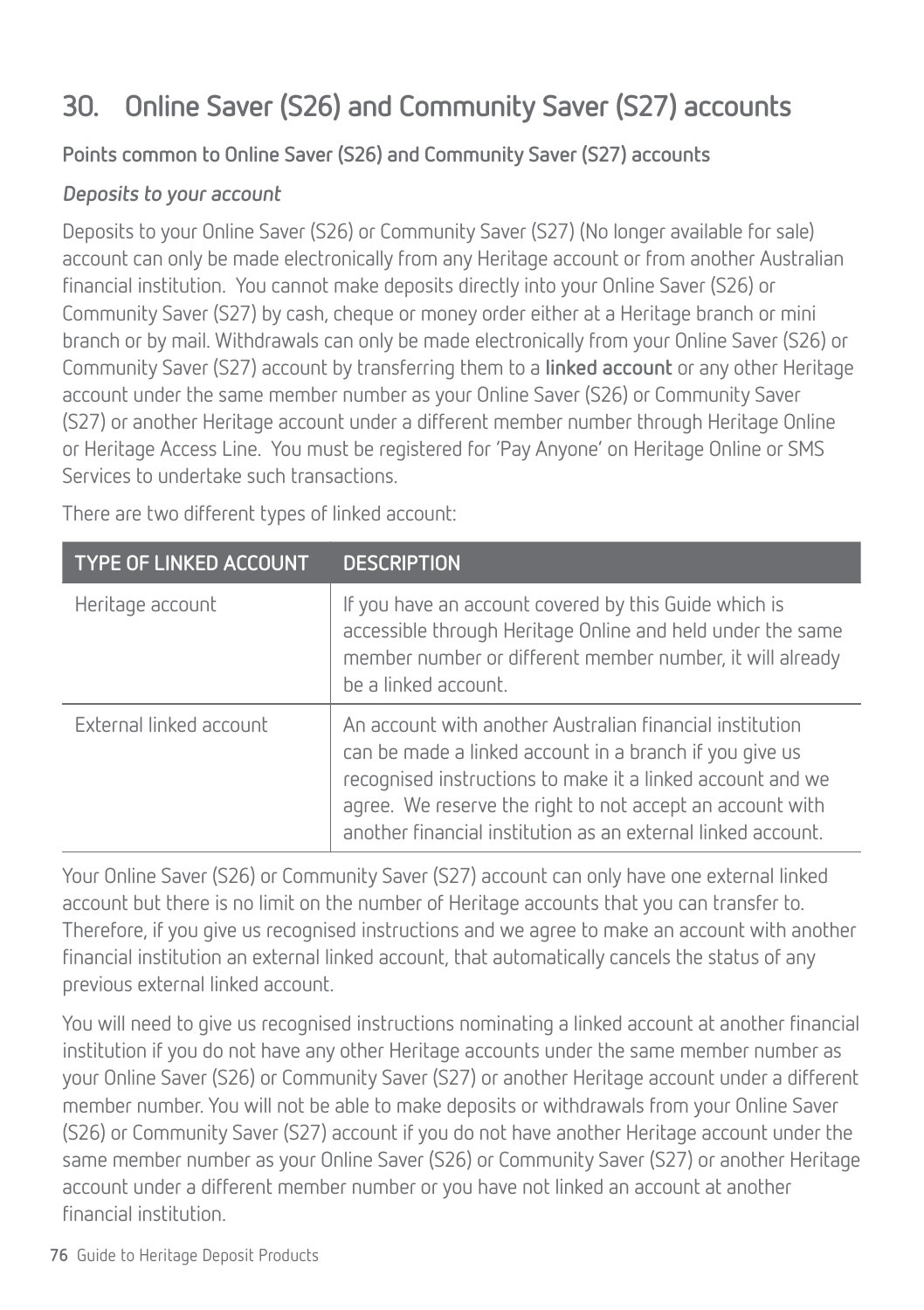### **Community Saver (S27) accounts**

Community Saver (S27) accounts – No longer available for sale You can no longer open a new Community Saver (S27) account.

#### **Why you need a nominated community group for your account**

If you have a Community Saver (S27) account, you need to have a nominated community group for your account for two reasons:

- If your account does not have a nominated community group, the interest paid to you is at a working rate, which is lower than the rates that would apply if your account had a nominated community group.
- If your account has a nominated community group, then in addition to paying you interest, Heritage will after the end of each financial quarter (the periods of 3 months ending on 31 March, 30 June, 30 September and 31 December in each year) make a payment called a community grant to the nominated community group for your account.

#### **Note**

If for any reason your account does not have a nominated community group, you will receive a lower rate of interest and no community grant will be paid.

#### **Community grant payments**

If you have a Community Saver (S27) account with a nominated community group, then in addition to paying you interest, Heritage will after the end of each financial quarter (the periods of 3 months ending on 31 March, 30 June, 30 September and 31 December in each year) make a payment called a **community grant** to the nominated community group for your account. The community grant will be calculated at the end of each month and will be calculated, based on the daily balances of your Community Saver (S27) account during the month. The community grant will be calculated at the community grant rate published in our rates sheet from time to time.

#### **How to nominate a community group for your Community Saver (S27) account**

To nominate a community group for your Community Saver (S27) account, you will have to complete the form we prescribe, or follow the instructions on Heritage Online internet banking, to select an eligible community group. That makes the eligible community group the **nominated community group** for your account.

An **eligible community group** is a non-profit charitable organisation which is a member of Heritage and which Heritage has registered under Heritage's Community Saver program.

We maintain a list of eligible community groups from time to time. The list is accessible on Heritage's website (heritage.com.au).

If there is a nominated community group for your Community Saver (S27) account which ceases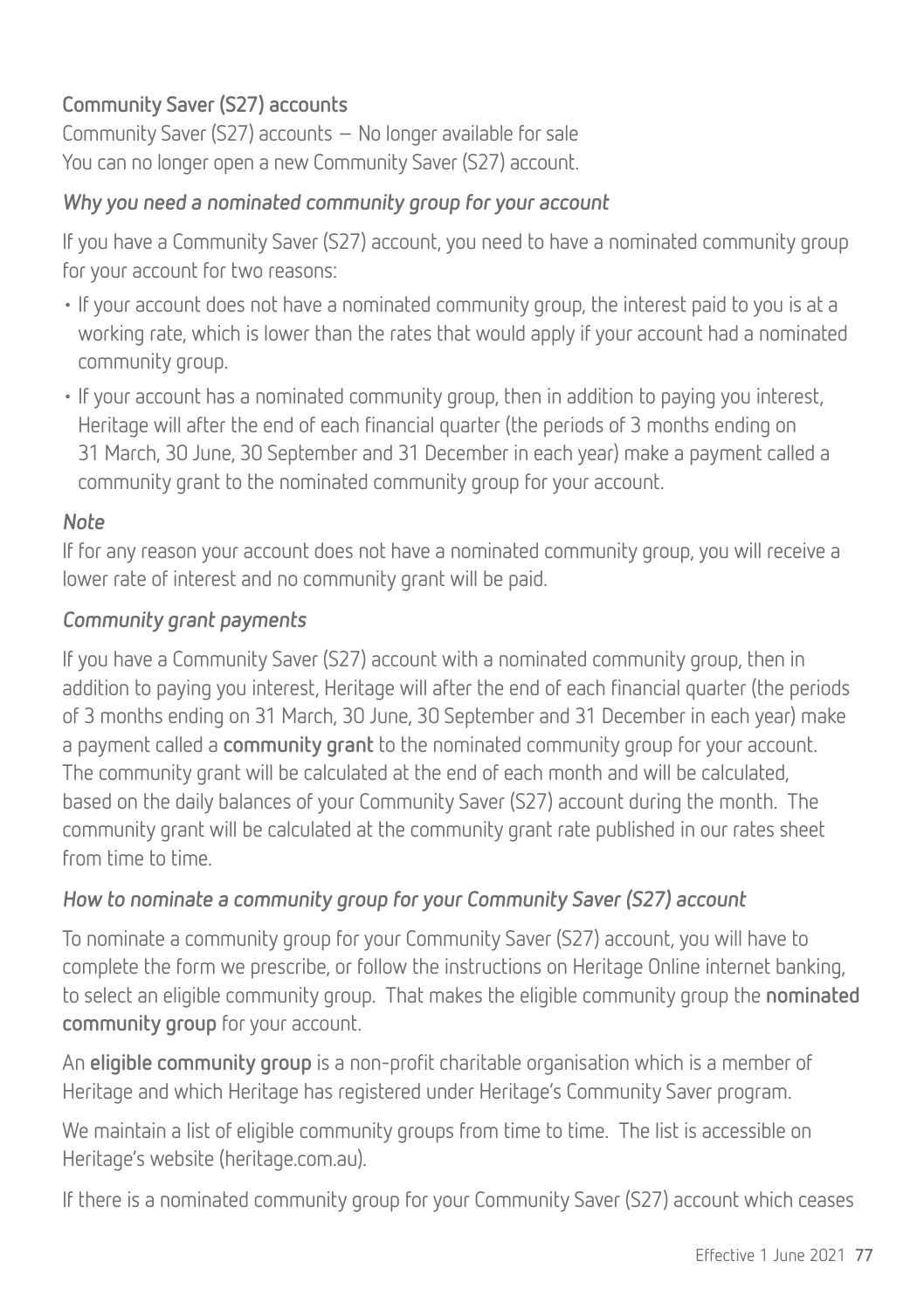to be an eligible community group, it will automatically cease to be the nominated community group for your account. We will tell you if this occurs and you can then register another eligible community group to be the nominated community group for your account. This may happen if the community group ceases to be an active member of Heritage, ceases to be a non-profit charitable organisation or decides to deregister from the Heritage's Community Saver program.

### **How to change the community group for your Community Saver (S27) account**

You can change the nominated community group for your Community Saver (S27) account whenever you wish, by registering a new eligible community group as explained above.

If the nominated community group for your Community Saver (S27) account changes during a financial quarter, Heritage will apportion the community grant for that financial quarter. Each community group that was the nominated community group at the end of a month during the financial quarter will receive the community grant calculated for that month.

# **31. Term deposits**

### **What is a term deposit?**

If you open a term deposit account with us, you are agreeing to leave your money with us for a specified period of time which we call the **term**. The last day of the term is called the **maturity date**.

The term can be either:

- a standard term of 1, 2, 3, 4, 5, 6, 7, 8, 9, 10, 11, 12, 24, 36, 48 or 60 months; or
- if we agree, a non-standard term which is some other period of no longer than 60 months (5 years).

You will need to give us recognised instructions selecting the term you want when you open a term deposit.

Please note that if you choose to transfer funds via BPAY, BPAY require that such funds not be withdrawn for three business days after we have received them.

### **Interest options**

The rates sheet sets out the interest rates we offer for term deposits for each of the standard terms with interest paid:

- fortnightly in arrears, but only if you hold a Senior's Card or are eligible for Heritage's Pension Plus (S65 account); or
- monthly in arrears; or
- quarterly in arrears; or
- six-monthly in arrears; or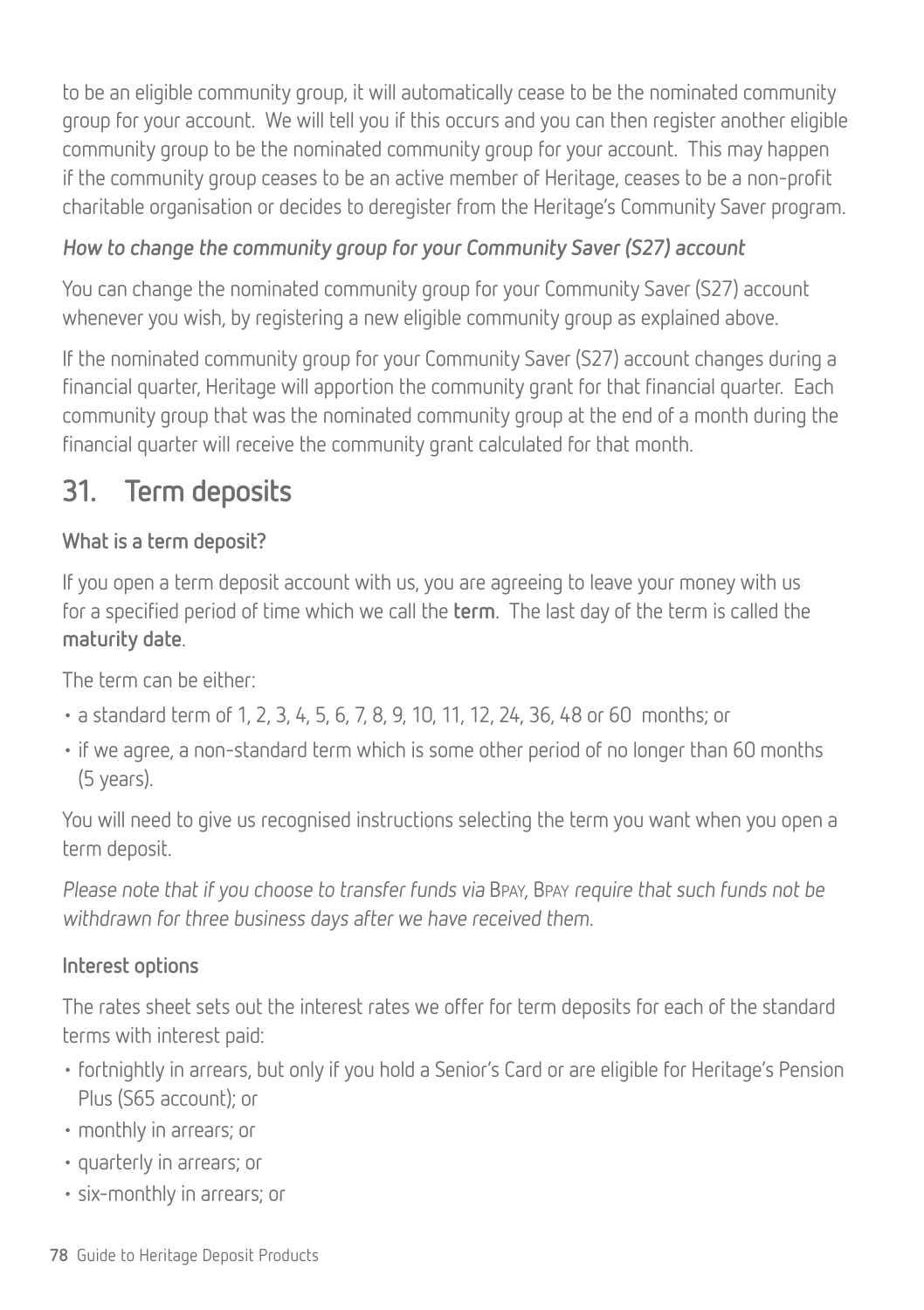- annually in arrears; or
- on the maturity date in arrears, but only if the term you have selected is no more than 12 months; or
- up-front, but only if the standard term you have selected is no more than 12 months.

When making the term deposit, you will need to give us recognised instructions selecting one of these interest options.

We will then pay interest to you according to your selection.

#### **How we pay interest**

If you have a term deposit, you will need to give us recognised instructions to do one or more of:

- crediting interest to your account on maturity (unless you chose the up-front interest option or the term you have selected is more than 12 months); or
- paying interest to a Heritage account; or
- sending you a cheque for interest calculated on your account.

#### **How interest is calculated**

We will calculate the interest for each day during an interest period.

#### **What rate we use**

The interest rate that we use to calculate interest is:

- if you have a term deposit for a standard term the applicable flat rate according to the rates sheet, on the day you open the term deposit, for term deposits for the same standard term and with the interest option you selected; or
- if you have a term deposit for a non-standard term the rate that you and we agree when you open the term deposit.

#### **Dual pricing**

Heritage sometimes offers term deposits which are priced higher than our standard term deposit. Because these term deposits often automatically renew at maturity for the same period but at a different interest rate, there is a risk you may move to a lower interest rate.

#### **Grace Period**

From the day that you open a term deposit you have 7 days during which you can cancel your term deposit or change the term deposit to a different term without charge. This is the **grace period.** You may also withdraw or transfer all or part of the account balance of your term deposit during the grace period without charge.

#### **Deposits**

Unless we agree, you cannot make a deposit to your term deposit account except during: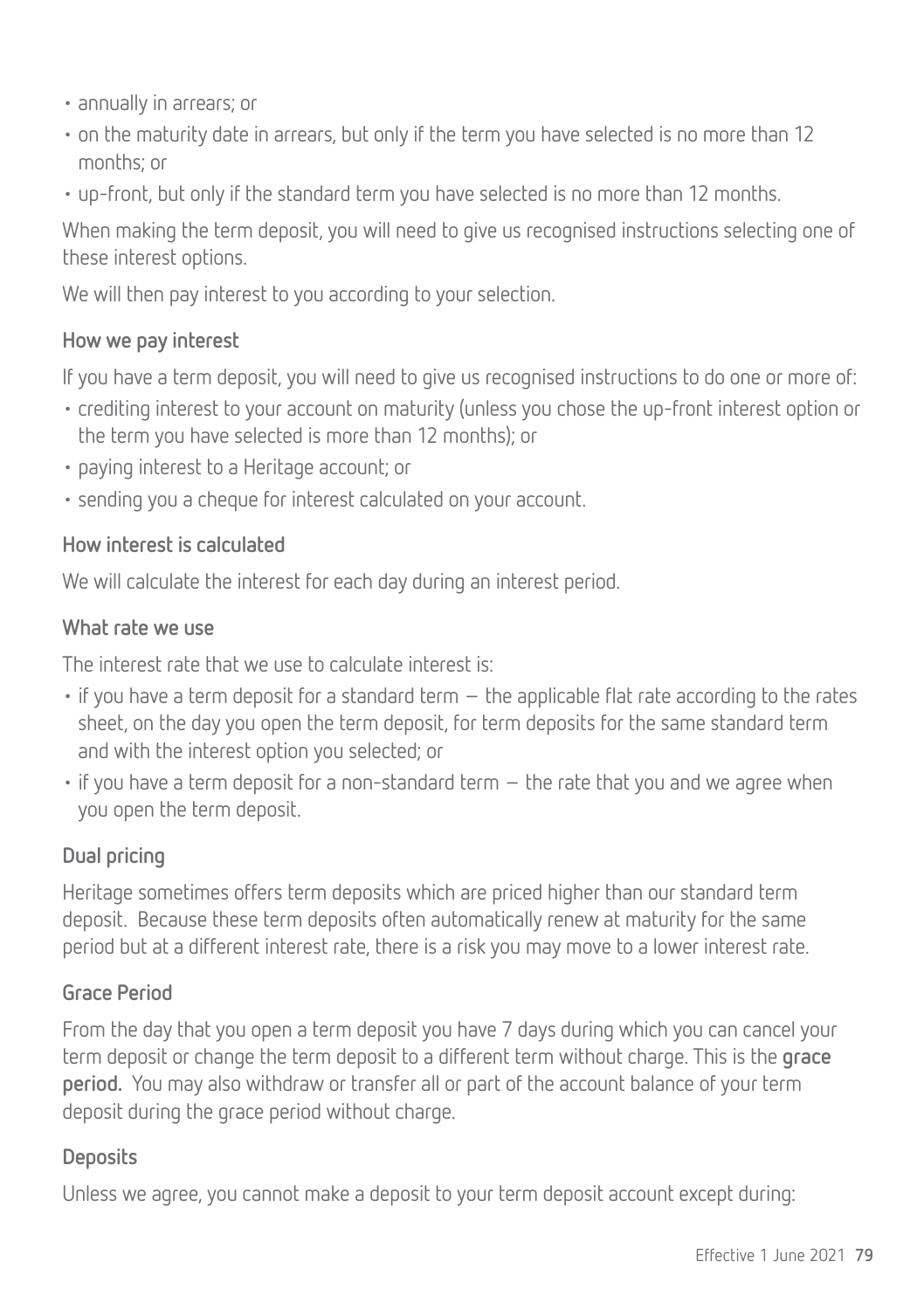- the grace period; and
- the last 7 days before the maturity date. In this case, the same interest rate that is currently applied on the term deposit will apply to the increased balance from the date of the deposit.

#### **What happens on the maturity date?**

When you make the term deposit, we will ask you for recognised instructions telling us to:

- re-invest your account balance; or
- return your account balance to you; or
- re-invest some of your account balance and return the rest to you.

You can change those arrangements before the maturity date or within 7 days after the maturity date by giving us further recognised instructions.

If we have no recognised instructions from you as at the maturity date, we either will re-invest your account balance for a similar term length, or transfer to a savings account.

If we are to re-invest any of your account balance, it means that on the maturity date you are taken to have opened a new term deposit:

- for a standard term and according to an interest option that you have nominated in your recognised instructions; or
- if you have not given us recognised instructions about the term or interest option with the same term and applicable interest option as the previous term deposit.

Should the funds of your term deposit be re-invested please be aware that the new term deposit may have a lower interest rate than your previous term deposit.

If we are to return any of your account balance to you, we will either:

- transfer it to another Heritage account; or
- send you a cheque; or
- a combination of those things, according to your recognised instructions.

If no part of your account balance is to be re-invested, we will close your account.

#### **Requesting your money early**

Should you decide to withdraw or transfer part or all of the account balance of your term deposit account after the grace period has expired but before the maturity date, you can ask us.

Heritage may require up to 31 days notice of your intention to withdraw funds.

If you are withdrawing part of your term deposit the minimum balance remaining must be at least \$1,000. If the amount you are withdrawing would reduce the funds remaining in the term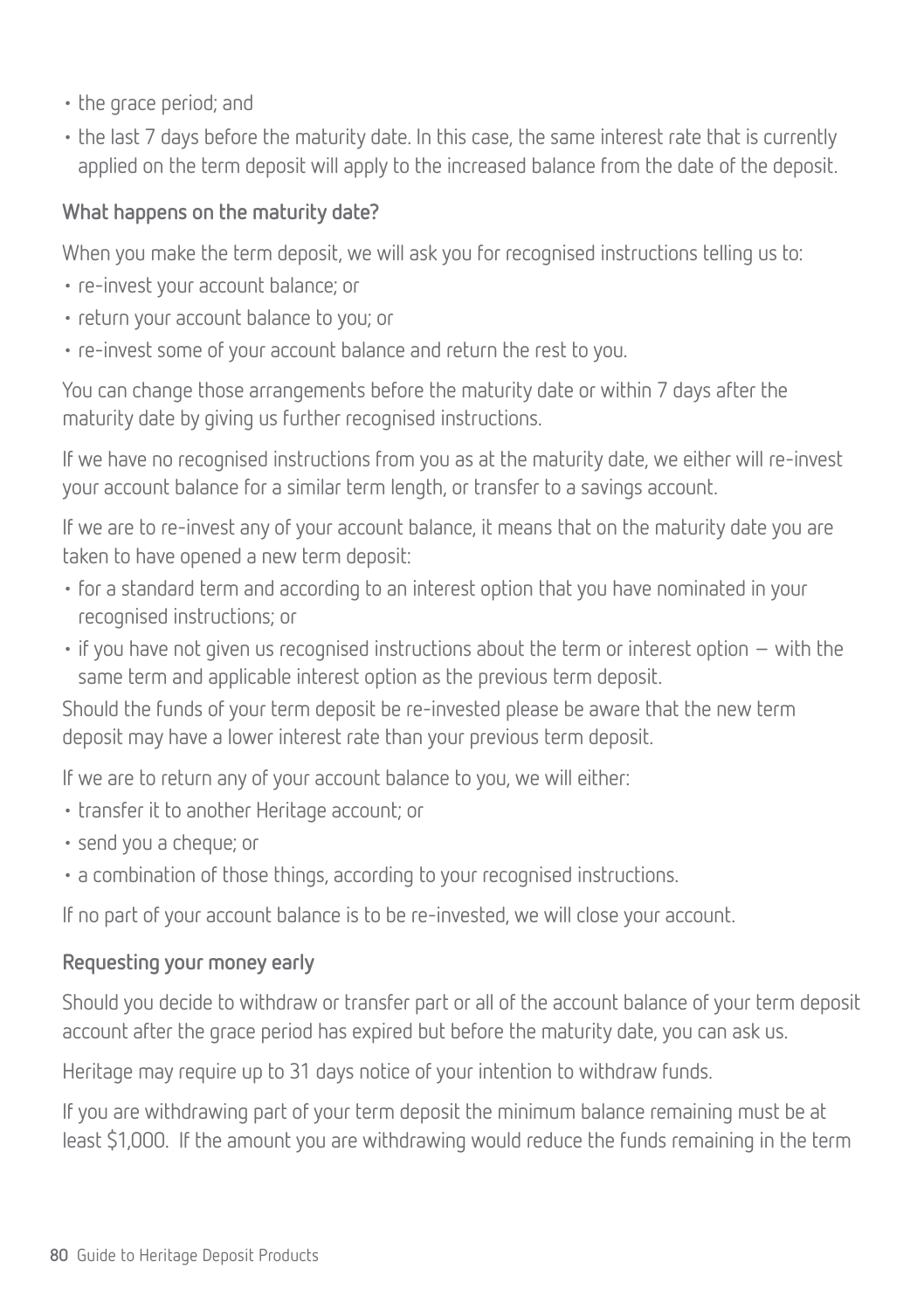deposit account to under \$1,000; we will treat your request as a request to withdraw the full remaining amount.

When you do withdraw part or all of your deposit before the end of the term, we will pay a reduced rate of interest on the withdrawn amount. This reduced rate is called the **early withdrawal rate.** 

The early withdrawal rate is published in our rates sheet and changes from time to time.

If you have a need in the future to immediately withdraw or transfer funds from your term deposit, Heritage has other deposit products that may be more suitable.

When there is an early withdrawal of term deposit, we recalculate the amount of interest that you have earned. We compare the difference between:

- the interest you would have earned at the original rate on the amount withdrawn; and
- the interest calculated on the withdrawn amount at the early withdrawal rate.

#### This difference is called the **interest deduction**.

We may recover the interest deduction by:

- reducing any interest payments, due on or after the date of the withdrawal, by the amount of the interest deduction; or
- taking the interest deduction out of the withdrawal; or
- charging the amount of the interest deduction to your account; or
- doing a combination of those things.

If a withdrawal from your term deposit account before the maturity date causes the balance of the account to fall to a level that would have meant that a lower tiered rate would have applied to your account had that reduced balance been the amount of your initial deposit, that lower rate will apply from the date of the withdrawal. If necessary, we can recover the difference from you in the same ways as we can recover the interest deduction.

#### **Important note**

The effect of the above is to reduce your interest return, on the amount withdrawn, to the early withdrawal rate.

If interest has been paid up-front, we may recover any overpayment of interest by deducting it from the amount you are withdrawing where you withdraw part or all of your account balance before the maturity date.

#### **Example for a partial withdrawal**

Suppose you made a deposit of \$100,000 on 20 January 2014 for a term of 24 months at a rate of 3.10% per annum, and you withdrew \$50,000 of that deposit on 23 April 2015. Suppose an early withdrawal rate of 0.10% per annum.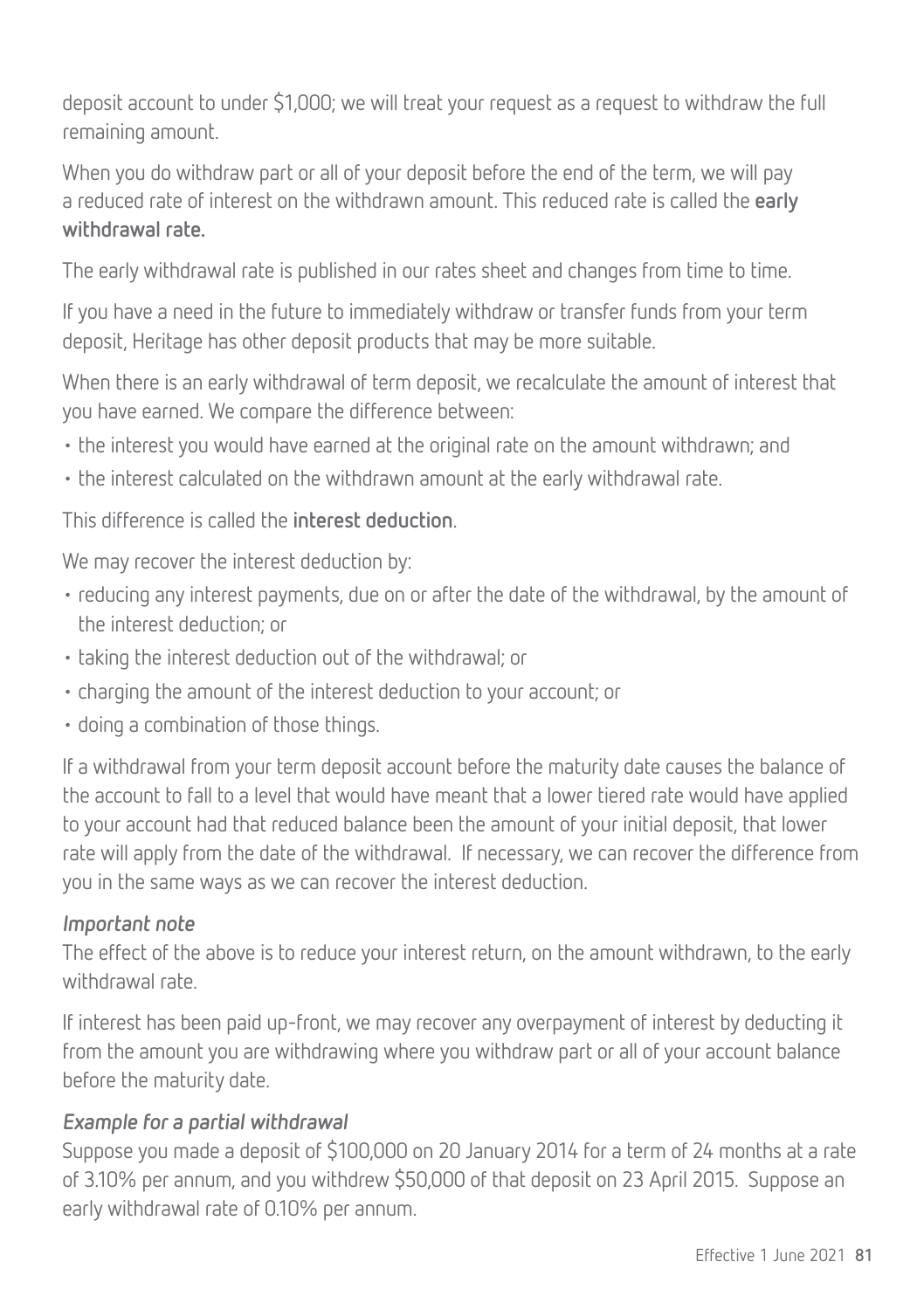The amount of interest on the withdrawn amount (\$50,000) is reduced to 0.10% per annum. That amount was in your account for 458 days, so the interest on that amount at the early withdrawal rate is  $$50,000 \times 458/365 \times 0.10\% = $62.74$ .

If there had been no withdrawal, the interest on that same amount would have been \$50,000  $\times$  $458/365 \times 3.10\% = 51.944.93$ .

The interest deduction would therefore be  $$1,944.93 - $62.74 = $1,882.19$ 

**Note: The rates are provided as examples only.**

### **Example for early maturity (full withdrawal)**

Suppose you made a deposit of \$100,000 on 20 January 2014 for a term of 24 months at a rate of 3.10% per annum, and that deposit was fully withdrawn on 23 April 2015. Suppose an early withdrawal rate of 0.10% per annum.

The amount of interest on the withdrawn or externally transferred amount (\$100,000) is reduced to 0.10% per annum. That amount was in your account for 458 days, so the interest on that amount at the early withdrawal rate is \$100,000  $\times$  458/365  $\times$  0.10% = \$125.48.

If there had been no withdrawal or external transfer, the interest on that same amount would have been \$100,000  $\times$  458/365  $\times$  3.10% = \$3,889,86.

The interest deduction would therefore be  $$3,889.86 - $125.48 = $3,764.38$ .

**Note: The rates are provided as examples only.**

# **32. FMD At-Call (S70) and FMD Term (I70) accounts**

### **Introduction**

This condition deals with FMD accounts. We have set out below some important terms that are used in this condition. Alongside each term is an explanation of what it means. The terms defined in the **Glossary** section of this Guide still have the meanings shown there.

| at-call deposit | a deposit for which you have not selected a term in the FMD<br>application form                                                                                                                        |
|-----------------|--------------------------------------------------------------------------------------------------------------------------------------------------------------------------------------------------------|
| deposit         | a deposit with us which is to be or has been credited to your FMD<br>account and treated as a farm management deposit (or the balance<br>remaining of that deposit if it has been partially withdrawn) |
| consolidation   | where multiple Farm Management Deposits are withdrawn and<br>immediately reinvested into one new Farm Management Deposit                                                                               |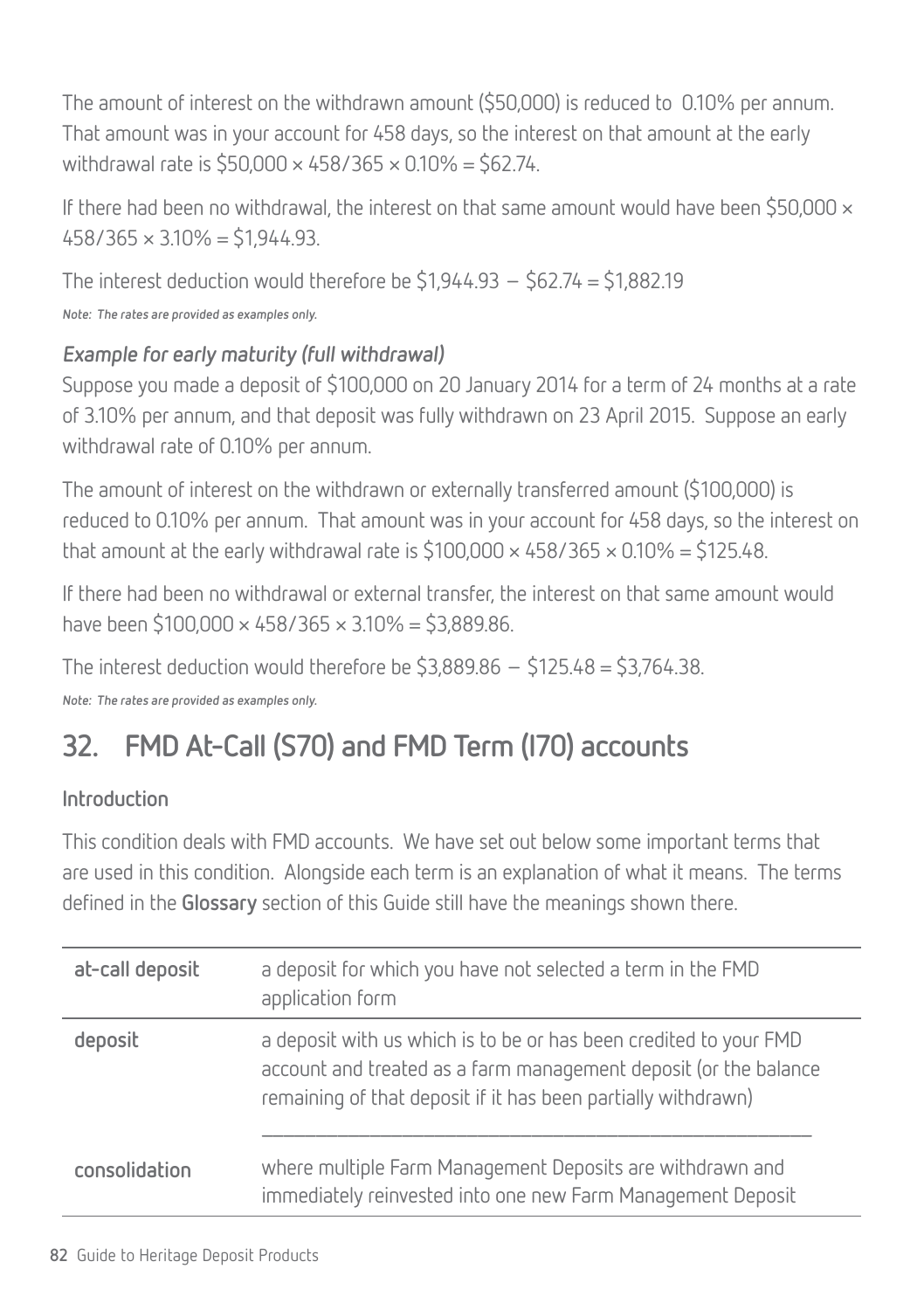| external transfer                           | the electronic transfer of the balance of the deposits held in your FMD<br>account to another financial institution                                                                                           |
|---------------------------------------------|---------------------------------------------------------------------------------------------------------------------------------------------------------------------------------------------------------------|
| farm management<br>deposit (FMD)            | a farm management deposit as defined by the tax laws                                                                                                                                                          |
| financial                                   | a financial institution as defined by the tax laws                                                                                                                                                            |
| institution                                 | Note<br>As at the date shown on the front cover of this Guide, this means an<br>entity that:                                                                                                                  |
|                                             | . is an authorised deposit-taking institution for the purposes of the<br>Banking Act 1959; or                                                                                                                 |
|                                             | • carries on in Australia the business of banking, so long as a State<br>or Territory quarantees the repayment of any deposit taken in the<br>course of that business; or                                     |
|                                             | • carries on in Australia a business that consists of or includes taking<br>money on deposit, so long as a State or Territory quarantees the<br>repayment of any deposit taken in the course of that business |
| <b>FMD</b> account                          | an FMD At-Call (S70) account or an FMD Term (170) account                                                                                                                                                     |
| <b>FMD</b> application<br>form              | the Farm Management Deposit Account Application Form that we<br>publish from time to time                                                                                                                     |
| <b>FMD</b> account<br>consolidation<br>form | the Farm Management Account Consolidation Form that we publish<br>from time to time.                                                                                                                          |
| FMD term deposit                            | a deposit to which a term applies                                                                                                                                                                             |
| maturity date                               | the last day of a term                                                                                                                                                                                        |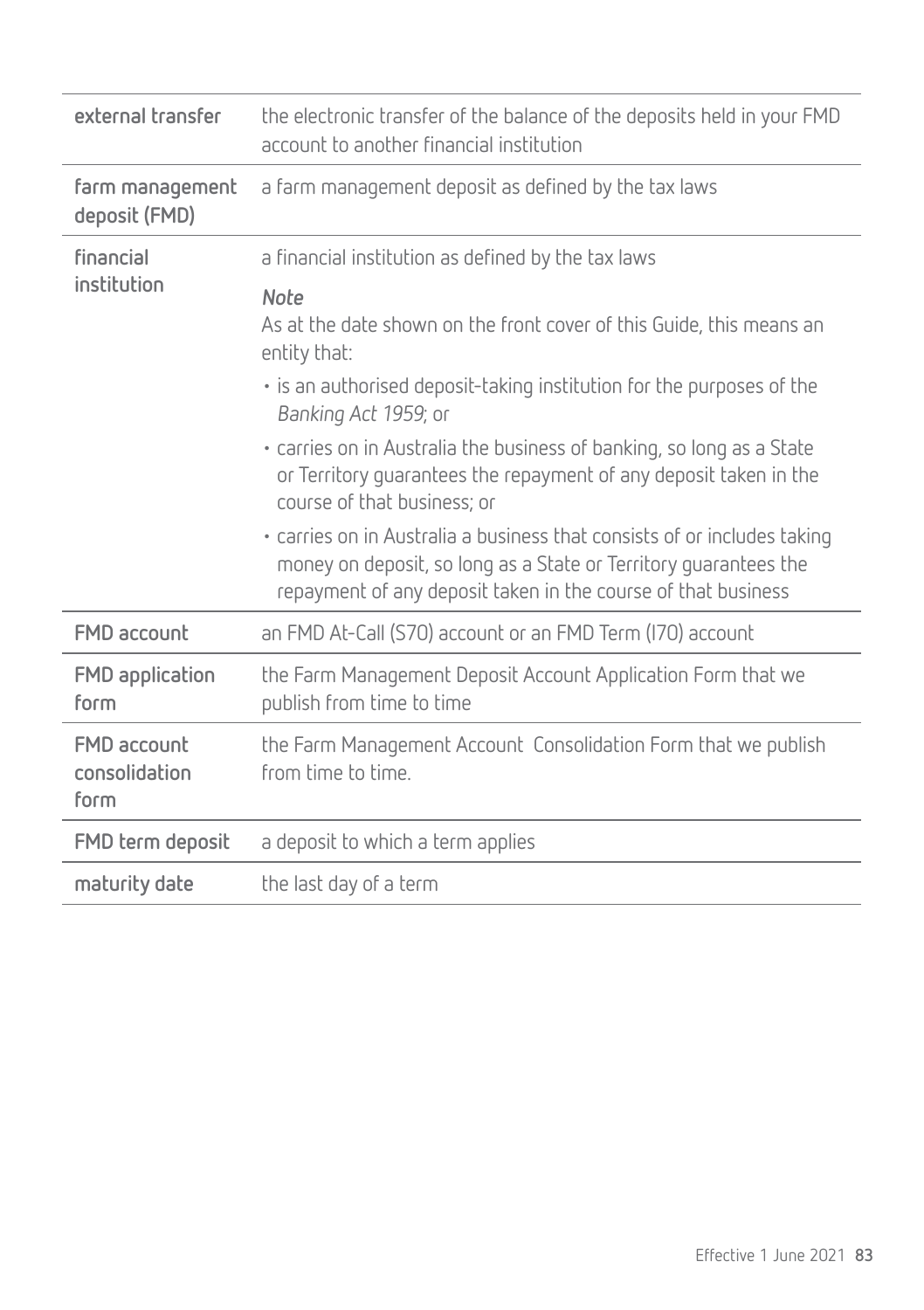| nominated<br>account | an account with Heritage, in your name along, which is:<br>a Simply Access (S1) account; or<br>a Cash Management Account (S8) - No longer available for sale; or<br>٠<br>a Loan Offset (S9) account - No longer available for sale; or<br>٠<br>a Mortgage Crusher (S10) account; or<br>٠<br>a Business Cheque (S13) account; or<br>٠<br>a Money Manager (S24) account - No longer available for sale; or<br>٠<br>a Pension Plus (S65) account; or<br>٠<br>another account type that we approve, and which:<br>٠<br>you have specified in the FMD application form; or<br>٠<br>you have specified in recognised instructions; or<br>٠<br>we have opened for you and are treating as your nominated<br>٠<br>account |
|----------------------|-------------------------------------------------------------------------------------------------------------------------------------------------------------------------------------------------------------------------------------------------------------------------------------------------------------------------------------------------------------------------------------------------------------------------------------------------------------------------------------------------------------------------------------------------------------------------------------------------------------------------------------------------------------------------------------------------------------------|
| primary producer     | a primary producer as defined by the tax laws<br><b>Note</b><br>As at the date shown on the front cover of this Guide, this means:<br>• an individual who carries on in Australia a primary production<br>business otherwise than as trustee of a trust estate; or<br>• a partner (not being a company) in a partnership that carries on in<br>Australia a primary production business; or<br>• a beneficiary (not being a company) who is presently entitled to a<br>share of the income of a trust estate where the trustee carries on in<br>Australia a primary production business                                                                                                                            |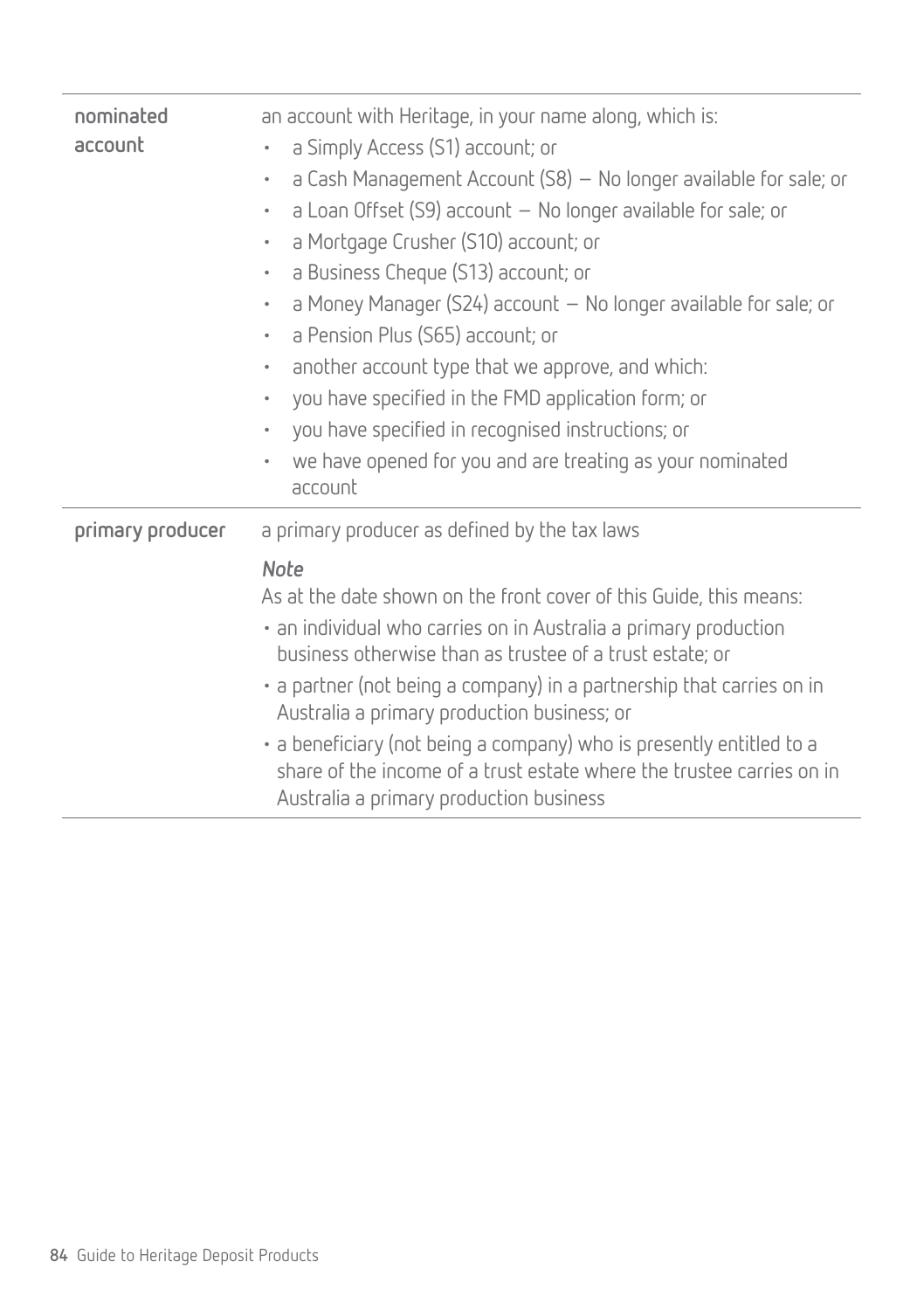| primary<br>production<br>business | a primary production business as defined by the tax laws                                                                                                                                                                                                     |
|-----------------------------------|--------------------------------------------------------------------------------------------------------------------------------------------------------------------------------------------------------------------------------------------------------------|
|                                   | <b>Note</b><br>As at the date shown on the front cover of this Guide, this means a<br>husiness of:<br>• cultivating or propagating plants, fungi or their products or parts                                                                                  |
|                                   | (including seeds, spores, bulbs and similar things), in any physical<br>environment; or                                                                                                                                                                      |
|                                   | • maintaining animals for the purpose of selling them or their bodily<br>produce (including natural increase); or                                                                                                                                            |
|                                   | · manufacturing dairy produce from raw material that you produced;<br>0ſ                                                                                                                                                                                     |
|                                   | • conducting operations relating directly to taking or catching fish,<br>turtles, dugong, bêche-de-mer, crustaceans or aquatic molluscs; or<br>· conducting operations relating directly to taking or culturing pearls<br>or pearl shell; or                 |
|                                   | • planting or tending trees in a plantation or forest that are intended<br>to be felled; or                                                                                                                                                                  |
|                                   | · felling trees in a plantation or forest; or                                                                                                                                                                                                                |
|                                   | • transporting trees, or parts of trees, that you felled in a plantation or<br>forest to the place where they are first to be milled or processed or<br>from which they are to be transported to the place where they are<br>first to be milled or processed |
| tax laws                          | the provisions of:                                                                                                                                                                                                                                           |
|                                   | • the Income Tax Assessment Act 1936 and Income Tax Assessment<br>(Farm Management Deposits) Regulations 1998; and                                                                                                                                           |
|                                   | · any amendment or replacement of those or other Act or Regulation,<br>dealing with farm management deposits                                                                                                                                                 |
| term                              | a period of 12 months or 24 months:                                                                                                                                                                                                                          |
|                                   | · as specified by you in the FMD application form for a deposit (as the<br>period for which the deposit is to be held in your FMD account); or                                                                                                               |
|                                   | • for which a deposit is re-invested according to these terms and<br>conditions                                                                                                                                                                              |
| withdrawal                        | the transfer of an amount of a deposit in your FMD account to your<br>nominated account                                                                                                                                                                      |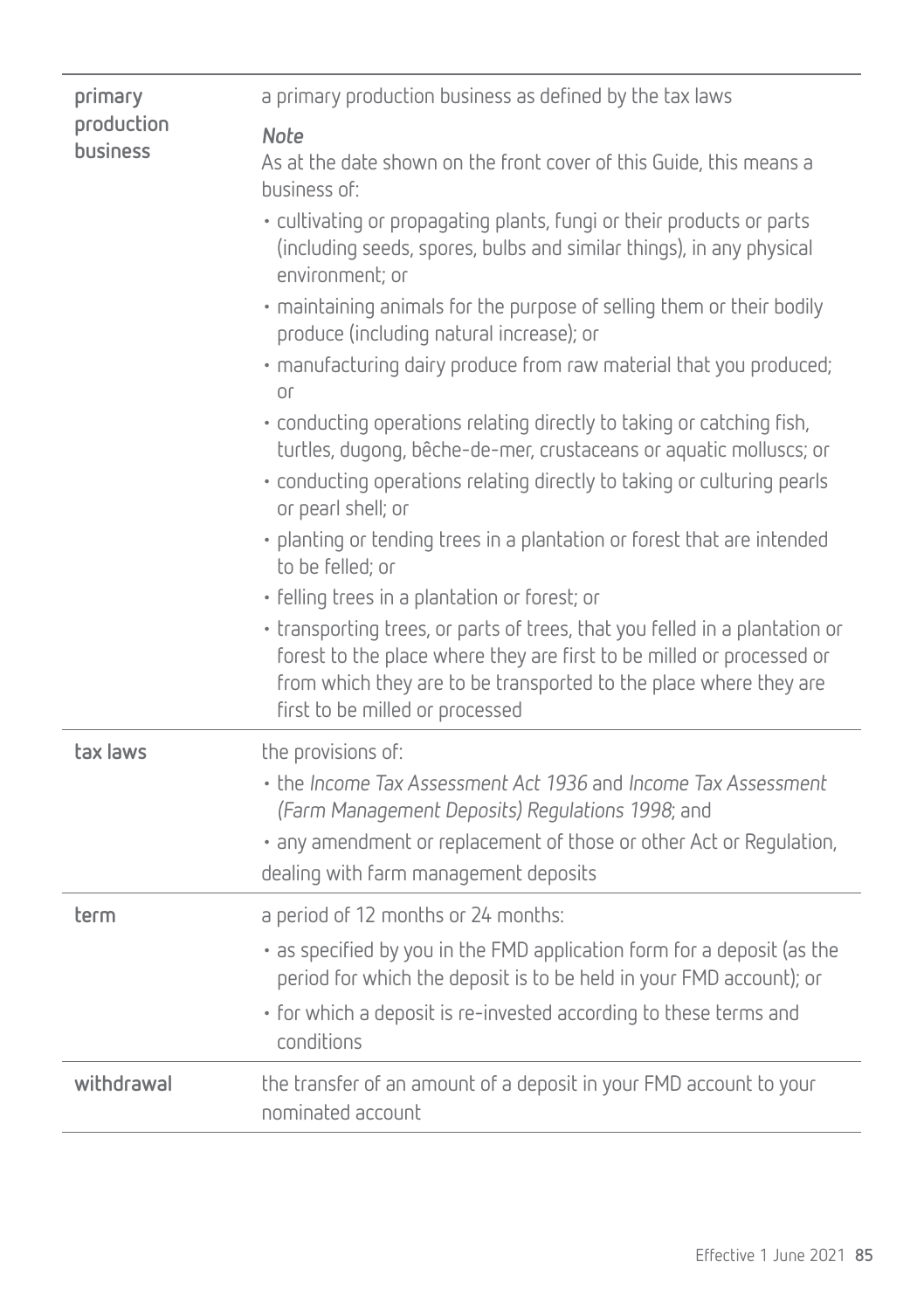### **Opening an FMD account**

You will need to have an FMD account opened before you can make a deposit with us. You will need:

- an FMD at-call account in order to make an at-call deposit; or
- an FMD term account in order to make an FMD term deposit.

To apply to open an FMD account, you will need to complete the FMD application form.

If you have farm management deposits with another financial institution and wish to transfer them to Heritage, you will need to arrange for the electronic transfer of those farm management deposits to your Heritage FMD account. To assist you can ask us for an electronic transfer form which you can complete and give to the other financial institution. The other financial institution may have a form of its own for you to complete.

We will then open your FMD account in 'pending' status for the purpose of receiving the transfer from the other financial institution. Once we receive the transfer and any accompanying details provided by the financial institution making the transfer, we will need to reconcile with the information you provided on the electronic transfer form. The transfer and reconciliation is to be completed, within 60 days after your FMD account was opened in 'pending' status.

It is your responsibility to make sure you correctly give us instructions about the transfer. We will not be responsible for the consequences of any delays or failures to make the transfer within the 60 days as a result of incorrect information you have given or delays or errors by the financial institution to make the transfer.

### **Making deposits**

Every time you make a deposit to your FMD account, you must satisfy the following criteria before we will accept the deposit:

- You (or if you are a trustee for a beneficiary, the beneficiary) must be a primary producer when the deposit is made.
- The deposit must not be made by 2 or more persons jointly or be made on behalf of 2 or more persons.
- The deposit must not be made in your capacity as a trustee, unless you make the deposit as trustee of a trust estate on behalf of a beneficiary who is presently entitled to a share of the income of the trust estate and is under a legal disability.
- The deposit must be \$1,000 or more.
- The deposit must not be more than \$800,000, and the sum of the balances from time to time of the deposit and all other farm management deposits you have with us must not be more than \$800,000.
- You must complete the FMD application form and give it to us.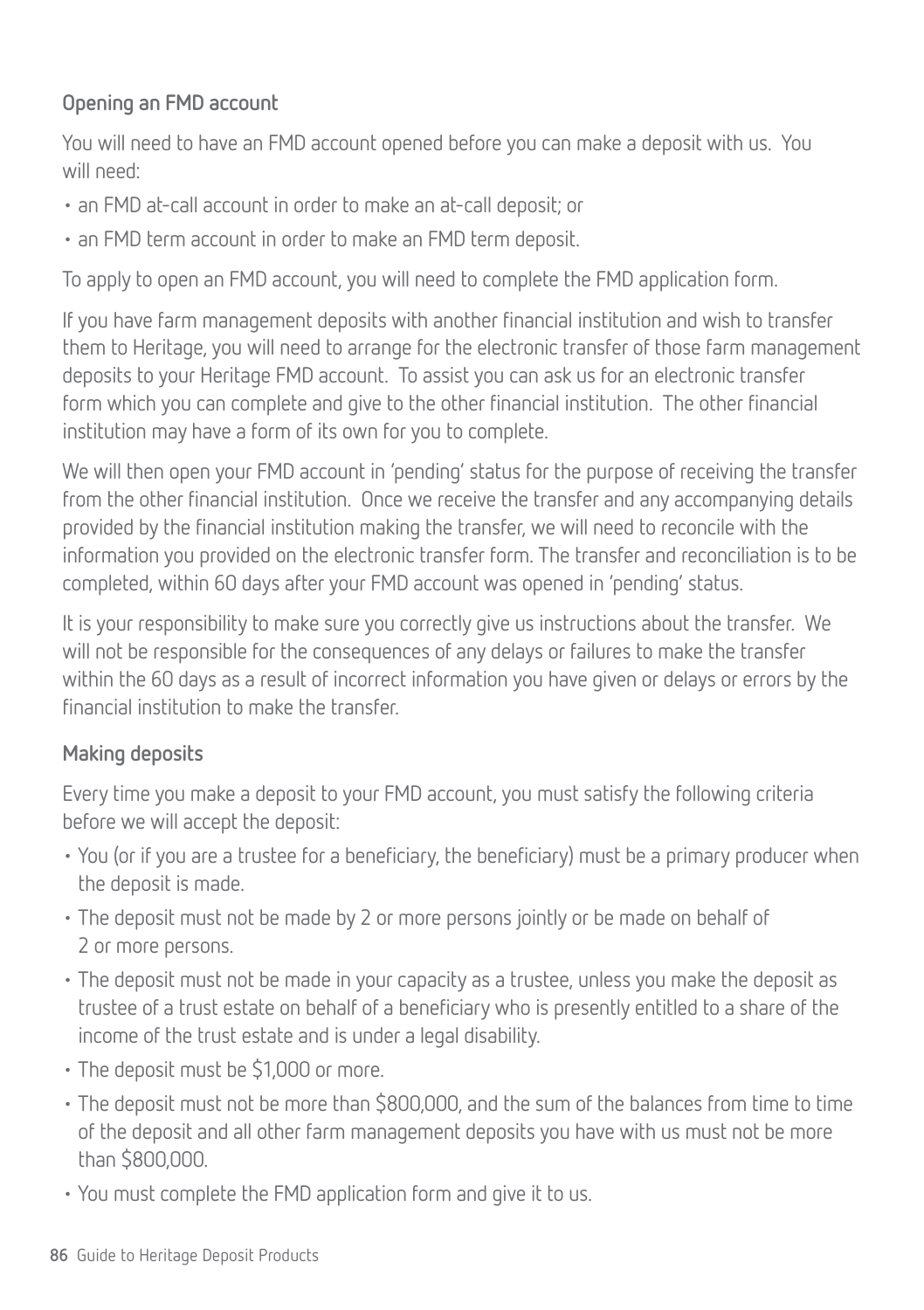#### **How deposits can be made**

You can make a deposit to your FMD account if you satisfy the eligibility requirements above and:

- you attend a Heritage branch or mini branch and make the deposit by cheque or money order; or
- you mail a cheque or money order to us; or
- you attend a Heritage branch or mini branch and arrange for the amount of the deposit to be transferred to your FMD account from another account you hold with us.

Deposits cannot be made to your FMD account by cash, electronic funds transfer (except in the case of an external transfer from another financial institution to Heritage') or any other method not described above.

#### **Deposits are separate**

Each deposit is separate and is treated separately under these terms and conditions.

Once a deposit is made, it cannot be split into multiple deposits unless you withdraw the deposit and then make two or more new deposits.

#### **How interest is calculated**

We will calculate the interest for each day:

- if you have an FMD At-Call (S70) account on that day's account balance; or
- if you have an FMD Term (I70) account on the balance on that day of each deposit in your account.

#### **What rate we use**

The interest rate that we use to calculate interest each day is:

- if you have an FMD At-Call (S70) account the applicable tiered rate on that day published by us on our rates sheet; or
- if you have an FMD Term (I70) account on each deposit, the applicable flat rate published by us on the day the deposit was made or re-invested on our rates sheet.

#### **When and how interest is paid**

We will pay interest on your FMD account:

- if you have an FMD At-Call (S70) account quarterly in arrears; or
- if you have an FMD term deposit in an FMD Term (I70) account quarterly in arrears or yearly in arrears, according to your recognised instructions when you made the deposit.

1 An external transfer can only be made for the initial deposit to your FMD account.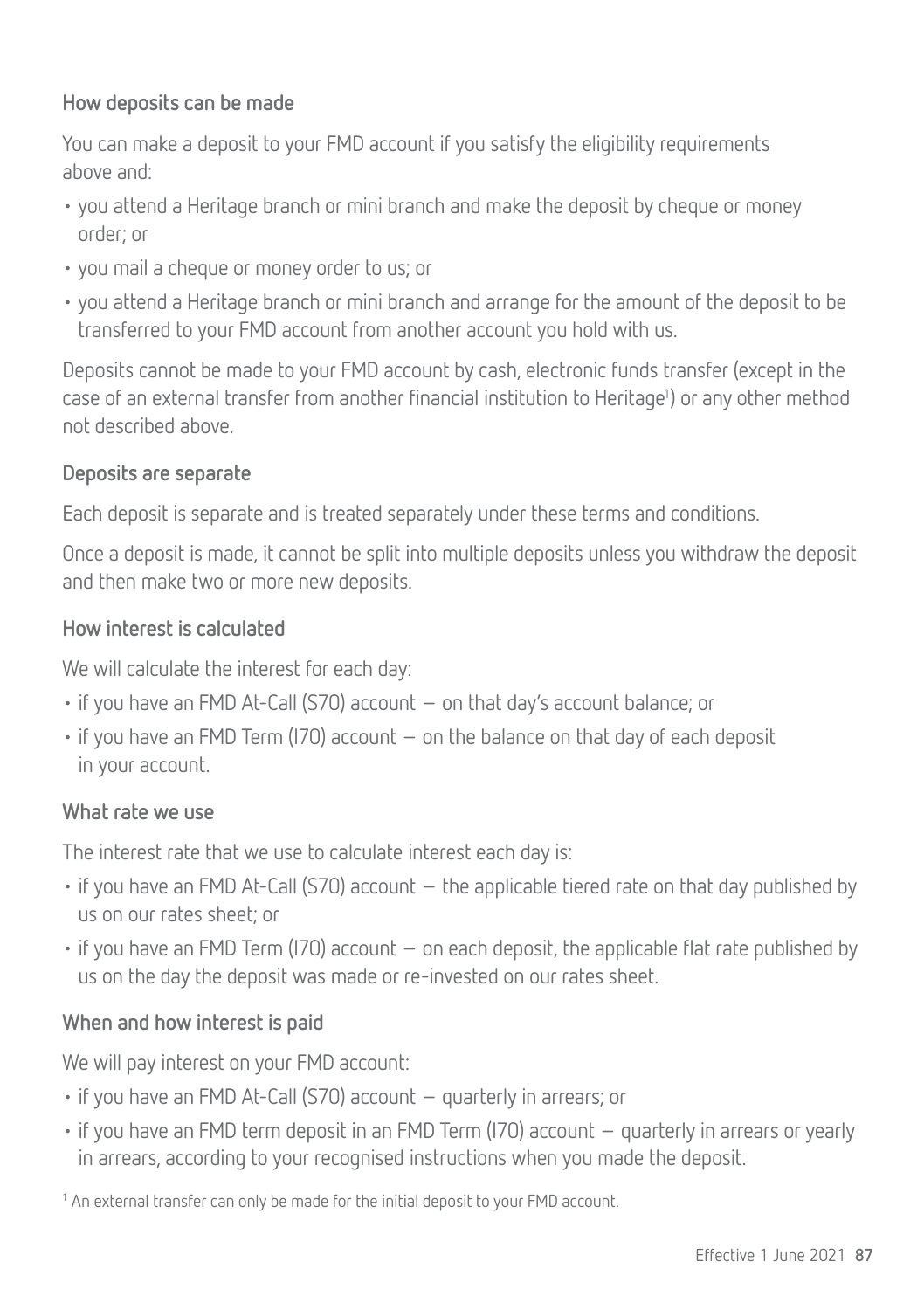We will also pay interest if:

- an external transfer from your FMD account to another financial institution is processed; or
- you have an FMD At-Call (S70) account and you withdraw the entire account balance; or
- you have an FMD term deposit and you withdraw the entire balance of that deposit; or
- you consolidate FMD's.

Interest will be credited to your nominated account. However, we may first be required to make a deduction of withholding tax under the tax laws (for example, if you have not quoted a valid Tax File Number or Australian Business Number when making the deposit concerned).

### **Withdrawals**

You can withdraw a deposit by giving us recognised instructions and bringing your written request to a Heritage branch or mini branch or mailing it to us.

The amount of the withdrawal must be at least \$1,000 unless you are closing your FMD account (in which case the amount of the withdrawal must be the balance of your FMD account).

If you request a withdrawal and:

- the amount of a deposit remaining in your FMD account after the withdrawal would be less than \$1,000 – the amount of that deposit must be withdrawn in full, so we will treat your request as a request to withdraw the full amount of that deposit; or
- the total amount of the deposits remaining in your FMD account after the withdrawal would be less than \$1,000 – the balance of your FMD account must be withdrawn in full, so we will treat your request as a request to withdraw the full amount of the balance of deposits held in your FMD account.

### **Important note**

If you withdraw a deposit within 12 months, the amount withdrawn will not be treated as a farm management deposit under the tax laws unless the repayment is made:

a) because the owner:

- i. dies; or
- ii. becomes bankrupt; or
- iii. ceases to carry on a primary production business in Australia and does not start carrying on such a business again within 120 days; or
- iv. has requested the deposit, or part of the deposit, to be transferred to another FMD provider; or
- b) because the circumstances specified in regulation 7 of the Income Tax (Farm Management Deposits) Regulations 1998, relating to repayment in the event of a natural disaster, exist.

We recommend you obtain advice from your accountant or financial adviser before making a withdrawal.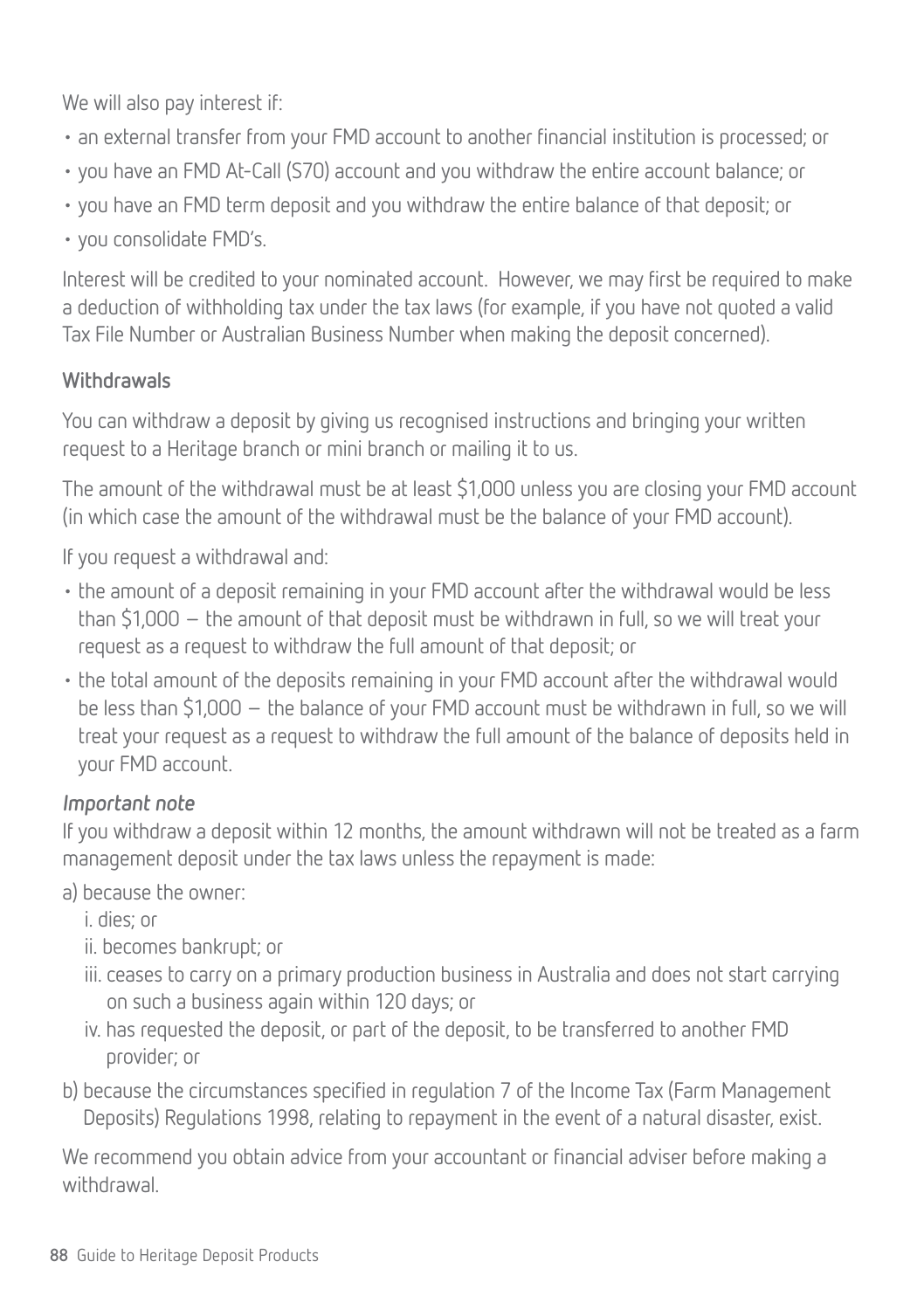If you wish to transact on a withdrawn amount (for example, by drawing a cheque), you can only do so after it has been transferred to your nominated account. Once the withdrawn amount is in your nominated account, you can transact on it in a way permitted by the terms and conditions governing your nominated account.

You cannot make a withdrawal from your FMD account by any other method. You cannot overdraw your FMD account.

We will process a withdrawal of the cleared balance of your FMD account, by transferring it to your nominated account, if we become aware that you have (or if you are a trustee for a beneficiary, the beneficiary has):

- died; or
- become bankrupt; or
- ceased to be a primary producer for at least 120 days.

You are required to notify us if any of those listed events occurs.

#### **Consolidation of FMD's**

You may consolidate two or more FMD's held by you into a consolidated FMD. All amounts must be from FMD's (including consolidated FMD's) more than 12 months old, have given rise to deductions when they were initially deposited and have an unrecouped FMD deduction equal to the amount of the deposit. The date of the new consolidated FMD will be the date of the youngest of the FMD's from which amounts were consolidated, not the date of consolidation.

To consolidate FMD's you will need to complete the FMD account consolidation form.

#### Important Note:

Before consolidating FMD's you should seek advice regarding taxation implications.

#### **External transfers**

You can have the balance of your FMD account (or, if you have more than one FMD account, the balances of all of them) transferred to another financial institution agreeing to accept the transfer as a farm management deposit if you request us in writing to do this and you give us any information or other assistance necessary for the purpose.

We will not be responsible for the consequences of processing the external transfer if you have given us incorrect instructions or there is any delay, error or loss by or relating to the financial institution to receive the transfer.

#### **Important note**

When the deposit is transferred to the other financial institution it may still qualify as a farm management deposit. However, it is your responsibility to ensure that this will be the case.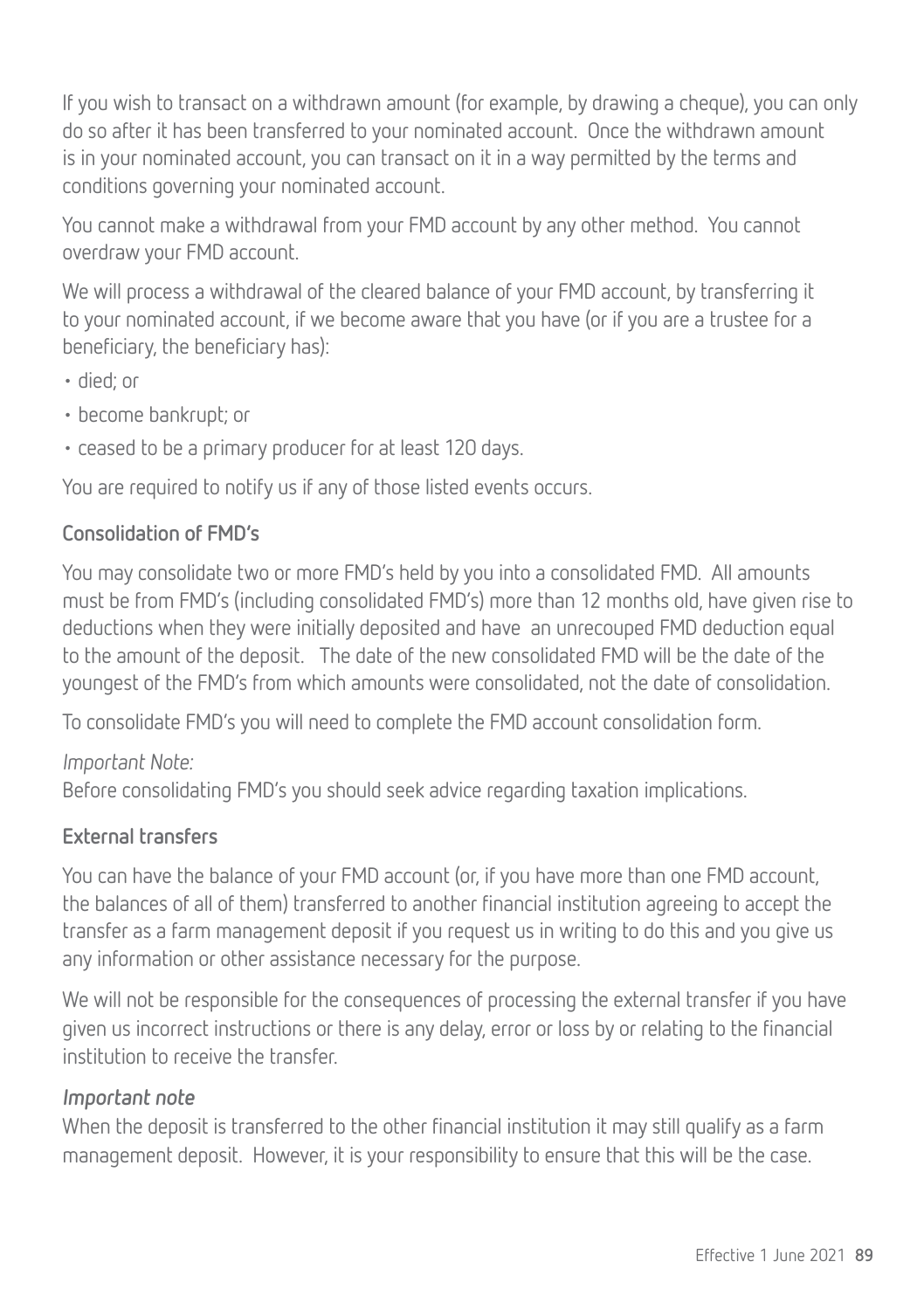#### **Nominated account**

At all times while your FMD account remains open, you must have a nominated account and you will not be able to close your nominated account.

You must specify your nominated account on the FMD application form when you make a deposit. If your nominated account has not already been opened, we will open it for you.

You may change your nominated account by giving us recognised instructions.

If for any reason you do not have a nominated account at any time while your FMD account remains open, we may open an account for you and treat it as your nominated account for the purpose of these terms and conditions.

#### **Re-investment on maturity of FMD term deposits**

Approximately 30 days before the maturity date of an FMD term deposit, we will write to you and ask you how you would like the deposit dealt with on the maturity date. In response, you can give us recognised instructions by the maturity date.

If we have not received a completed instruction form by the maturity date, we will re-invest the deposit:

- as an FMD term deposit; and
- with a term of the same length as the term expiring on the maturity date; and
- with the re-invested deposit being treated as if it was re-credited to your FMD term account on the first day of that new term for the purpose of determining the interest rate and early withdrawal rate for the re-invested deposit.

#### **Reduced return for amount withdrawn or externally transferred from an FMD term deposit before the maturity date**

If an FMD term deposit is withdrawn or externally transferred to another financial institution before its maturity date, we will reduce the amount of interest on the withdrawn or externally transferred amount to the early withdrawal rate.

The early withdrawal rate is published in our rates sheet and changes from time to time.

When there is an early withdrawal or transferred amount, we recalculate the amount of interest that you have earned. We compare the difference between:

- the interest you would have earned at the original rate on the amount withdrawn; and
- the interest calculated on the withdrawn amount at the early withdrawal rate.

This difference is called the **interest deduction**.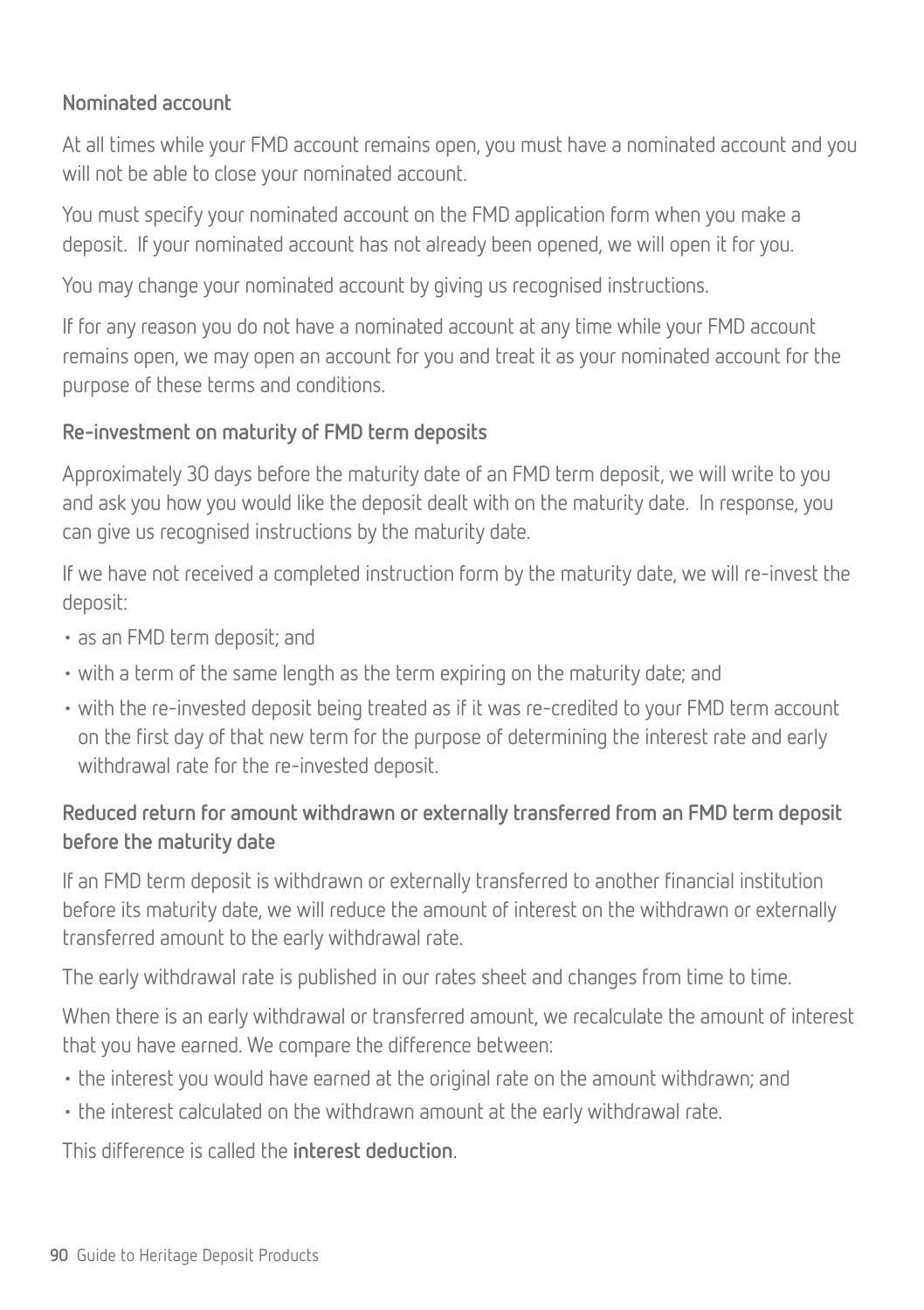We may recover the interest deduction by:

- reducing any interest payments, due on or after the date of the withdrawal or external transfer, by the amount of the interest deduction; or
- charging the amount of the interest deduction to your nominated account; or
- doing a combination of those things.

If a withdrawal from your FMD term deposit account before the maturity date causes the balance of the account to fall to a level that would have meant that a lower tiered rate would have applied to your account had that reduced balance been the amount of your initial deposit, that lower rate will apply from the date of the withdrawal. If necessary, we can recover the difference from you in the same ways as we can recover the interest deduction.

### **Important note**

The effect of the above is to reduce your interest return, on the amount withdrawn or externally transferred, to the early withdrawal rate.

### **Example for a partial withdrawal**

Suppose you made a deposit of \$100,000 on 20 January 2014 for a term of 24 months at a rate of 3.10% per annum, and you withdrew \$50,000 of that deposit on 23 April 2015. Suppose an early withdrawal rate of 0.10% per annum.

The amount of interest on the withdrawn amount (\$50,000) is reduced to 0.10% per annum. That amount was in your account for 458 days, so the interest on that amount at the early withdrawal rate is \$50,000  $\times$  458/365  $\times$  0.10% = \$62.74.

If there had been no withdrawal, the interest on that same amount would have been  $$50,000 \times 458/365 \times 3.10\% = $1,944.93$ .

The interest deduction would therefore be  $$1,944.93 - $62.74 = $1,882.19$ 

**Note: The rates are provided as examples only.**

### **Example for a full withdrawal or external transfer**

Suppose you made a deposit of \$100,000 on 20 January 2014 for a term of 24 months at a rate of 3.10% per annum, and that deposit either was fully withdrawn or was externally transferred to another financial institution on 23 April 2015. Suppose an early withdrawal rate of 0.10% per annum.

The amount of interest on the withdrawn or externally transferred amount (\$100,000) is reduced to 0.10% per annum. That amount was in your account for 458 days, so the interest on that amount at the early withdrawal rate is  $$100,000 \times 458/365 \times 0.10\% = $125.48$ .

If there had been no withdrawal or external transfer, the interest on that same amount would have been  $$100,000 \times 458/365 \times 3.10\% = $3,889.86$ .

The interest deduction would therefore be  $$3,889.86 - $125.48 = $3.764.38$ .

**Note: The rates are provided as examples only.**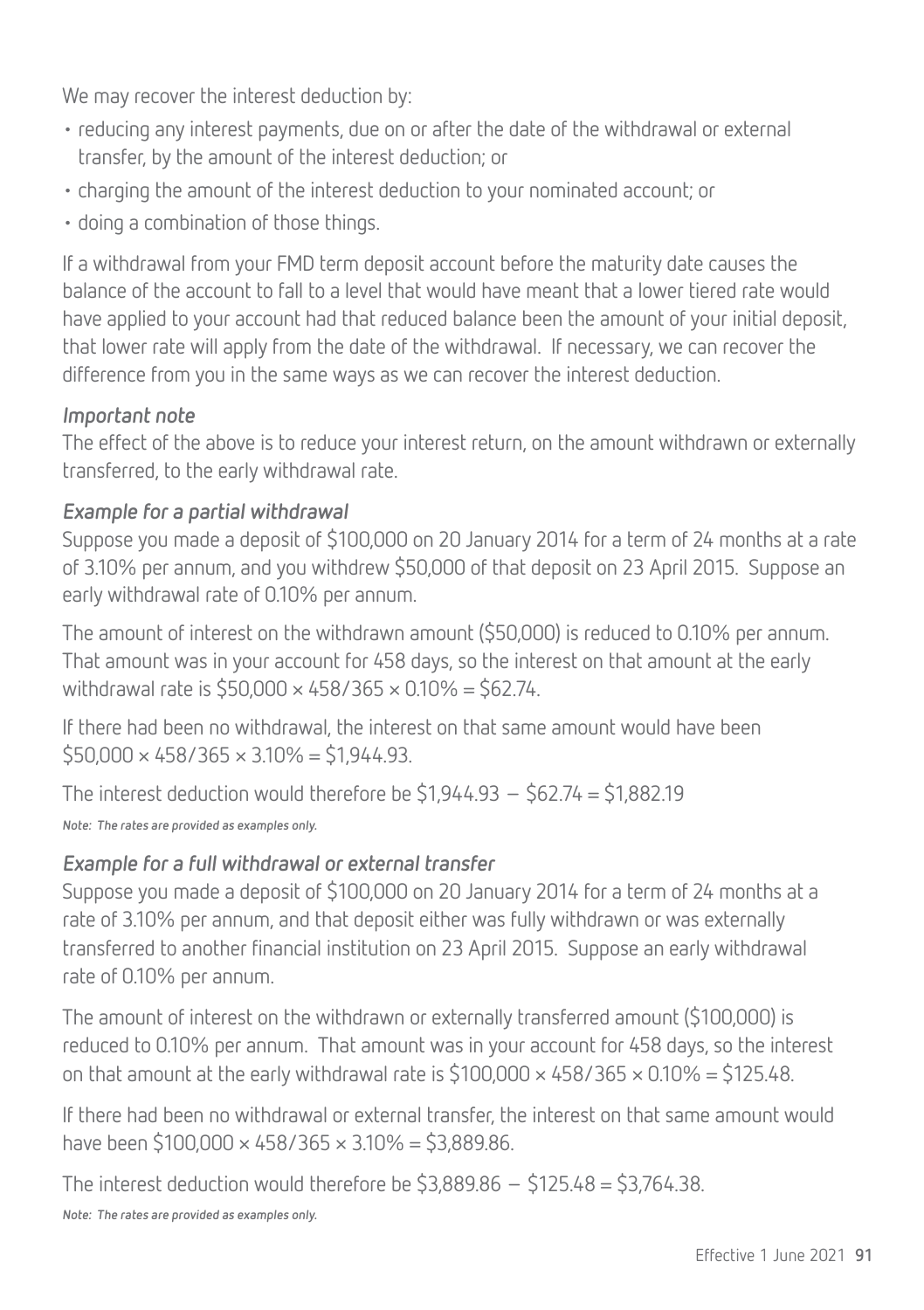### **Conditions to meet certain requirements of tax laws**

Your rights (or the rights of the beneficiary, if you are a trustee for a beneficiary who has legal capacity) in respect of a deposit are not transferable to another person.

A charge or other encumbrance must not be created over a deposit as security for an amount payable by you (or by the beneficiary, if you are a trustee for a beneficiary who has legal capacity) or any other person to Heritage or to any other person.

Amounts that would otherwise accrue as interest or other earnings on a deposit do not reduce liabilities that you (or the beneficiary, if you are a trustee for a beneficiary who has legal capacity) have to pay interest to Heritage in respect of loans or other debts. For example, your FMD account cannot be used as a mortgage offset account.

If the tax laws would have the effect of:

- making anything in these terms and conditions, or in any other agreement or arrangement between you and us about your FMD account or deposits, illegal or invalid; or
- preventing deposits from being treated as farm management deposits,

then these terms and conditions are taken to be modified to the extent necessary to prevent that result.

# **33. Christmas Club (S14)**

### **Withdrawals**

You can make withdrawals from your account only during the access period by:

- cash at a Heritage Bank branch or mini branch (and also, if Bank@Post access is available for your account type, at a participating Bank@Post agent).
- transferring funds via Heritage Online or Heritage Access Line (where applicable to your account).

# **34. Target Bonus**

### **How interest is calculated**

If you have a Target Bonus (S12) account, we will calculate interest by applying a combination of a flat rate and bonus rates.

A flat rate and bonus rates will be applied to the daily balance and paid monthly at the end of the month.

Bonus Rates will be added to the flat rate applicable to your account for an interest period if you have made at least one deposit to your account, and no withdrawals from your account, during the interest period.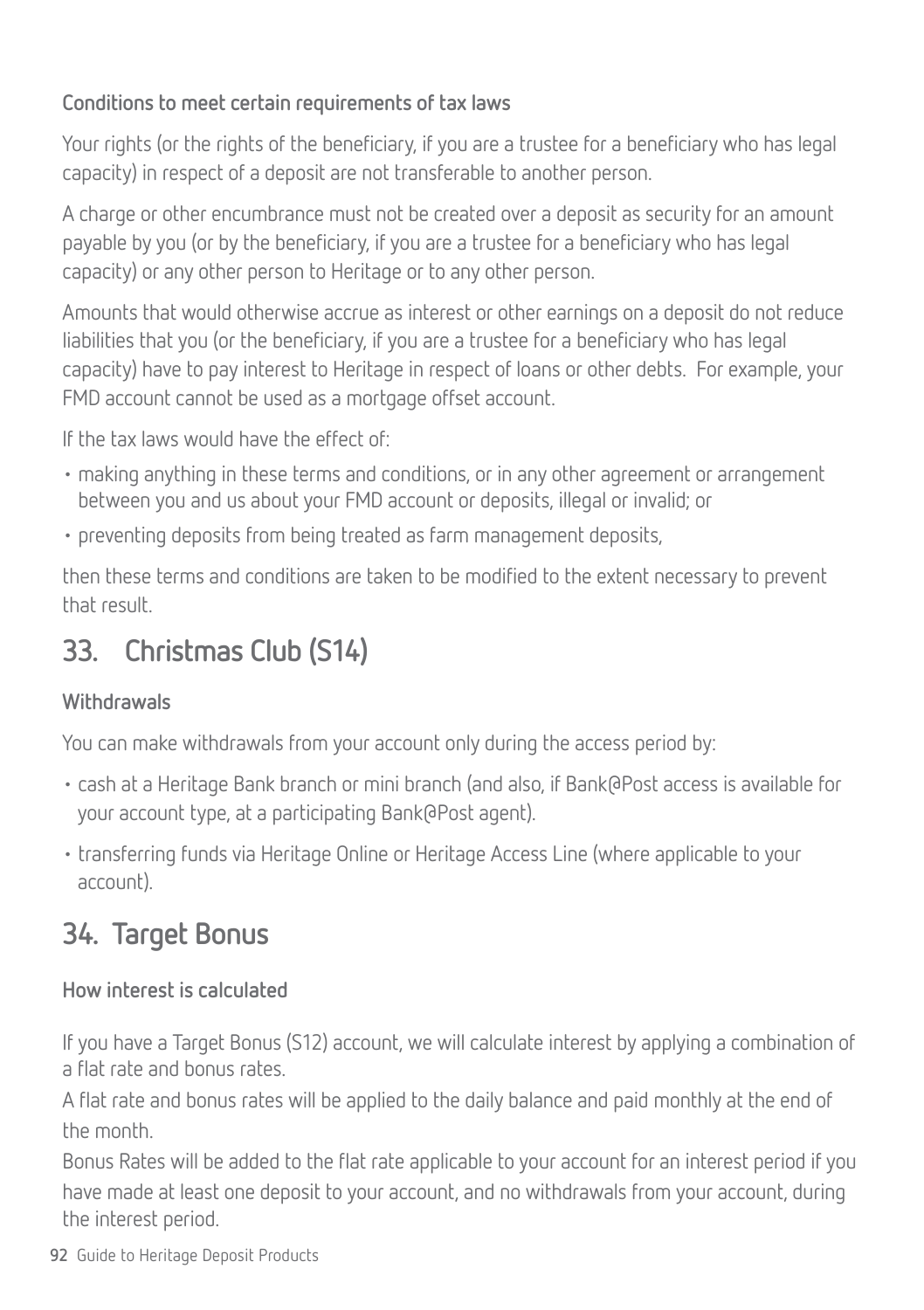# **HERITAGE CREDITS TERMS AND CONDITIONS**

### **1. What is Heritage Credits?**

### **Heritage Credits is Heritage's loyalty and rewards program.**

Heritage Credits is a program to promote the use of the services offered by Heritage. By using Heritage services, you can be allocated credits and then use the credits to receive benefits (such as by using the credits as payment or part payment for rewards).

### **2. About these terms and conditions**

These terms and conditions govern Heritage Credits, and are separate from the **HERITAGE DEPOSIT PRODUCTS TERMS AND CONDITIONS** which are also contained in this Guide.

You are treated as having agreed to these terms and conditions if you participate or seek to participate in Heritage Credits in any way. This includes if you ask for a redemption.

We have set out below some important terms that are used in these terms and conditions. Alongside each term is an explanation of what it means.

| bonus credits            | see condition 6                                                                                                                                                                                                    |
|--------------------------|--------------------------------------------------------------------------------------------------------------------------------------------------------------------------------------------------------------------|
| bonus partner            | a retailer, merchant or business that has an agreement with the<br>program manager under which qualifying members can earn<br>bonus credits for a limited time based on specific cumulative<br>spending thresholds |
| credits                  | see condition 5                                                                                                                                                                                                    |
| credits account          | a record kept by the program manager of the credits you have<br>earned and which are available to you                                                                                                              |
| Heritage                 | Heritage Bank Limited ABN 32 087 652 024                                                                                                                                                                           |
| <b>Heritage Credits</b>  | see condition 1                                                                                                                                                                                                    |
| Heritage Credits website | Login to Online banking which is located at<br>www.heritage.com.au click on "Services" then on the drop down<br>menu select "Rewarding you" or any other Online location we or<br>the program manager specify      |
| program manager          | Mastercard Loyalty Solutions Australia Pty Ltd<br>ABN 49 002 693 656 or any other person Heritage appoints to<br>manage Heritage Credits from time to time                                                         |
| promotional credits      | see condition 7                                                                                                                                                                                                    |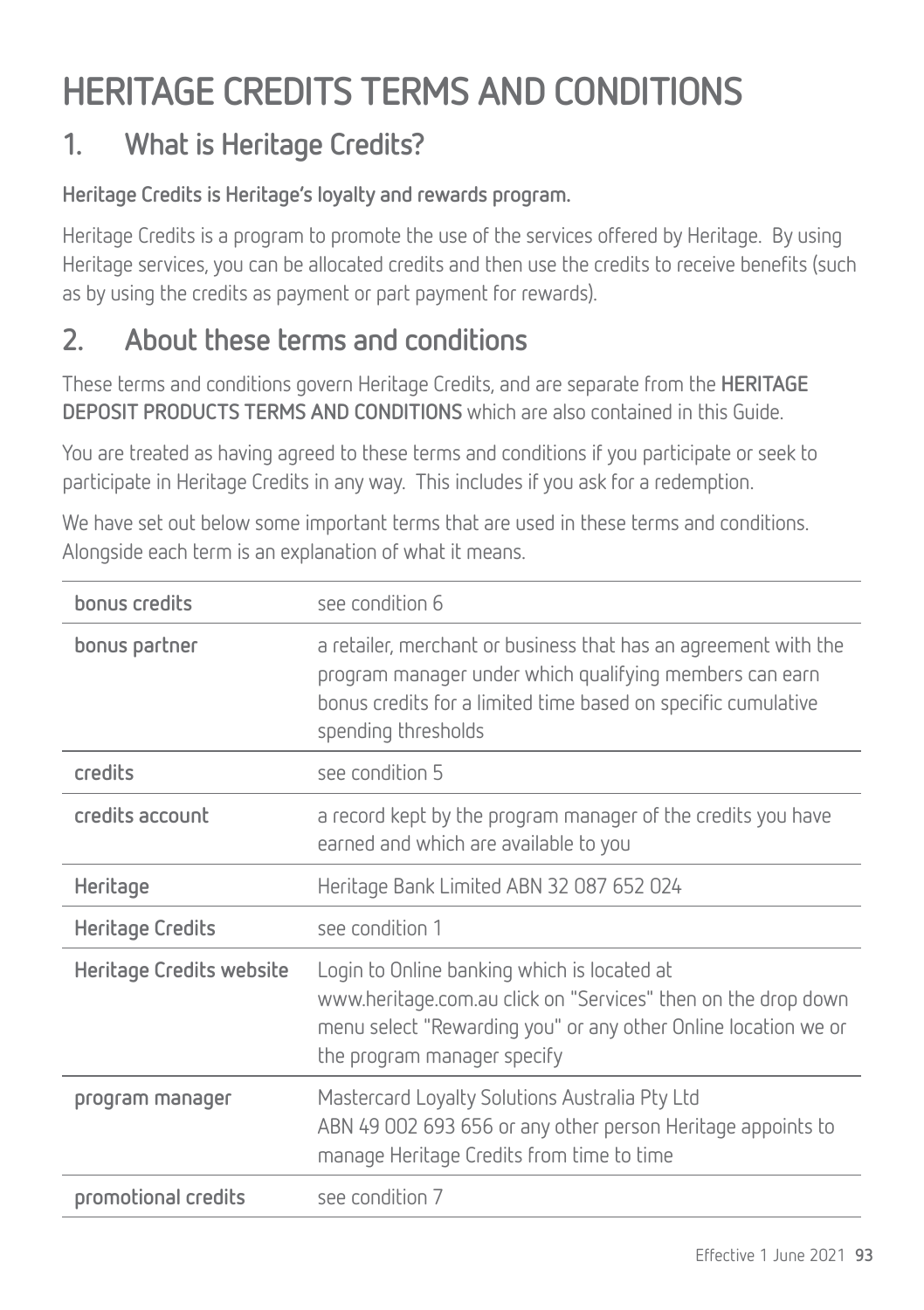| qualifying member   | see condition 3                                                                                                                                                                                                                                                                                                                                                               |
|---------------------|-------------------------------------------------------------------------------------------------------------------------------------------------------------------------------------------------------------------------------------------------------------------------------------------------------------------------------------------------------------------------------|
| qualifying purchase | a debit purchase transaction (not including transactions for<br>cash advances, interest charges, credit fees and charges,<br>disputed transactions, foreign exchange purchases, travellers<br>cheques, credit card payments, gambling chip purchases, bill<br>payments using BPAY® or utility bills paid over the counter at a<br>financial institution or Bank@Post outlet,) |
| redeem              | to perform a redemption                                                                                                                                                                                                                                                                                                                                                       |
| redemption          | see condition 11                                                                                                                                                                                                                                                                                                                                                              |
| redemption partner  | a person or business who agrees with the program manager to<br>supply rewards                                                                                                                                                                                                                                                                                                 |
| reward              | see condition 11                                                                                                                                                                                                                                                                                                                                                              |
| reward voucher      | a voucher issued to you when you redeem credits which entitles<br>you (subject to the expiry of the voucher and your satisfying<br>any terms and conditions on which the voucher is issued) to<br>obtain rewards when you present the voucher to the relevant<br>redemption partner                                                                                           |
| we/us/our           | Heritage                                                                                                                                                                                                                                                                                                                                                                      |
| within terms        | means:                                                                                                                                                                                                                                                                                                                                                                        |
|                     | for a credit card, home loan, personal loan or business loan<br>account with Heritage - the account has no payments in<br>arrears for 90 days or more; and                                                                                                                                                                                                                    |
|                     | for a savings, access or term deposit account with Heritage -<br>the account is not overdrawn; and                                                                                                                                                                                                                                                                            |
|                     | for any sort of account with Heritage $-$ you are not in breach of<br>the terms and conditions governing the account                                                                                                                                                                                                                                                          |
| you                 | a member of Heritage                                                                                                                                                                                                                                                                                                                                                          |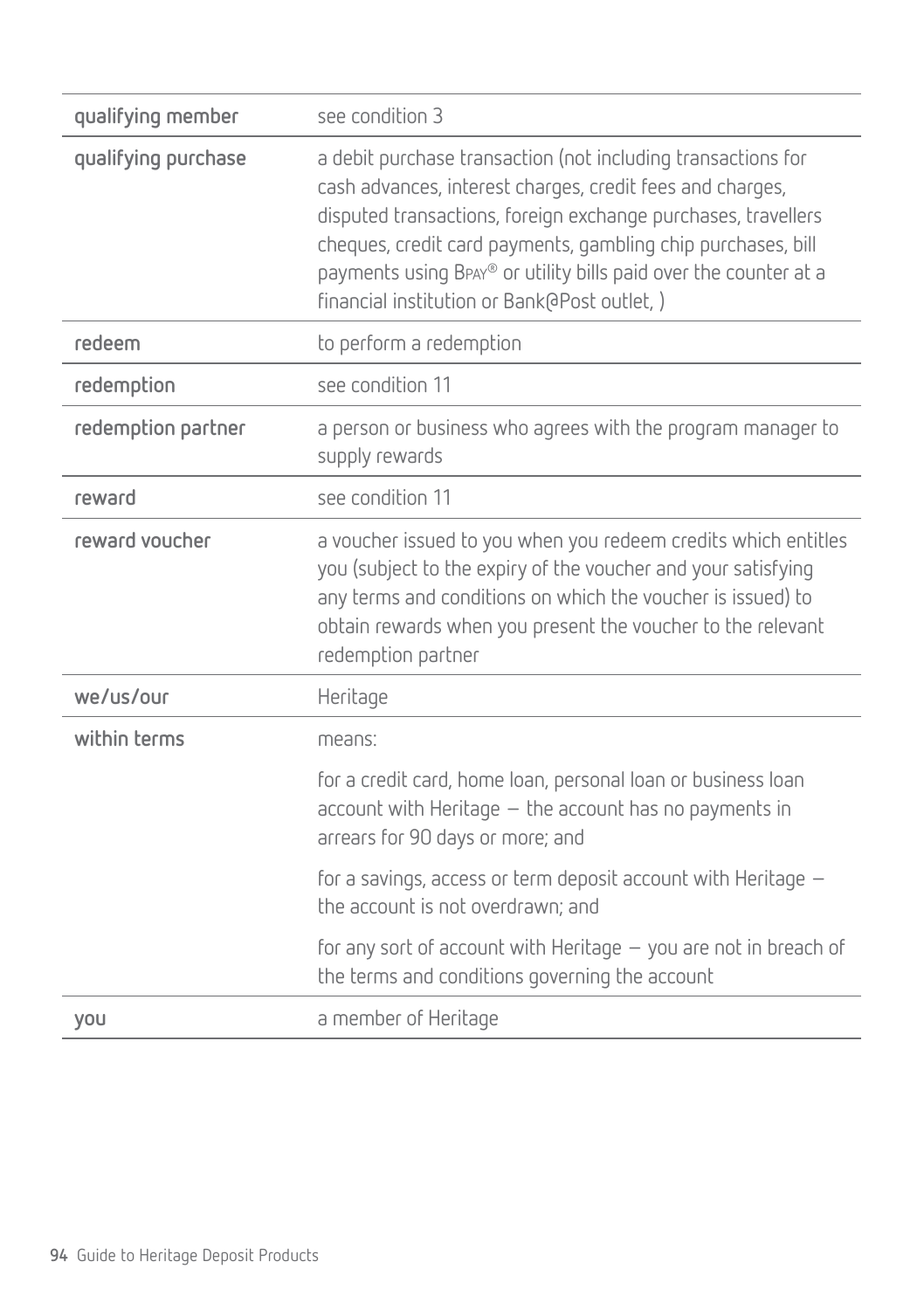# **3. Who is a qualifying member?**

To earn credits in Heritage Credits, you need to be a qualifying member.

You will be a **qualifying member** if you satisfy the following:

- $\boxtimes$  You are a member of Heritage.
- You are the account holder for:
	- a Heritage Visa Platinum credit card account; or
	- a Heritage Visa Classic (excluding My First Credit Card) credit card account; or
	- a Heritage Visa Gold (With Rewards) credit card account (no longer offered);
	- accounts with Heritage falling within at least three of the six account classes listed below.

| <b>ACCOUNT CLASSES</b>  |                        |
|-------------------------|------------------------|
| Savings/access accounts | Personal loan accounts |
| Term deposit accounts   | Credit card accounts   |
| Home loan accounts      | Business Ioan accounts |

 $\boxtimes$  The account (or each of the accounts) making you a qualifying member is being operated within terms.

If you are a qualifying member but you don't want to participate in Heritage Credits, you can ask us to exclude you from participating.

# **4. If you stop being a qualifying member**

You will stop being a qualifying member if you cease to meet all the conditions to be a qualifying member (see condition 3). You will not earn credits if you stop being a qualifying member, unless and until you again meet all the conditions to be a qualifying member.

If you stop being a qualifying member due to ceasing to be a member of Heritage, any credits you had will be forfeited and will no longer be available to you.

If you stop being a qualifying member for any other reason, your status as a qualifying member will be restored if subsequently you again meet all the conditions to be a qualifying member.

Condition 21 explains what happens if you die.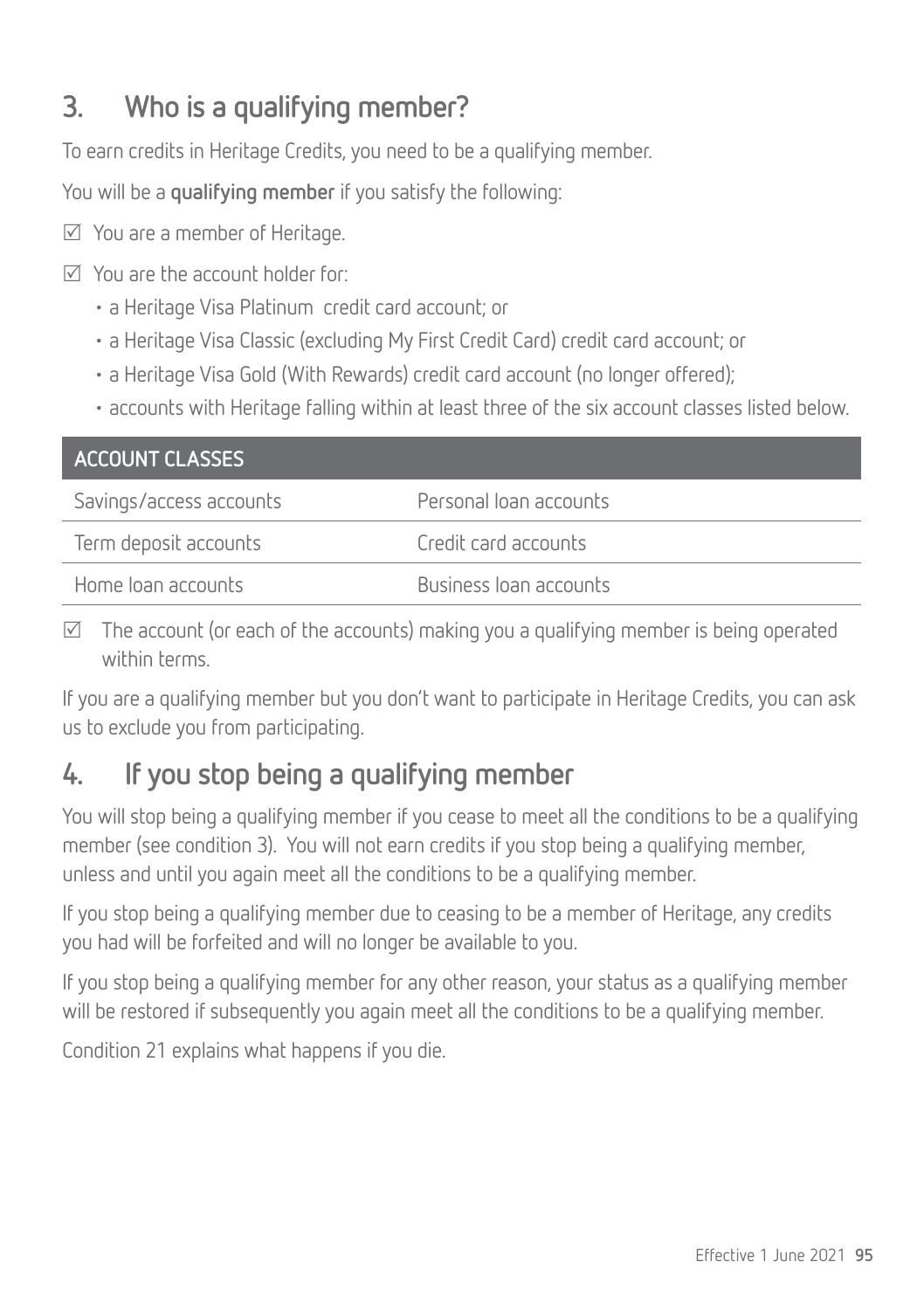# **5. Earning credits**

While you are a qualifying member, you will earn **credits**.

If you are the account holder for an account with Heritage listed in the following table, you will earn credits as summarised in the table below.

| <b>ACCOUNT TYPE</b>                                                              | <b>CIRCUMSTANCES</b>                                                             | <b>CREDITS</b>                                                 |
|----------------------------------------------------------------------------------|----------------------------------------------------------------------------------|----------------------------------------------------------------|
| Heritage Visa Platinum credit<br>card account                                    | Qualifying purchases during<br>a month of \$1,500 or more                        | 3 credits for each whole<br>\$1,500 of qualifying<br>purchases |
| Heritage Visa Classic<br>(excluding My First Credit<br>Card) credit card account | Qualifying purchases during<br>a month of \$1,300 or more                        | 1 credit for each whole<br>\$1,300 of qualifying<br>purchases  |
| Heritage Visa Gold (With<br>Rewards) credit card account<br>(no longer offered)  | Qualifying purchases during<br>a month of \$1,400 or more                        | 2 credits for each whole<br>\$1,400 of qualifying<br>purchases |
| Any Heritage account                                                             | Your Heritage membership<br>reaches 8 year anniversary<br>or a later anniversary | 3 credits                                                      |
|                                                                                  | Your Heritage membership<br>reaches 5, 6 or 7 year<br>anniversary                | 2 credits                                                      |
|                                                                                  | Your Heritage membership<br>reaches 2, 3 or 4 year<br>anniversary                | 1 credit                                                       |

Your eligibility for credits that are based on transactions during a month is tested at the end of each calendar month, on the basis of the total transactions or minimum account balance during that calendar month.

The program manager may not instantly record credits that you have earned. There will be a posting time of up to 8 weeks before the program manager will record the credits in your credits account.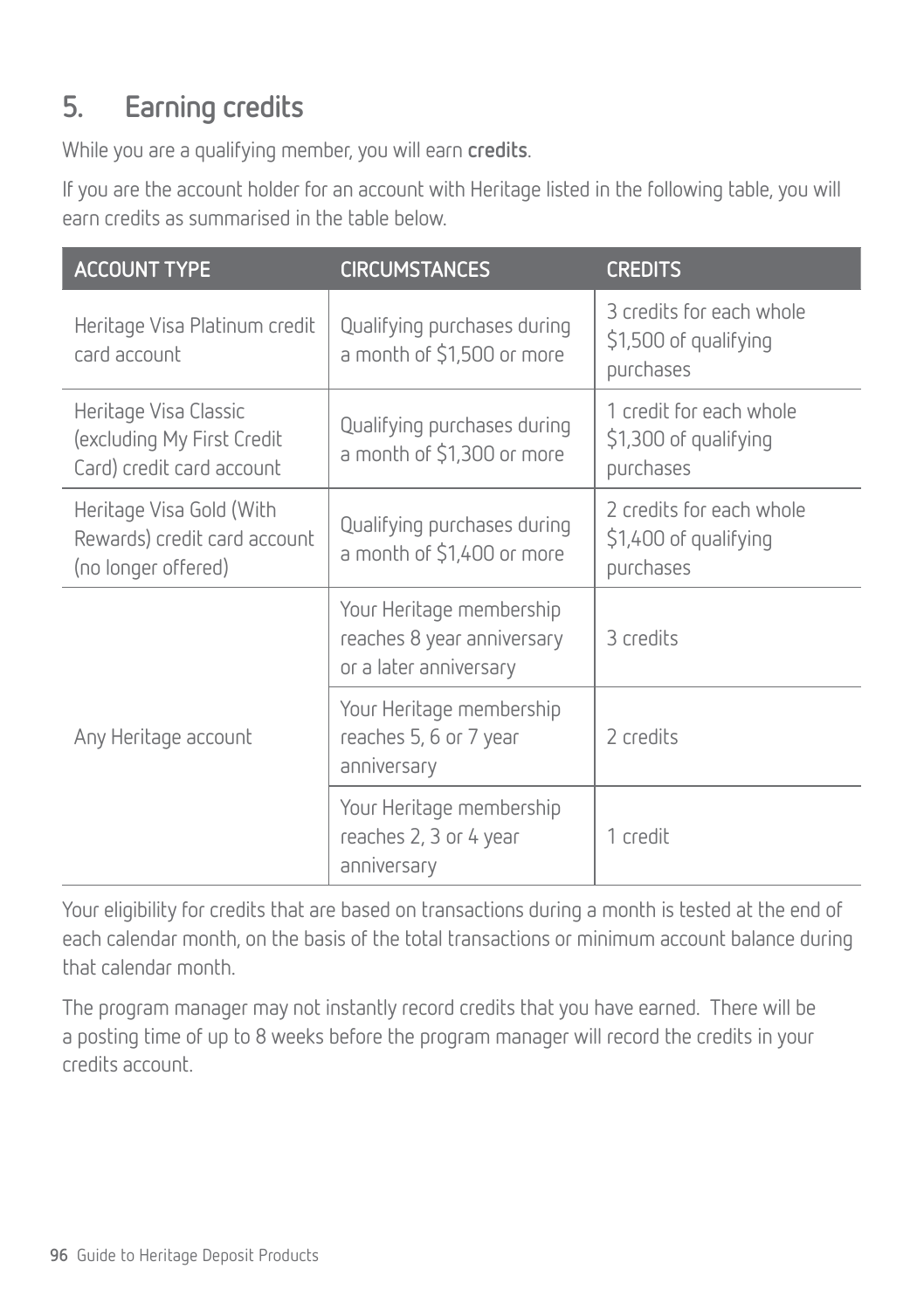# **6. Earning bonus credits**

You may be able to earn credits when you transact with bonus partners. These are called **bonus credits**. Bonus credits can be earned only for limited periods of time and according to terms and conditions applying specifically to them.

Heritage and the program manager will give you information from time to time about how you can earn bonus credits.

Bonus credits are allocated to you on the condition that the bonus partner concerned pays the program manager for those bonus credits, according to the terms of an agreement between the program manager and the bonus partner.

# **7. Earning promotional credits**

You may be able to earn credits as a result of performing transactions on your Heritage accounts or from using Heritage's services. These are called **promotional credits**. Promotional credits can be earned only for limited periods of time and according to terms and conditions applying specifically to them.

Heritage and the program manager will give you information from time to time about how you can earn promotional credits.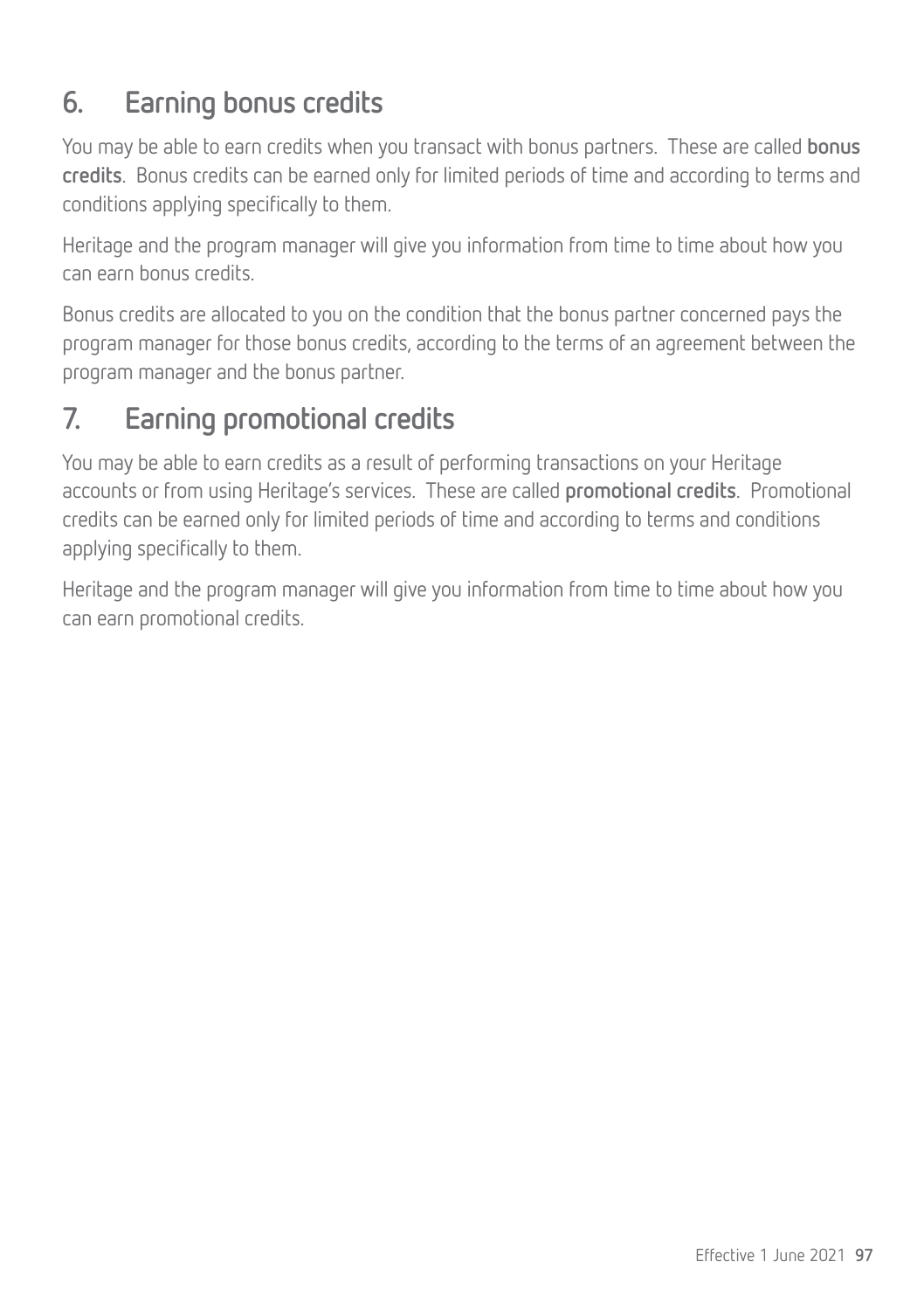# **8. Adjustment and reversal of credits**

Credits which are recorded in your credits account as earned or available can be adjusted or reversed in the circumstances described below.

| <b>CIRCUMSTANCES</b>                                                                                                                                                                                                                                                                                                                                                                   | HOW THE CREDITS CAN BE<br><b>ADJUSTED OR REVERSED</b>                                                                               |
|----------------------------------------------------------------------------------------------------------------------------------------------------------------------------------------------------------------------------------------------------------------------------------------------------------------------------------------------------------------------------------------|-------------------------------------------------------------------------------------------------------------------------------------|
| Credits have been recorded due to, or partly due to, a<br>qualifying purchase which is reversed or for which Heritage<br>credits an amount to your Heritage Visa Platinum or Heritage<br>Visa Classic (excluding My First Credit Card) or Heritage Visa<br>Gold (With Rewards) (no longer offered) credit card account<br>(for example, because of a disputed or refunded transaction) | The credits can be adjusted<br>or reversed so that it is as<br>if the qualifying purchase<br>concerned had never<br>occurred at all |
| Credits have been recorded due to, or partly due to, a<br>qualifying purchase which happened through the use of a<br>Heritage Visa card which had been lost or stolen                                                                                                                                                                                                                  | The credits can be adjusted<br>or reversed so that it is as<br>if the qualifying purchase<br>concerned had never<br>occurred at all |
| Bonus credits have been recorded due to, or partly due to,<br>a transaction with a bonus partner which is reversed or<br>refunded                                                                                                                                                                                                                                                      | The bonus credits can be<br>adjusted or reversed so that<br>it is as if the transaction<br>concerned had never<br>occurred at all   |
| Bonus credits have been recorded but the bonus partner<br>concerned does not pay the program manager for the bonus<br>credits according to the terms of an agreement between the<br>program manager and the bonus partner                                                                                                                                                              | The bonus credits can be<br>reversed                                                                                                |
| Credits have been recorded by mistake (for example, if a<br>number of credits exceeding the number you have earned<br>under these terms and conditions has been shown as earned<br>and available)                                                                                                                                                                                      | The credits can be adjusted<br>or reversed to correct the<br>mistake                                                                |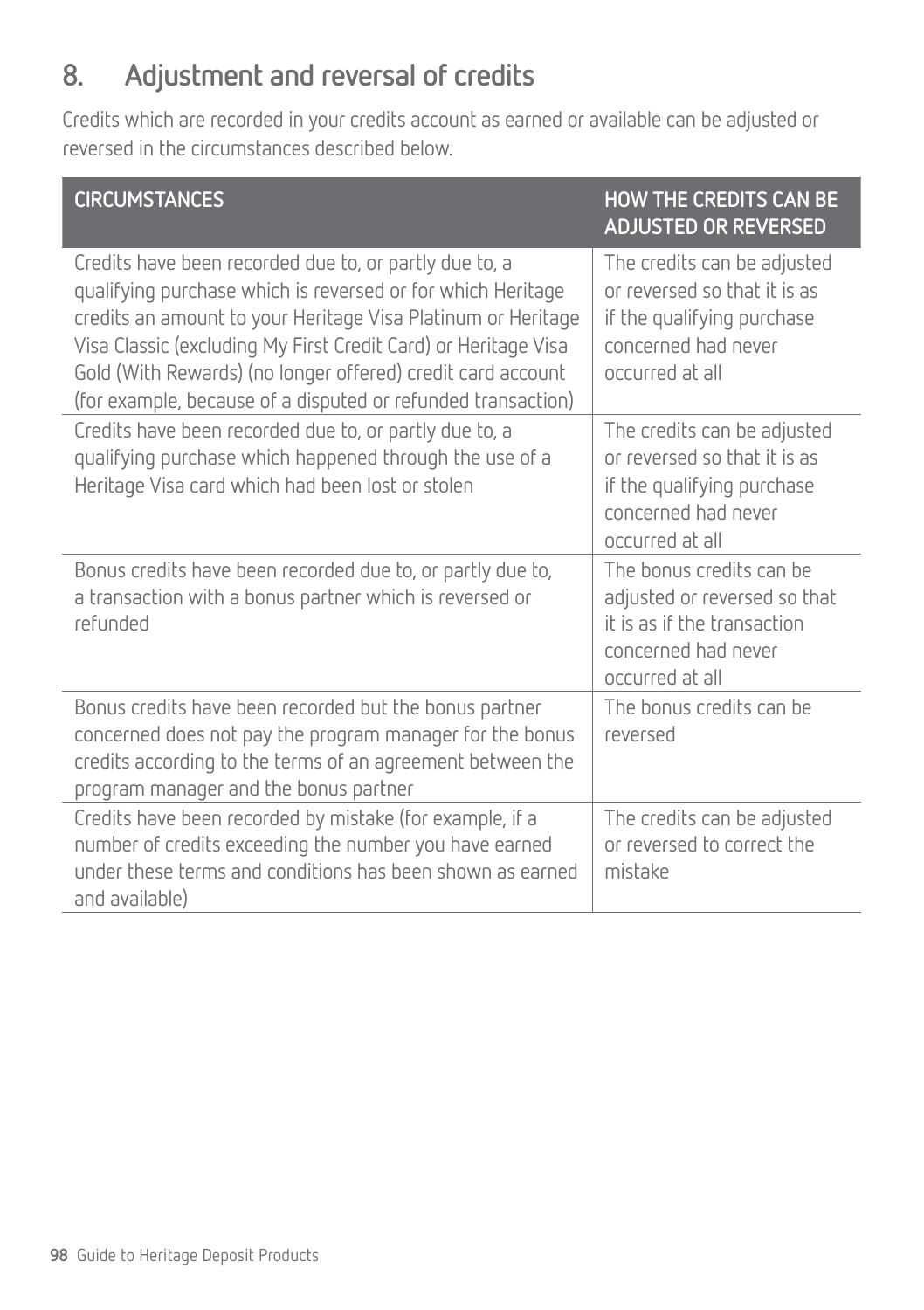# **9. Expiry of credits**

You must redeem credits within 3 years after 31 December in the year in which the program manager first records them in your credits account, otherwise they will expire and will no longer be available to you.

For example, credits first recorded in your credits account in July 2014 will expire on 31 December 2017 and will no longer be available after then.

### **10. Keeping track of your credits**

It is your responsibility to keep track of your credits.

To access this information through the Heritage Credits website, you need to be a registered user of Heritage Online internet banking.

If you do not use the Heritage Credits website, you can find out how many credits you have earned and are available to you, by contacting our Contact Centre. You can do this by:

```
Phone: 13 14 22 (option 8)
Mail: PO Box 190
      Toowoomba Qld 4350
```
If you think there is a mistake in how Heritage or the program manager has recorded the credits in your credits account, you will have 30 days from the date that the program manager recorded those credits to prove to the program manager that there is a mistake.

Therefore, it is strongly recommended that you regularly keep track of the credits recorded in your credits account.

# **11. Redeeming credits**

You can exchange credits for products or services called **rewards**. When you do this, it is called a **redemption** of the credits.

The following rules applying to the redemption of credits:

- You can only ask for a redemption when you have at least 5 credits which are shown in your credits account as having been earned and available to you when you ask for the redemption, whether or not you are a qualifying member at the time.
- However, you are not eligible to redeem if any of your accounts with Heritage is not being operated within terms or if you are not a member of Heritage.
- You must use at least 5 credits in the redemption.
- You cannot pool or combine your credits with anyone else's credits in a redemption.
- You need to apply to the program manager for the redemption and follow any procedures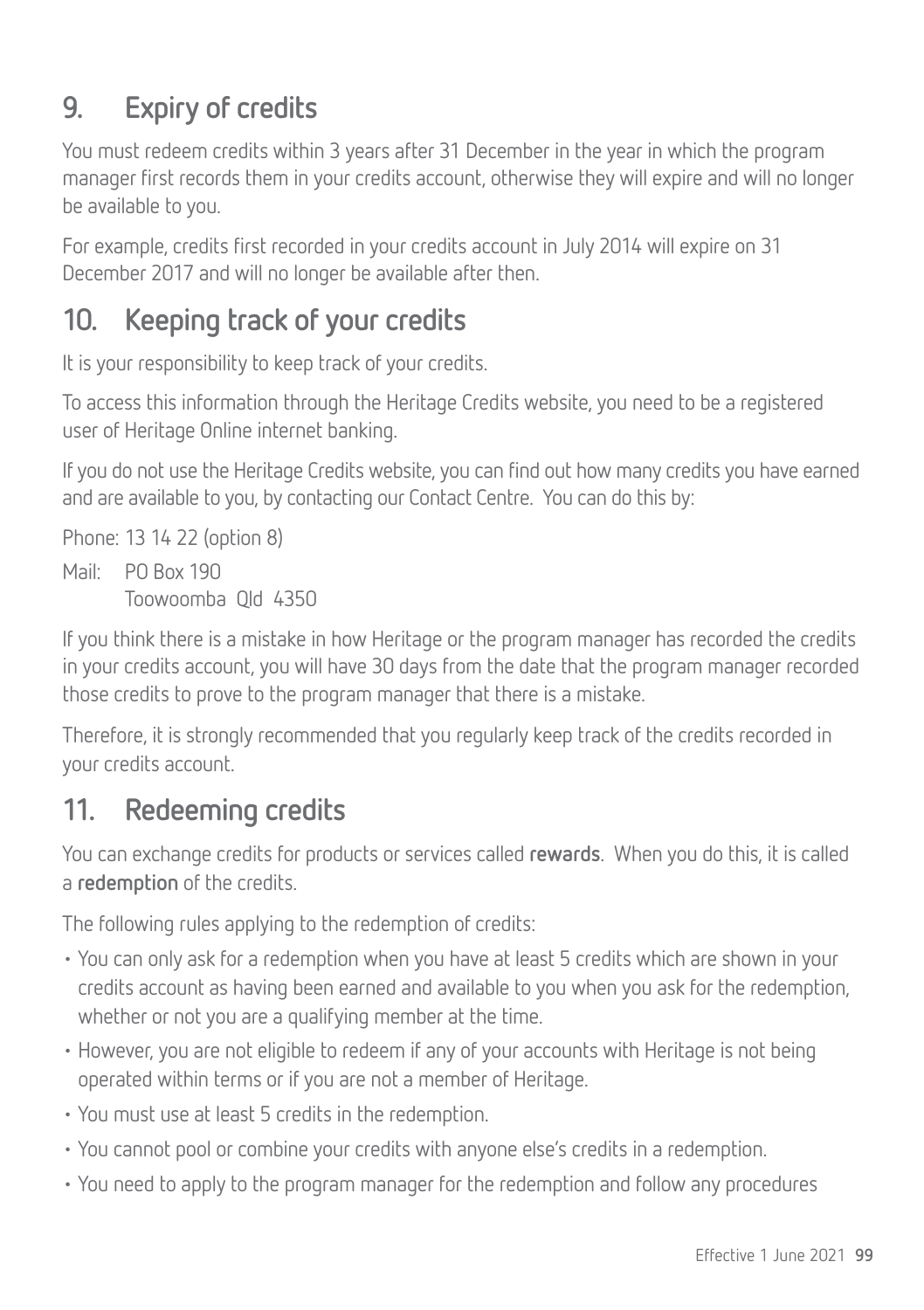required by the program manager. This might mean, for example, that you need to satisfy the program manager that you are who you say you are.

- When you ask for a redemption, you select a reward. You can only select a reward offered by the program manager during any availability period shown in the offer for that reward (or rewards generally) and if you satisfy any conditions shown in the offer for that reward (or rewards generally). The program manager will allocate a number of credits which can be exchanged for each reward that is available.
- Rewards are subject to availability and there may be limitations on how many of a particular reward that the redemption partner will supply to people who are enrolled in Heritage Credits.
- There are two types of redemptions.
- A **Credits Only** redemption is when you select a reward in exchange for credits only. In a Credits Only redemption, you can only select a reward which has a number of credits allocated which is equal to or less than the number of credits which are recorded in your credits account as having been earned and available to you when you ask for the redemption.
- A **Credits+Pay** redemption is when you select a reward in exchange for credits and top up the redemption of credits with a credit card payment (minimum \$5) to the program manager. Credits+Pay redemptions cannot be used for all rewards. Credits+Pay redemptions are only available for the rewards that the program manager specifies.
- Whenever there is a redemption of credits, the program manager will deduct the number of credits exchanged for the reward and those credits will no longer be available to you.
- If a reward you selected in a redemption cannot be delivered to you for any reason, the program manager can cancel your selection and will let you know that this has occurred. You will then be able to substitute the selected reward for a different reward that you could otherwise have selected for the same number of credits as were allocated to the originally selected reward.
- If a reward is a reward voucher or is given to you in the form of a reward voucher, the reward voucher will be subject to an expiry date before which you will need to satisfy any conditions specified by the redemption partner in order to receive the benefit of the reward voucher. If you do not, the reward voucher will expire on the expiry date and you cannot get back the credits exchanged for the reward voucher.
- All rewards are offered and supplied subject to any terms and conditions of the redemption partner concerned.
- Heritage and the program manager are not liable to you if a reward is to be provided by a redemption partner who does not provide the reward. Heritage and the program manager may assist you in that case but do not have any obligation to do so.
- You should normally allow up to 28 days for the program manager to process a redemption request.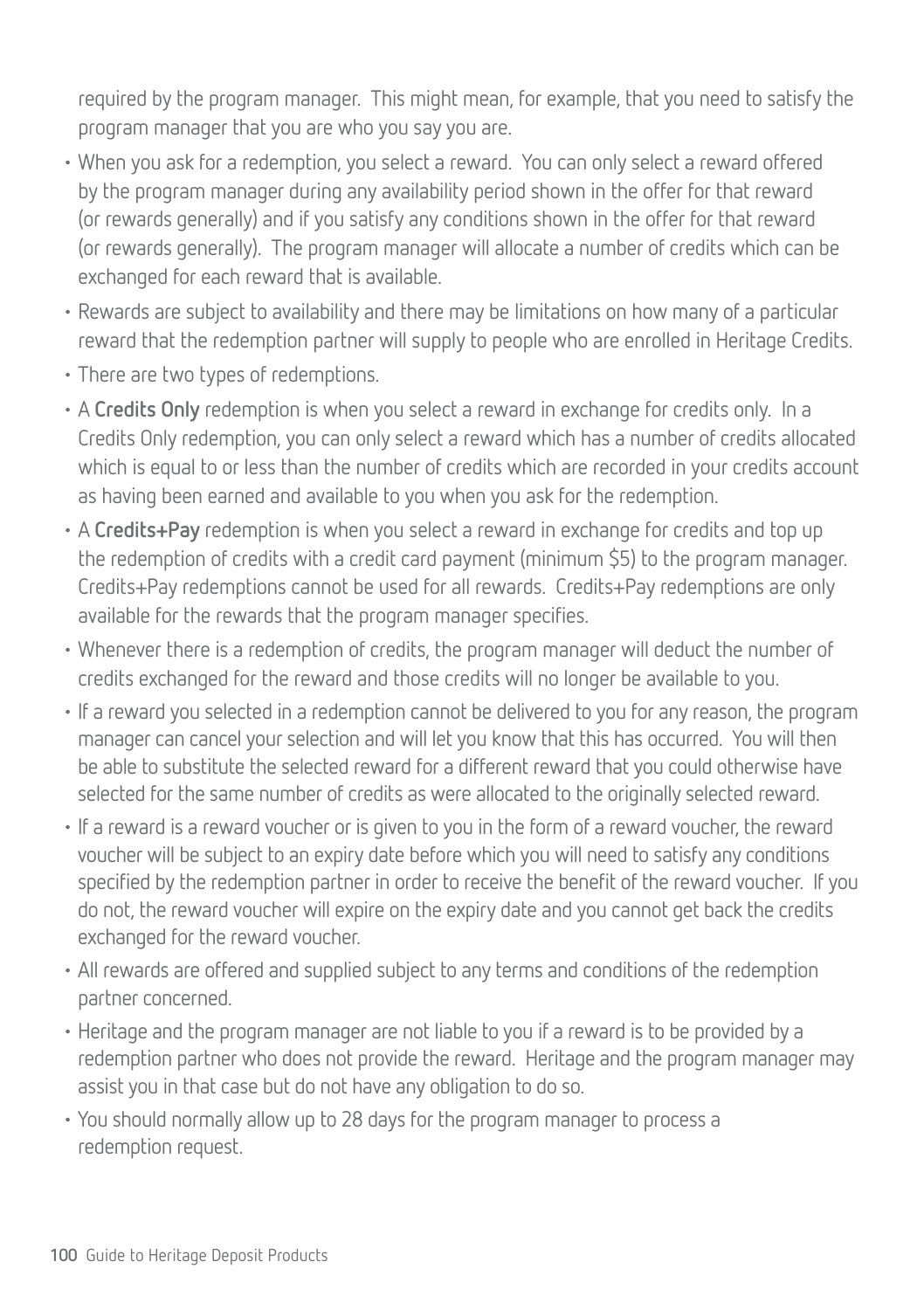### **12. Status of credits and rewards**

Credits exist only for the purposes of Heritage Credits.

Credits have no monetary value and cannot be exchanged for or converted to cash. They are not property.

You cannot swap credits for cash, swap rewards for credits, take cash instead of a reward, cancel a request for a redemption, return or exchange a redeemed reward or transfer your credits to someone else.

# **13. Complaints**

You should notify the program manager immediately in writing if you have a complaint about Heritage Credits. Include with the written notice a readable copy of the relevant sales receipt (if applicable) or other evidence to support your complaint.

The program manager will investigate your complaint and respond to you. The response will tell you the program manager's findings or that more time is needed to investigate the complaint. If more time is needed, the program manager will tell you its findings as soon as the investigation is complete.

If the program manager asks you for information to help investigate your complaint, you will need to give that information or else the program manager can stop investigating the complaint.

The decision of the program manager is final and no correspondence will be entered into. Heritage acts only as an intermediary in relation to Heritage Credits and has no control over the handling of complaints by the program manager.

# **14. Administration of Heritage Credits**

Heritage will give the program manager any personal information about you and transaction details relating to your accounts with Heritage that are necessary for the program manager to allocate credits, organise redemptions and generally manage Heritage Credits.

You authorise Heritage, the program manager and the agents and contractors for Heritage and the program manager to:

- seek access to, collect and use that information; and
- disclose that information among themselves, for the above purposes.

# **15. Cancellation of Heritage Credits**

Heritage can cancel Heritage Credits at any time.

If it does so, Heritage or the program manager will notify you of the cancellation. Heritage Credits will continue to operate for 90 days from the notification for the purpose of redemptions but you will not earn any more credits.

At the end of the 90 days, your credits will expire and will no longer be available to you.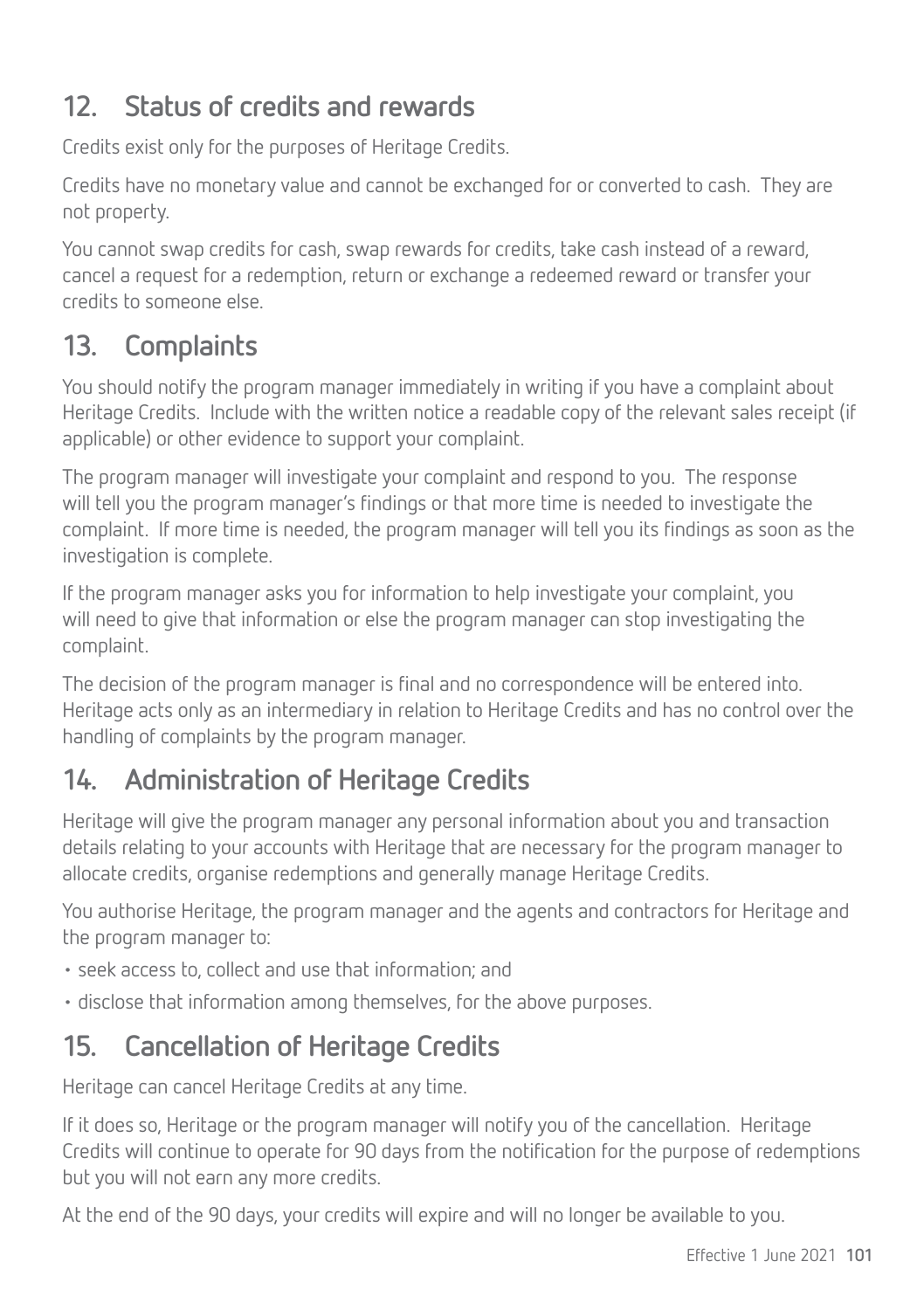# **16. Changes to Heritage Credits**

Heritage can change these terms and conditions at any time, including by abolishing terms and conditions or bringing in new terms and conditions.

Heritage and the program manager can make other changes affecting Heritage Credits at any time. Those changes can include changes about the availability of rewards or the credits allocated to particular rewards.

Heritage and the program manager do not need to notify you of a change to the terms and conditions or another change affecting Heritage Credits. You can ask Heritage or the program manager for a current copy of the terms and conditions governing Heritage Credits at any time.

### **17. Communications and notifications**

You should contact the program manager with any enquiries concerning the administration of Heritage Credits. You can do this by:

Phone: 13 14 22 (option 8)

Mail: PO Box 190 Toowoomba Qld 4350

Heritage and the program manager can communicate with you by using any address, phone number, fax number, email address or other contact point shown on Heritage's records for you, and the program manager can send rewards and reward vouchers to you at any address shown on Heritage's records for you. You therefore need to advise Heritage promptly if any of those details change, and follow any procedures required by Heritage to update those details.

A notification under these terms and conditions can be given to you by any of those methods. In addition, if a notification under these terms and conditions does not affect just you, we or the program manager can do the notification by:

- publishing it in a notice or advertisement in a major daily newspaper distributed in Queensland or Australia; or
- placing it on our website (heritage.com.au)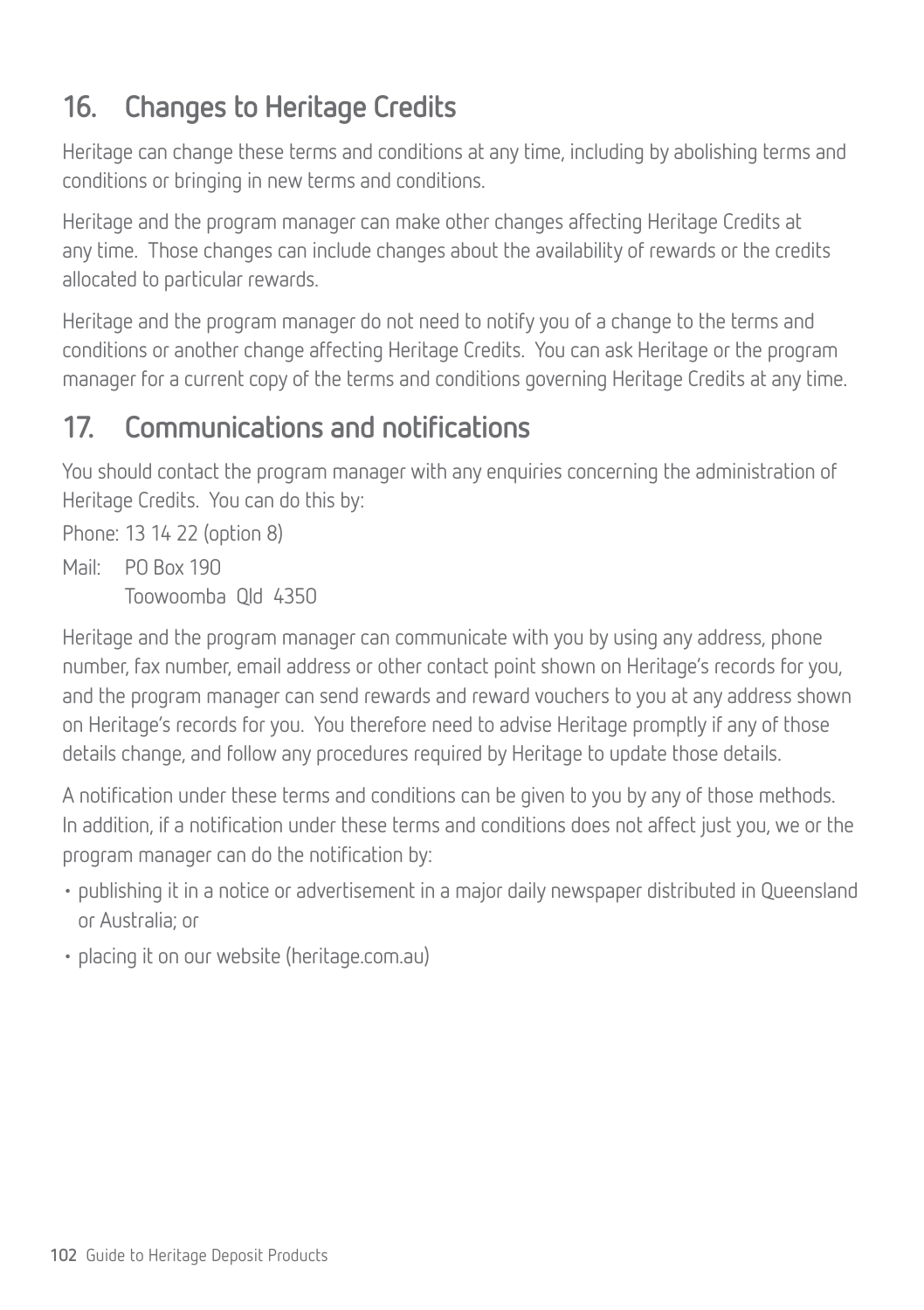### **18. Liabilities, responsibilities and disclaimers**

Heritage and the program manager do not manufacture or supply rewards. Rewards are manufactured and supplied by the redemption partner concerned. Neither Heritage nor the program manager has any direct control over the manufacture or supply of rewards.

Heritage will exercise due care and skill to get the program manager to manage your enrolment and participation in Heritage Credits according to these terms and conditions.

Otherwise, as far as the law allows, Heritage and the program manager:

- give no warranties or promises with respect to type, quality, standard or fitness or suitability for any purpose of rewards; and
- disclaim all liabilities for negligence and breach of terms implied by law; and
- do not accept any liability with respect to property damage, death, injury or any consequential loss arising from the supply or non-supply of a reward or from the loss, theft or destruction of a reward; and
- are not liable for any circumstances which are beyond Heritage's or the program manager's reasonable control or for their consequences.

If Heritage or the program manager is liable for breach of any term, condition, warranty or representation implied by law or arising from these terms and conditions, then as far as the law allows, Heritage or the program manager limits that liability to:

- in the case of earning credits providing the credits again; or
- in the case of a reward giving you the required number of credits to enable you to redeem the reward again,

and Heritage or the program manager will not be responsible for any other losses such as indirect or consequential losses.

You must address warranty claims relating to a reward to the manufacturer or redemption partner.

If a reward is destroyed, lost or stolen it cannot and will not be replaced.

It is your responsibility to determine the tax impact on you for receiving credits and rewards. Heritage does not accept any responsibility for any tax liability you may incur from participating in Heritage Credits.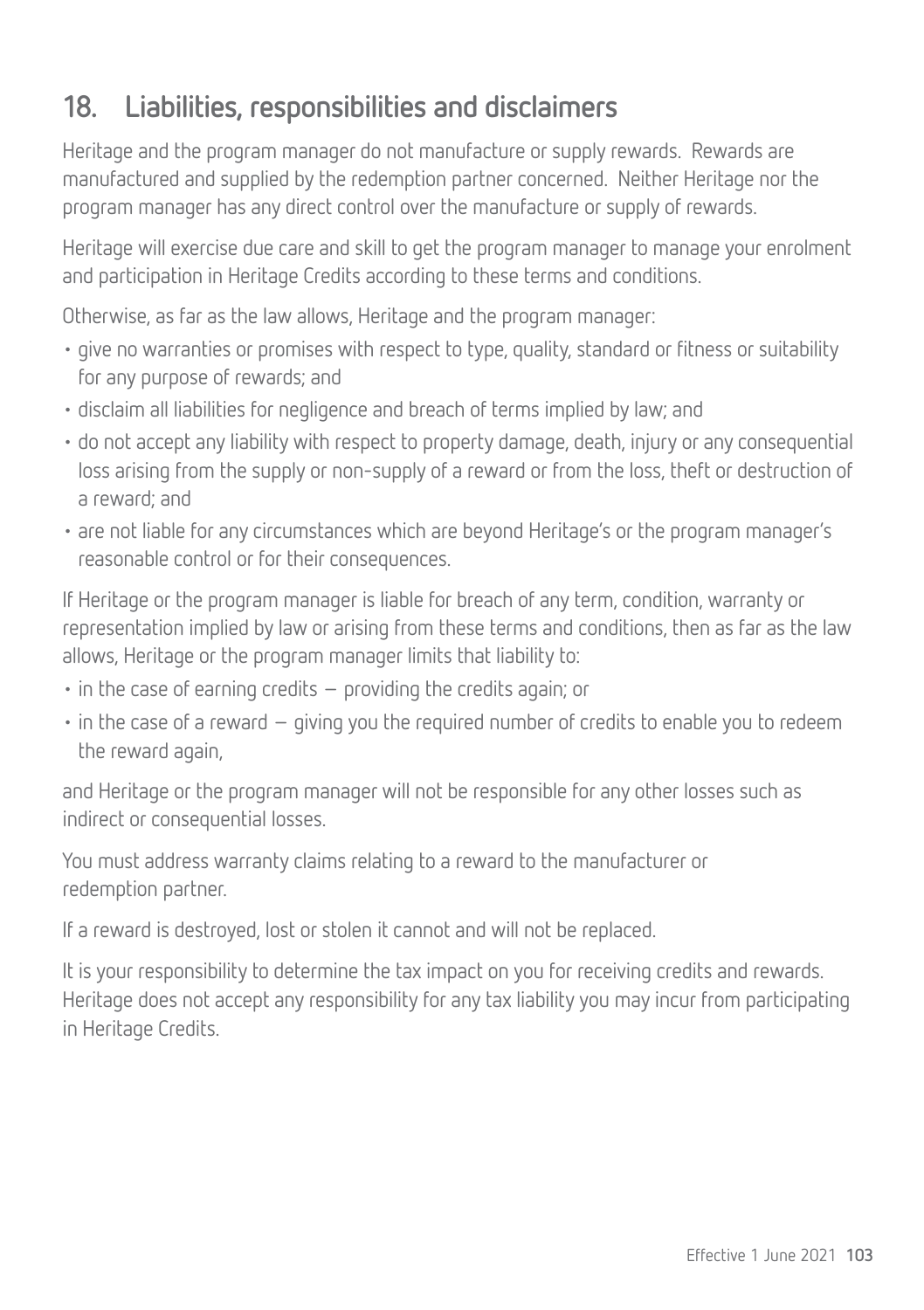# **19. Privacy**

Heritage has a privacy policy which is available in brochure format or can be accessed on our website at heritage.com.au by clicking on the 'Privacy Policy' link at the bottom of the page.

By becoming a member of Heritage and participating in Heritage Credits, you consent to the collection, use, disclosure and handling of your personal information as contemplated by Heritage's Privacy Policy. That will include the disclosure of your personal information to the program manager and rewards partners as necessary for the purpose of operating Heritage Credits.

### **20. Relationship of Heritage Credits to your accounts**

Heritage Credits is not part of any other financial product under which you have an account with Heritage.

These terms and conditions are independent of and separate to the terms and conditions or credit contract governing any account with Heritage.

The cancellation of Heritage Credits or a change to these terms and conditions will not, by itself, have the effect of terminating or varying the terms and conditions or credit contract governing any account with Heritage.

The termination or variation of the terms and conditions or credit contract governing any account with Heritage will not, by itself, have the effect of cancelling Heritage Credits or changing these terms and conditions except as set out in these terms and conditions.

If you are treated as a qualifying member or allowed to redeem under Heritage Credits, that does not of itself mean that Heritage has agreed or admitted for any other purpose that you meet the requirements to be a qualifying member or to redeem.

For example, if you have a dispute with Heritage about any of your accounts or your membership with Heritage, you cannot argue that:

- you are a member of Heritage; or
- your accounts are being operated, or have at any previous time been operated, within terms,

just because you are being, or have been, treated as a qualifying member or allowed to redeem under Heritage Credits.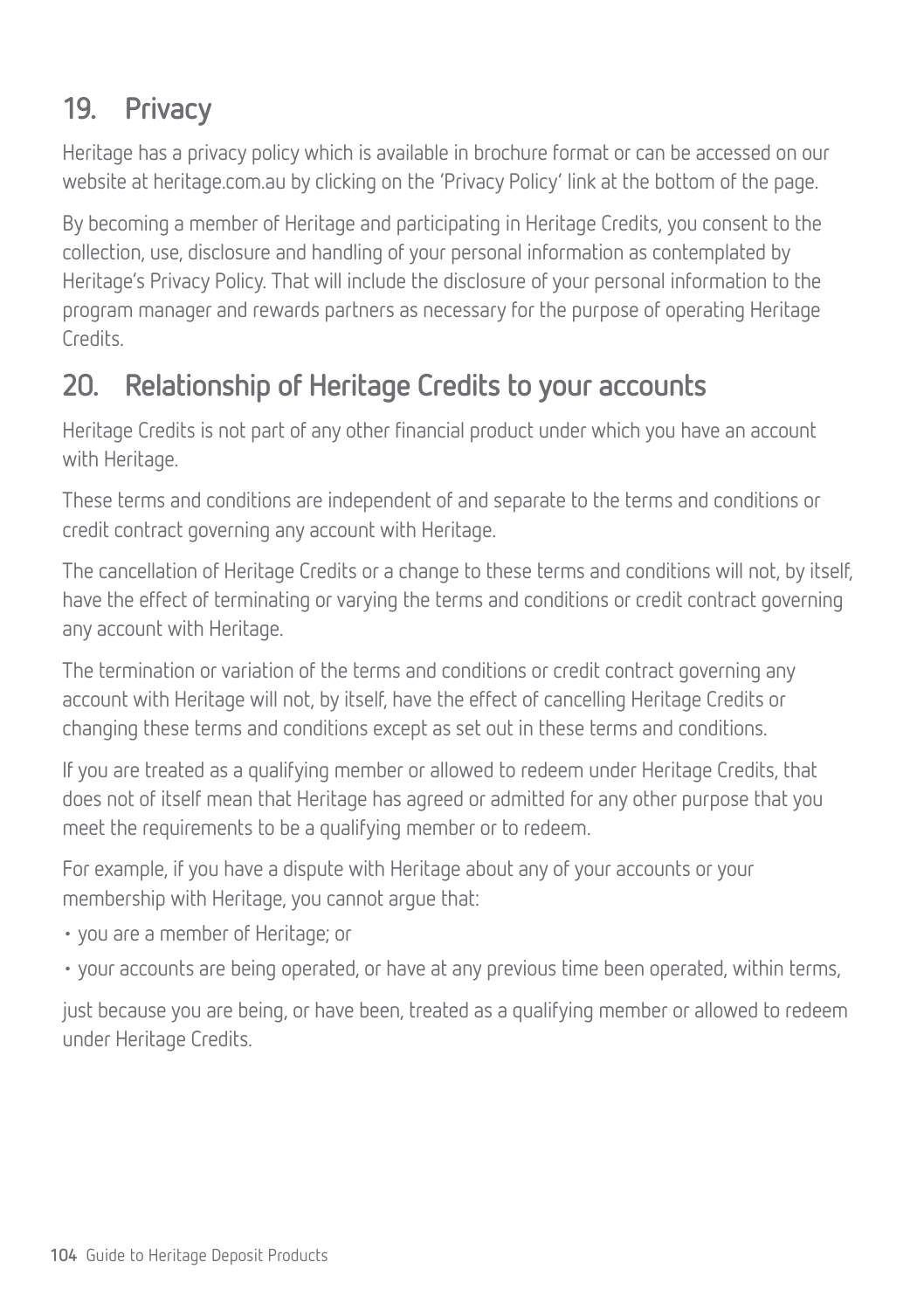# **21. If you die**

If your Heritage membership is in a single name and you die, your estate will have a grace period of 90 days. The grace period starts when you die (although we or the program manager may agree to defer it starting until we or the program manager are notified of your death). During the grace period, the personal representatives of your estate can ask for a redemption if you are otherwise eligible under these terms and conditions. Your estate will not be regarded as a qualifying member after you die.

Your estate will not be able to ask for a redemption after the grace period has expired.

# **22. Other matters**

You cannot transfer any of your rights under Heritage Credits.

Heritage can transfer its rights and obligations under Heritage Credits and these terms and conditions at any time without your consent. If we do, references to Heritage in these terms and conditions will be read as references to the person to whom we transferred our rights and obligations under Heritage Credits and Heritage will be released from its obligations under Heritage credits from the time the other person agrees with us or you to honour those obligations.

If Heritage or the program manager does not enforce these terms and conditions, that does not mean they are waived. Heritage or the program manager still has the right to enforce the terms and conditions later. For example, if you are being, or have been, treated as a qualifying member in Heritage Credits even though you do not meet the requirements under these terms and conditions to be a qualifying member, we or the program manager can stop treating you as a qualifying member at any time after we or the program manager find out that you do not meet those requirements.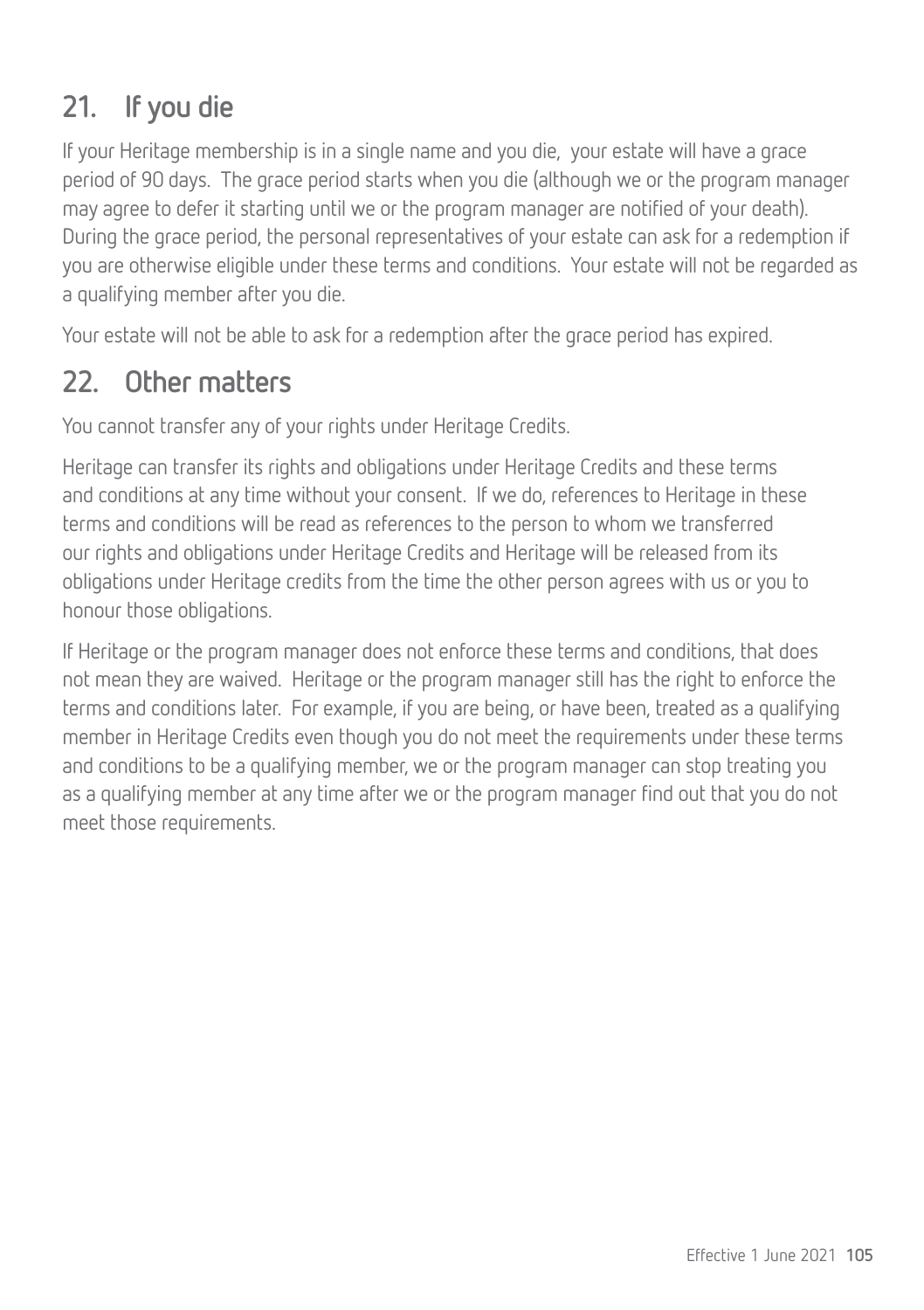**This page has been deliberately left blank**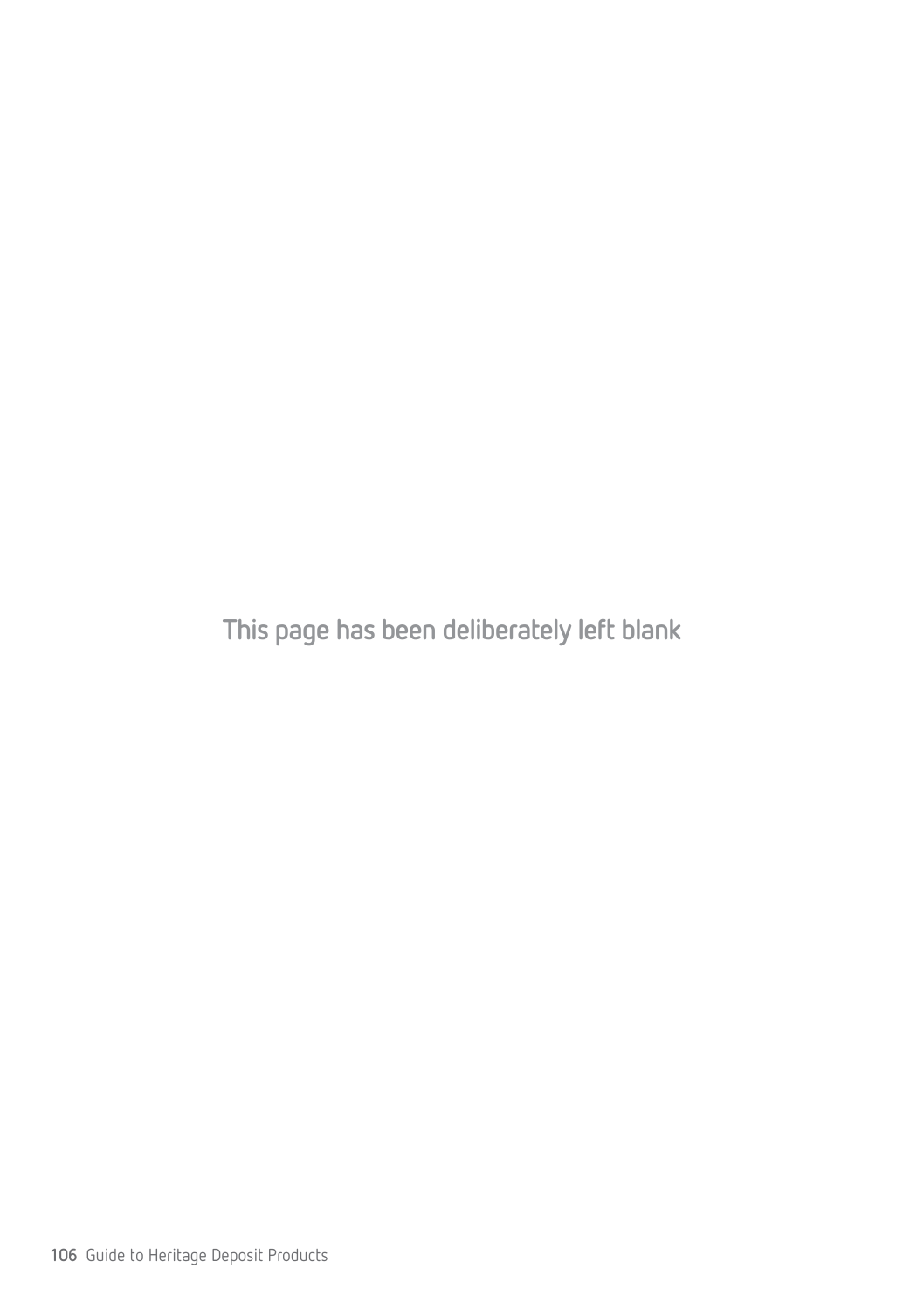**This page has been deliberately left blank**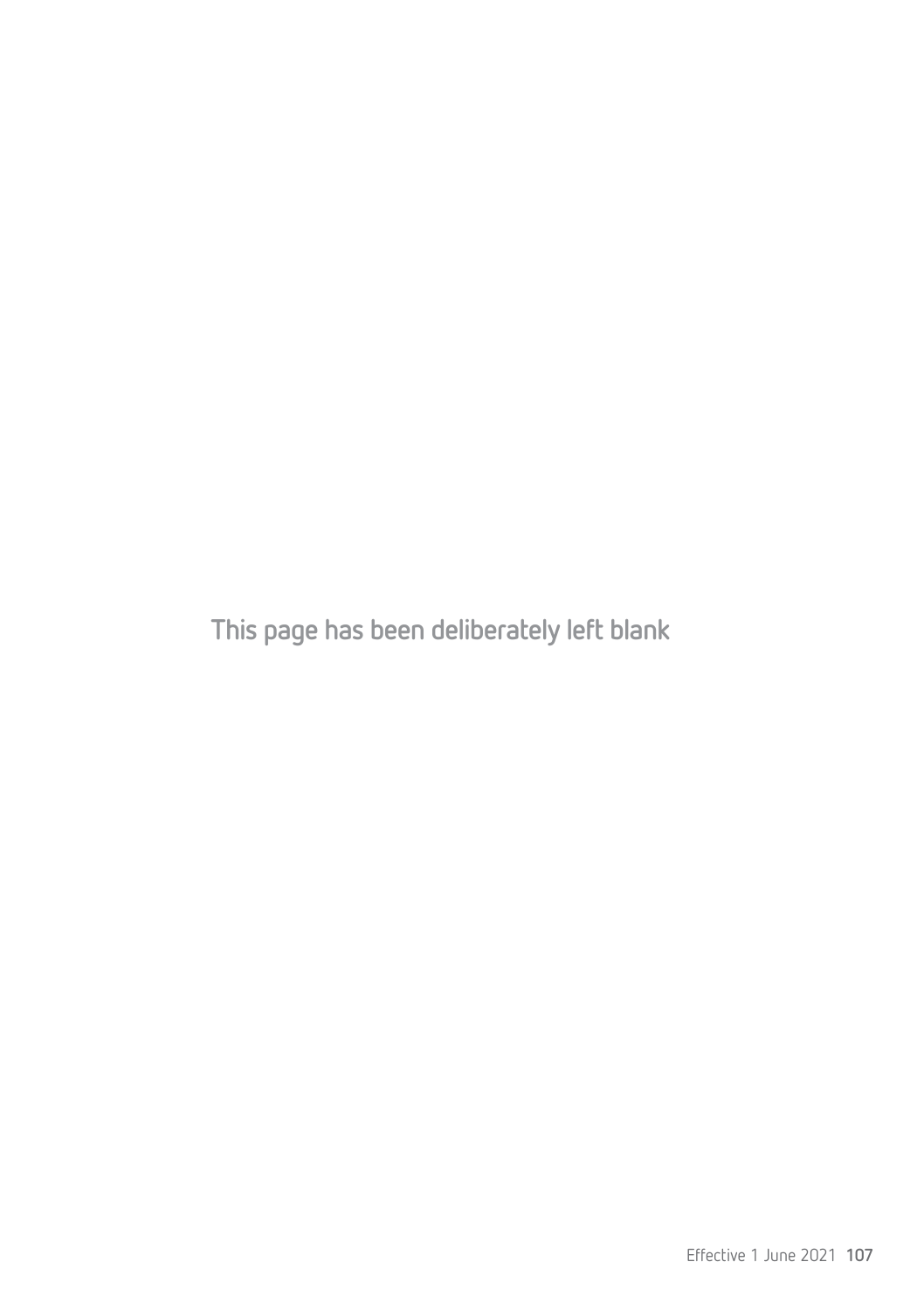**This page has been deliberately left blank**